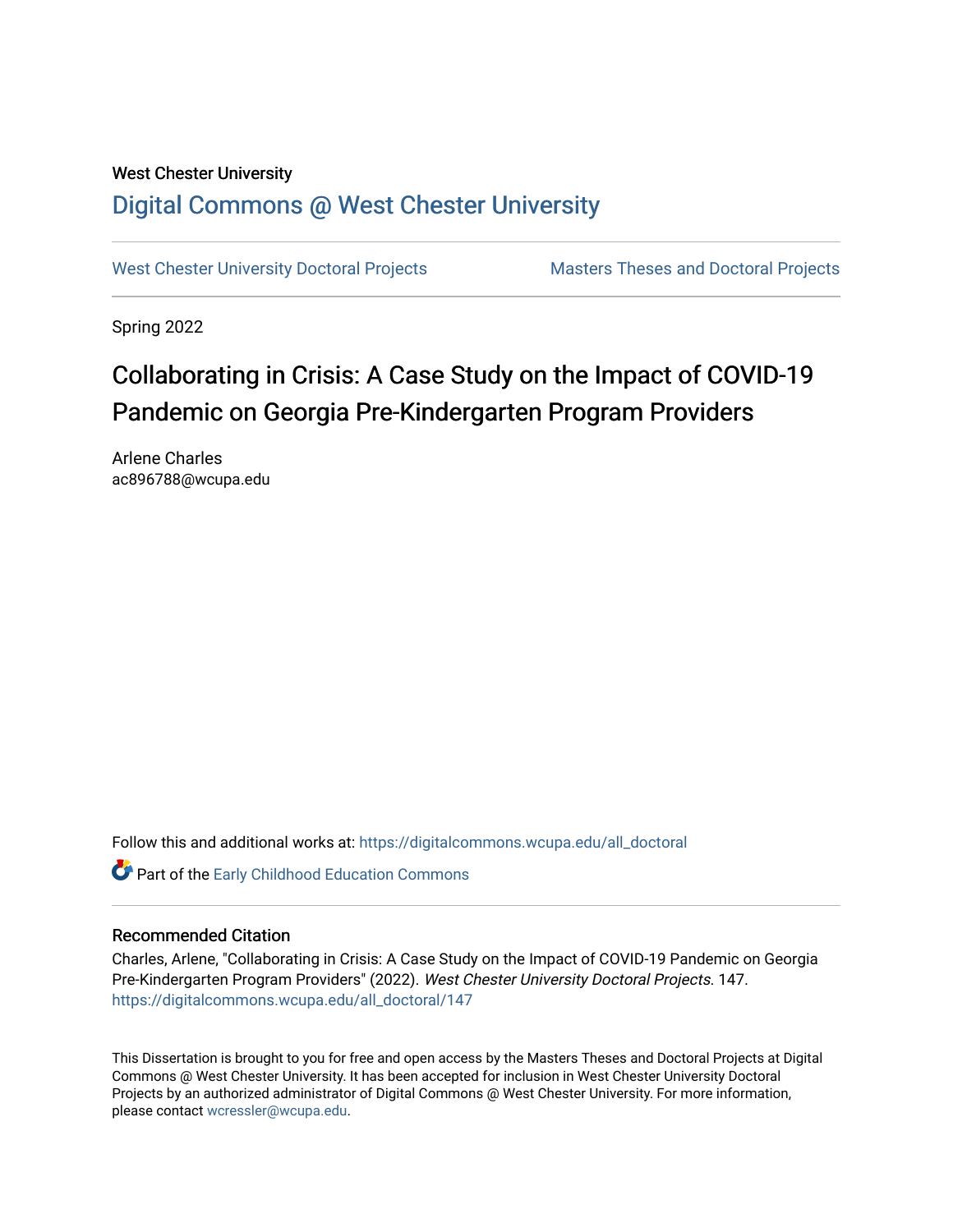Collaborating in Crisis: A Case Study on the Impact of COVID-19 Pandemic on Georgia Pre-Kindergarten Program Providers

A Dissertation Project

Presented to the Faculty of the

Department of Public Policy and Administration

West Chester University

West Chester, Pennsylvania

In Partial Fulfillment of the Requirements for

the Degree of

Doctor of Public Administration

By

Arlene A. Charles

May 2022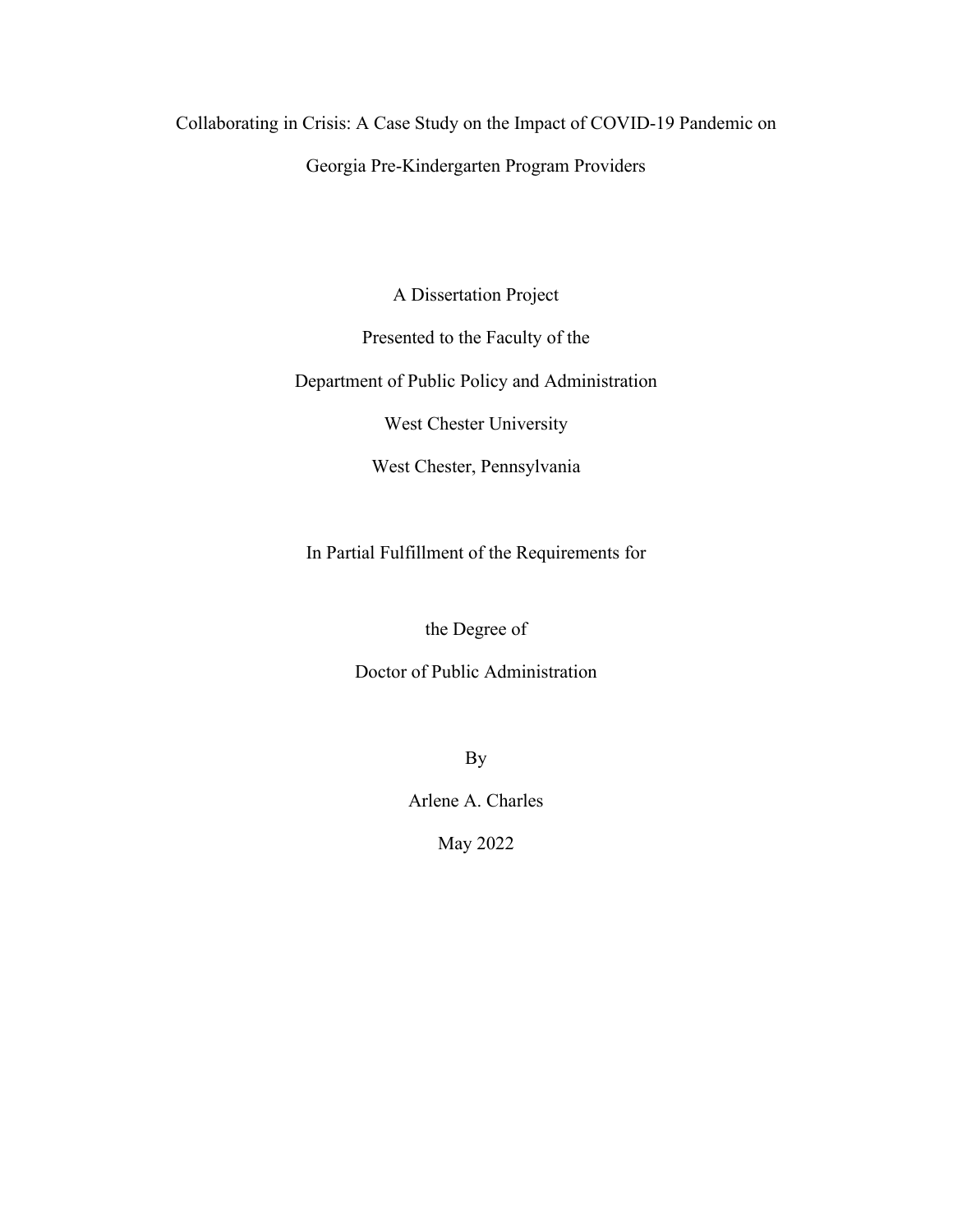## Dedication

To Kevaughn, Idris & Abdul Latif:

Thank for continuing to be my inspiration. A mother could not ask for better sons who have each in your own way encouraged me to continually pursue my dreams and goals. Continue to make your mark in the world in your own way.

# To Shannon:

Thank you for your continual reminder that I could finish and that I had the power to complete what I started. You are wise beyond your years and the best sister a girl could ask for.

## To Tres:

Sisterhood is amazing and I could never imagine gaining so much this late in life.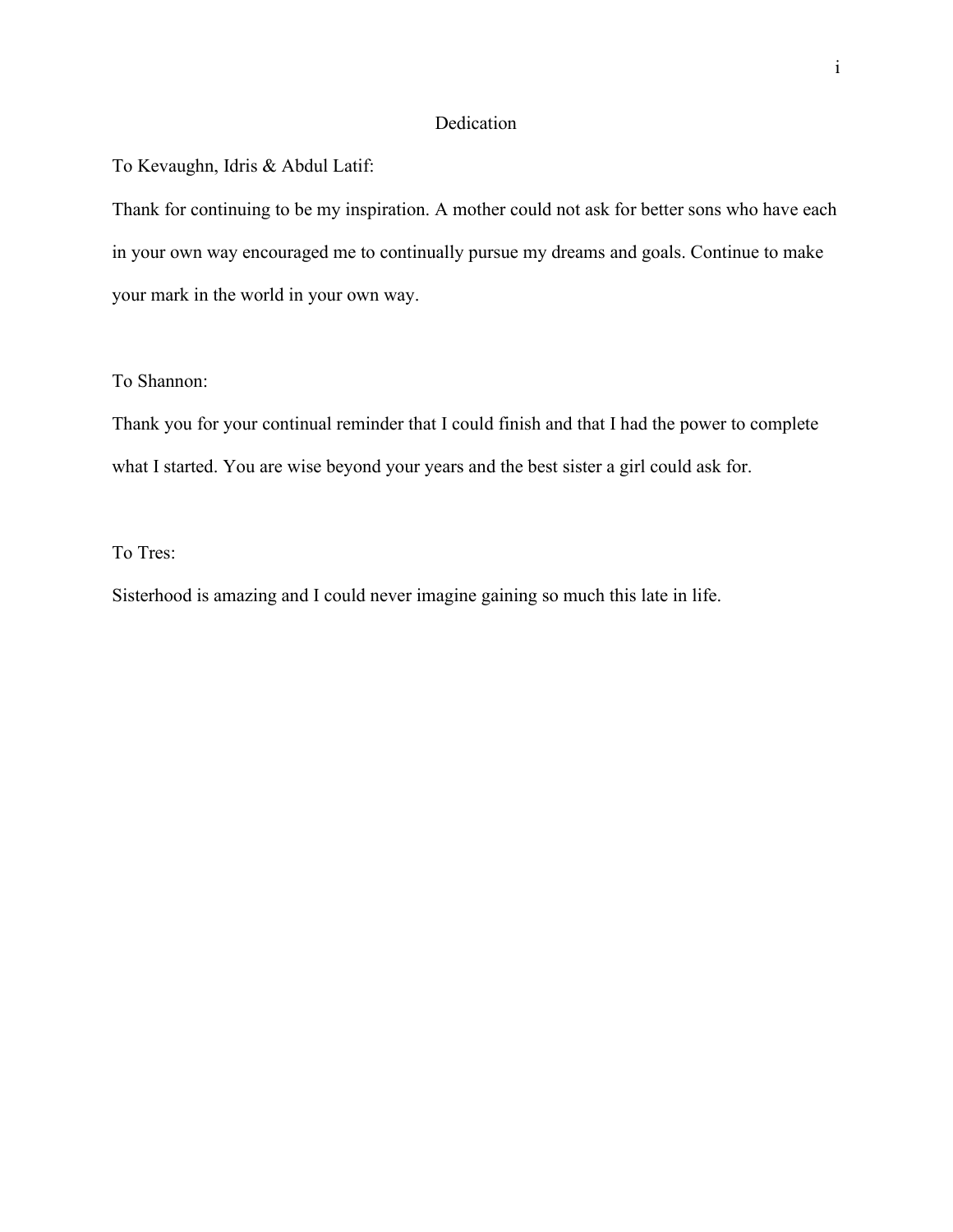#### Acknowledgements

I would like to acknowledge my advisor, Dr. Kristen Crossney, for being so approachable and supportive. From the moment I entered the DPA program Dr. Crossney has provided a level of interest that encourages deep thought and appreciation for the Public Administration discipline. Thank you for serving as my chair and giving sound advice. You Rock!

Thank you to my Dad, Carl Charles, for encouraging me to face challenges head on with the knowledge that I had everything necessary to achieve and overcome. Through you I learned to "work smarter not harder".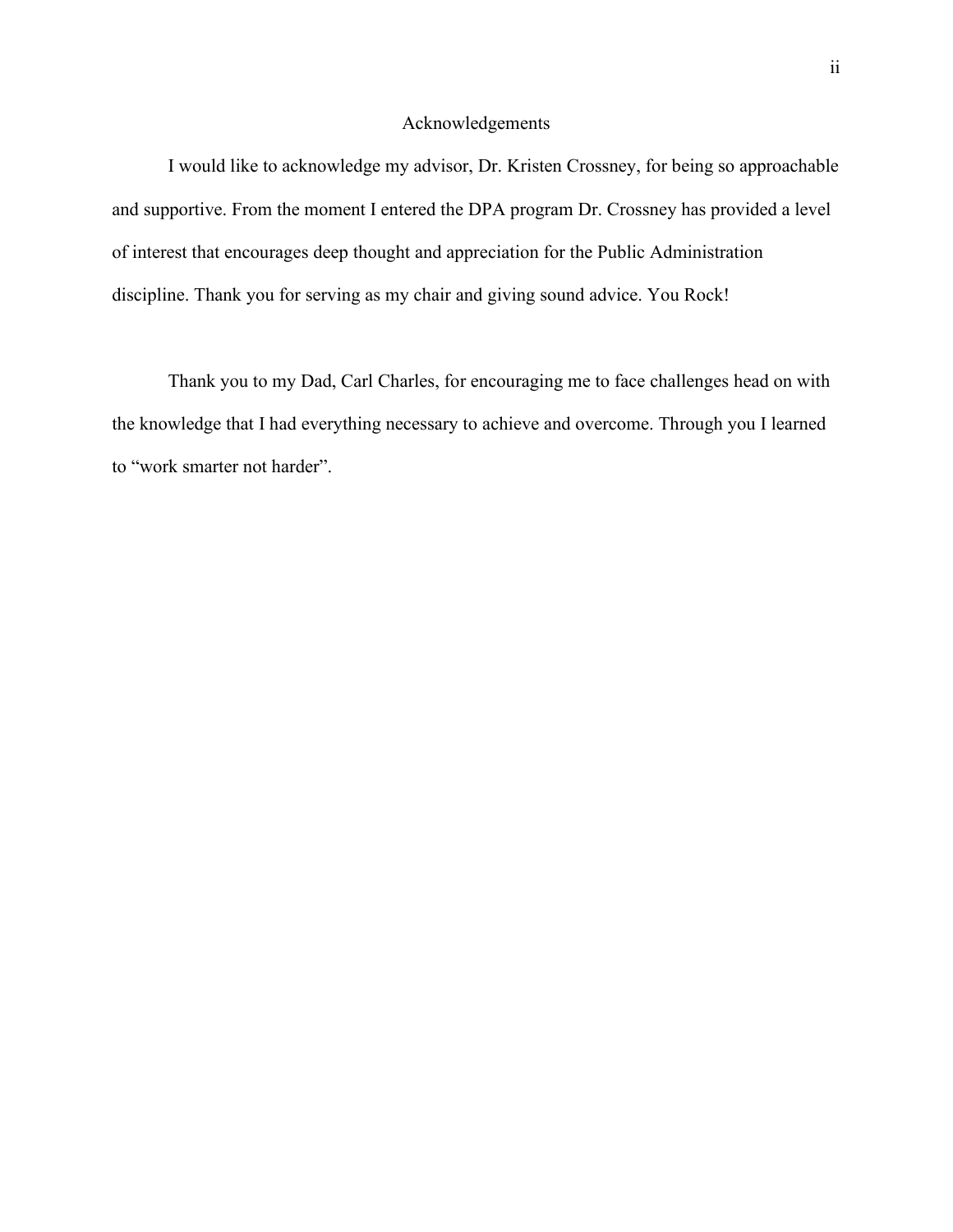#### Abstract

Utilizing a mixed methods approach, this case study explores the level of resiliency demonstrated by Georgia Pre-kindergarten providers while navigating the COVID-19 pandemic based on surveys, interviews, and a review of publicly available information. Quantitative methods were used to identify the cases and to further assess organizational resiliency based on fiscal and enrollment indicators. Case study methodology was utilized to compare two Georgia Pre-kindergarten providers with different business types within two counties with vastly different socioeconomic poverty. Although the programs have access to similar resources, the non-profit entity was better prepared to continue serving students than the for-profit entity. The variables that significantly impacted both programs were leadership fatigue, technology, staffing, and socioeconomic status. Other contributing variables that impacted resiliency include staff feeling toward heath and safety, and teacher's ability to meet teaching goals based how COVID-19 impacted students' attendance and classroom participation.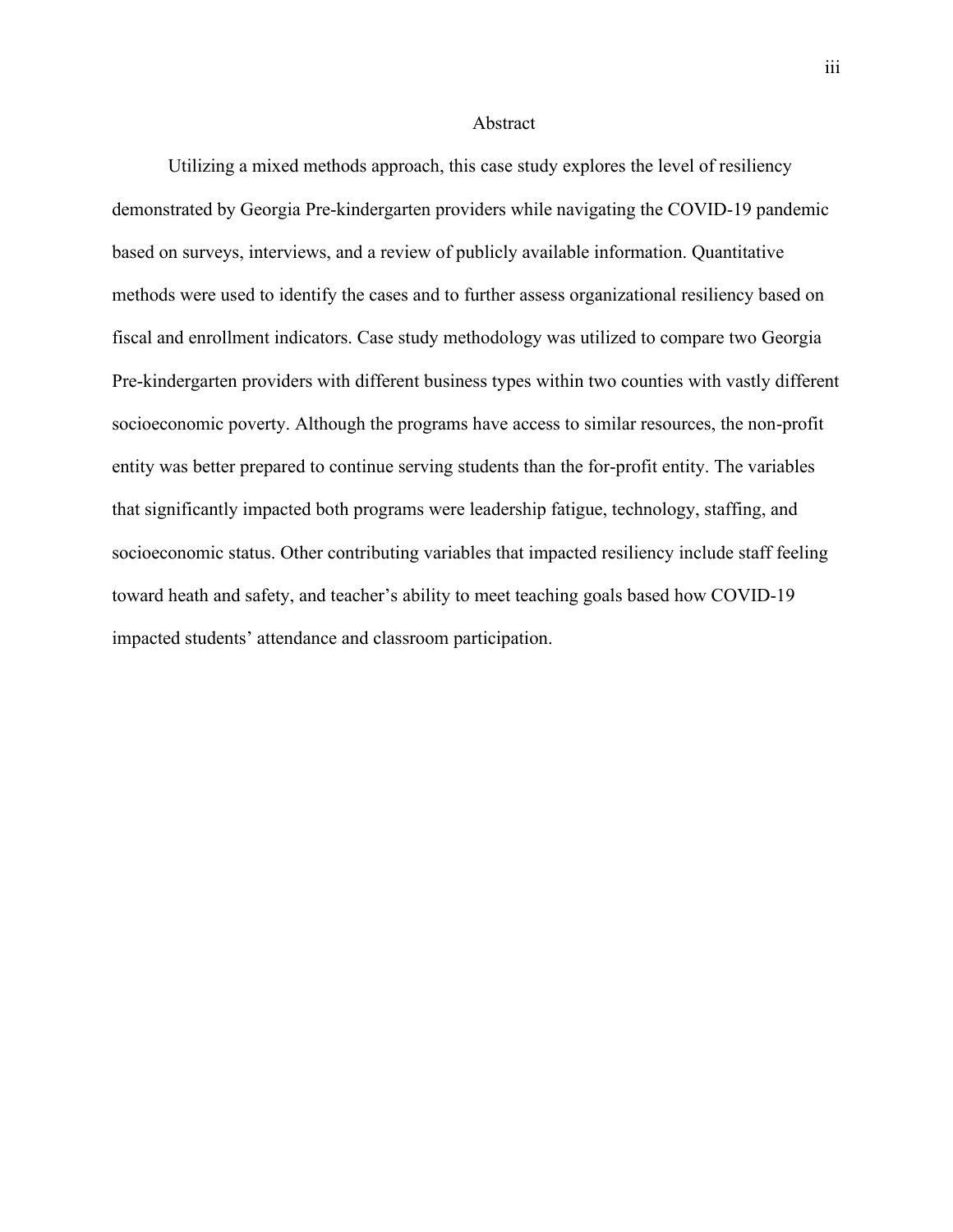# Table of Contents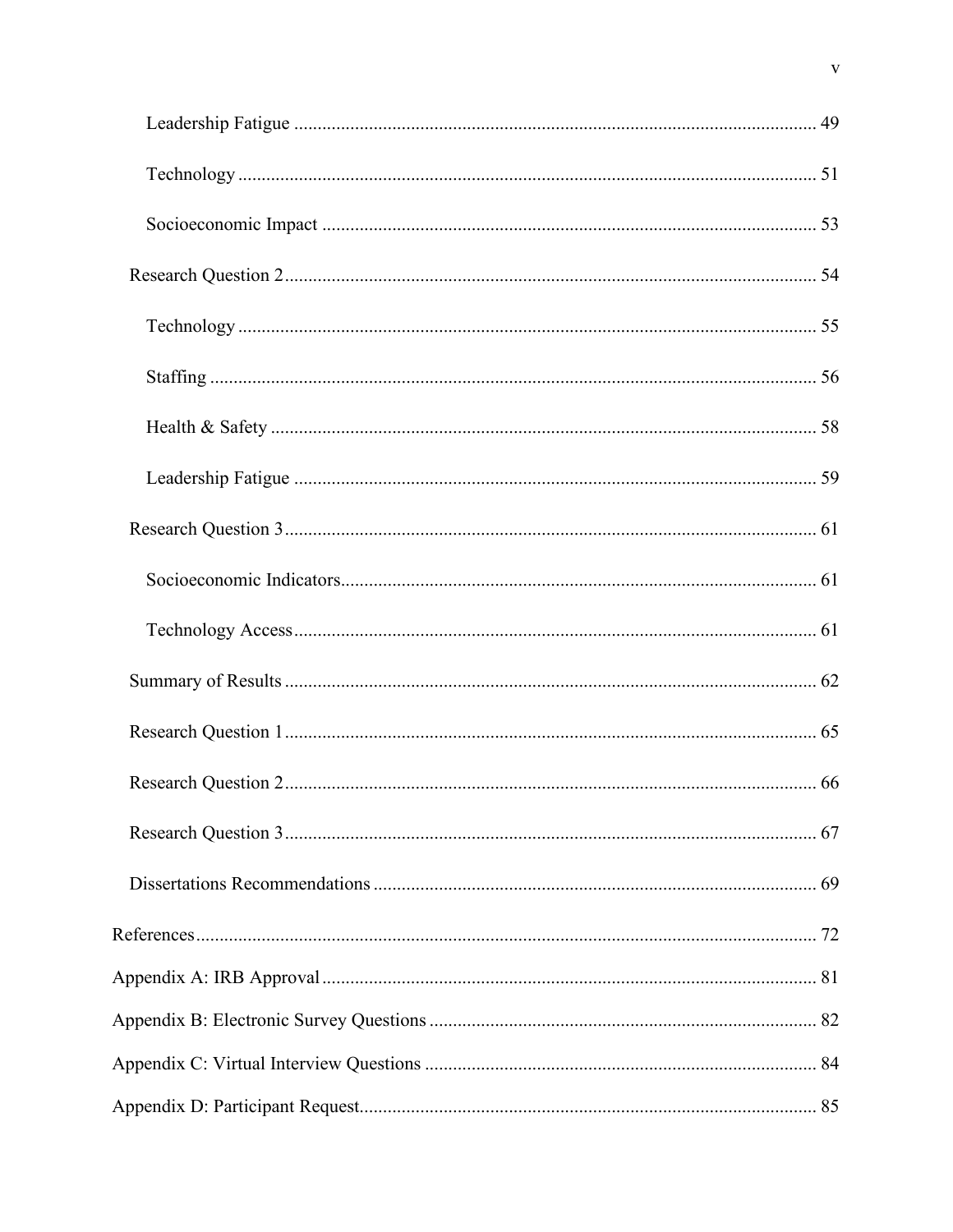|--|--|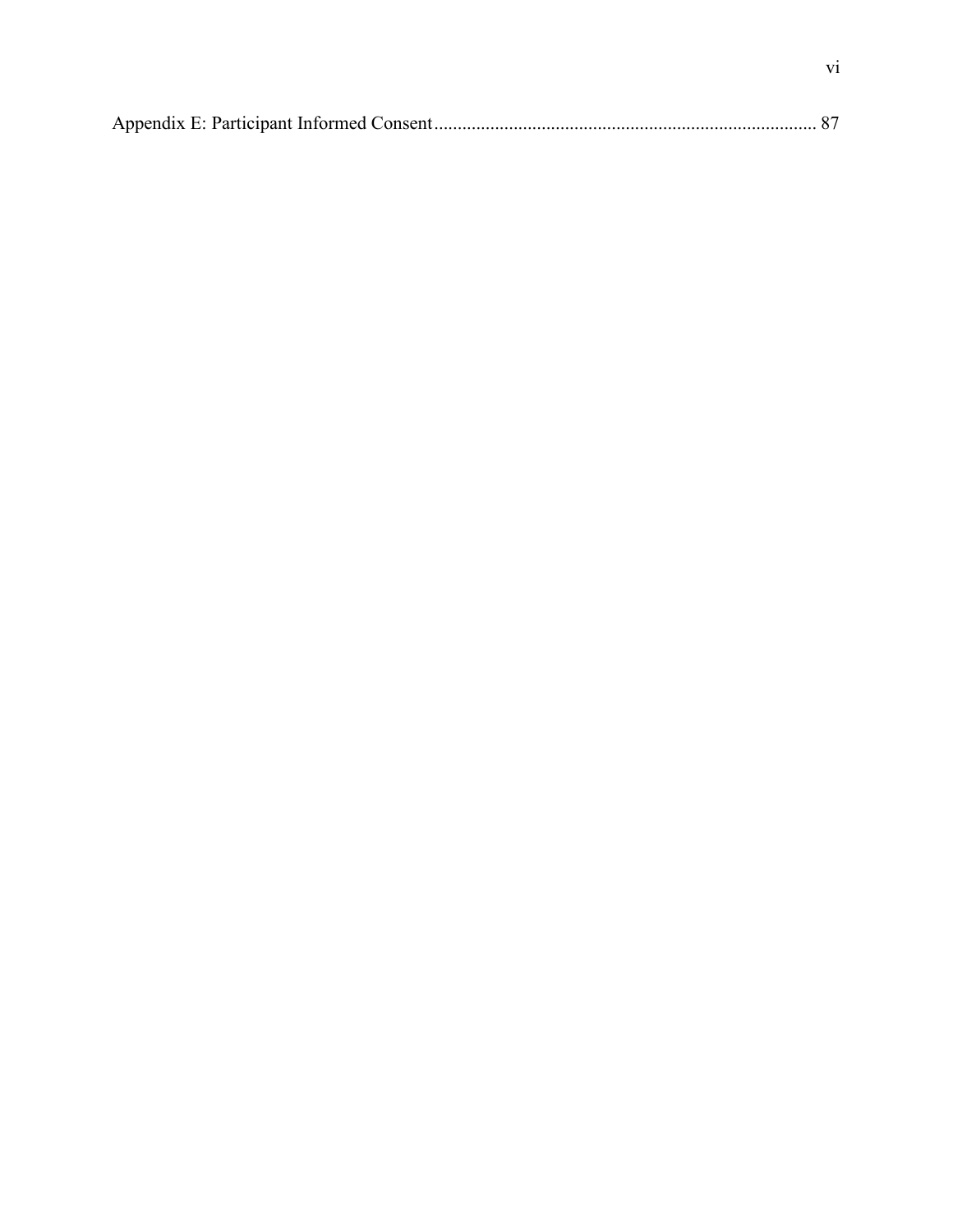# List of Tables

<span id="page-8-0"></span>

| 1. Table 1: Georgia Pre-Kindergarten Funded Slots by Provider Type 43 |  |
|-----------------------------------------------------------------------|--|
|                                                                       |  |
|                                                                       |  |
|                                                                       |  |
|                                                                       |  |
|                                                                       |  |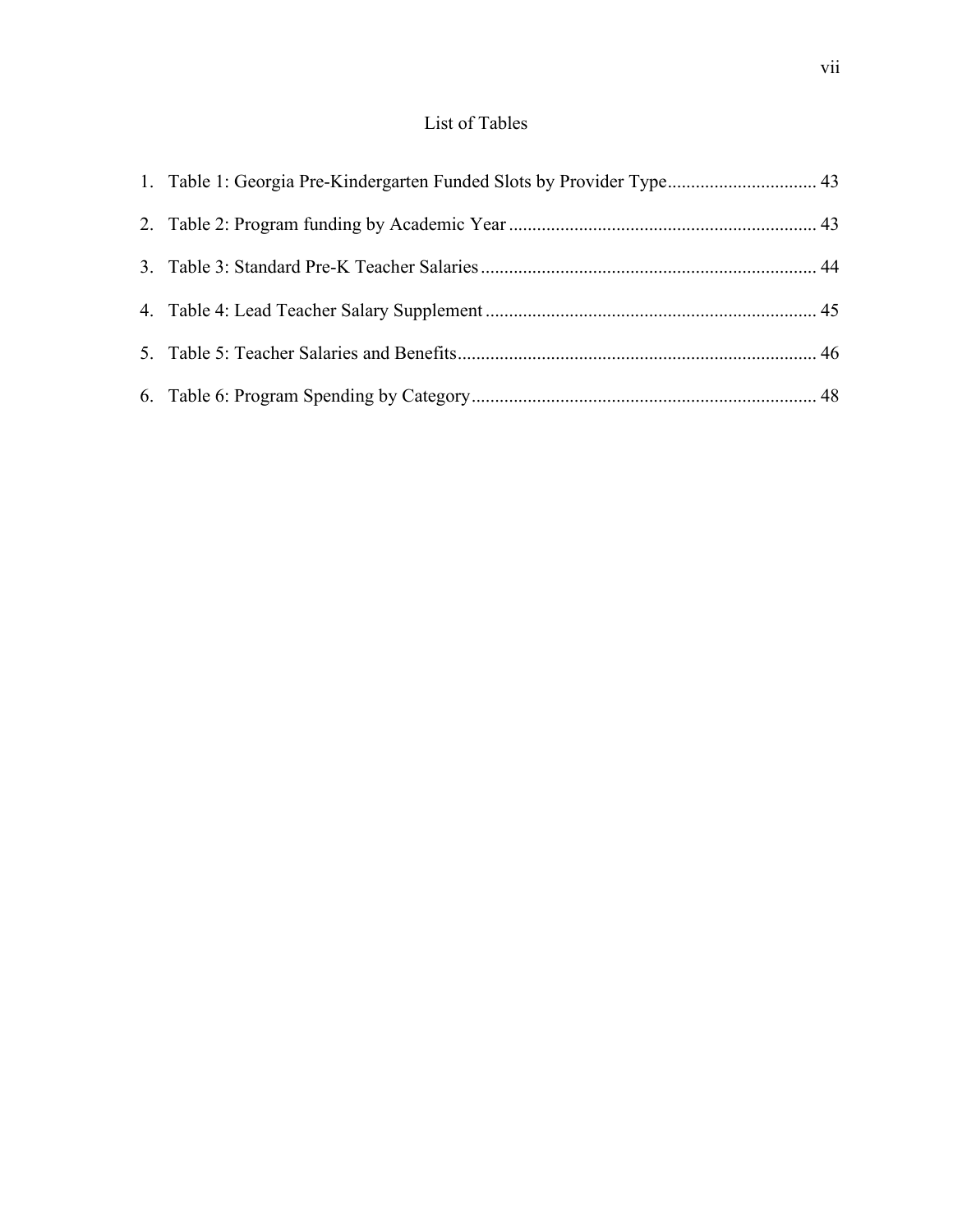#### **Chapter 1: Introduction**

<span id="page-9-0"></span>Education is an essential public service provided by local government and implemented based on Federal and State policy. Some state departments of education utilize nongovernmental entities to extend public services through collaborations defined as public private partnerships. The State of Georgia, like other government entities across the country, engage in formal collaborations to provide pre-kindergarten classrooms that expand education capacity to communities across their states. Public private partnerships in this context, leverage private provider capacity to increase student preparedness by creating a pathway that ensures more students meet developmental milestones. These milestones increase student readiness for their kindergarten through twelfth grade experience and beyond.

While all students are required to enroll in K-12 education by law, there is no requirement for students to participate in pre-kindergarten programs which places an additional burden on kindergarten programs to prepare students who have not reached a variety of developmental milestones. The National Institute for Early Education Research (NIEER, 2020) indicates that *"without high-quality pre-kindergarten, children start kindergarten with lower skills."* In the State of Georgia graduation rates have increased over a ten-year period from a low of 69.7% in 2012 to a high of 83.7% in 2021 (Georgia Department of Education, Press Release, October 2021), further longitudinal research could correlate pre-kindergarten effectiveness with high school graduation rates to demonstrate the importance of resilient pre-kindergarten programs.

As indicated by NIEER (2020), pre-kindergarten programs are a necessary component in student skill development and therefore it is essential that programs supporting state capacity be resilient amidst an ongoing crisis like the COVID-19 global pandemic. Georgia Quality Care for

1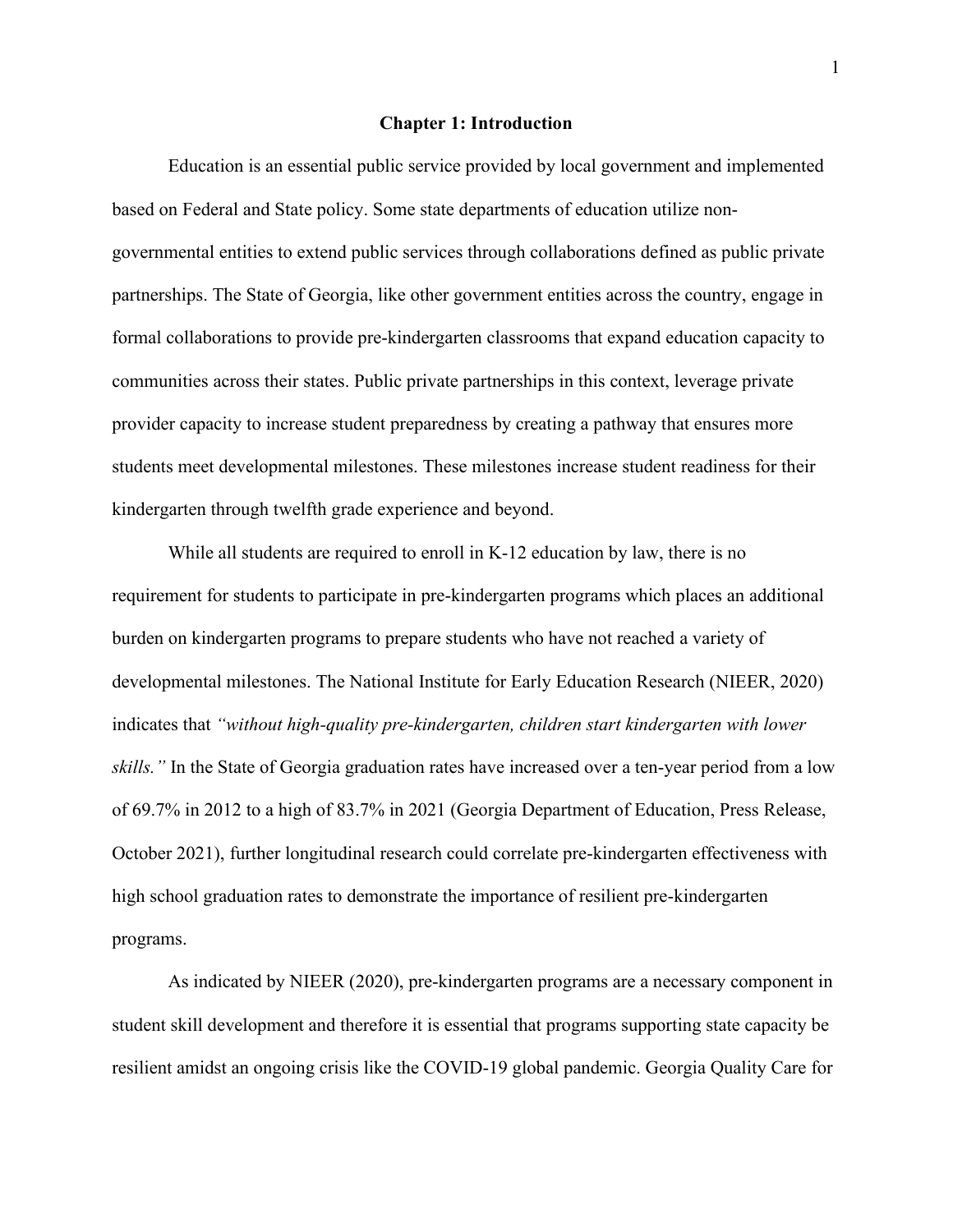Children (2021) states that "90% of a child's brain is "hardwired" before the age of 5, setting the groundwork for future learning." These assertions by institutions committed to supporting quality early education like NIEER and Quality Care for Children emphasizes the importance of resilience in the pre-kindergarten program in the state of Georgia. Quality child care in general is and essential service that crosses all workforce boundaries as articulated by The Conference Board, Committee for Economic Development (CED) (2020).

This study examines program resiliency from the perspective of program directors and lead teachers as they navigate the COVID-19 pandemic from onset through present, to see how well their organization adjusted to their new normal. Additionally, this research examines the compliance process associated with onboarding and monitoring programs to assess any inferences that can be made regarding their resilience and recommendations for program compliance improvements.

Future student outcomes, including graduation rates, could hinge upon the ability of Georgia pre-kindergarten program providers to continue providing pre-kindergarten education to students in conjunction with their Georgia Department of Early Care and Learning, Bright from the Start, (DECAL) contract. This research examines the resiliency demonstrated by programs after pivoting to virtual curriculum delivery without advances preparation for themselves, their students, or parents. Teachers unaccustomed to delivering content digitally were them tasked with developing lessons to a population of students who may or may not have technology access based on their socioeconomic status Merfeldaitė, Prakapas, & Railienė (2021). Not only were teachers in unfamiliar territory with regards to delivering their content, but parents were also then forced to provide additional academic support while working from home or going to work every day. Diaz, 2021 found differences in the level of family academic support provided by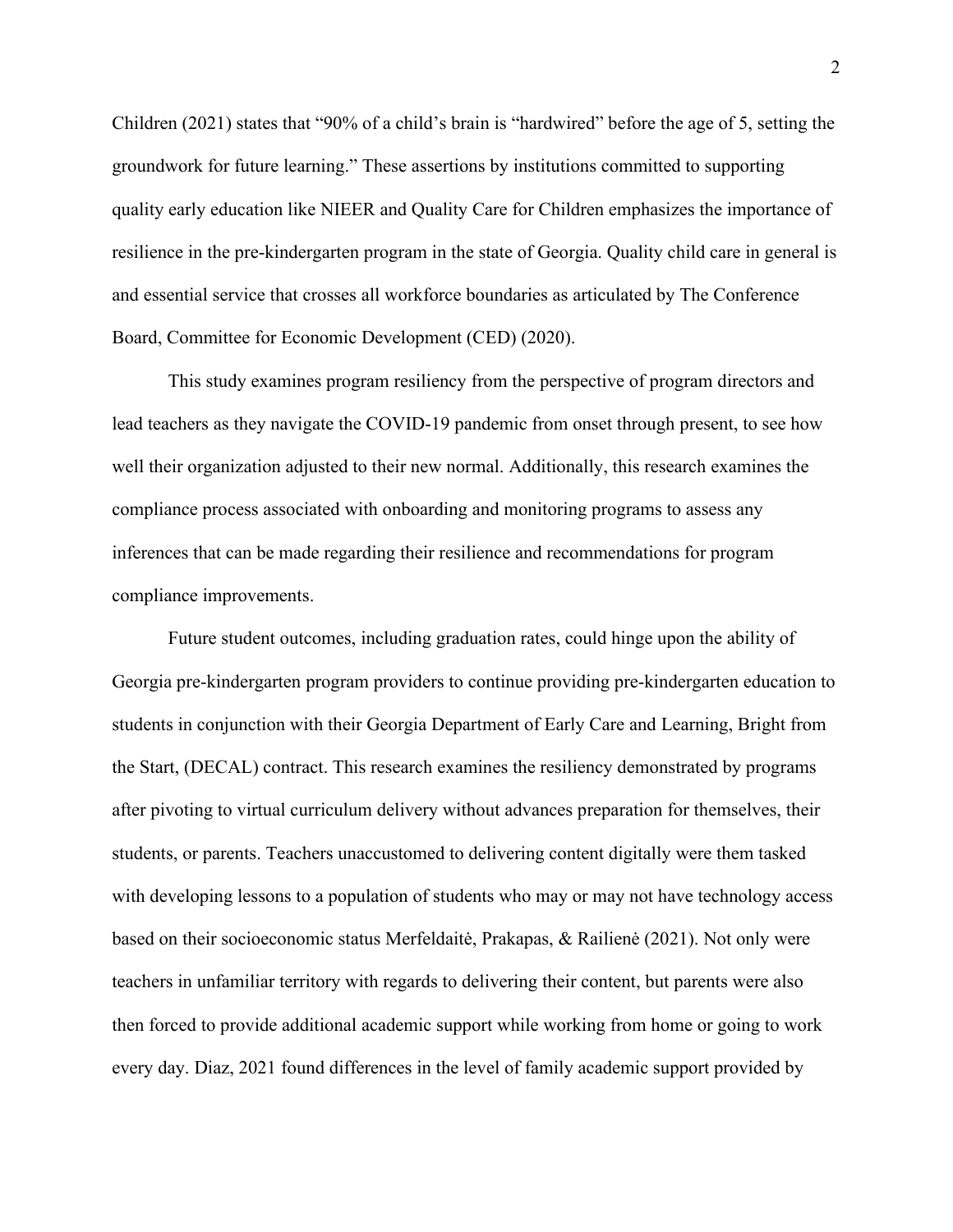"medium-high socioeconomic level, with a higher education level" than those in "low socioeconomic level who lived in rural areas, with basic education level" which serves to expand the digital divide.

As articulated by Merfeldaitė et. al. (2021), the immediate need to rely on technology placed significant pressure on the entire network of institutions supporting early learning services. Programs were then challenged with re-opening for service during a time of great uncertainty tied to resources, staffing, health, and safety at a level greater than previously experienced. Programs that were ere able to re-open could be deemed more resilient than programs who remained closed by the start of the next academic year.

The COVID-19 crisis also provides an opportunity to examine the impact that organizational resiliency has on collaborative public private partnerships charged with delivering pre-kindergarten education services. The study aims to identify any "*phenomena, themes, patterns"* (Bazeley, 2013) related to organizational resiliency in crisis, which exists among the pre-kindergarten providers based on their business type. The research intends to draw conclusions and provide recommendations utilizing the perspectives or experiences of their program directors and lead educators, level of fiscal ability to continue executing financially, or any other contributing variables affecting their resiliency.

Utilizing case study methodology, two pre-kindergarten providers, with different business types within a high (\$119,568) and low (\$42,895) median household income zip code in the State of Georgia serve as sites and participants sharing their journey navigating the COVID-19 pandemic (Census.gov). The researcher hopes to gain an understanding of variables that may contribute to program resilience including business type, staffing, technology, and leadership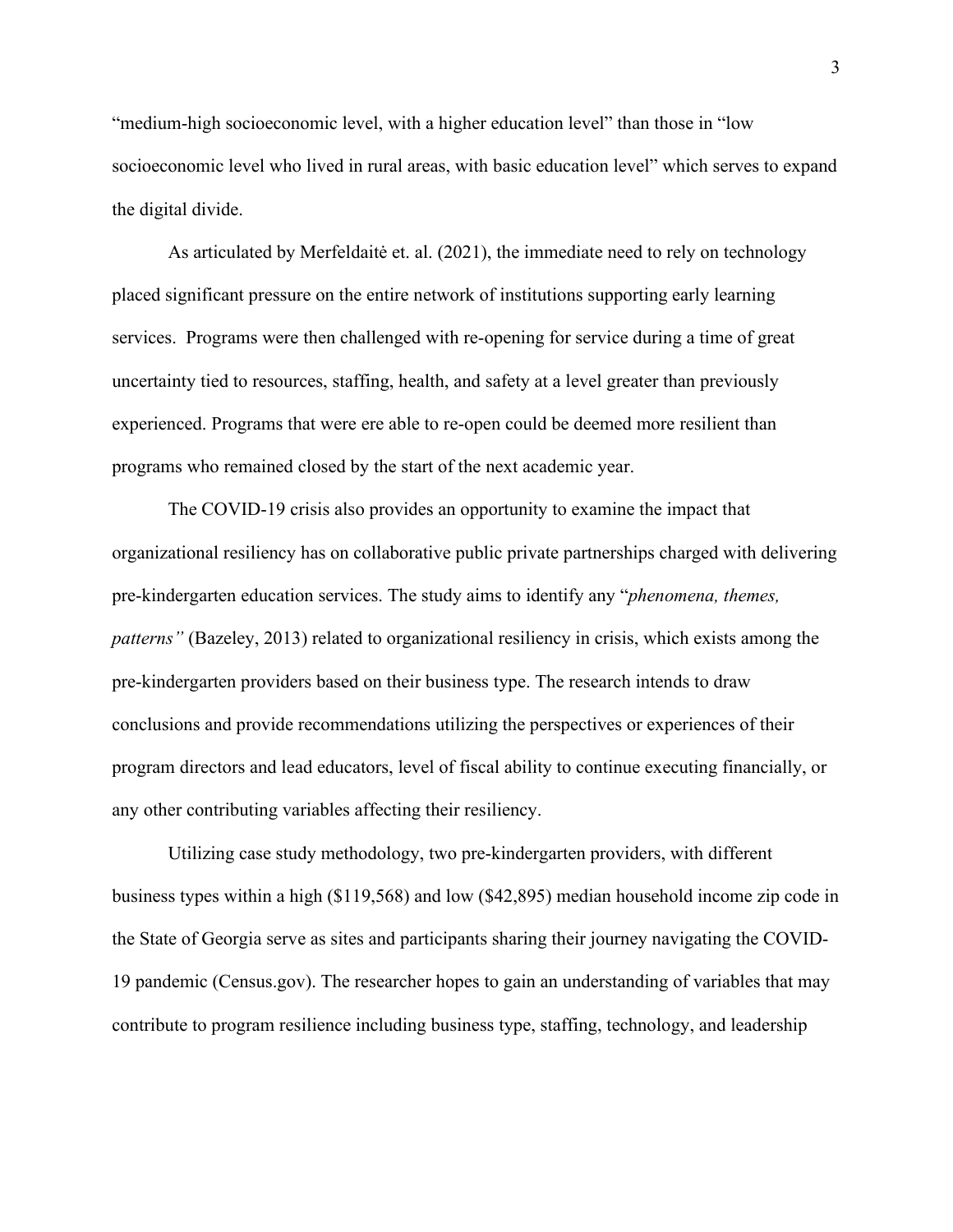fatigue through surveys, semi-structured interviews, and an analysis of publicly available program information.

Specifically, this research intends to compare the challenges faced by a non-profit youth serving organizations with a contract to serve Georgia Pre-kindergarten students compared to a for-profit agency with the same contractual obligations. Utilizing a mixed methods approach, a case study will explore the level of resiliency demonstrated by providers based on their business type from a quantitative perspective and utilize qualitative methods to identify "*themes, phenomenon"* (Bazeley, 2013), or differences that contribute to or detract from its impact the ability to continue fulfilling the terms of their collaborative agreements and meeting the established programmatic outcomes.

Non-profit organizations play a critical role in serving the needs of people in communities by providing public goods when either the government or market fails to supply a public good or service (Worth, 2017, Kettl, 2015, Weisbrod, 1972, Willems, Jergers, & Faulk, 2015). Within the Georgia pre-kindergarten program, DECAL utilizes non-profit and for-profit businesses along side quasi-government entities to increase pre-kindergarten capacity that supplements program local school system capacity. For-profit entity participation in the program can depend on its motivation which may include potential fiscal implications to their business model and the capacity to meet contractual obligations, while non-profit motivation is assumed to be its contribution to the public good. Non-profit motivation can also be based on financial benefits beyond mission as well.

While motivation for program participation may be different, the ability to recover from crisis may depend on multiple variables that contribute to their ability to continue executing the requirements of the contract, educating the students in the program, and sustaining the level of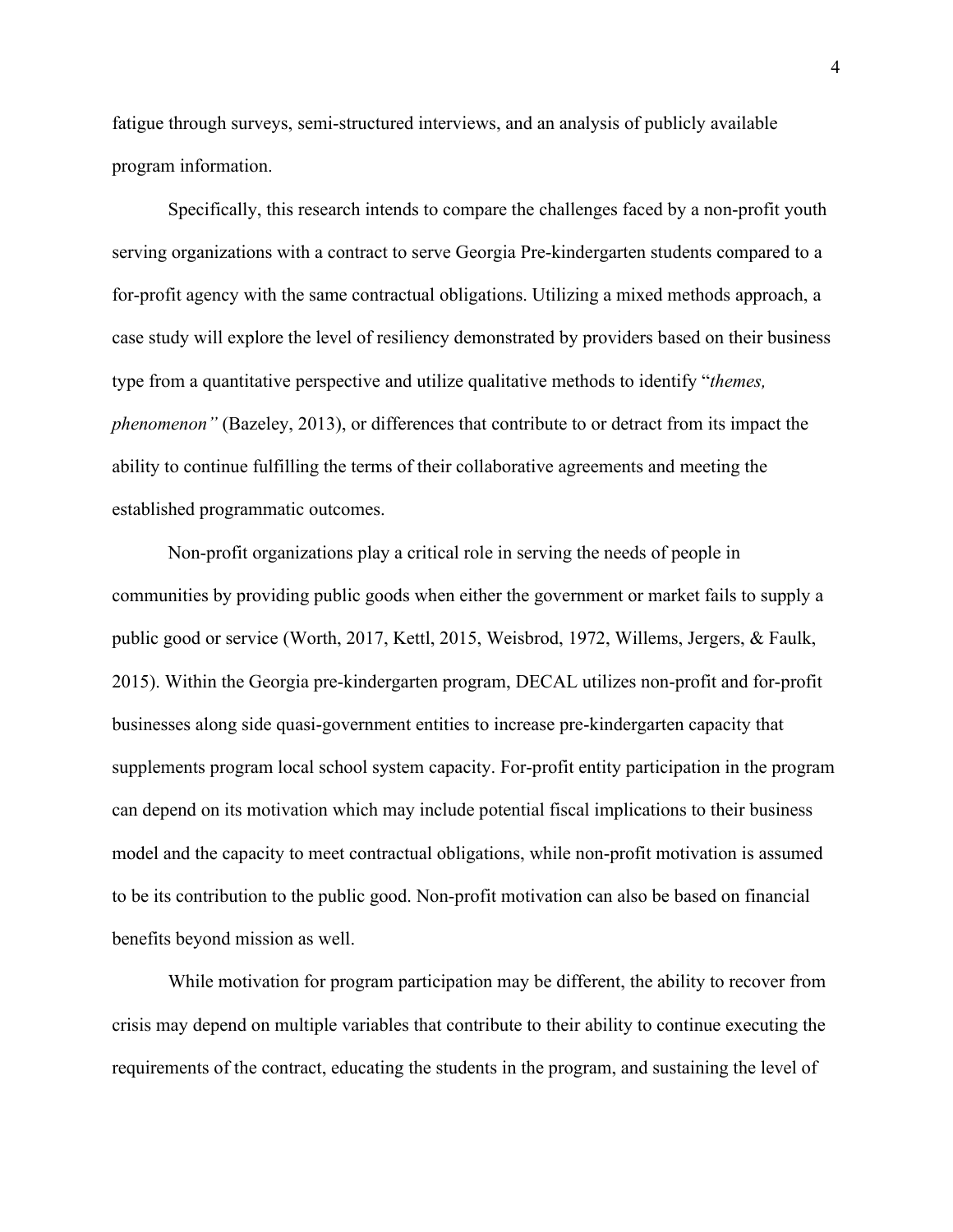staff needed defined as resiliency in this study. Government decision makers consider organizational motivation and capacity through an application process to execute a collaborative agreement, but there may be improvements to the process that are necessary to ensure standard service congruency for all students in the program especially in the context of an ongoing health crisis.

This study examines the resiliency of pre-kindergarten providers as an additional variable for further consideration in Georgia pre-kindergarten provider selection and suitability for future public private partnerships. Research of Georgia pre-kindergarten provider resilience in this provides an opportunity to explore other important public administration topics, theories, and practices including the effectiveness of public private partnerships, formal collaborations, partnerships supported by contractual agreements.

Additionally, research regarding motivation, the impetus for completion or participation in a project or program, and the "*free-rider"* concept (O'Leary, 2015) evidenced by the participation of children whose parents could afford paid private pre-kindergarten services are also import theories in practice that impact program resilience (Perry, 2008). Program participation is open to all students regardless of income however, students whose parents who could afford to pay for pre-kindergarten services and would likely pay for private services if this program participation were not available, are enrolled which limits the number of low-income students, whose parents are less likely or unable to enroll their students based on costs.

Relevant literature exists to support this research regarding resources and agency oversight, contractual requirements, network effectiveness, motivation, principal agent relationships, and collaboration (Kettl, 2015, Agranoff, 2007, Agranoff, 2017). Additional prekindergarten specific literature regarding staffing, lottery funding, and the sustainability of pre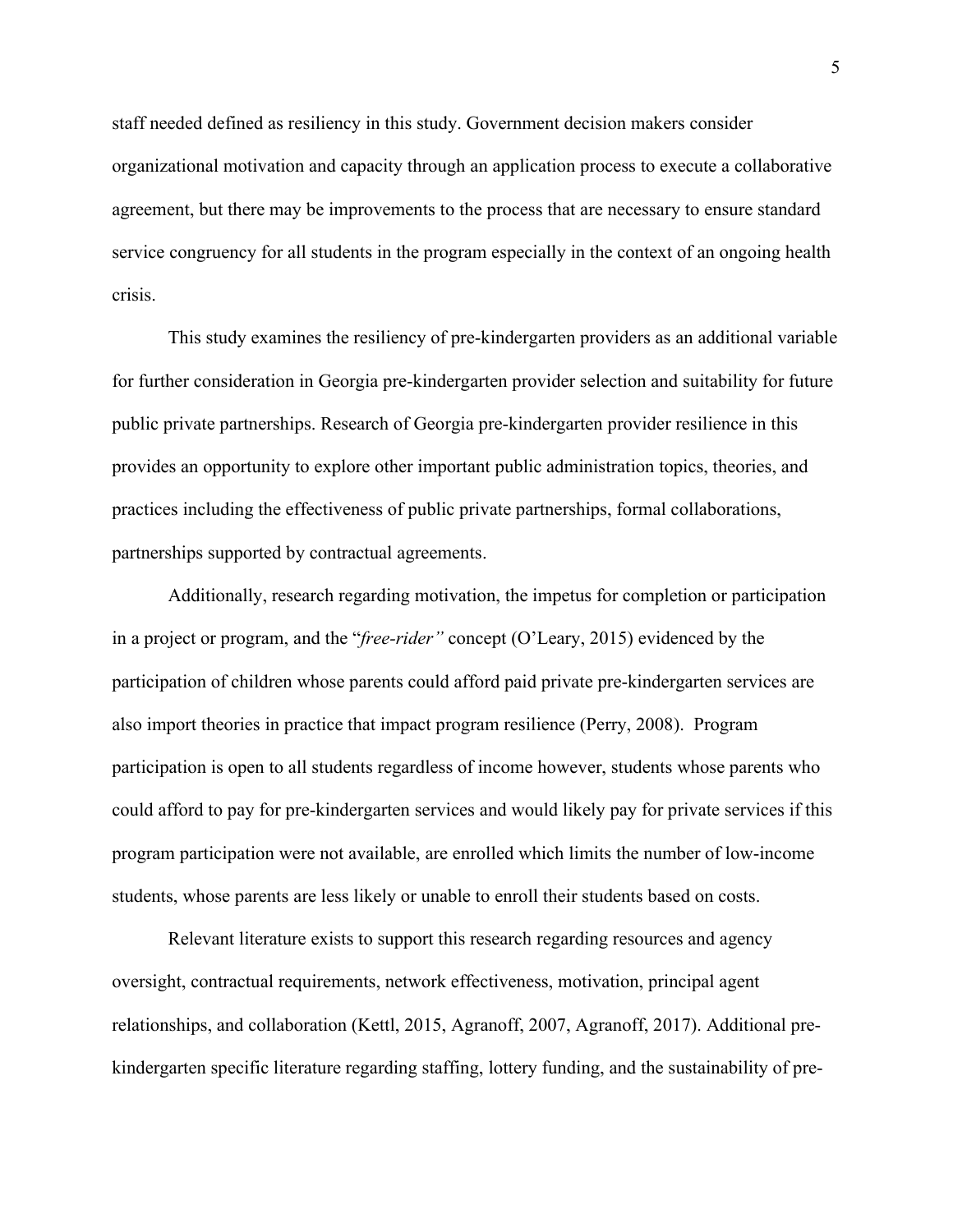kindergarten programs has also been reviewed in conjunction with this study to help contextualize program resiliency amid an ongoing, unpredictable crisis (Beltman, Dobson, Mansfield. & Jay, 2020, Merfeldaitė et. al., 2021, Gearey, 1997, Kimble-Hill, Rivera-Figueroa, Chan, Lawal, Gonzalez, Adams, Heard, Gazley, & Fiore-Walker, 2020, Nold, De Jong, Moran, Robinson, & Aderhold, 2021).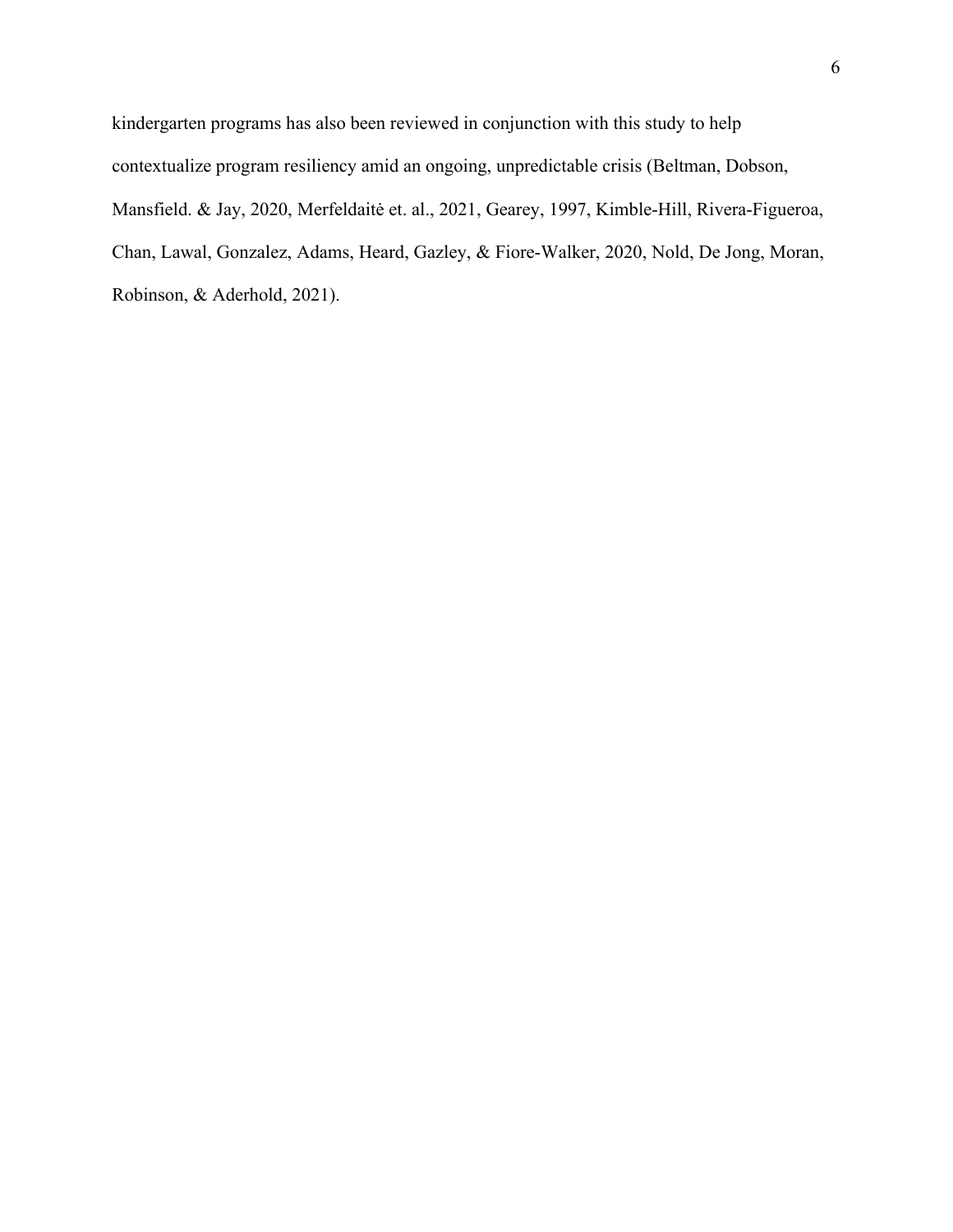#### **Chapter 2: Literature Review**

<span id="page-15-0"></span>The State of Georgia expands its capacity to deliver early learning pre-kindergarten by collaborating with entities characterized as non-profit, for profit, and quasi-governmental through a public private partnership funded with lottery proceeds. Unlike a natural disaster, a pandemic does not provide a clear path for continuation of services which serves as the imperative for strong resilient collaborations.

Program resiliency and sustainability is dependent upon the selection of the right program providers, compliance with DECAL regulations, and the ability of the selected programs to meet expected programmatic outcomes. Risks associated with program facilitation changes dramatically during a crisis for both the oversight agency and the service delivery provider. This study examines the practices necessary to support effective administration of public private partnerships.

#### <span id="page-15-1"></span>**Resources and Agency Oversight**

Non-profit organization leadership and boards set goals regarding mission attainment, but no single entity is charged with oversight or delivery of the public good received by its constituents. The current state of the public sector is similar to that of the "Hollow State" articulated by Milward and Provan (2000) where no one is agency is fully in charge and able to deliver comprehensive services needed by the community (Ferlie, Lynn, and Pollitt, 2005). In their research, Milward and Provan (2000) found that effective governance can be achieved in a network with a transparent principal agent relationship governed by a strong stable lead organization that produces its own services. Effectiveness in this example was achieved with infrequent turn over of provider and providers that were well resourced to deliver upon it stated mission and services (Milward & Provan, 2000).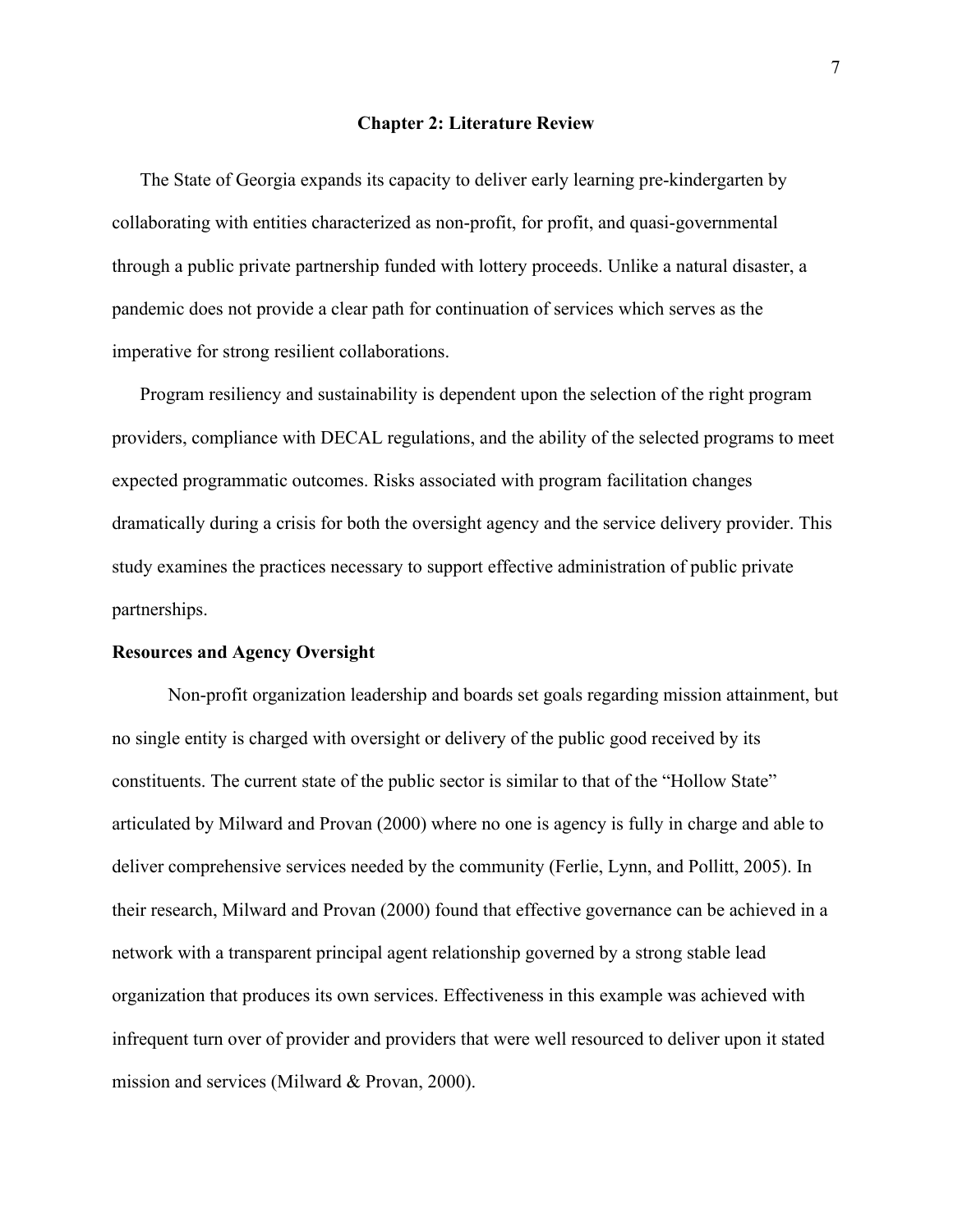DECAL serves as the backbone organization charged with overseeing the pre-

kindergarten program and all compliance for childcare establishments in the State of Georgia. In 1985 the Governor of Georgia, Zell Miller, an educator, championed the need for a statewide pre-kindergarten program to close the extensive learning gap that existed in kindergarten readiness for low-income children in the state (Raden, 1999). In the context of early learning services, the State of Georgia lacked the capacity to provide pre-kindergarten access to all 4 year-old children in the state and depends on its public private partnerships to expand that capacity, therefore effective governance is required for program success.

The initial program proposal was designed and developed for low-income children whose kindergarten readiness was negatively skewed indicating a higher percentage of students who were unprepared for kindergarten which contribute to long-term education attainment (Raden, 1999, Bellm, Burton, Whitebook, Broatch, Young, 2002). The initial pre-kindergarten proposal required three essential elements for successful implementation: funding, legislative support, and classroom capacity (Raden, 1999).

To resolve the funding challenges, the Governor Zell Miller recommended the use of lottery revenue (Raden, 1999). Lottery funding at the time of this proposal provided a significant amount of discretionary funding to the state that could be reallocated, over and above any education funding earmarked for traditional K-12 endeavors (Raden, 1999). Funding for early learning services continues to be challenging for Georgia and many other states as articulated by Bellm et. al. (2002). NIEER (2020) has indicated the universally, pre-kindergarten spending has declined across the United States and that COVID could result is significant cuts that can impact accessibility to quality early learning programs as indicated by (Chesnut, Mosier, Sugimoto, Ruddy, 2017).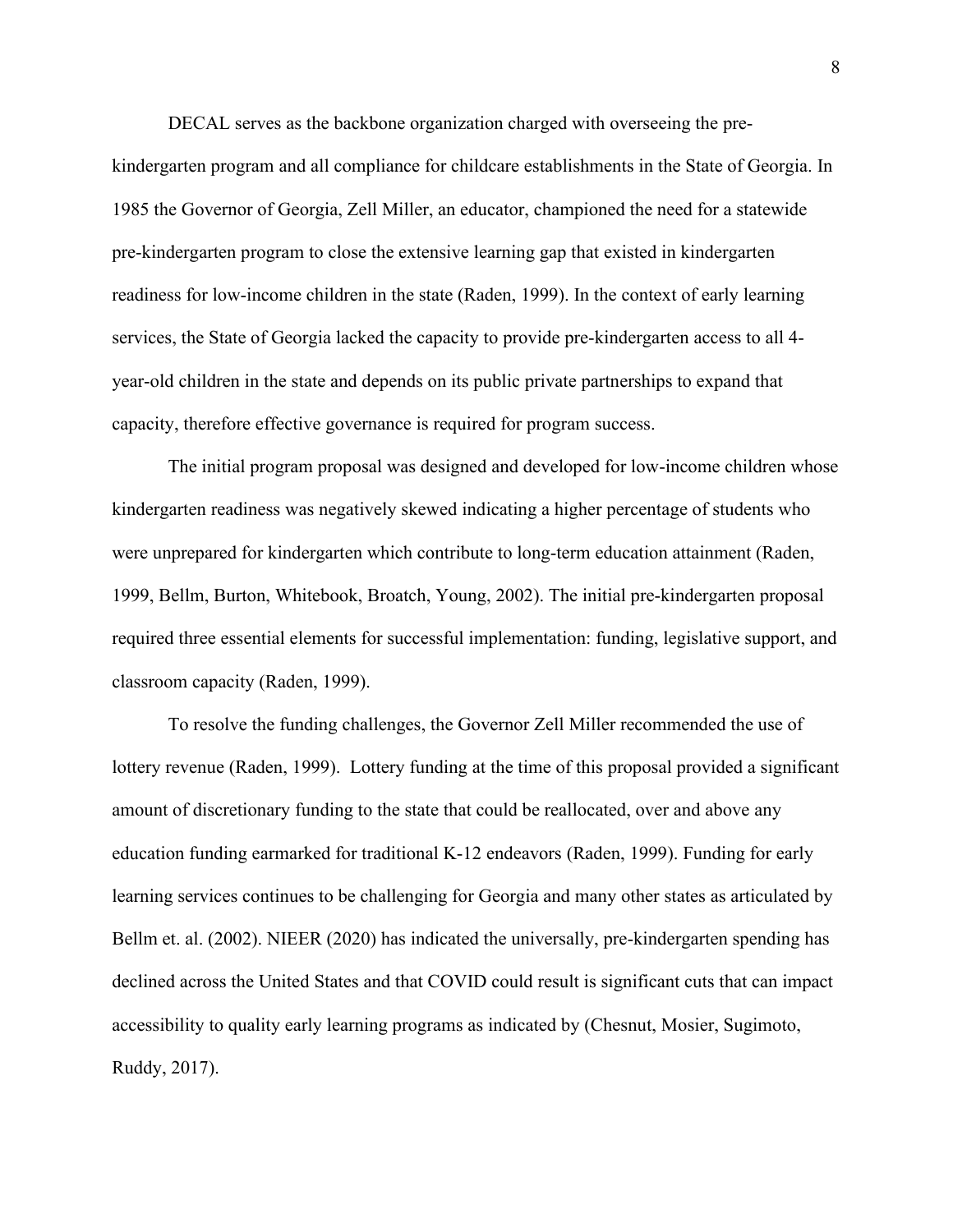Many stakeholders questioned how this program could impact future education funding and programs like Head Start (Raden, 1999). The Georgia Pre-kindergarten program, funded primarily by lottery proceeds, enlists the services of non-profit, for profit, quasi-governmental, and local school systems to expand the needed classroom capacity for implementation and service delivery to provide over 84,000 pre-kindergarten slots throughout the State of Georgia (Georgia Board of Early Learning & Care Minutes 5/14/2020).

Barry (1996) and Fields (1996) as articulated in Stanley and French (2004), tout the use of lottery funds to bolster education resources by states however as articulated by Raden (1999), the use of lottery funds and the issue of social equity would ultimately arise as negative factor as legislative, educator, and private provider stakeholders challenged the provision of service to low-income students exclusively. There are societal challenges to be reconciled from the past and present as lottery funding, according to Gearey (1997), encourages people to spend money they can least afford to lose in pursuit of a financial windfall that may never happen. Alternately, Brady & Pijanowski (2007) speak to the reality of lotteries as a "regressive form of taxation" and negative impact of uncontrolled gambling as expresses by Stanley and French (2005).

Conversely, public figures questioned the provision of services to all students regardless of their socioeconomic status since a higher percentage of people who play the lottery are from low-income communities (Raden, 1999). Although the pre-kindergarten program is not primarily funded through standard government education resources, effective pre-kindergarten programs could have a future impact on the overarching societal goal of increasing high school graduation rates leading to future issues of viability and reliance on funds that while supporting a public good, also has a negative impact on under resourced individuals and communities (Stanley & French, 2004, Gearey, 1997). Further, the reliance on lottery funding could put the future of the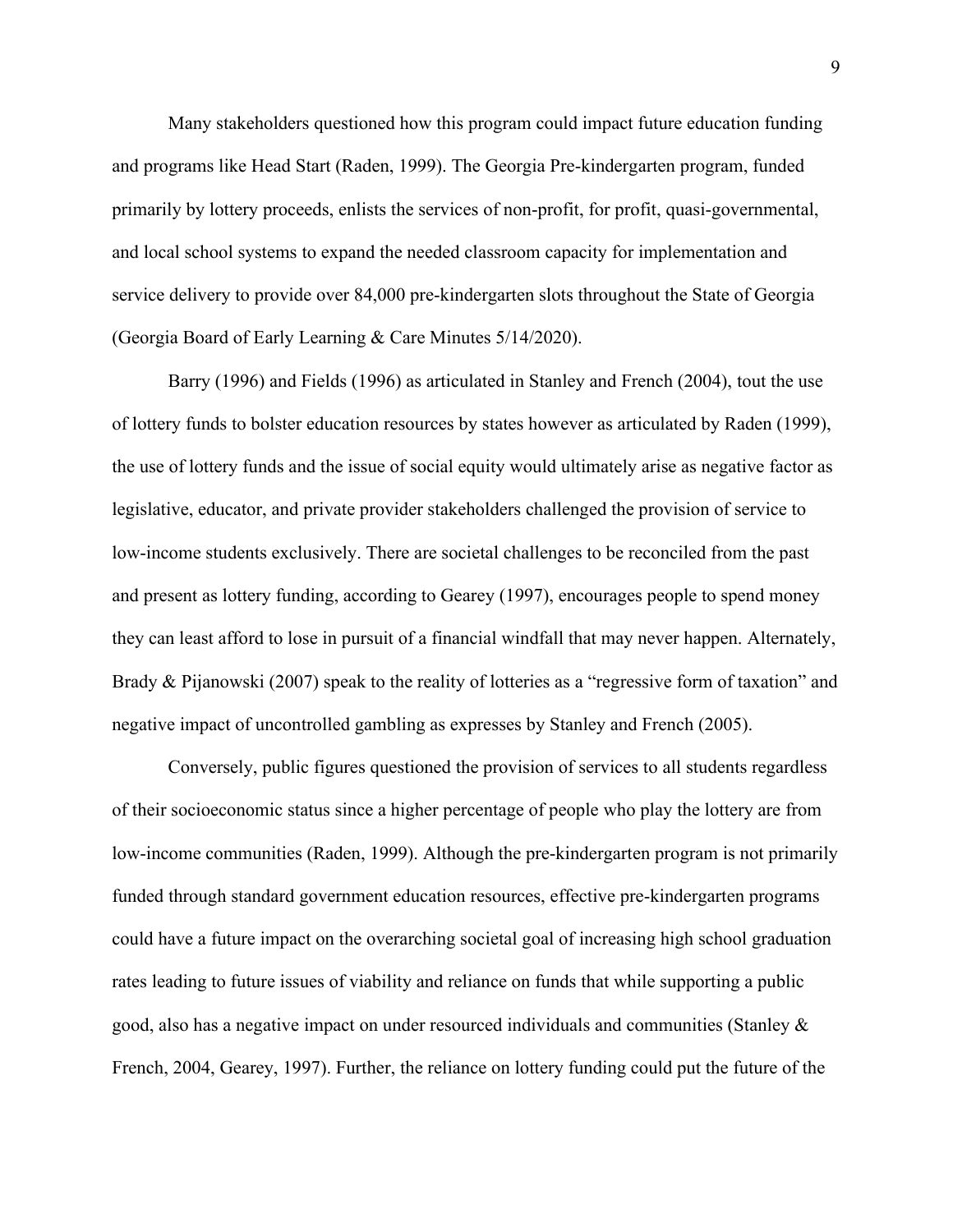pre-kindergarten program in danger if proceeds drop because of future crisis like COVID-19 that increases unemployment and reduction in income of those who would normally play and indirectly fund the program.

The Georgia pre-kindergarten program was expanded to include all four-year-old students regardless of their socioeconomic status reinforcing the "*free-rider"* (O'Leary, 2015) consequences that potentially reduce the number of lower income student benefitting from revenues primarily generated by low-income people in communities that need the program the most (Raden, 1999, CFE&EP, 2017). The Georgia pre-kindergarten program serves as an example of the legislative negotiating required to gain broad support which can the initial programs stated objective of a public program which in this case was to ensure that low-income student, who are less likely to be ready for kindergarten, and the skills and education necessary to start kindergarten at the same level as their peers.

Extending capacity required the buy in of private providers who did not initially apply to participate in the program based on concerns regarding marketability, branding, quality, and competition in serving elevated level of low-income students (Raden, 1999). This hesitancy by private providers jeopardized the program in its entirety as private classroom capacity served as a lynch pin for programmatic goal attainment as insufficient capacity would render the program inoperable (Raden, 1999). The pre-kindergarten grant is designed to rely on existing capacity of program providers rather than funding stand alone programs (Raden, 1999). The grant, as shown in [TABLE 2,](#page-51-1) funds staff, instructions materials, and some operating funds to providers with existing early care locations.

All organizations that serve as program locations, despite their business structure, are regulated through Bright from the Start, a DECAL division (Raden, 1999). Organizational needs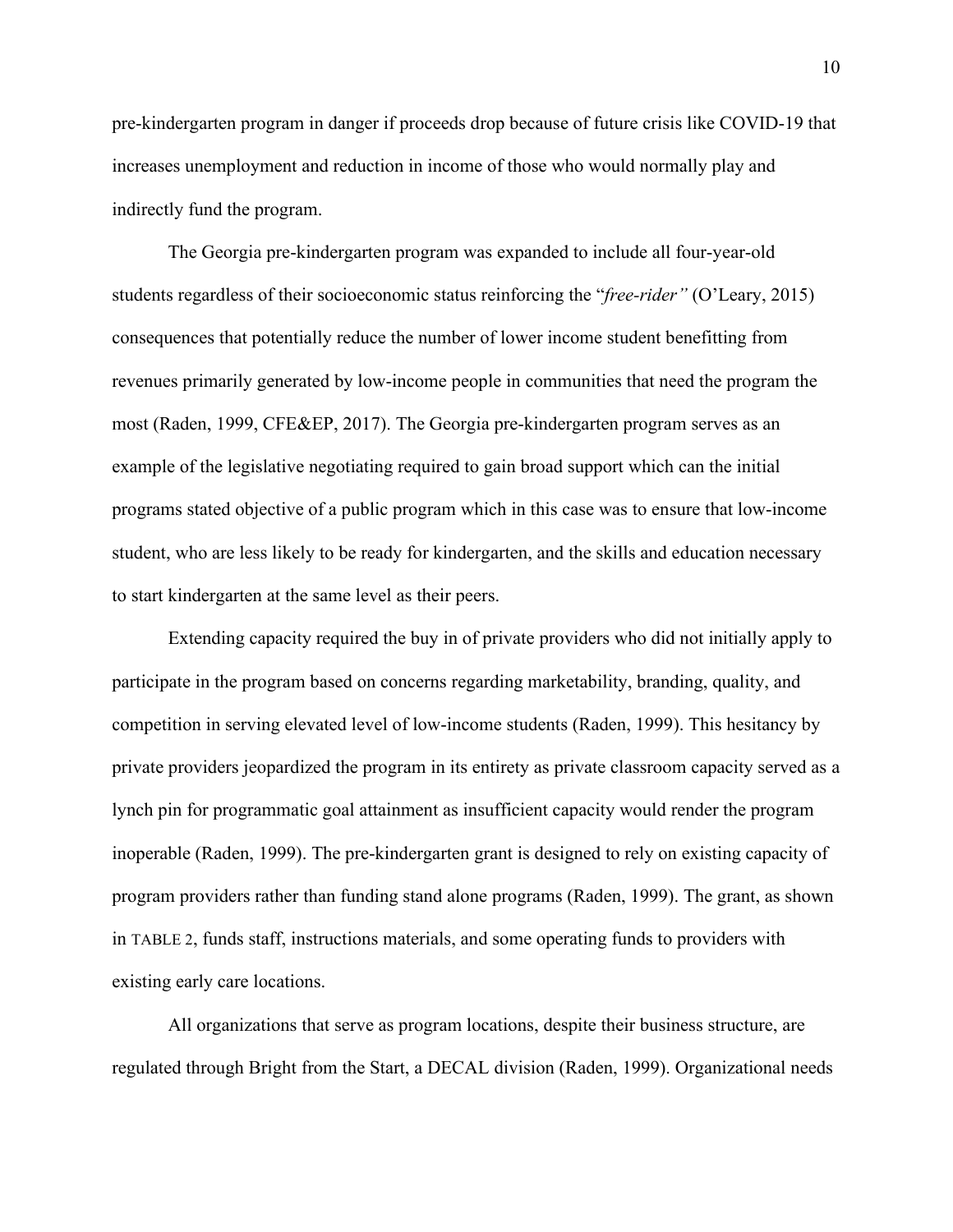and motivations have been previously researched while community or client level needs in relation to those service providers has not been as extensively researched (Provan & Milward 2001). For-profit organizations were late supporters of the original program and currently there are over 80,000 students in the State of Georgia, as shone TABLE 1 served by non-profit, forprofit, quasi-governmental, and local school systems (Board of Early Care & Learning Board minute, 5/14/2020, DECAL staff reports, section g).

While all providers are contracted to provide the same services based on DECAL rules implemented by Bright from the Start, there is no guarantee that students receive the equivalent impact during normal times and acutely exacerbate learning gaps during a crisis based on organizational resiliency. This lack of equivalent or congruent services can have an impact on the perception of effectiveness as articulated by Kettl (2015) and Ferlie et. al. (2005) and as further noted "final results depend on the efforts by the companies" (Fernandez, Saulo, Carraro, Tourruco & Hilbrecht, 2018, Chesnut et. al., 2017). Hadjielias, Christofi & Tarba, 2022) provide guidance to small business in crisis that links resilience in the business context to resilience of leadership finding that more life balance created the necessary skills needed to handle the challenges associated with the pandemic (Hadjielias et. al., 2022).

During March of 2020, the Governor of Georgia Brian Kemp utilized an executive order to close schools due to the COVID-19 pandemic (Georgia Office of the Governor, Press Release, March 16, 2020). This action forced many providers to close their doors either temporarily or permanently. This closure caused parents, including frontline workers, to seek alternative care or remain at home with their children. Pre-kindergarten providers transferred their lessons from inperson to virtual and everyone, prepared or not, began to rely on increased levels of technology. This was especially challenging for programs that were not prepared, with the right skills or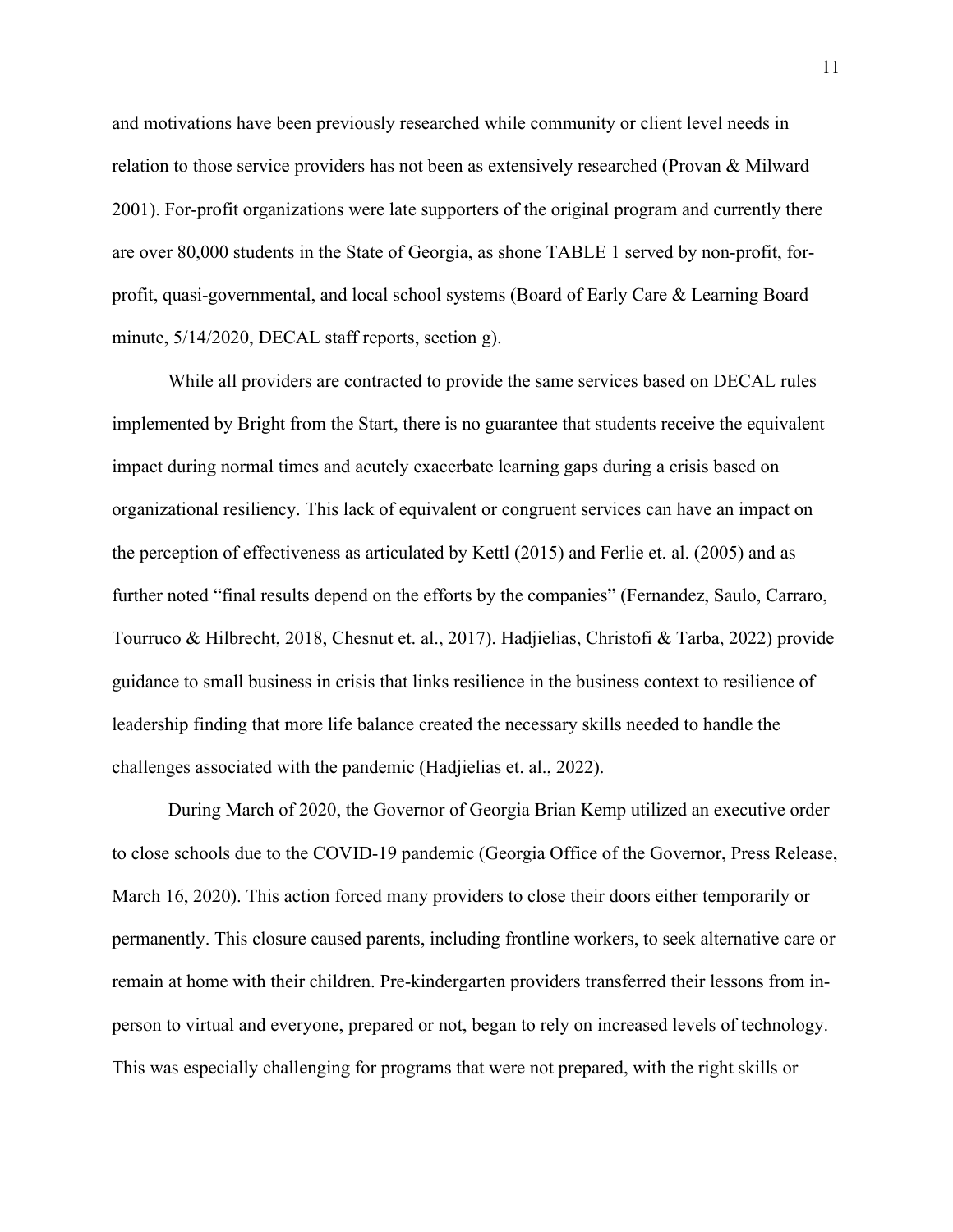equipment to effectively deliver on program objectives remotely. As mentioned in the Board of Early Learning minutes from May 2020, some providers prepared written packets for students without technology. There was no indication that this practice was required of all providers which highlights the potential for incongruent services amid the COVID-19 crisis.

Delivering early learning services requires the presence of a workforce, which at this juncture is predominantly women, some of whom have children (Li, 2020, Hanno, McCoy, Sabol, & Gonzalez, 2021)). The strain of a global pandemic on leadership and teachers can impact the future of early education availability and quality of the education received by students with teachers making decision to leave the profession (Kazouh, Hollowell, Fox, Bentley-Edwards, & Public School Forum of North Carolina, 2020). Li (2020) examined the impact prekindergarten program availability had on workforce choices for women with 4-year-old children and found that there was not a significant impact.

Challenges with COVID-19 presents additional opportunities to study the affect and impact on women's workforce choices when early learning and pre-kindergarten programs were not available. Future research opportunities exist to examine the departure of women from early learning roles to identify the reason why they left. This may have been a hard choice for many women, especially those working in early learning and having school aged kids who were also required to participate in virtual learning.

As articulated by Hackler and Saxton (2007), gaps in technology utilization can have a critical impact on non-profit organizational ability to fulfill mission. In the case of the prekindergarten program this assessment can also be true for small for-profit organizations involved in public partnerships who may not have prioritized the used of technology in the program or their organization. Technology serves as the lynch pin that universally determined the initial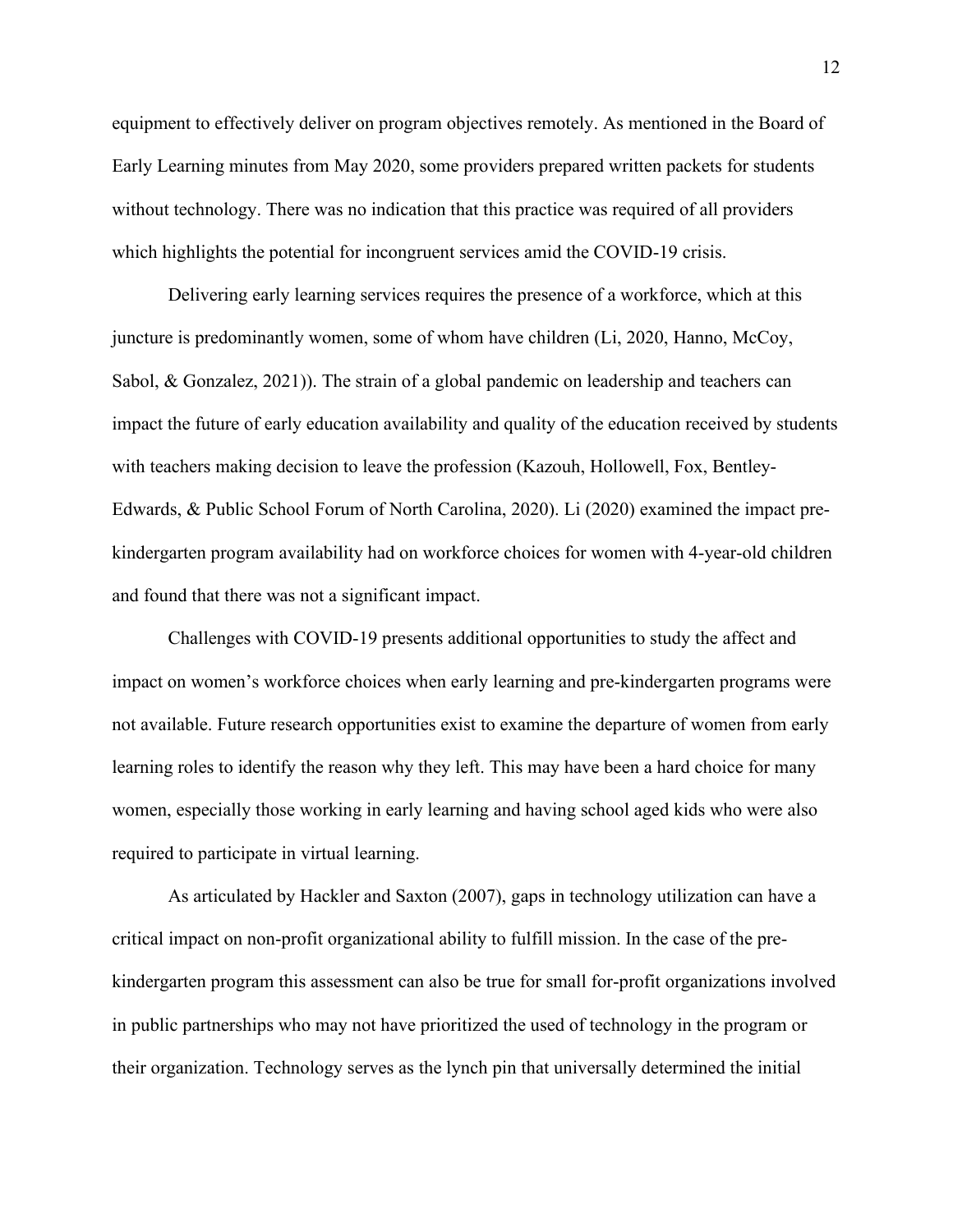stages of resiliency for the pre-kindergarten program and society as a whole at the onset and throughout the pandemic. Brown  $\&$  Englehardt (2017) articulate that technology challenges beyond accessibility and availability of technology resources serve as barrier to technology introduction into the classroom. They identified challenges based on a teacher's willingness to incorporate technology in their lessons due to their own level of comfort utilizing technology (Brown & Englehardt, 2017). These feelings can be a greater challenge when a crisis like COVID-19 forces teachers that lack technology proficiency to rely on its use to reach and engage with their students (Brown & Englehardt, 2017).

Prior studies have examined universal pre-kindergarten programs impact on women in the workforce, pre-service educator insights on their experience with pre-kindergarten programs, and the use of lottery funds in education (Akaba, Peters, Liang, & Graves, 2020, Li, 2020, Chesnut et. al., 2017). In each study, the researchers identify challenges associated with facilitating public program with high market demand but a failure by government to fully fund (Akaba et. al., 2020, Li, 2020, Chesnut et. al., 2017). In the case of the Georgia pre-kindergarten program, gaps in student readiness for low-income students was identified as a community need that could be fulfilled and supported by a formal public private partnership but this service now extends to all students which dilutes the original program intent and has the potential to further marginalize low-income students.

Future research is needed to correlate the benefits received by lower income communities that play the lottery at a higher percentage and therefore primarily responsible for generating the revenues targeted for use in this program (Raden, 1999, Stanley & French, 2004, Gearey, 1997, Ferlie et. al., 2005). Identify the percentage low-income students benefiting will determine the magnitude of the problem associated with this initiative which provides free services to families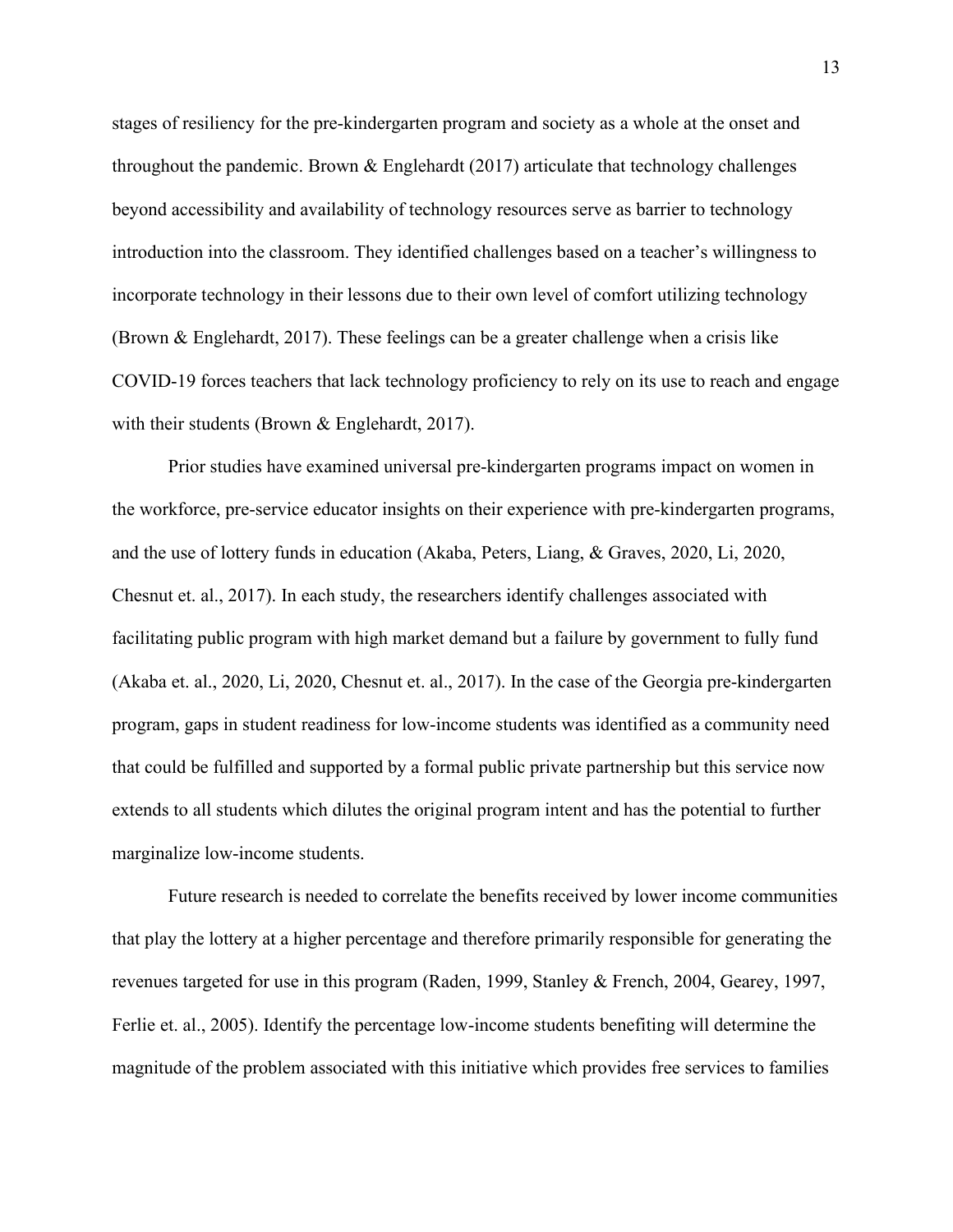that could afford to pay for the services or contribute to the generated revenue at a lower percentage (Raden, 1999, Stanley & French, 2004, Gearey, 1997, Ferlie et. al., 2005, O'Leary, 2015).

According to the National Institute for Early Education Research (NIEER, 2020), future funding for pre-kindergarten was already in peril after the Great Recession of 2007 and now the 2020 COVID-19 pandemic threatens to exacerbate those funding losses if pre-kindergarten is not a deemed a public policy priority. Georgia has sustained some losses in lottery funding during the pandemic and has cut funding to the pre-kindergarten program demonstrating the risks associated with lottery program funding (Georgia Senate, 2020, Abusaid, 2020)

## <span id="page-22-0"></span>**Contractual Requirements**

This research provides an opportunity to explore the impact of public collaboration on service delivery and outcomes among the organizations that are contracted through Bright form the Start to provide pre-kindergarten services based in Fulton and Dekalb Counties which are ranked first and fourth respectively based on population. As articulated by Agranoff (2017), public private contracts need to be well managed in order to provide intended outcomes. DECAL establishes a contractual relationship with providers indicating their agreement to follow rules related to curriculum, staffing, safety, ratios, transportations, and monitoring. As articulated by Milward & Provan (2000) and Kettl (2005), effective governance requires a contractual agreement that accurately reflects the expectations of the partnership.

Since the program aims to provide kindergarten readiness services for pre-kindergarten students regardless of their socioeconomic background, DECAL should consider service congruency in selecting providers. As principal agent theory indicates, the services and experiences by clients may be incongruent since different providers can have various levels of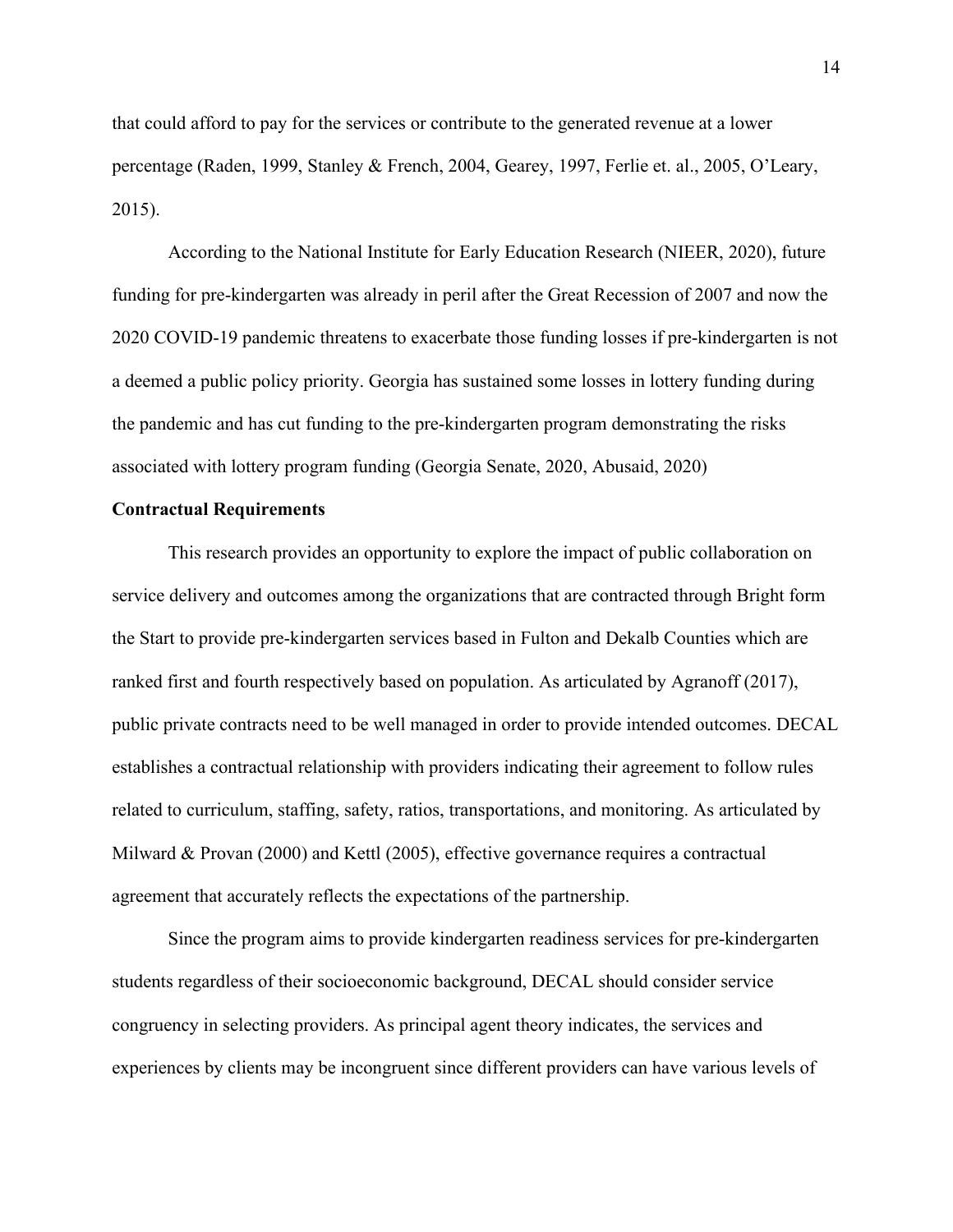effectiveness (Kettl, 2015, Ferlie et. al., 2005). The application and policies establish a standard process by which all potential providers are accountable and assessed.

The success or failure of this formal collaboration relies on the effectiveness of the providers and Bright from the Starts ongoing oversight which prior to the pandemic included an ongoing, in person, licensing/monitoring review. The execution of the program in compliance with the contract and the oversight process was interrupted by the pandemic in March of 2020 with the closing of public schools and site are still being evaluated virtually by state monitors (DECAL, Annual Report Inspection FAQ, May 2020).

Forrer et. al (2014) as articulated in Worth (2017) denotes that adequate "*governance and accountability"* (are components of successful public private partnerships. Each provider is required to complete an annual application for funding in the Spring for the upcoming the academic year. Awards are based on the number of potential underserved 4-year-old children through-out a county for which enrollment capacity in the public school system is limited (DECAL, New Applicant Packet, 2021). Fulton and Dekalb County providers qualified for the highest level one funding for counties with less than 55% of potential pre-kindergarten student capacity and more than 60 students awaiting slots (DECAL, New Applicant Packet, 2021). As noted by Milward & Provan (2000), frequent bid cycles can have a negative impact on effectiveness. In the context of this research, there is an opportunity to explore bid the impact of bid frequency further as program providers are required to apply annually.

In the context of a global pandemic, the successful execution of contract requirements can be challenging and have a marked impact on program impact and outcomes. Gaps in preaward fiscal assessment can lead to grant awarded to agencies that do not have the ability to sustain the program in time of crisis. Resilience in this formal collaboration requires a strong,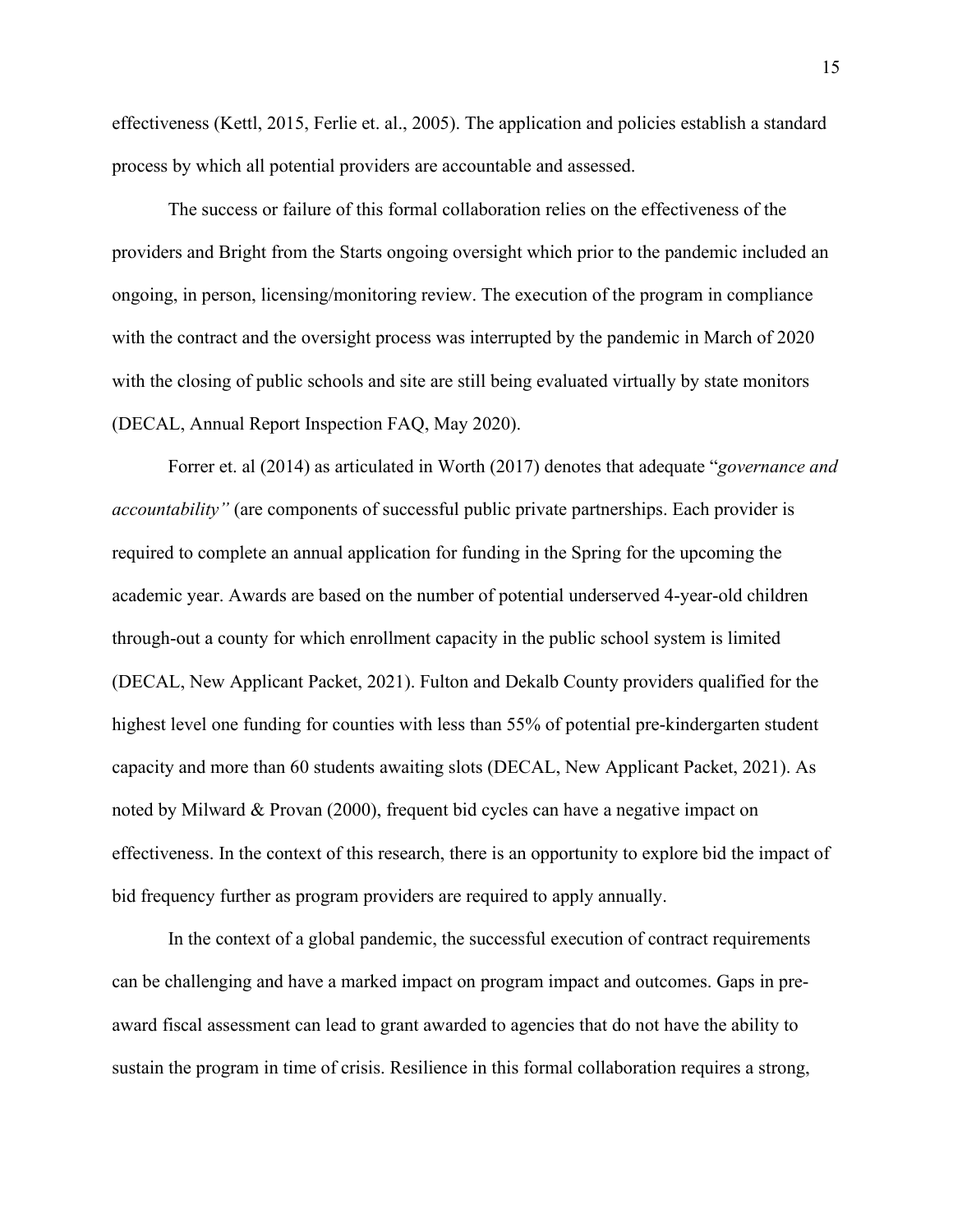nimble, oversight agency able to provide continuous guidance and nimble qualified providers with the ability to fulfil the contracts requirement.

#### <span id="page-24-0"></span>**Network Effectiveness**

Provan & Milward (2001) articulate the difficulty associated with assessing the effectiveness of networks and the synthesis required at the network, community, and client level.

There is an opportunity to correlate effectiveness and resiliency in the context of a global pandemic. Understanding effectiveness and resiliency of private public collaborations is important to the field of public administration as a result of government reluctance to fully own the responsibility for human service actions by choosing to outsource social services to agencies through principal agent relationships (Kettl, 2015; Agranoff, 2007). By outsourcing prekindergarten services, state departments of education are extending their networks and therefore responsible for ensuring that the relationships are effectively incorporated into the existing network.

This research may indicate which variables contribute and corelate more with a programs resiliency to fulfill principal agent contract obligations during the pandemic. This research may also be an opportunity to examine other variables, beyond business type engaged in private partnership collaborations that emerge as a better predictor of resilient service delivery, outcomes, and collective action during a pandemic. As Georgia continues to rely upon nongovernmental organizations to supplement the delivery of education services, it will need to assess contingency plans to support program continuity during a crisis.

Provan & Milward (2001) indicate, the highest performing networks with principal agent relationships were overseen by an organization with "direct, non fragmented, external control" (Provan & Milward, 2001, p. 367). Although the Georgia Department of Early Care and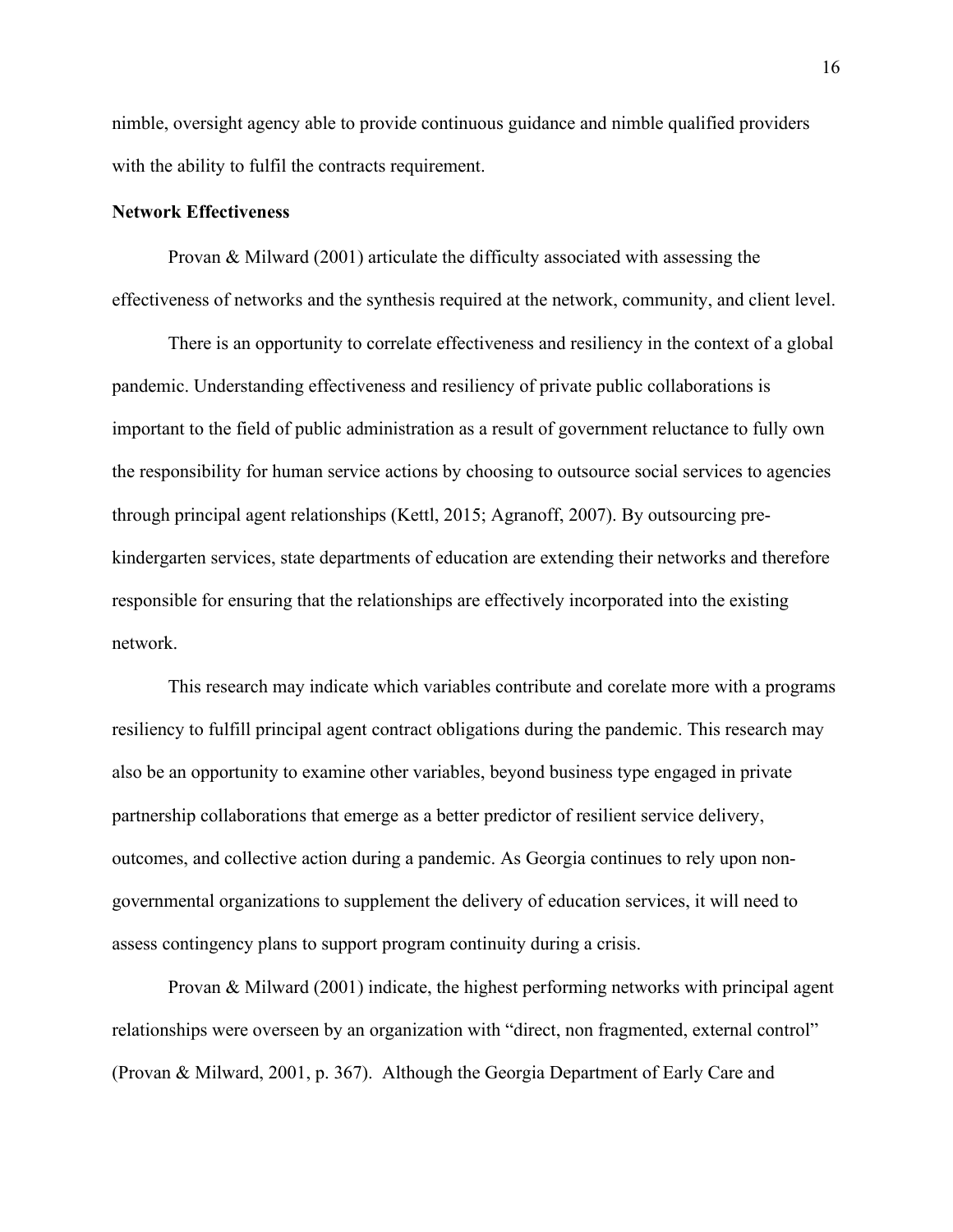Learning, Bright from the Start (BFTS) serves as the single agency with contractual oversight authority over the pre-kindergarten program and responsible for ensuring programmatic compliance, in the context of a crisis, the benefits derived by having one agency in charge of the program does not guarantee the effectiveness of the program during crisis. Effectiveness in this context is dependant on the ability of the principal, DECAL to hold the agents, pre-kindergarten providers, accountable in times when a fast-moving crisis changed all institutional norms (Willems et. al., 2015, Hadjielias et. al., 2022)

The oversight agency can issue directives, provide additional funding, and recommend supportive procedures but has no real control over delivery and implementation. The oversight that BFTS provides cannot guarantee that a contracted agency has the tools, resources, and capacity to delivery program requirements beyond the classroom in a way that continues to meet programmatic goals and support student outcomes. Public private partnership relationships, as articulated by Fernandez, et. al. (2018), allows government to transfer the inherent risk of operating this program to private sector organizations. In the case of the pre-kindergarten program, DECAL has transferred the risk to its contracted partners who may or may not be resilient enough to continue serving during a global pandemic even for which there is no real or perceived end.

While non-profit organizations supply services primarily as a result of governmental market failure or small government ideology (*principal-agent theory*), there are no mechanisms or requirements to ensure that the institutional supply fits the needs of the community (Salamon, 1987; Provan & Milward, 2001; Kettl, 2015; Gronbjerg, 1990). Further, non-profit agency mission-based services are self-regulated. Therefore, other than legal requirements, tax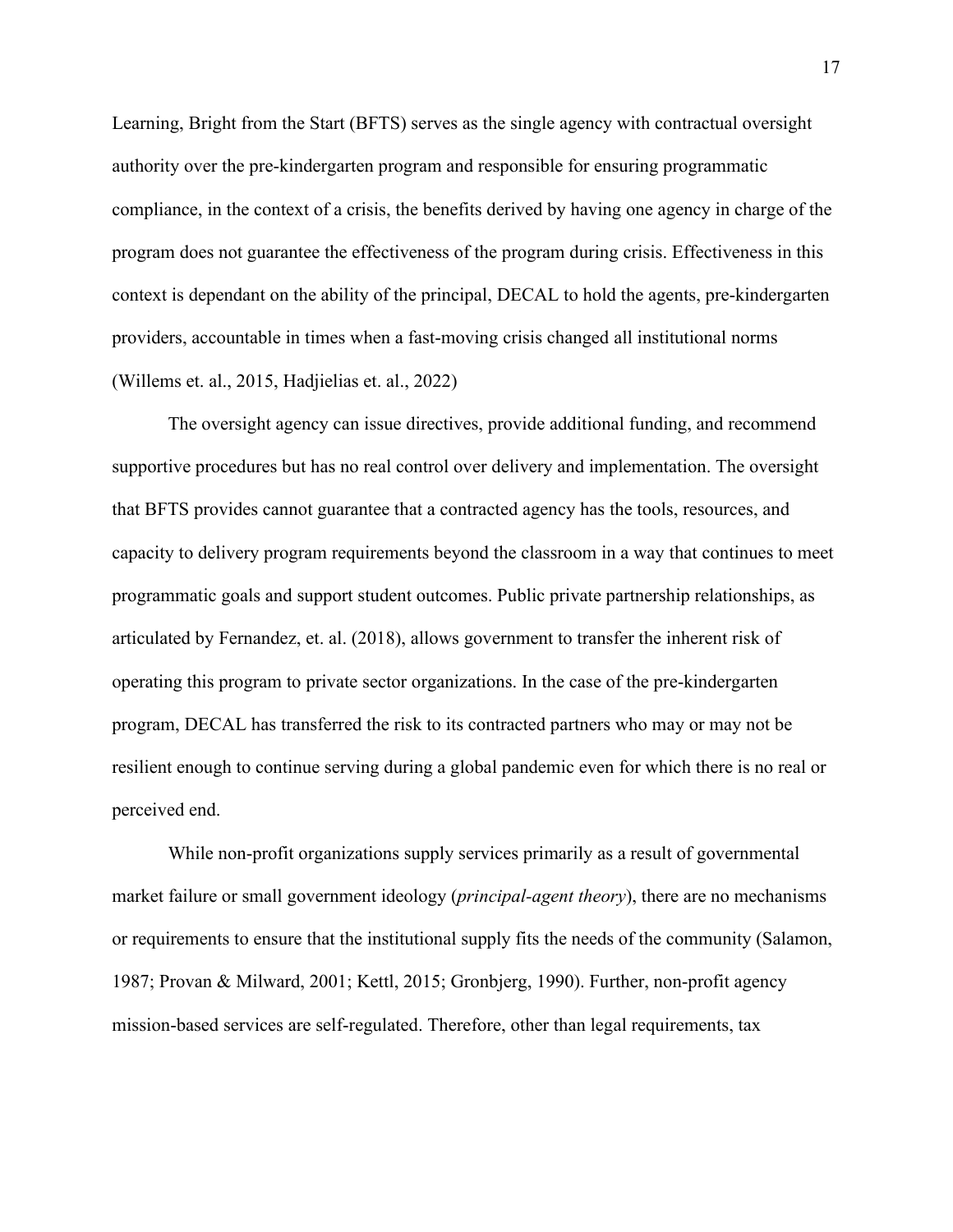requirements, or funding requirements, there are no incentives to consider community needs or to choose specific geographic locations within the community's social service ecosystem.

Organizations that have the ability to make a higher financial investment or are more fiscally sustainable should not be confused with the ability to be more effective or resilient. In the pre-kindergarten context, organizations with more funding or the ability to re-open more quickly than others may not be more effective in terms of service delivery to their clients. As seen in [TABLE 2](#page-51-1) the for-profit daycare providers received more funding but may not be any better off financially or in terms of service delivery than the non-profit provider.

#### <span id="page-26-0"></span>**Motivation**

The theory of motivation, in the non-profit context, can serve as a powerful determinant for the work conducted by the team assembled by a non-profit to execute its mission (Perry, 2008). The existence of motivation by the entity to secure the grant funds and deliver prekindergarten services acts as a contributing or controlling variable in the service delivery outcomes and its ability to be resilient in a crisis cannot be dismissed. With non-profit motive focused on mission driven objectives and for-profit entities focus primarily on return on investment, comparing these two types of entities can help assess the level of motivation needed to be resilient during a crisis (Worth, 2017). As previously considered, organizations and individuals are motivated to act based on the satisfaction of their hierarchical needs as articulated by Maslow (1943) and examined by Provan and Milward (2001).

From an organizational perspective pre-kindergarten program resiliency requires sustainable resources, the appropriate team, and the right level of motivation to effectively serve the needs of the students in the program (Provan & Milward, 2001). If an organization is not fiscally prudent, able to garner and sustain the resources necessary to meet its mission, it is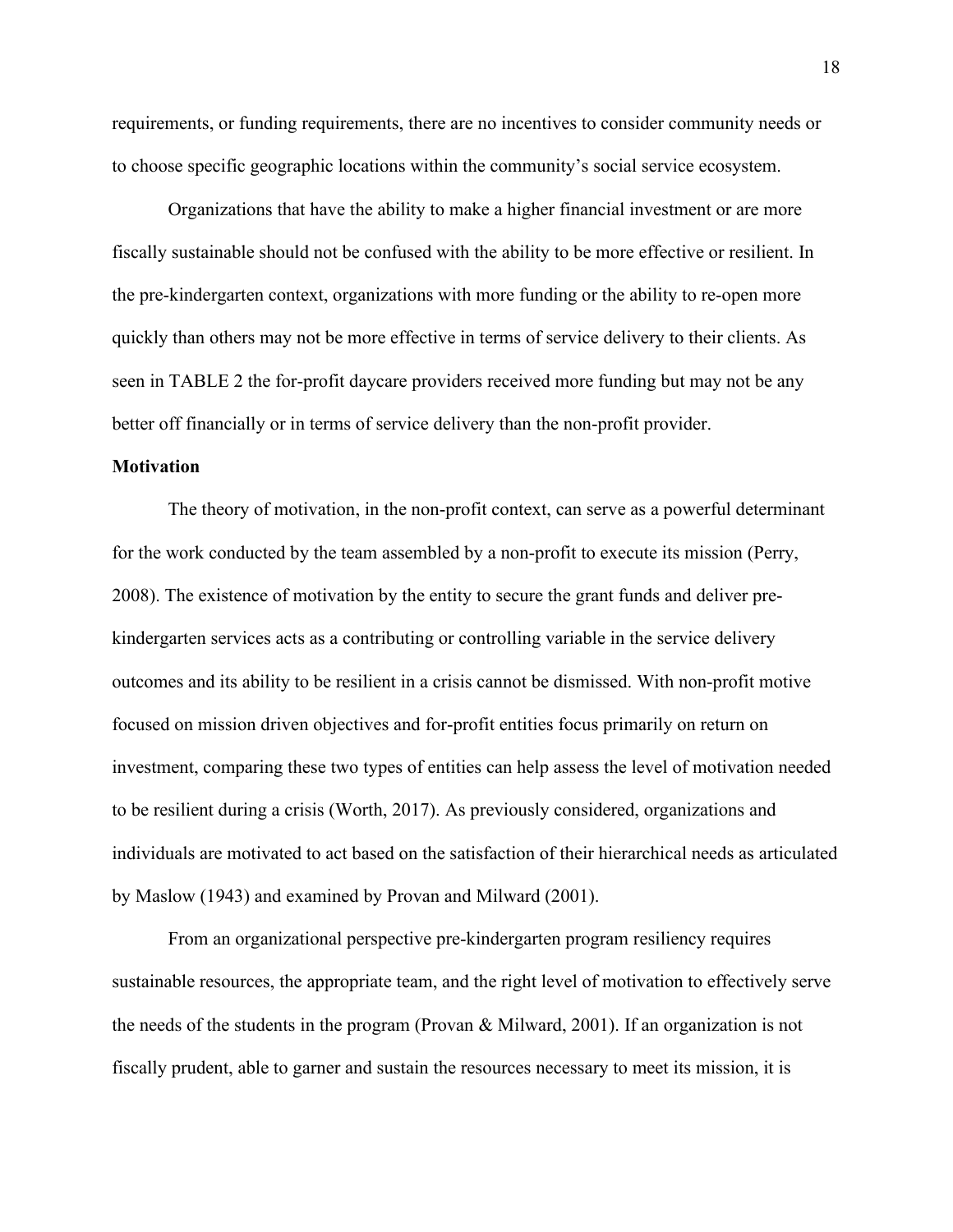unlikely to have the human capital or resources to serve the community thereby unable to achieve its mission or collective community outcomes.

The pre-kindergarten program grant provides funding for staffing, and a small percentage for operating costs therefore grantees must have other means of keeping its doors open. Program providers are likely to provide day care services to families with infant, toddler, and pre-school aged children with classroom capacity to serve pre-kindergarten students and therefore the motivation to create an additional stream of income to support some of its auxiliary operating cost such as food service with new line of business like before and after care.

Non-profits are mission based and therefore invested in service to clients, for profit entities are profit based and while serving clients, are motivated to provide value to its owners and shareholders (Worth, 2017). Within the context of the pre-kindergarten program, both business while motivated for varied reasons and are contractual required to deliver service even in the midst of a crisis. Pre-kindergarten providers without the appropriate level of resources, both monetary and technical, may not have the ability continue to serve the students or have the financial ability to retain their team to meet contractual obligations which directly impacts their resiliency. Fiscal viability prior to the crisis, could correlate directly with fiscal viability during and post crisis. COVID-19 has been an ongoing crisis and therefore its implications on resiliency and sustainability exacerbated for Pre-kindergarten providers.

Staff and Leader motivation to continue working in early learning may present opportunities for future research as the workforce landscape in early learning is changed very quickly with COVID-19. Programs that furloughed or laid staff members off due to the pandemic, may have experienced challenges getting staff members to return to work due to increased financial benefits that may have exceeded their early learning compensation, the lack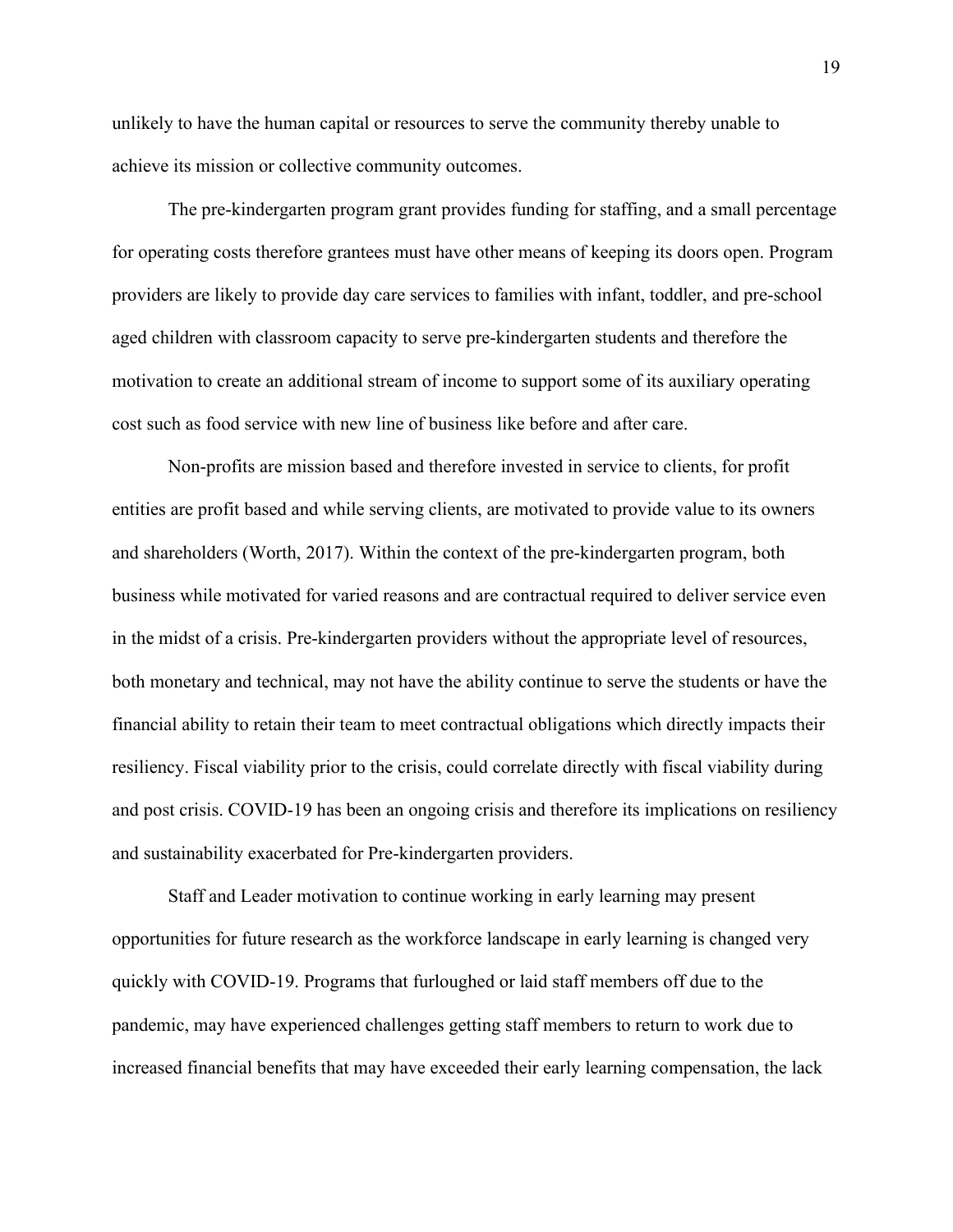of childcare for their own school aged children, or teaching fatigue associated with teaching during crisis. Experienced teachers may have challenges finding the motivation for early learning education they experienced at the beginning of their careers (Kim, An, Bell, Jean-Sigur, & Basch, 2021).

#### <span id="page-28-0"></span>**Principal Agent Relationship**

Historically, there have been high levels of interest reducing the size of government (Kettl, 2015, Agranoff, 2017). The establishment of principal agent relationships provides the appearance of a smaller government approach but it truly not a reduction in the resources needed to serve the public (Salamon, 1987, O'Leary, 2015, Kettl, 2015, Agranoff, 2017)). The challenge with the small government approach through these types of relationships is that citizens are not guaranteed the same level of service even when resources are evenly distributed (Kettl, 2015, Milward & Provan, 2000).

As Salamon (1987) indicates, community facing, non-profit social service agencies help solve some of the problems experienced by the most vulnerable segments of the population and as such, leveraging community resources without considering a holistic perspective may affect outcomes for individuals within a community. The same can be said for the Georgia Prekindergarten program as each grantee is responsible for recruitment of teachers, developing its enrollment policies, and executing its program based on the curriculum defined its application but no two teachers are equivalently effective, and the enrollment process is recommended but not standardized (DECAL, Provider Guidelines 2021-2022).

Future opportunities for research exist for understanding the congruency between public private partnerships and community outcomes. As in this case, DECAL relies on private providers to serve almost 50% of the funded pre-kindergarten slots which would represent a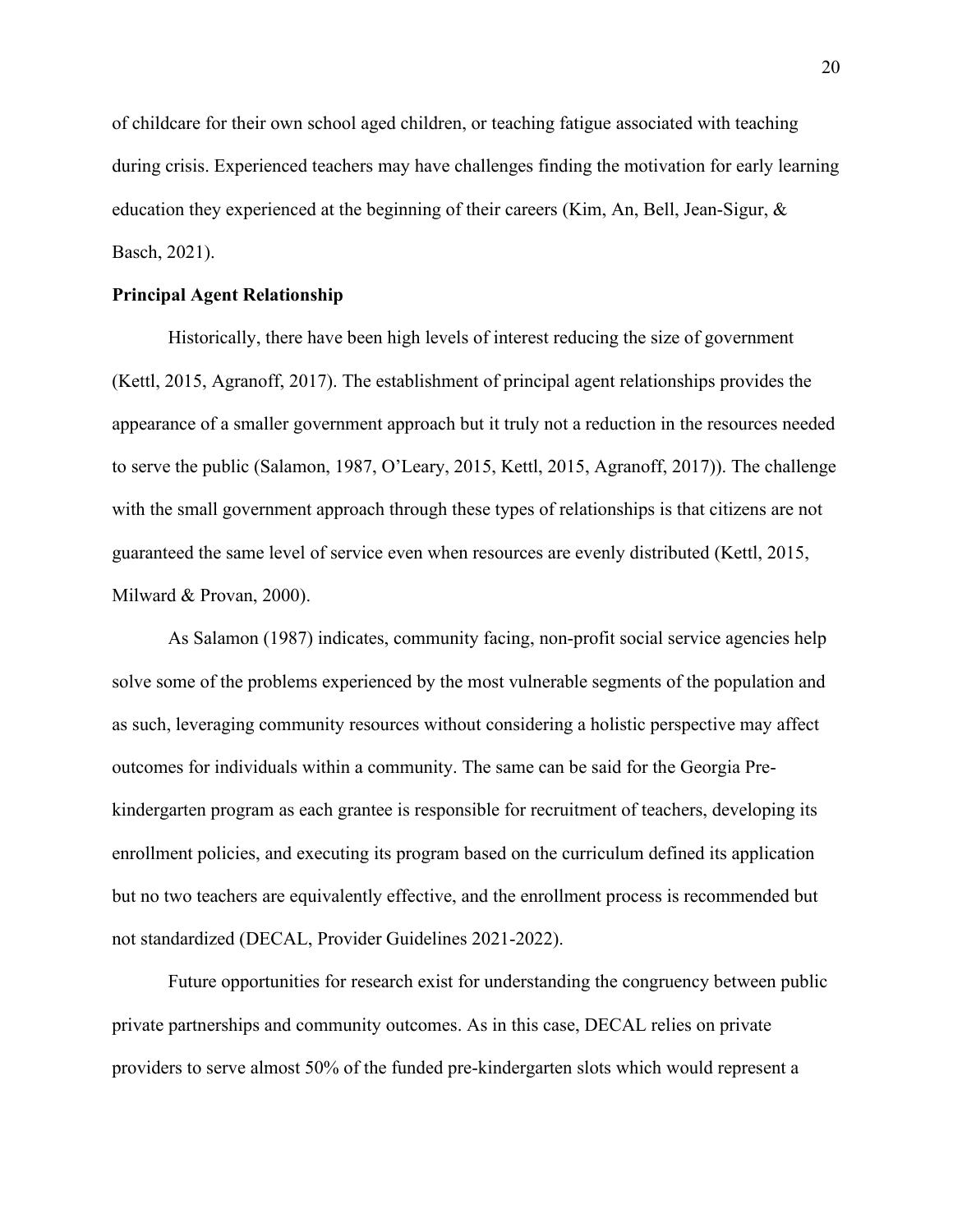significant risk should programs fail to reopen and functions during and after a crisis. Findings may be able to further correlate the indicators or determinants needed for resiliency in provider of public good and services.

#### <span id="page-29-0"></span>**Collaboration**

Non-profit organizations are motivated to collaborate for diverse reasons including legitimacy, capacity, and resources dependency (Guo & Acar, 2005, Provan & Milward, 2001, Sowa, 2009, Stoll, Edwards, Mynatt, 2010, O'Leary, 2015. An organization's decision to collaborate with other non-profit organizations is not as straight forward as one might expect. Decisions are affected by the competitive nature of resource allocation and role of trust in shared governance (Bunger, 2012, Kettl, 2015).

Collaborations can be characterized as formal, informal, or mandated through funders, motivated by either client-service delivery needs or an organization's internal needs, and can result in collective community outcomes (Jang, Feiock, Saitgalina, 2016). However, as empirical studies have shown, there is an organizational tendency towards informal collaboration (Sowa, 2009, Bunger, 2012, Jang et. al., 2016).

The Georgia pre-kindergarten program is a formal collaboration with private entities supporting the government with space to delivery educational services. These formal collaborations are mostly indirectly beneficial to the providers as the grant does not provide significant resources for program execution or true operating costs. Primary benefit for the selected program includes access to families with children aged birth to 3 in the families they serve with a free program.

Formal collaborations are intentional engagements by which organizations establish a partnership through a signed agreement articulating the terms and conditions by which they both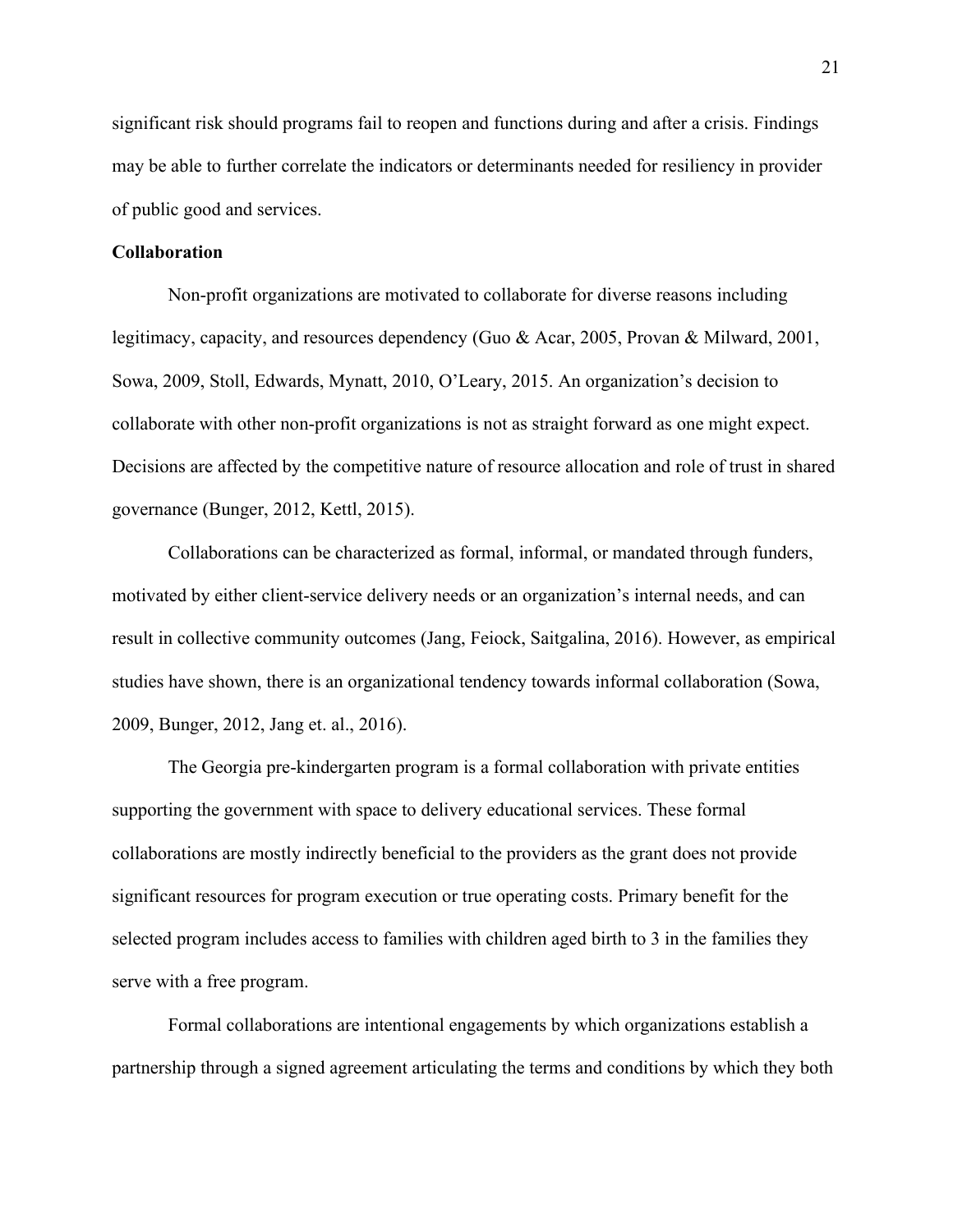agree to abide (Guo & Acar, 2005). Contracts with a governmental entity to provide prescribed services based on agreed terms would be considered a formal collaboration for a non-profit entity. From the government's perspective, this formal arrangement forms a principal agent relationship where the governmental unit is the principal, and the provider organization serves as the agent.

As articulated by Kettl (2015) and O'Leary (2015), successful public partnerships require the government to have the right mechanisms in place to manage the effectiveness of the partnership. DECAL connects programs to other opportunities for formal partnerships to help support low-income families including the federal Child and Adult Food Program (CACFP) to provide funding for food reimbursement and the Childcare and parent services program (CAPS) to assist parents with childcare costs.

Informal collaborations are not supported by a signed contractual partnership agreement but based on an agreement to work together to share information or resources in order to facilitate cooperation between collaborators (Guo & Acar, 2005). These informal agreements do not establish binding deliverables but instead informally agree upon how the parties would work together to advance their shared interest. Organizations in the same geographic location have an opportunity to holistically serve the population and increase opportunities for service delivery by engaging in these types of collaborations (Jang et. al., 2016).

Mandated collaborations include those that require organizations to collaborate or meet certain legal standards in order to qualify for contractual remuneration (Guo & Acar, 2005). Some funders require that organizations collaborate as a condition for funding therefore, collaboration is an essential component of the organization's operations for those funders (Guo & Acar, 2005). Pre-kindergarten providers are not required to utilize mandated collaborations,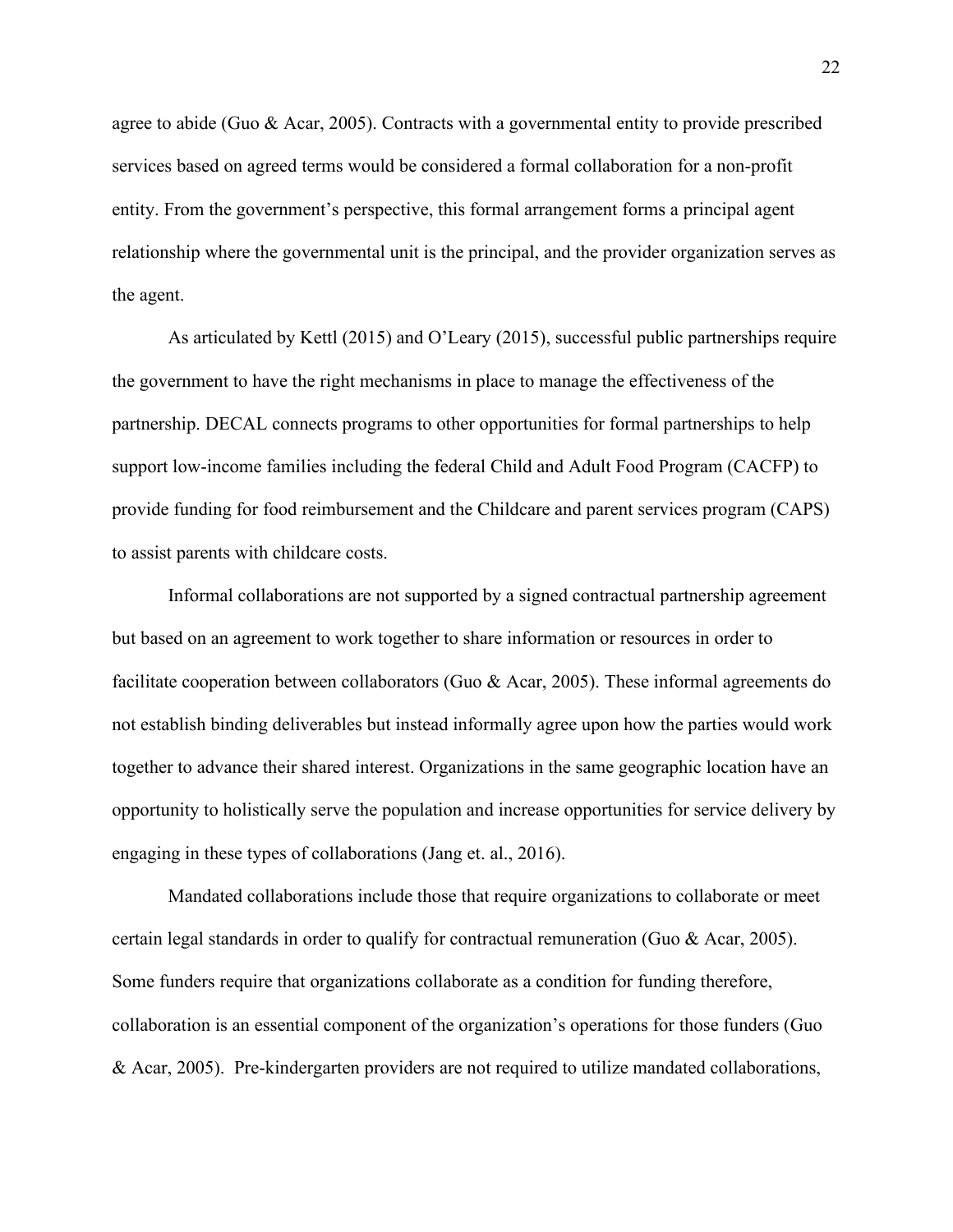outside of the DECAL network, as a result of their contract with DECAL but have a list of mandated requirements for operating the program. According to Taking Measures (2012) from the Georgia Center for Non-Profits (GCN), funders considered collaboration an essential determinant in its funding decision 35% of the time but considered leadership and sustainability 80% and 65% respectively (Georgia Center for Non-profits- Taking Measure, 2012).

Irrespective of the type of collaboration chosen by the non-profit entity or the impetus for collaboration, the first step in the collaboration decision is an assessment of the benefits and the risks. The findings in Jang et. al. (2016) indicate that large non-profit organizations are less likely to choose collaboration as an option when weighing the benefits against the cost while alternately, a small not profit organization may look toward collaboration to extend its administrative capacity and legitimacy through collaboration. Provan and Milward (2001) suggest that networks are more effective when they expand their ability to solve public problems.

The State of Georgia chose a public private collaboration with non-profit, for-profit, and quasi governmental providers as the solution for pre-kindergarten capacity initially to solve the public problem associated with the high level of low-income children who were unprepared for school. Selden, Sowa, Sandfort (2006) explore the potential benefits defined as values, perceived or actual, that the organization and its clients derive from collaboration.

Parents in Georgia regardless of their socioeconomic status, benefit from this free program, but during a global crisis, the benefits could change significantly. Parents who can afford a better experience for their children in the form of tutors learning pods, may choose that option, but under resourced parents with limited or no technology may have no options to supplement their children's learning opportunities.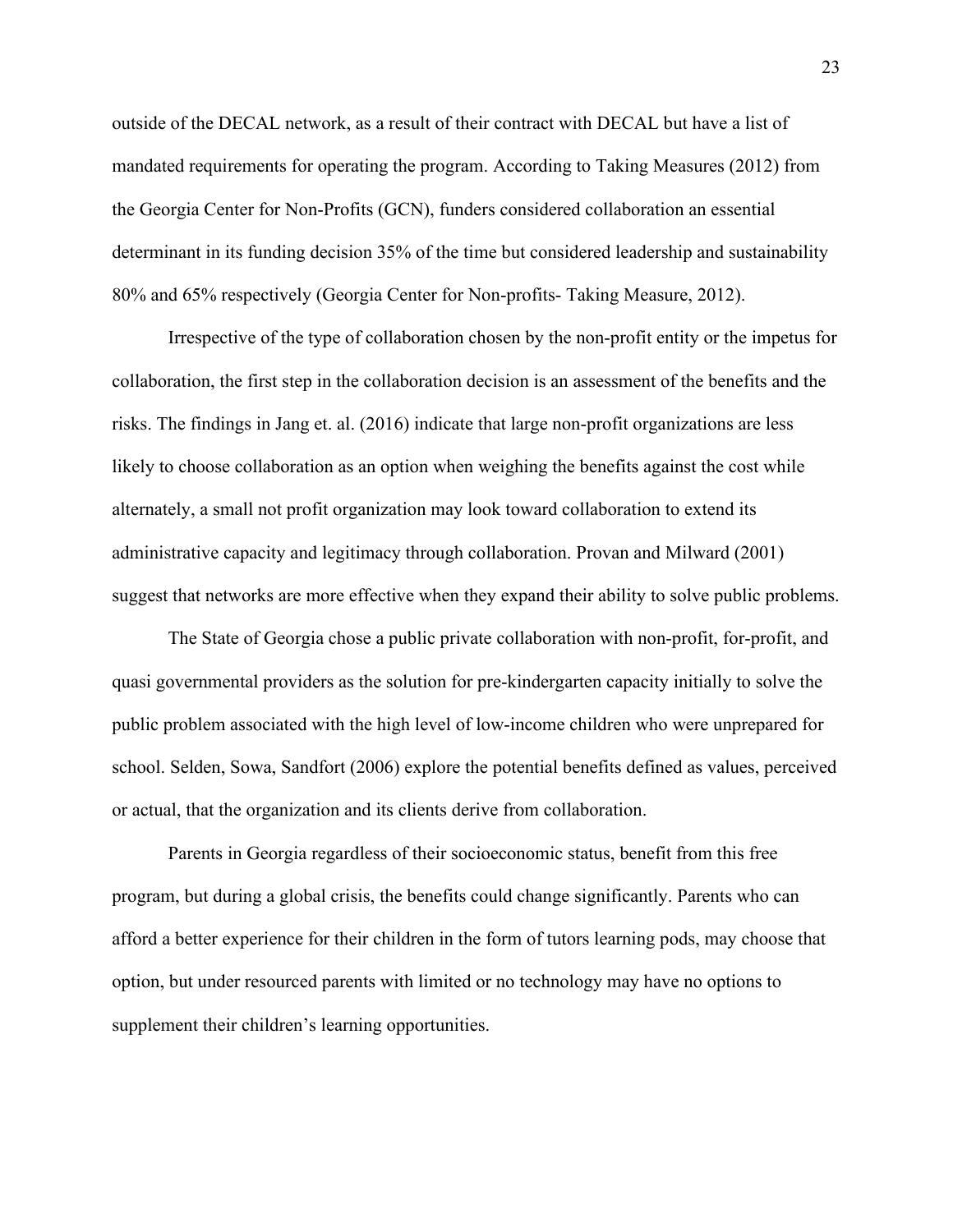These benefits could translate into cohesive service delivery that increases the trust between non-profit and client resulting in the client receiving additional benefits that they would otherwise not have awareness of or access (Selden, Sowa, and Sandfort, 2006). Unlike for-profit businesses, the products produced by non-profit organizations are harder to quantify as outcomes rather than outputs. However, Guo & Acar (2005) emphasize the economic and psychological benefits associated with reduced costs to serve and can be view as the opposing reason for nonprofit collaboration. The perceived quality associated of a free service versus one that parents might pay for has not prevented pre-kindergarten parents in Georgia with financial means from accessing or utilizing the program. Further research is required to assess who is truly benefiting from the Georgia pre-kindergarten program.

Quantifying the outcomes achieved by clients as a result of the services they receive requires in depth assessment and evaluation over time for human service agencies. Agencies have a specific mission, yet clients are not monolithic. There are complex needs that may require the overlapping solutions that programs may mot be equipped to provide. Sowa (2009) articulates the need for organizations to understand how collaborations are beneficial in the organizational and programmatic context, but organizations must also understand the benefits to clients and their outcomes to understand the effectiveness of their programs and organizations.

An agency that serves the homeless cannot simply provide permanent housing, they must understand all social determinants associated with the client that may prevent then from maintaining permanent housing. If an individual cannot sustain gainful employment as a result of behavioral health challenges, they may be unable to sustain permanent housing. An agency serving this population needs to assess the challenges as perceived by the agency and the individual so that a sustainable path to permanent housing can be developed.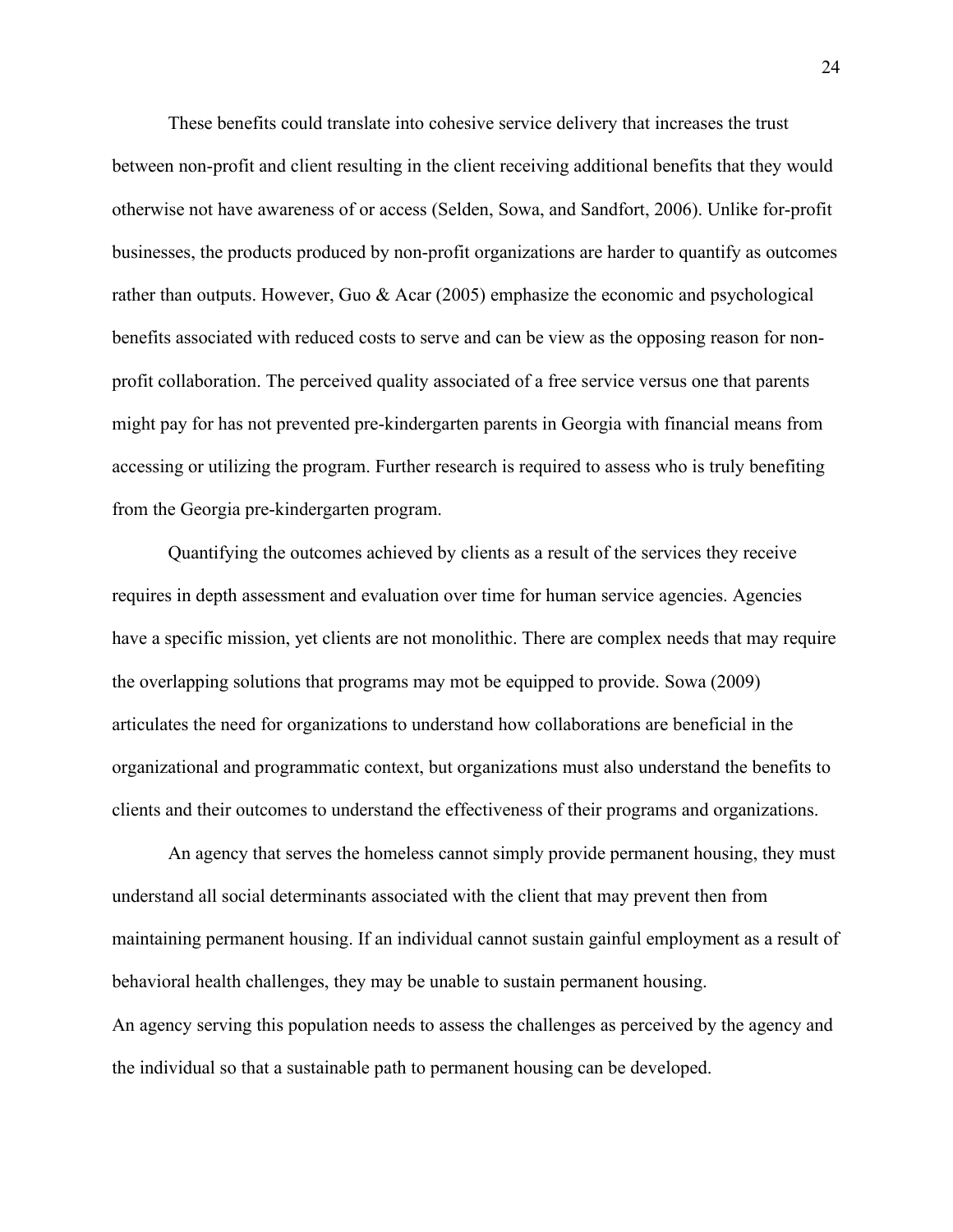Similarly, a pre-kindergarten program charged with educating students in person, may not be prepared to pivot to virtual learning since this is not a core competency for programs and the accessibility to technology for organizations and parents may be unavailable or unreliable. As reflected by Brown and Engelhardt (2017), many teachers in training had difficulty incorporating the use of technology into their lesson plans and one could infer that if technology was not currently a part of a program, pivoting during a crisis would be very difficult.

Organizational awareness, service and funding competition, and organizational capacity are some of the barriers that impede collaboration by non-profit organizations (Guo & Acar, 2005, Stoll et. al., 2010). Organizational awareness can be defined as an organization's knowledge of its service are and the providers within that service area to which they could refer their clients for additional services for which they are not a direct service provider (Stoll et. al., 2010). Program provides have access to support from external resources like Quality Care for Children to support its program and challenges how ever in the midst of crisis, how much they can rely upon organizations that are experiencing the crisis is the same way is questionable.

Pre-kindergarten programs for whom technology is not a primary part of their program may not have access or awareness of how to get help beyond the support received from DECAL Bright from the Start could impact their resiliency. DECAL provided funding support during the crisis but was unprepared to support program technology. It is important to note that according to the Board of Early Learning February 2020 minutes, DECAL, in compliance with the State of Georgia cyber requirements, was in the process of upgrading its central technology systems.

Service providers lacking information on available services and providers in geographic proximity to their service location, described as "*existence awareness"* by Stoll et. al (2010). Providers miss an opportunity to extend their organizational capacity as articulated by Alter and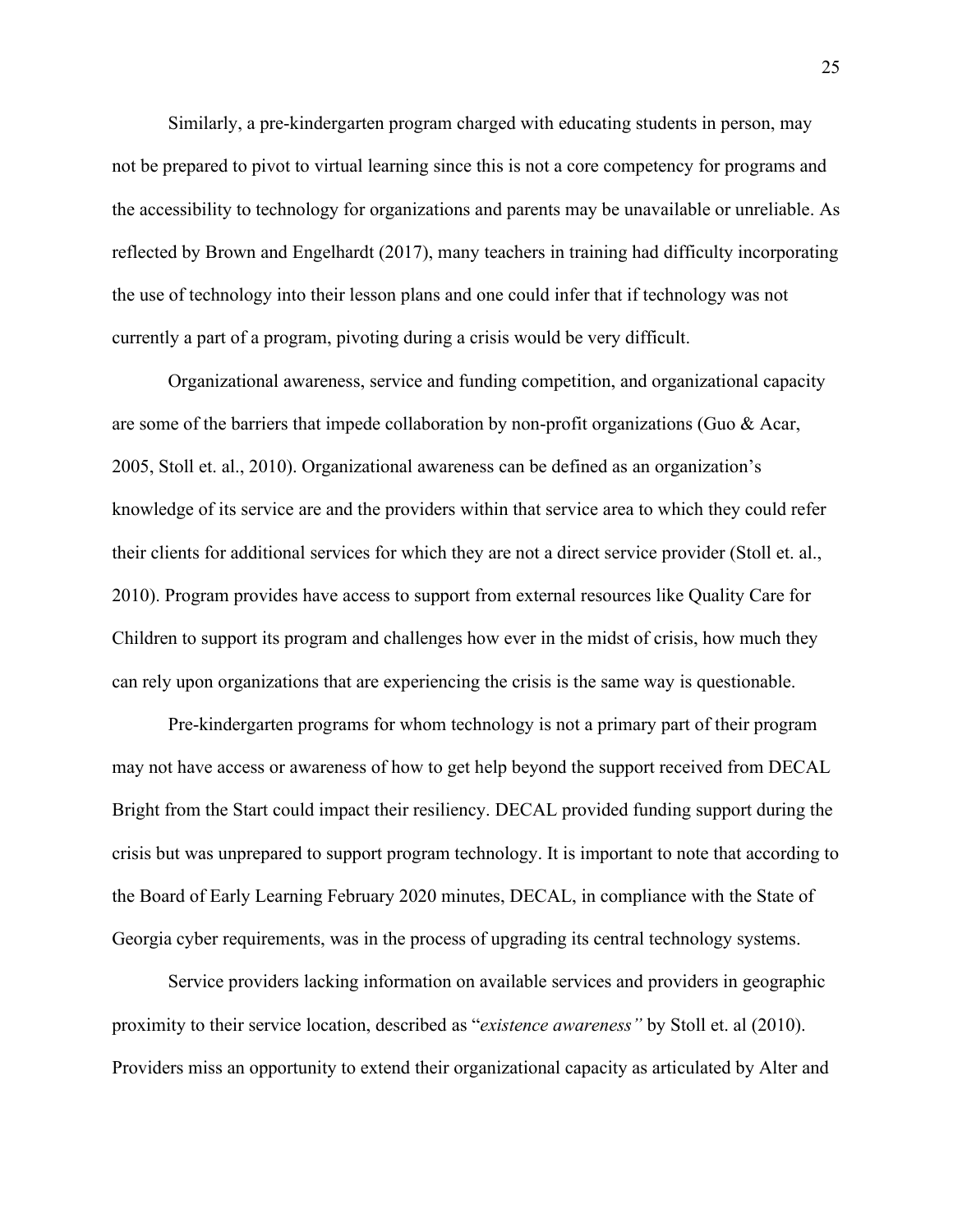Hage (1993) in Thellufsen et. al (2008), as awareness serves as the primary prerequisite for establishing organizational collaborations. DECAL program provides significant support for programs through their website however, it is unclear how the program encourages providers who may be in the proximity to one anther the opportunity to collaborate beyond annual required training opportunities.

This lack of awareness creates risk for organizations that rely primarily on "*internal awareness"* through informal collaborations with partners in an existing network (Stoll et. al., 2010). When an organization relies only on organizations based on familiarity, their clients may lose essential services if that provider closes its door or changes its service portfolio. For programs without existing partners beyond DECAL, securing cleaning supplies, and personal protective equipment was a challenge in the midst of the pandemic. With fierce competition for dwindling resources, trust can be a barrier preventing organizations with complimentary services from collaborating, but scholars indicate that organization's resource dependence can be the impetus they need to reduce their resource dependence risk (Sowa, 2009).

Resource dependent organizations may need to collaborate out of necessity if they want to receive funding and may not have the option to walk away from collaborative opportunities through partners with whom they have no experience (Sowa, 2009). Large organizations with sufficient resources can be more intentional about their partners by choosing to forgo partnerships with organizations that threaten their resource security (Sowa, 2009).

#### **Organizational Effectiveness**

Non-profit organizations must also consider competition for the services they provide. In the context of a non-profit serving pre-kindergarten students, the product, or education they deliver is standardized but parental program selection will depend on the perceived effectiveness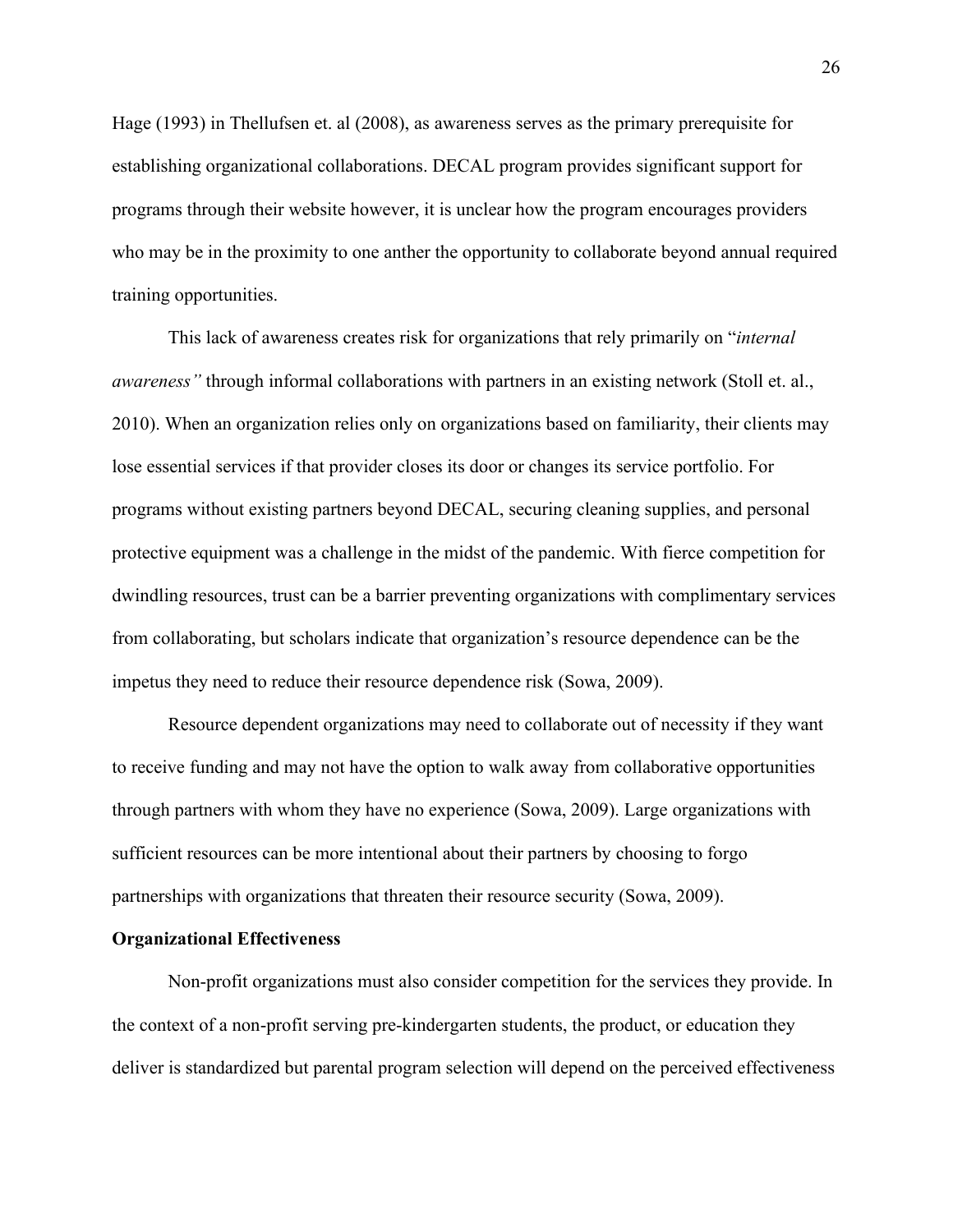and competency of the provider by parents or guardians in search of their services. Clients may choose one provider over another based on the rapport, and relationship created with the service provider that translates into trust. Parents can choose their pre-kindergarten provider but in Year 1 of the pandemic the Georgia Governor Brian Kemp halted the program, centers closed, and parents who were required to go into work were left without care for their children. Existing choice and competition exacerbated by the pandemic reduced childcare options and increased competition for childcare providers.

From a client perspective, the theory of *rational choice* utilized to choose providers may not be clear based on provider availability (Kettl, 2015, pp. 86-87). In a market where government supply of service is nonexistent, and other providers are ill-equipped, a client has three choices, use the existing provider, pay for services through a for-profit provider or go without needed services (Weisbrod, 1972, Agranoff, 2017). This challenge is more acute in high poverty areas where providers are scarce, and clients do not have the resources to secure paid services (Lee, 2017). Poverty leaves clients without options if government does not serve as a provider of social services.

Considering the barriers to service delivery, a diminished presence of non-profit entities in communities with lower socioeconomic status suggests that communities that have the highest need may not have available services to serve those in need which then exacerbates the historical problems suffered in communities like the Westside of Atlanta (Lee, 2017). This inference creates opportunities for further research on how well the non-profit organizations located in communities with high levels of poverty are performing, strategies leveraged for sustainability, and positive community outcomes.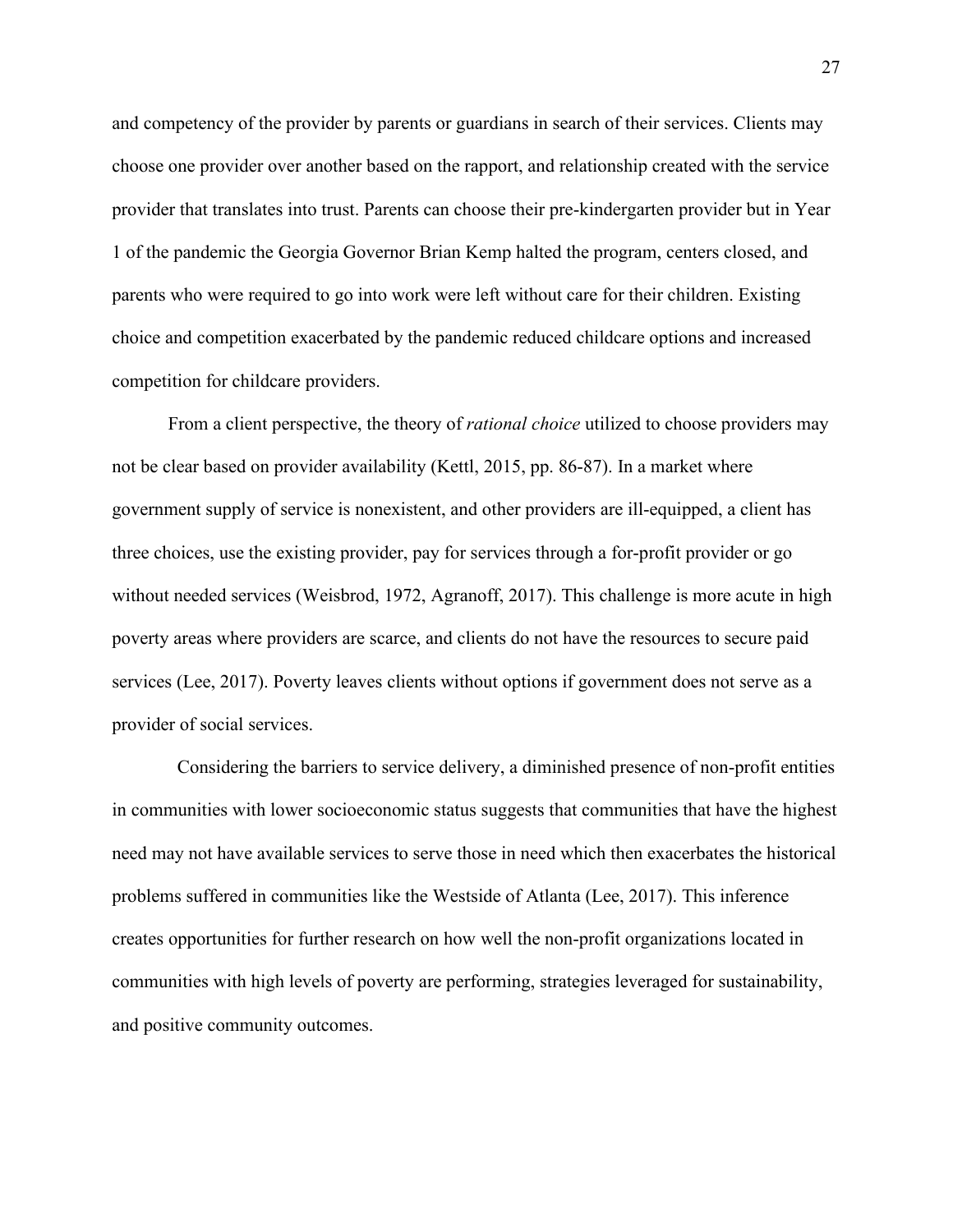Scholars have examined the effectiveness of the non-profit sector through studies that examine collaboration, effectiveness, awareness, collaborative governance, sustainability, and organizational/geographic networks (Guo & Acar, 2005, Provan & Milward, 2001, Sowa, 2009, Lee, 2017). Little research exists to examine the broader organizational characteristics that effect service delivery and community outcomes from the institution, community perspective and client level. The COVID-19 pandemic has created the need to further study the impact on kindergarten preparedness for students enrolled in the Georgia pre-kindergarten program facilitated by private businesses as compared to those fully incorporated into the public school system.

Effectiveness measured from the organization's perspective may leave a gap that fails to explore the experience of the communities and individuals who are receiving services (Provan & Milward, 2001). Therefore, measurement should occur at all stakeholder levels and most importantly, at the community-wide level, and at the client level to ensure that stakeholder needs are met (Provan & Milward, 2001). In this study, the pre-kindergarten program grantee effectiveness is interpreted in terms of resiliency. More research is needed to bridge the gap between organizational collaboration and community outcomes to gain a better understanding of how smaller non-profit organizations can leverage their collective resource to improve community outcomes.

There is no one measurement tool or resource for clients to assess the effectiveness of their selected provider, nor is there one single standard to which the voluntary sector subscribes. For those organizations that provide some form of health services, the standard of care is established by regulatory agencies external to the industry like the Joint Commission for Hospitals, but for organizations providing education and advocacy service for example, there is no specific standard of care.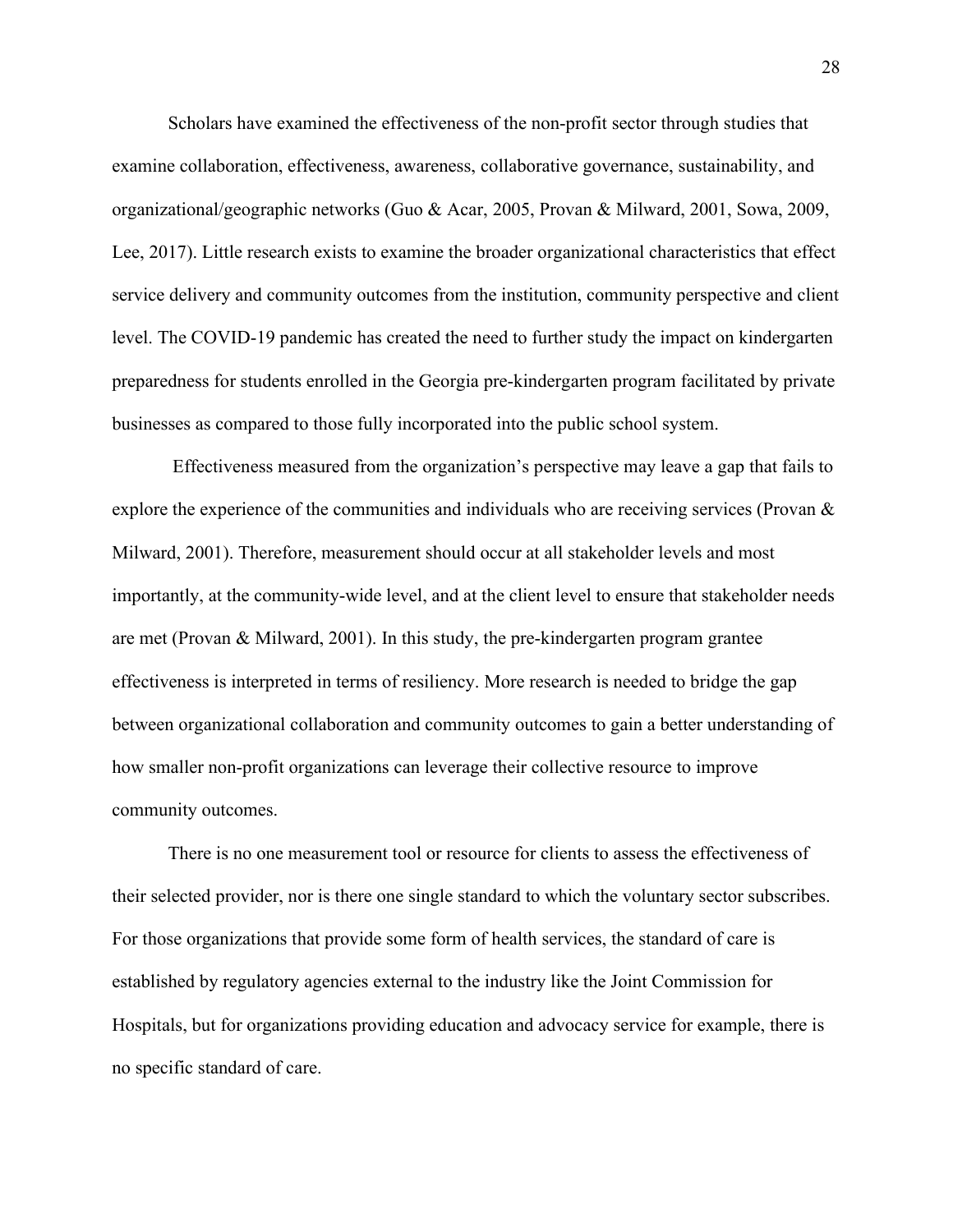DECAL sets the standard for Pre-kindergarten providers and requires compliance with rules and regulations; however, DECAL relies on the effectiveness of its providers to ensure the delivery of services based on its standards which can varying based on the experience of the provider and could significantly change in the times of crisis. Ultimate effectiveness of the program is measured by students reaching pre-kindergarten milestones; therefore, program resiliency is a required element to reach those milestones.

Additional research to examine the effectiveness of early learning collaborations and the effect on community and client outcomes is required (Provan & Milward, 2001, Diamond-Berry & Ezeh, 2020). For networks with a single agency charged with leading the network, Chen and Graddy (2010) emphasize the importance of determining the variables that contribute to network effectiveness including appropriate partner selection. DECAL requires partners to complete and application process to determine their appropriateness, but the process is not risk free and in the context of a global pandemic, reliability can be questioned. Scholars agree on the challenges associated with measuring outcomes, but few have researched, community and participant level outcomes (Provan & Milward, 2001, Chen & Graddy, 2010, Weisbrod, 1972, Diamond-Berry & Ezeh, 2020). This gap in research, leaves an opportunity to further research student level outcomes as they related the program resiliency in the Georgia pre-kindergarten program.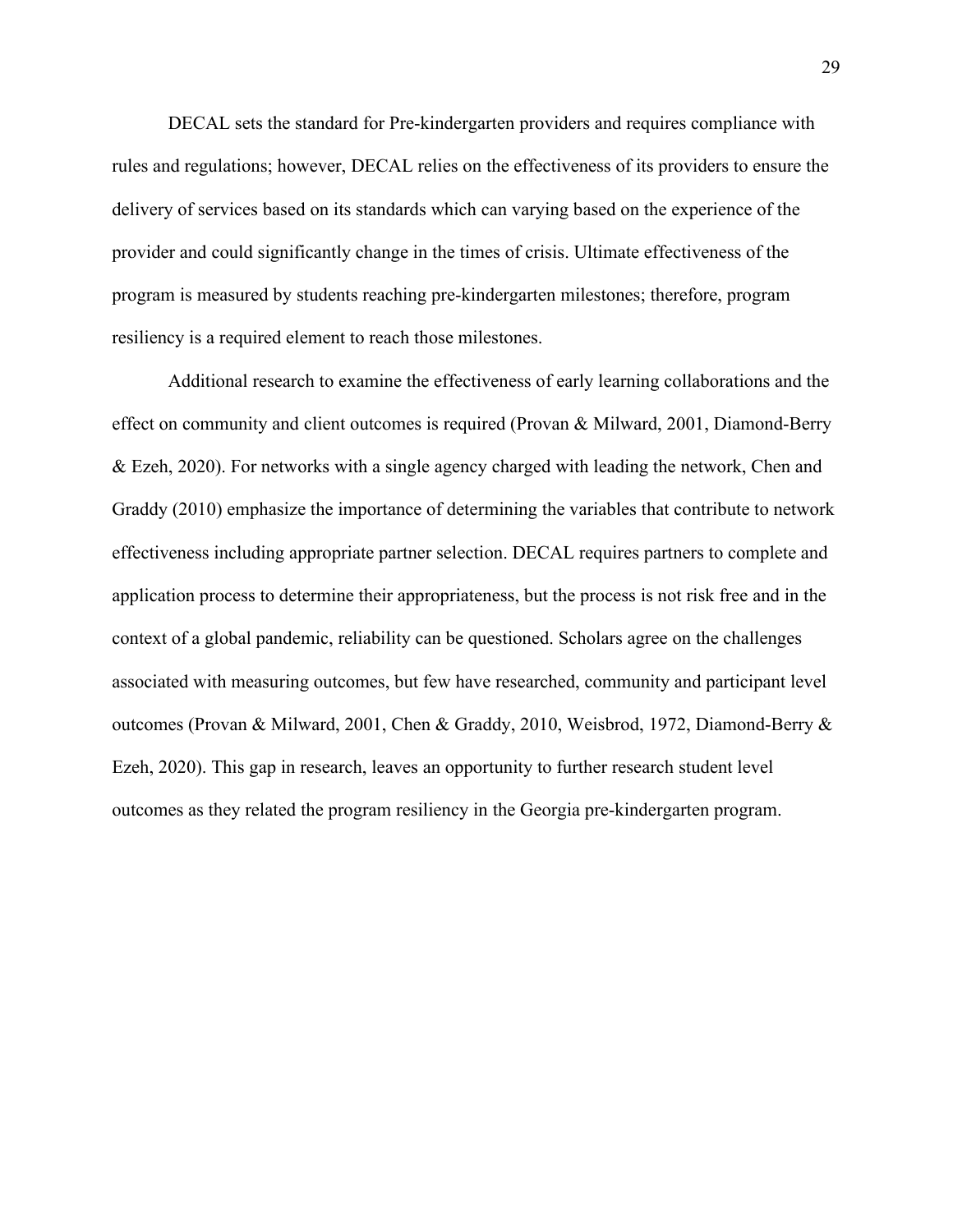#### **Chapter 3: Data Collection and Methods**

Utilizing case study methodology, this research examines the ability of two Georgia Prekindergarten providers, one located in Fulton County Georgia and the other located in Dekalb County Georgia to meet their contractual obligations in the Georgia pre-kindergarten lottery funded program by demonstrating resilience through their continued service to students in Year 1 (Academic year 2020) and Year 2 (Academic year 2021).

The provider's ability to be resilient was defined as its ability to restart operations for the 2020-2021 academic year after closure due to the COVID-19 pandemic. From a qualitative perspective, interviewing leaders and teachers shed light on the role the participants have on organizational resiliency during a crisis to answer the three research questions:

1. What was the impact of the COVID-19 pandemic on Pre- Kindergarten providers with DECAL contracts?

2.What variables impacted providers ability to continue educating pre-kindergarten students?

3.Were students from any one socioeconomic group over another unable to return to the programs?

### **Participants**

This research seeks a deeper understanding of the level of resiliency demonstrated by Pre-kindergarten providers contracted through DECAL to continue providing pre-kindergarten services virtually and in-person. Using mixed methods this research deploys quantitative methods to compare the used of grant funds and qualitative case study methodology to examine the similarities and differences in how the organization, its director, and lead teacher experience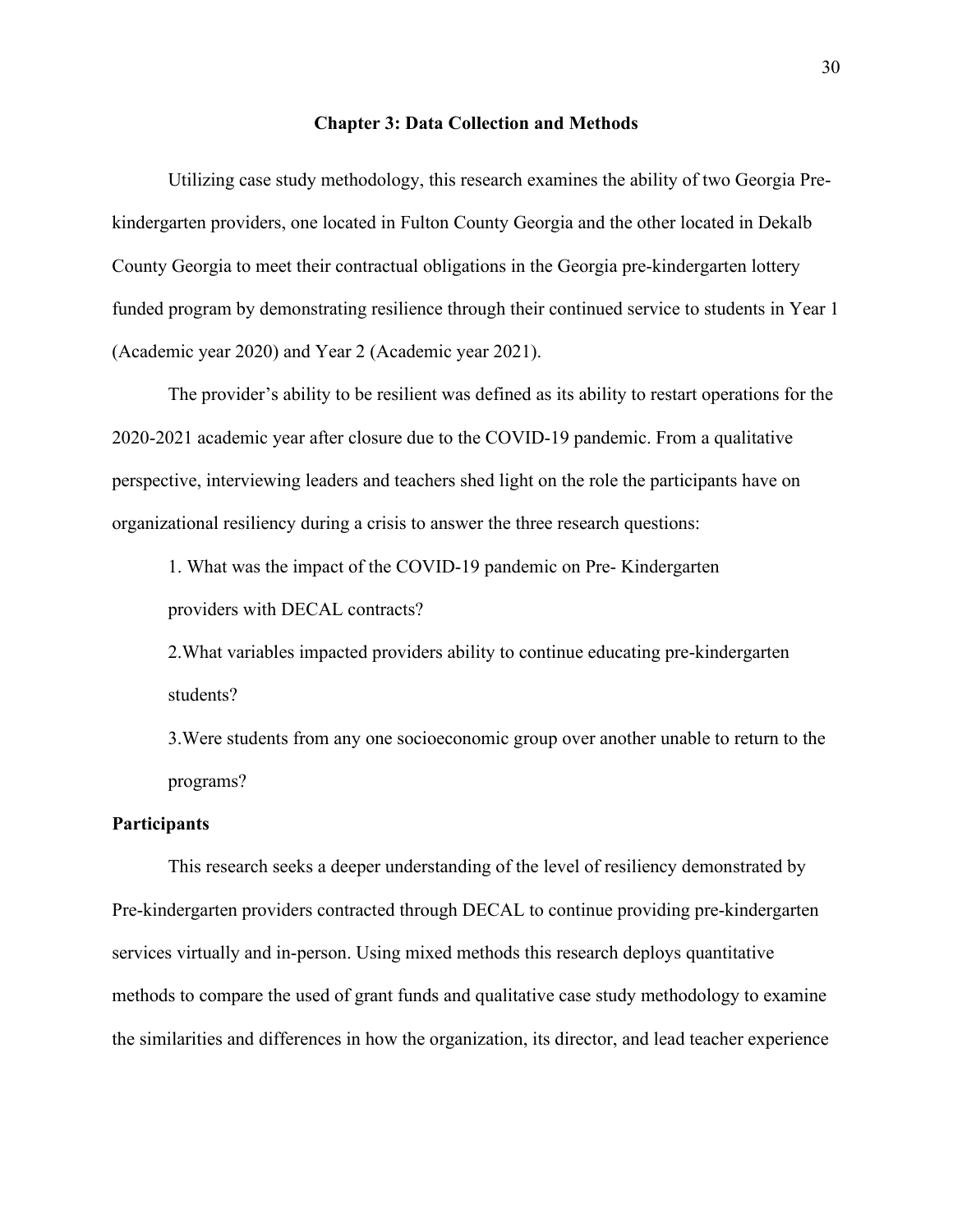the COVID-19 crisis (Bloomberg & Volpe, 2019, Bazeley, 2013, Johnson, 2015, Hesse-Biber, 2017).

Case study methodology was chosen to understand resiliency from the organizational, Director and Lead Teacher perspectives. How an organization functions is directly related to the competence of its leaders (Kettl, 2015, Agranoff, 2007, Weimer & Vining, 2017). In the Prekindergarten program, the Director is responsible for programmatic oversight by ensuring compliance with all contractual obligations with regards to administration, safety, staffing, and curriculum. The Georgia pre-kindergarten program relies on existing early learning programs who may be serving other populations of children from birth to 3 years of age.

Only a portion of the program director's salary and time is dedicated to the prekindergarten program and their salary is a fraction of the annual salary paid by the provider. Organizational resiliency may depend on leadership decisions and the human capital needed to execute program goals (Hadjielias, Christofi, & Tarba, 2022). Lead teachers are on the front line with students ensuring that the curriculum is delivered, ratios are maintained, and student milestones are achieved. Lead teachers, with the help of one assistant teacher, are responsible for classroom management and managing the education milestones along with the normal behavioral challenges associated with early learning.

During a crisis, when families are experiencing sickness, loss of life, health and economic challenge, the lead teacher retains deep insight into the student's ability to reach their milestones. The teachers in this study serve as the direct service providers and as such were directly impacted when forced to facilitate curriculum using technology, they may not be accustomed to while experiencing the natural challenges associated with achieving early learning milestones.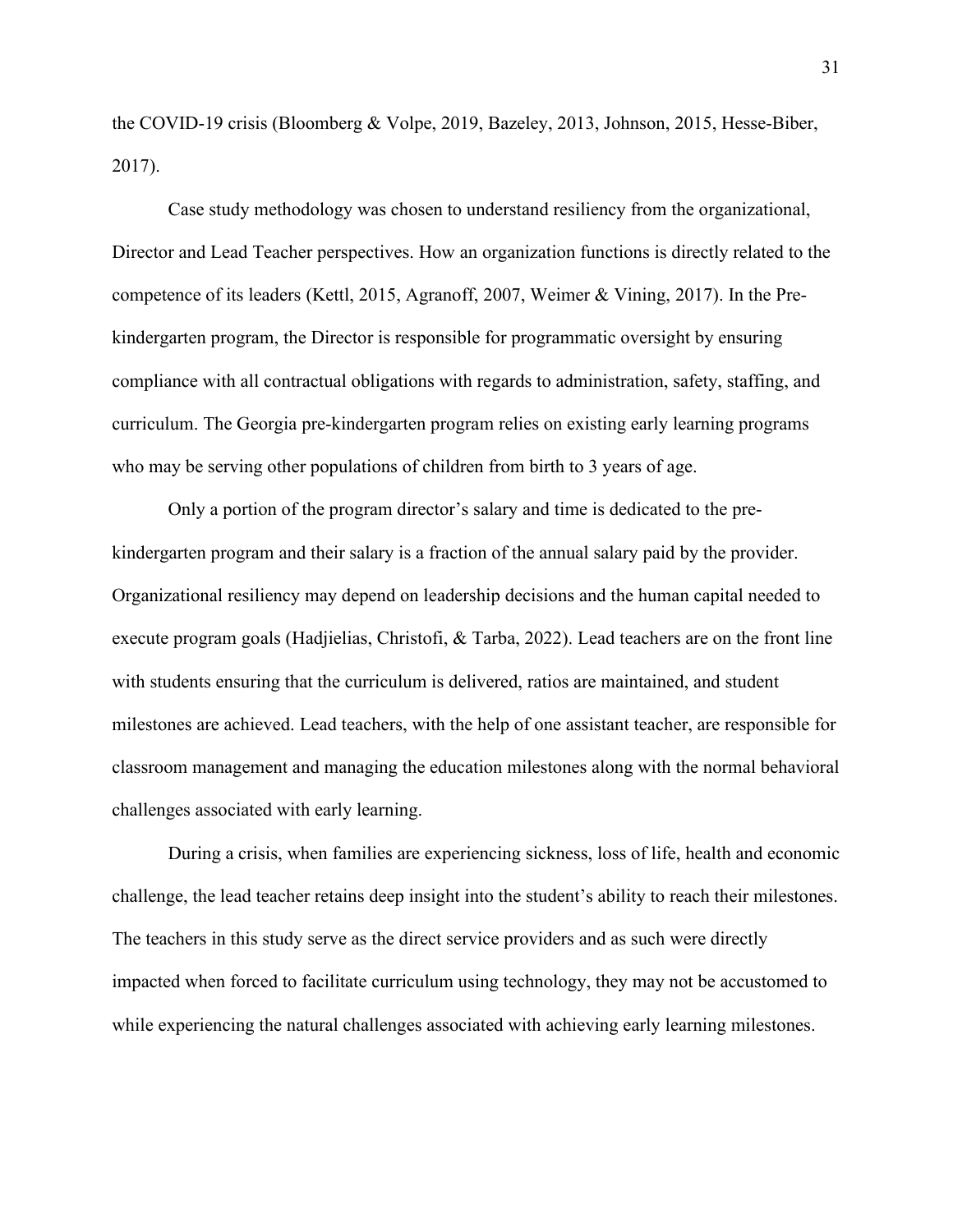Initial emails were followed with an additional email and then a call for participants who started but did not complete the survey to ensure that sufficient participation in the study is obtained. Participants were asked to schedule a 30-minute interview. No follow-up interviews were necessary and therefore not scheduled. The participants in the study were identifiable to the Researcher, and Faculty advisor only and no identifiable information is presented for cases as a part of the study.

Participant perspectives are an important mechanism utilized in this study to assess their perspectives on and contribution to organizational resiliency. Interviews with the Program Director is conducted to assess the impact on the program from a leadership perspective. Leading in crisis is difficult but leading in a crisis may require changes in organization operations that requires a level of agility that all leaders may not demonstrate.

Interviews with Lead Teachers were conducted via Zoom to examine their experiences as frontline providers of services to students through a mode from which they are not accustomed. The impact and implications of teaching online includes challenges students and the Teachers. All Teachers may not be adept in deploying digital tools and parents may not have sufficient technology resources. The interview seeks to understand how well Teachers transitioned from inperson to virtual instruction and the impact to student participation.

Responses from Directors and Lead Teachers from different programs were analyzed to compare and contrast their experiences serving and leading during and through the pandemic. Insights from the participants will help the researcher assess the impact of their experiences on the organizations ability to be resilient throughout the pandemic since success of the program relies heavily on the availability of qualified staff to manage and instruct students.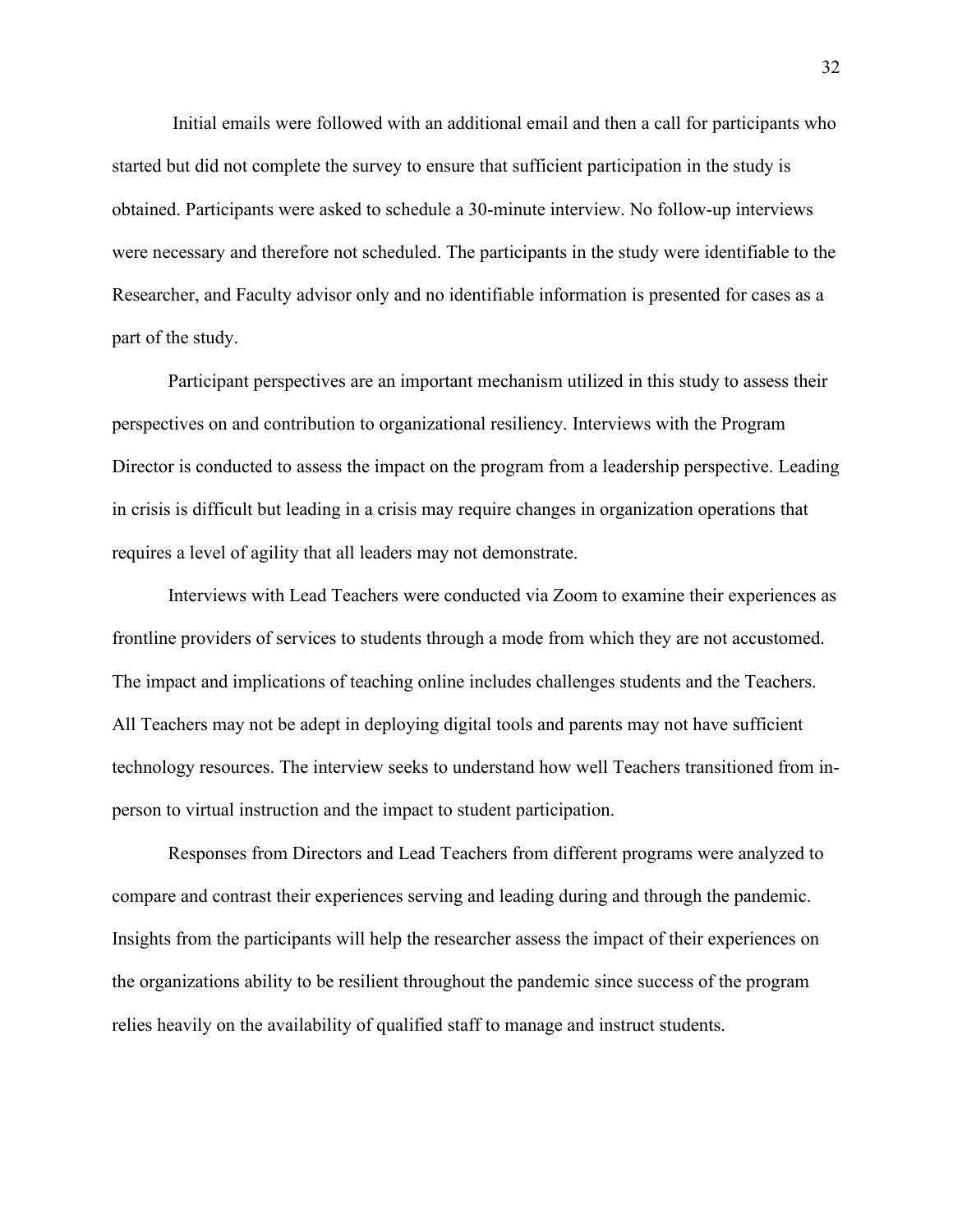#### **Site Selection**

DECAL, the oversight agency responsible for administering the pre-kindergarten program, maintains a website with a searchable database with qualified providers. This database provides information on each provider, their quality rating, business type information, and other compliance reports detailing the funded classrooms, Child Adult and Food Program (CACFP) status, and other important organizational information. Utilizing this publicly available data on the DECAL website is an important step in population selection for this study.

To gain maximum exposer for the study, an email was submitted to the head of a wellrespected early learning resource organization to distribute the initial email to request to providers. After four weeks had passed and no responses received, the pre-kindergarten provider database was downloaded from the DECAL website, sorted by programs with pre-kindergarten programs that were open as of February 2020. The electronic survey was sent to 51 random programs identified. Participants received an email requesting their consent to participate in the study, once electronic consent was received, the survey automatically transferred the respondent to either a director survey or a lead teacher survey.

Once completed, survey respondents were contacted for virtual interviews to provide the researcher with a deeper understanding of the challenges experience meeting the obligations of their contracts and their organization's ability to continue serving pre-kindergarten students since February of 2020. The two sites selected for interview represented the programs for whom the electronic survey was received from both the director and the associated lead teacher. Two additional program directors were scheduled for a Zoom interview cancelled or did not show up for their appointment. One director indicated that due to COVID-19 she did not have the bandwidth to participate further which demonstrates the COVID-19 related challenges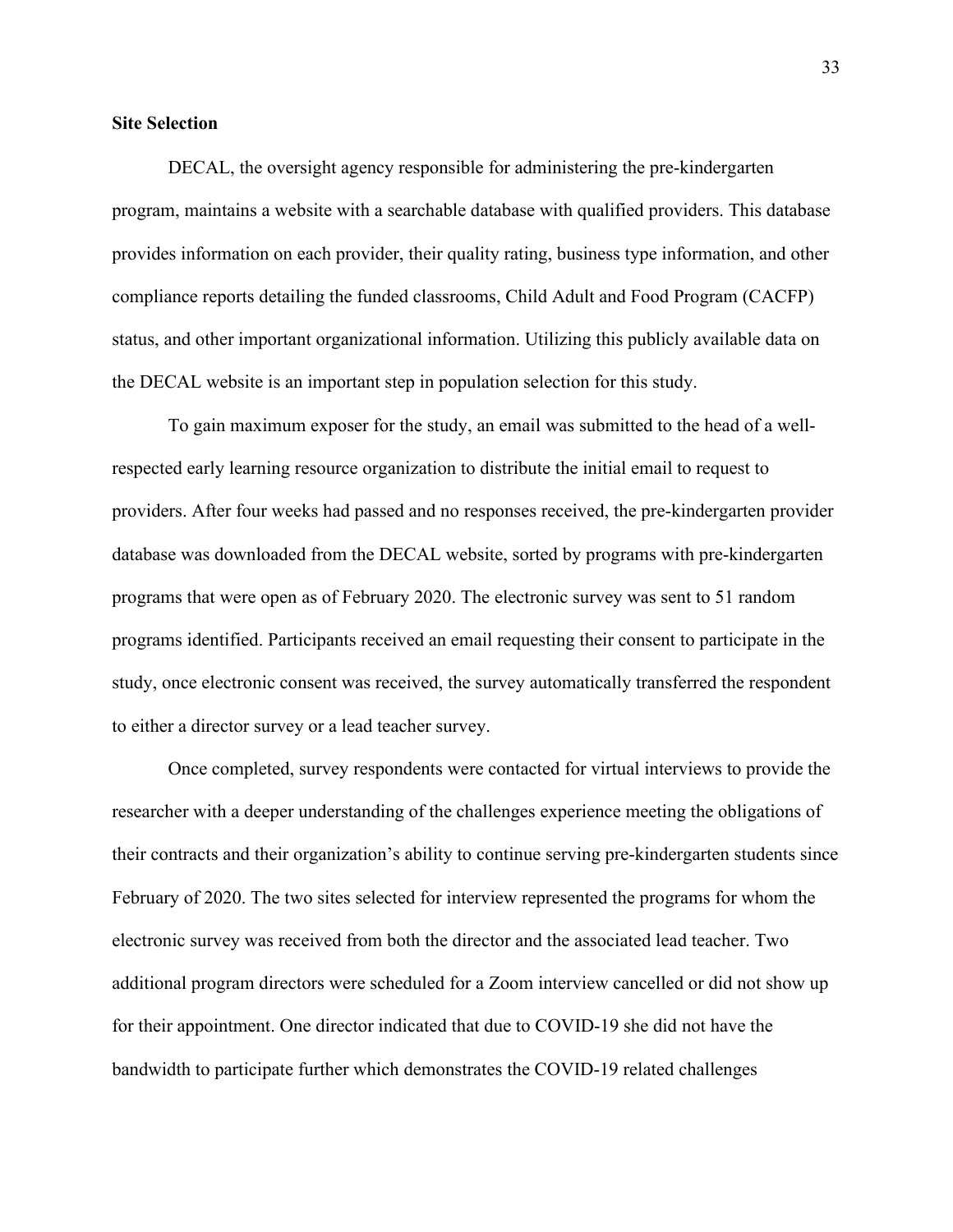experiences by program leaders. These cases were eliminated from further study as the director's virtual interview was not completed and the associated lead teachers did not submit survey responses.

The primary selection criteria for participation are from providers with active prekindergarten program contracts as of February 2020. This study intends to understand the different experiences of the organizational staff based on the business entity type. Fifty-one invitations were distributed via email, 9 responses were returned. One response declined the consent, one response was unsigned, incomplete an invalid and the researcher decided to complete and in-depth comparison on the two programs for which both the Program Director and Lead Teacher completed the online survey. The cases have varying degrees of experience from leadership to teaching staff, have similar number of funded slots but different business types.

This researcher is interested in understanding the future implications and impact to formal education collaborative partnerships. This study examines the resiliency of providers who represent two business types providing services to families at all income levels and their shared experiences fulfilling their contracts during crisis. Opportunities for further research would include opportunities to examine the other

Submission of the IRB approved informed consent document through Qualtrics serves as consent to participate in the study. Once participants consent, they immediately receive a link to the initial survey that gathers framework information for the Zoom interview follow up interview. There are no identified or anticipated risks to the participants in this study and the researcher acknowledges experience working for a non-profit agency administering a Prekindergarten contract in Fulton County Georgia with a previous employer.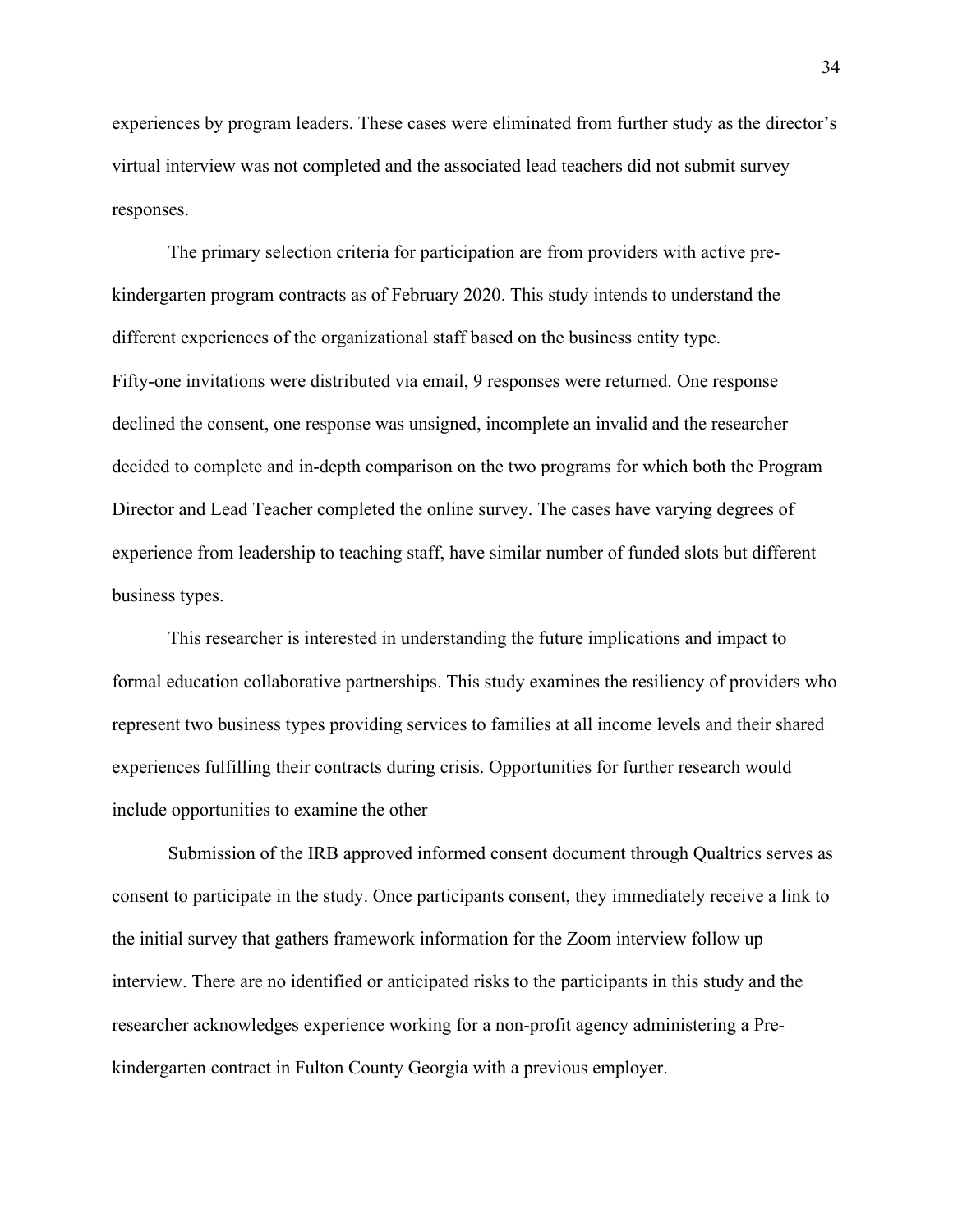The impact of socioeconomic status is not a primary goal of this research, examining the level of resiliency in organizations that participate in the Child and Adult Food Program may provide insight into the exacerbation of education gaps in lower income children for further study. All households are not the same and technology not universal which presented an ongoing barrier for students whose parent do not have computer and internet services.

#### **Business Indicators**

Examining the resiliency of the organization will require the examination of the financial constraints experienced by the organizations. Although the contract does not provide 100% organizational funding, if the provider relied upon other funding sources to fund its organizations, that lack of funding has a direct impact on their ability to keep their doors open and execute the pre-kindergarten program.

Directors interview questions inquire about the programs stability through its ability to maintain enrollment, staffing, and resource supplies needed to maintain a safe environment for execution of the contract. Governance will also play a part in the accessibility of resources. In the case of a for-profit organization, the owner and the Director may not be one in the same placing the decision making for program needs on the owner rather the Director experiencing the frontline challenges of managing in crisis. In the case of the non-profit, its governance is tied to a board of directors with no front-line experience managing in crisis.

The case study compares two different business types: a church related non-profit and a for profit entity with two classrooms each to develop *vignettes* (Bloomberg & Volpe, 2019, p.252) by which their programs are categorized. Resilient organization would include providers with the ability to fill the funded slots at a percentage closest to the pre-pandemic level. Organizations unable to enroll students at a lower percentage, could have difficulty sustaining or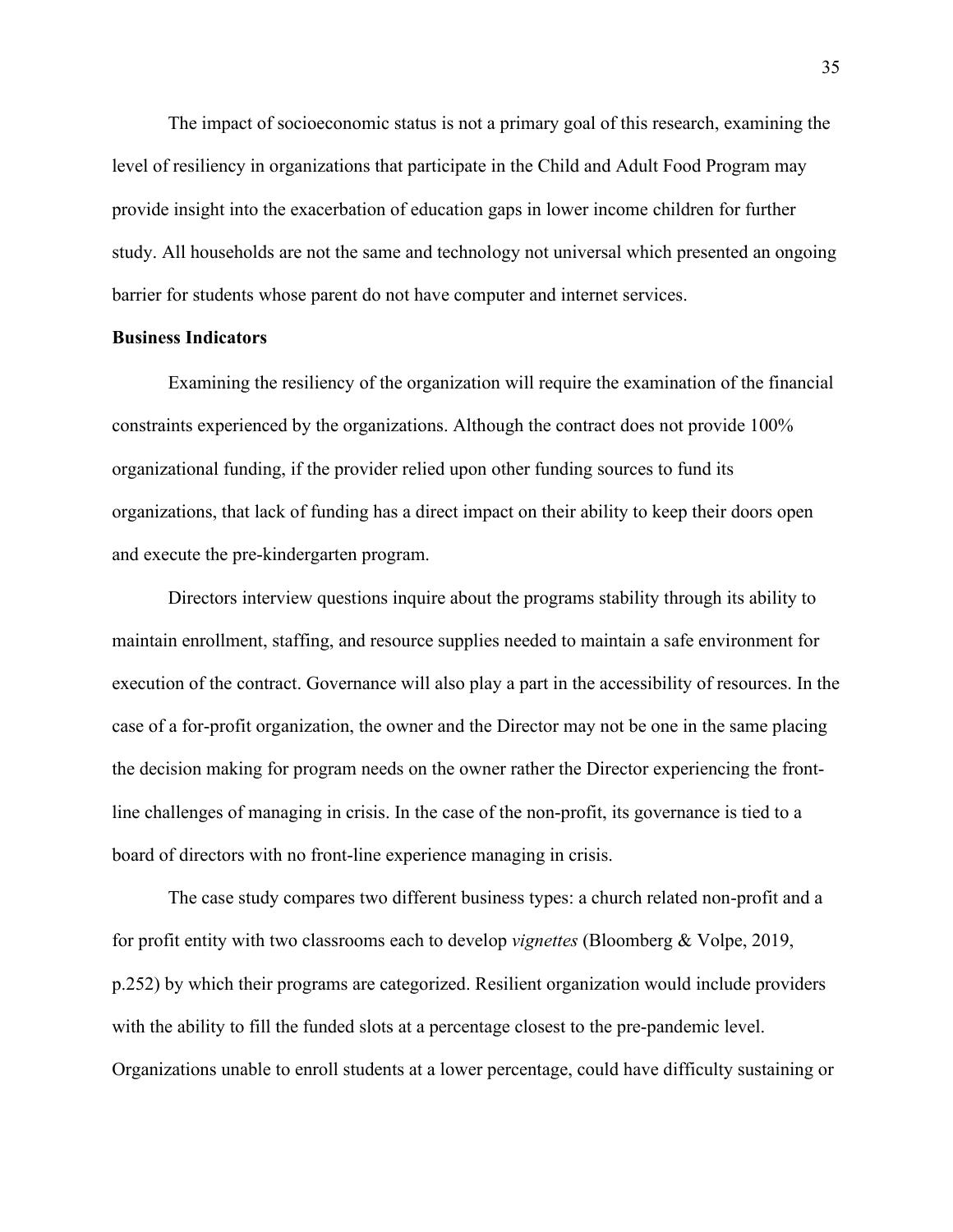fulfilling their contractual obligations. A quantitative approach will examine how the provider business type or structure may or may not have a significance in terms of organizational resiliency.

Each business type depends on varying revenue sources. Resiliency depends on how well an organization is funded and will have a direct impact on their ability to recover in times when revenues are strained. For organizations like non-profits that rely of philanthropic revenue, crisis can touch each area of revenue when an individual donor is unable to give, when a corporate donor suffers a loss and is unable to meet a pledged obligation, or when constituents are no longer able to pay fees.

Directors are asked questions regarding their feelings regarding the organizational resources and the future of the pre-kindergarten program. For-profit entities and quasi governmental organization may have the same challenges as their funding opportunities are directly correlated to the ability of consumers to pay or utilize their services. This type of crisis unified business types in a way that previously served as a differentiation, potential for revenue generation.

As articulated by Kettl (2015) successful private public partnerships require government to have the right mechanisms in place to evaluate and monitor the partnership. The blank application for the program was reviewed to identify the criteria utilized to evaluate each provider. Program year end reconciliations were reviewed to examine how the cases expended the grant funds received and changes in spending from Year 1 to Year 2. DECAL utilizes an application, executes a contract with the providers, conducts ongoing monitoring, and provides both standards and education in its partnership with pre-kindergarten providers. In determining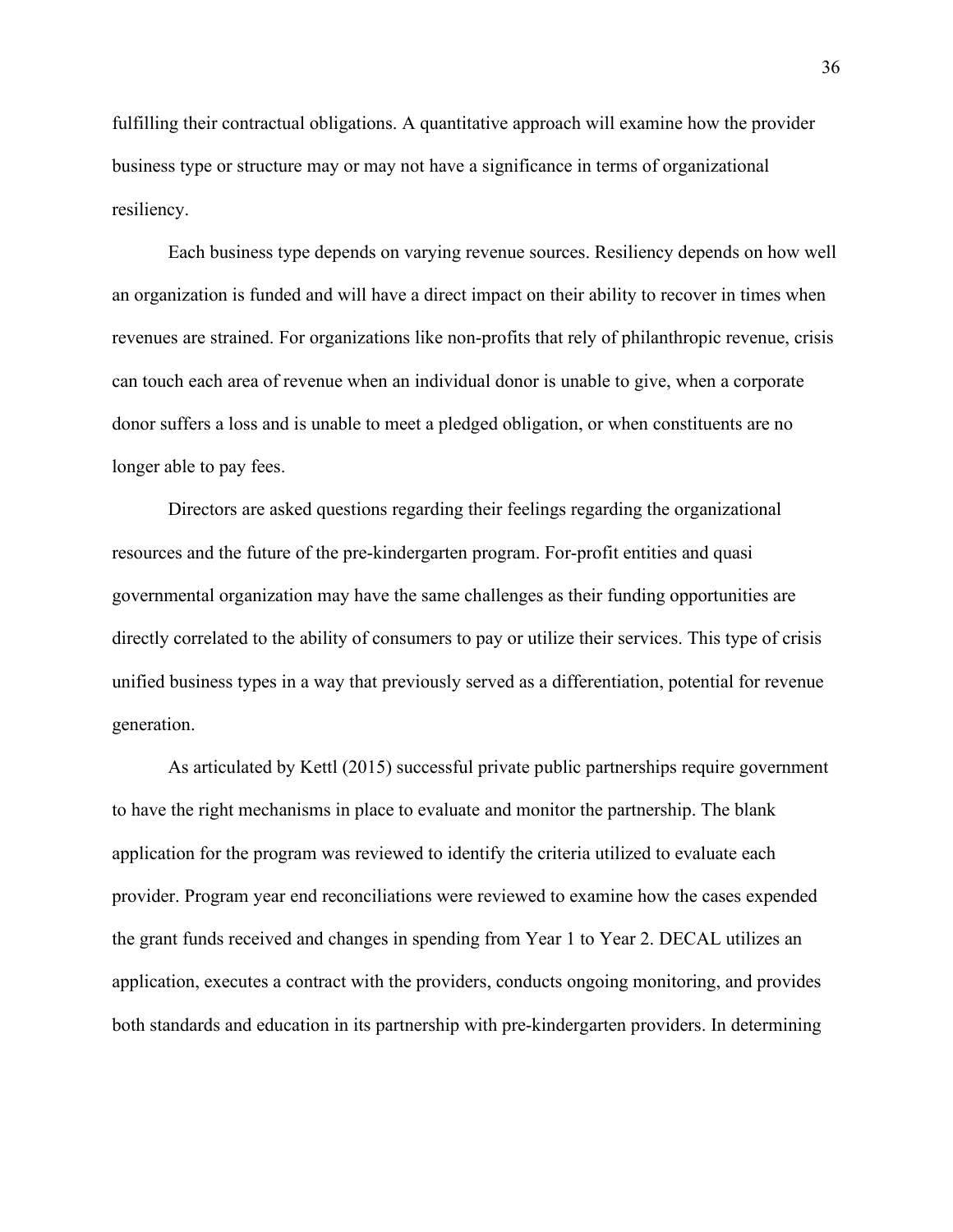an organizations readiness for the future, financial statements or organization fiscal viability could help the state determine an organization's ability to survive a significant crisis.

Examination of the application and process will provide insight into the depth of evaluation done by the State of Georgia to ensure that organizations are fiscally prepared to sustain the contract from a financial perspective. This variable provides an opportunity to examine contractual implications from both quantitative and qualitative perspectives. Examination of the contract language will shed light on any gaps that may leave the partnership vulnerable, and evaluation of the provider grant reconciliation shows how much of the grant was spent, how resources were allocated and any changes from Year 1 of the pandemic to year 2 of the pandemic.

With resiliency serving as the independent variable in this analysis, organizational survival could depend on how well programs pivoted their academics to virtual platforms, what level of reserve resources they had in place prior to the pandemic for organizational fiscal sustainability, and the ability of leadership and educators to maintain operations and communications in a way that fostered internal and external organizational confidence. Resiliency also depends heavily on the availability and motivation of a healthy staff who are primarily women working in a low wage industry.

Every provider in the program has the same responsibilities, compliance, and contractual obligations. In the context of their business structure the ability to operate in crisis based on leadership abilities, fiscal resources are all different, and staff motivation and continuity are all different. This study looks to identify the steps taken to continue operating while preparing their students for kindergarten and seeks to gain a greater understanding and create "*thick descriptions"* (Bloomberg & Volpe, 2019, Bazeley, 2013, Johnson, 2015) of the impact of the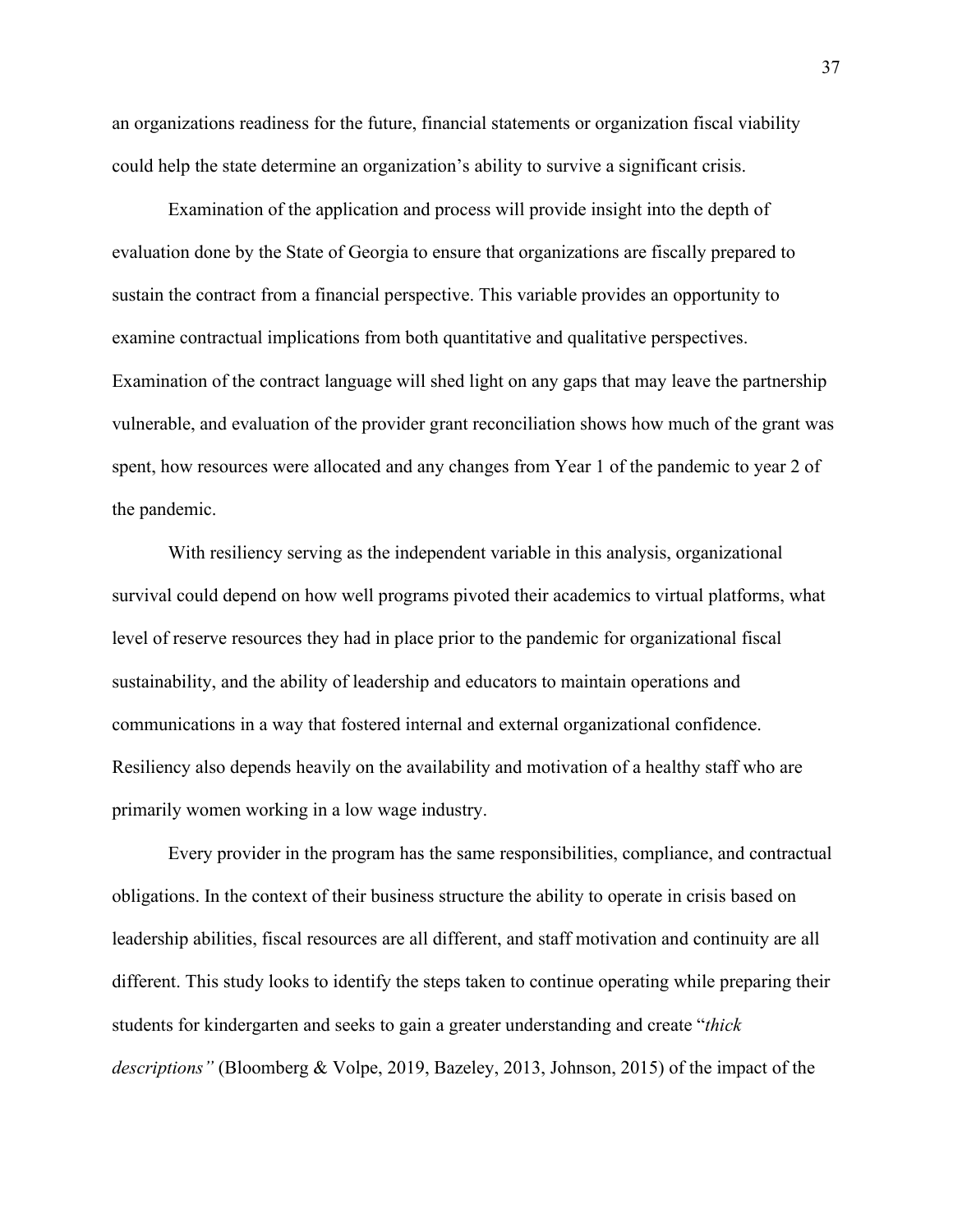COVID-19 crisis on organizational ability to meet their formal collaboration obligations while meeting the overall expected outcome of preparing children for kindergarten.

Provider contracts are structured based on classrooms that serve a maximum of 22 students per classroom supervised by two instructors. One instructor serves as the lead teacher and the other serves as an Assistant Teacher. Each provider has from one (1) to eight (8) funded classrooms. Both providers within the study have two classrooms, one provider participates in the CACFP program, and the other does not. Programs are eligible to participate if 25% of their students meet the requirements for reduced or free lunch. It was important to ensure that providers with both characteristics were included in the study to see if there is a correlation between a higher percentage of students qualified to participate in CACFP and attendance rates.

A qualitative approach on this topic is significant because the impact of COVID-19 goes well beyond the ability of an organization to sustain itself. This crisis has directly and indirectly affected all people at varying levels which influences and informs their approach to problem solving. In this context, subjects are experiencing challenges, uncertainty, and trauma in their own lives while managing and navigating the challenges of keeping an organization open, paying employees, and keeping all involved safe in an environment when safety recommendation rapidly evolve, understanding those nuances are best captured in interviews. Some subjects are navigating technology in a way that they previously had not been required and the anxiety that comes along with the use of technology cannot be diminished.

The pre-kindergarten childcare provider list provides data for all of the providers with Pre-kindergarten lottery funded classrooms evaluated in this study. Data was further analyzed to examine, and segment providers based on the funded classrooms available, percentage of available slots, and their participation in the CACFP. In defining and examining resiliency, it is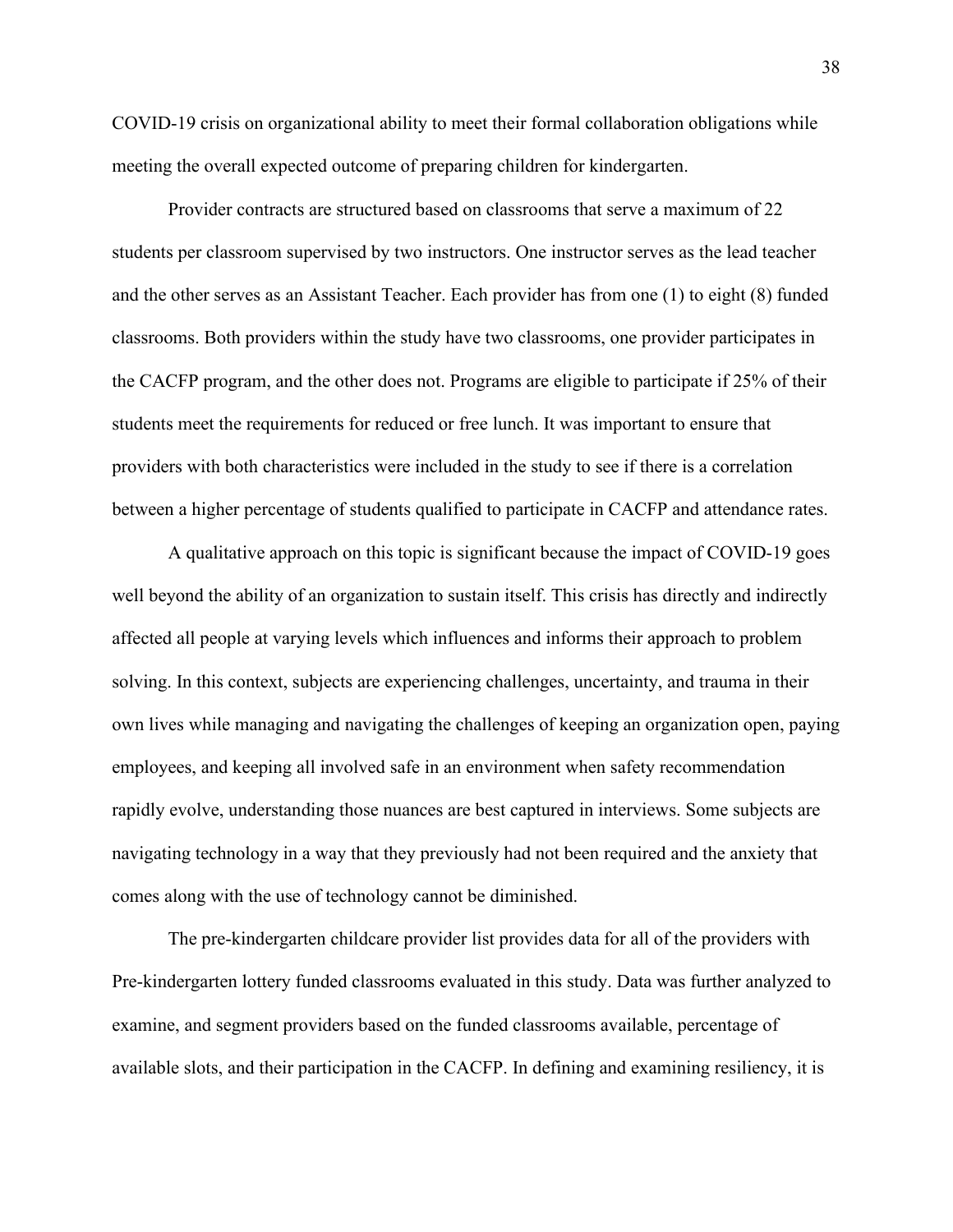important to review the number of funded and available slots pre-crisis versus funded and available slots available for the subsequent school year.

#### **Data Collection and Analysis**

Programs providing pre-kindergarten services are registered with the Georgia Department of Early Care and Learning (DECAL), and their contact information is publicly available on the DECAL website. Using publicly available data on the DECAL website, existing data was analyzed to identify entities contracted to provided Pre-kindergarten services. The data included contact information for each entity, the number of funded pre-kindergarten slot the organization was contracted to serve, and the existing operational status of potential study participants.

### **Limitations and Opportunities for Further Research**

While this research is limited to two business types and two counties in the State of Georgia, its findings could be used the study could be replicated in other counties and states to identify more broadly, likely variable leading to higher or lower levels of resiliency in executing public private education partnerships. COVID-19 played a significant role in obtaining interviews for the study with respondents cancelling appointments and general fatigue associated with leading in crisis.

This research may provide future researchers approaching education disparities to expound on the impact of a pandemic crisis on marginalized communities. The pandemic required all educational programs to close and utilize technology to deliver virtually what has been traditionally deployed in-person. The students in under resourced families without technology resources are more likely to be left behind although some schools deployed internet hot spots and computers.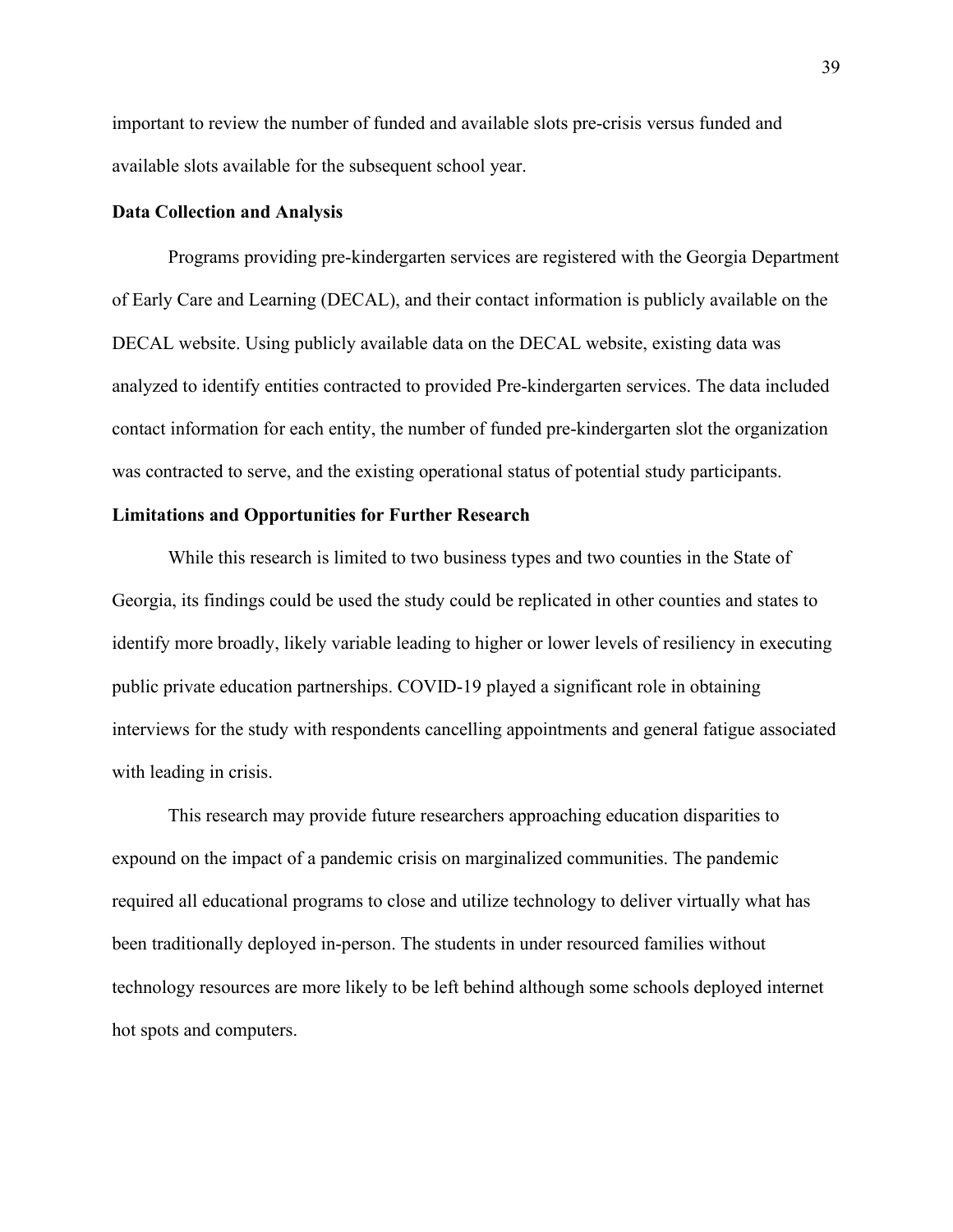Examining the impact of the pandemic on low-income families is an important aspect of future research once the pandemic is under control. While this research will not specifically focus on the impact to this segment of the population, the level of resiliency demonstrated by providers who participate in the CACFP can be a good indicator of how under resourced students have fared during this crisis. Providers that serve underserved students will be asked to share their assessment on the impart on low-income populations during their interview if their center participates in the CACFP.

The ongoing pandemic had a direct impact on the number of respondents to the original survey request as well as the respondents who ultimately agreed to participate in the virtual interviews. The strain and challenges experienced by early learning providers had a direct impact on potential participants willingness to find the time to voluntarily respond to a study when their daily challenges included staffing and the health and safety of their staff and students in their programs. The lack of responses to the survey created an opportunity to complete an in-depth case study two cases with different business types, Case 1 is a church based non-profit while Case 2 is a for-profit entity.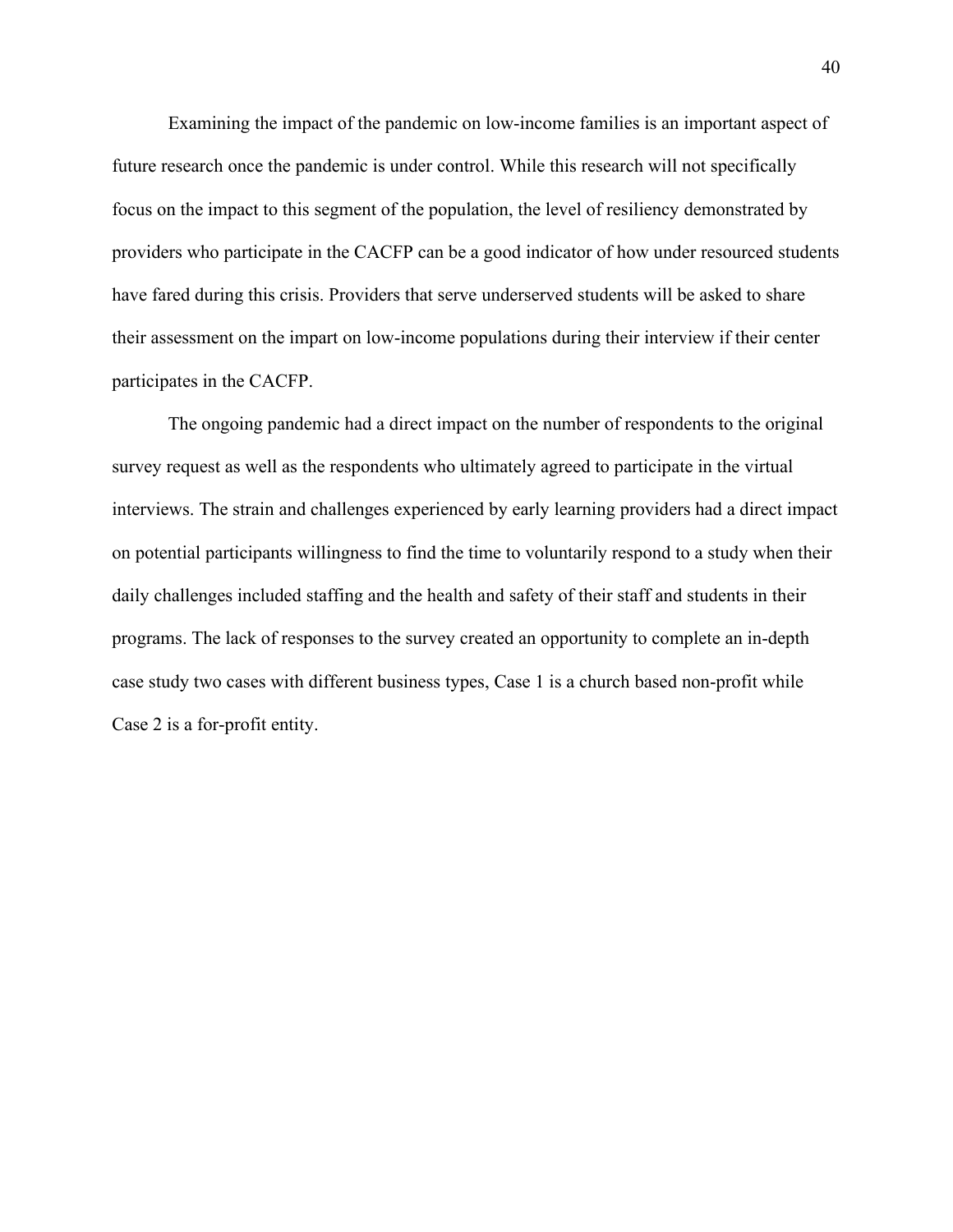#### **Chapter 4: Results and Analysis**

Georgia Department of Early Care and Learning executed contracts with both providers in this study to provide in-person pre-kindergarten preparation services that would prepare up to twenty-two 4-year-old students per classroom for kindergarten. On March 16, 2020, at the onset of the COVID-19 pandemic, Georgia Governor Brian Kemp issued an executive order closing schools through March 31, 2020. Programs were required to pivot to from in-person learning to virtual delivery of lesson plans. By March 26, 2020, COVID-19 cases were rising, and a new executive order was issued closing schools through April 24, 2020 (Office of the Georgia Governor, Press Release, March 2020). This closure forced programs that have never operated virtually to close their early learning business and pivot their pre-kindergarten students to virtual learning with the same resources they had budgeted for prior to the onset of the pandemic.

Study results are organized to provide a site profile, assessment of the use of grant funds and then an analysis of the themes that emerged in this study as they apply to each research question. As expected, some themes overlap in each research question to inform the variables that affect program resilience including leadership fatigue, technology, staffing, socioeconomic impact and indicators, and health & safety.

## **Site Profile**

Case 1, a church-based non-profit located in an affluent section of metro Atlanta, is led by a Director with significant early learning experience, well versed in the needs of her center. Case 2, a for profit early learning center located in a section of Metro Atlanta with a significantly higher level of poverty than Case 1 is led by a Director with less than two years working at the Director level and significant experience as a lead classroom teacher. Both lead teachers in the study have experience in pre-kindergarten, with one teacher with over 20 years of early learning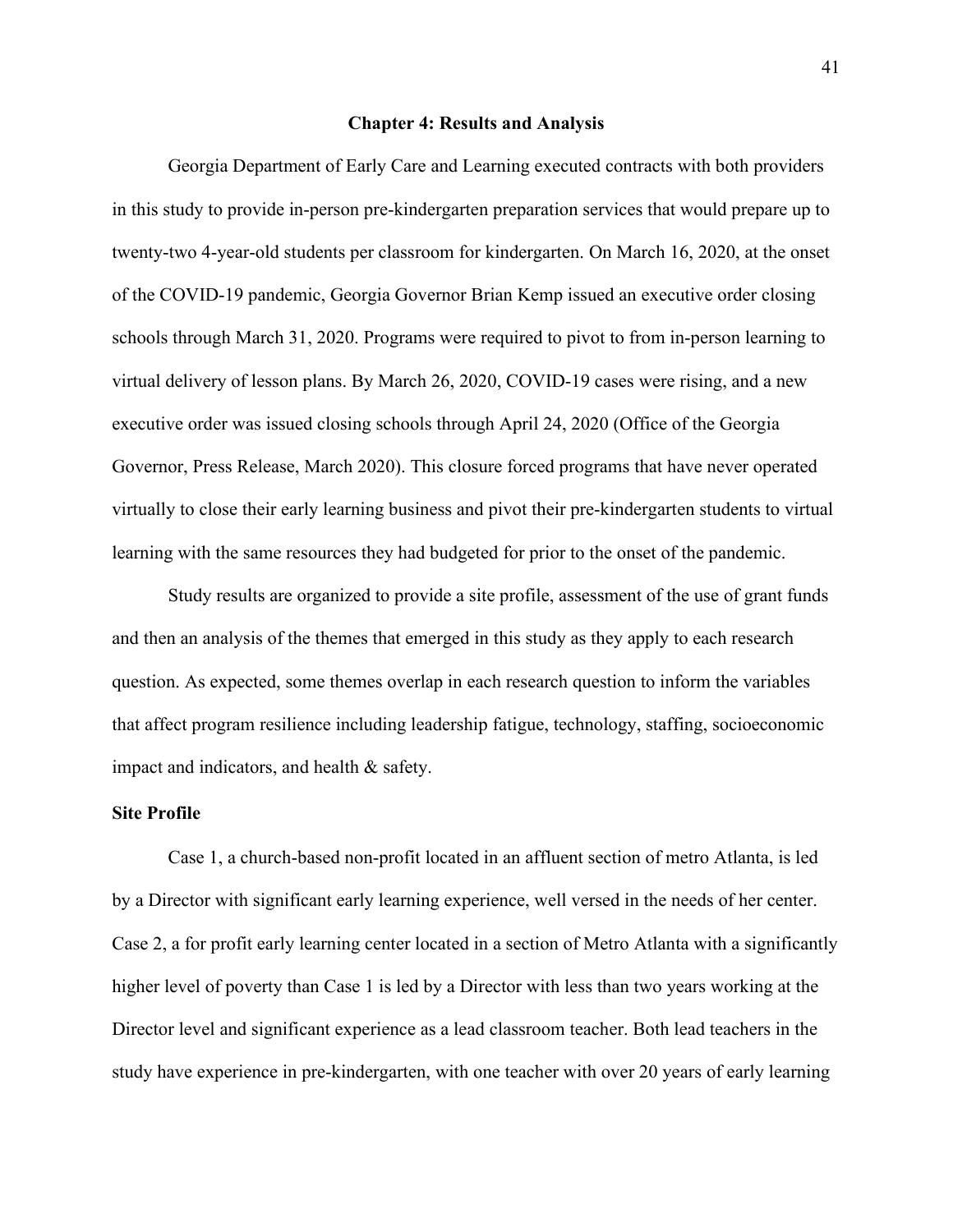teaching experience which can translate into a quality environment for students as seen in the findings of research conducted by Manning, Garvis, Fleming, & Wong (2017). In Manning et. al., (2017) higher quality early care corelates with the qualification of the teacher and benefits to students which leaves an opportunity to further research to the results when in crisis.

The following represents the results obtained through a structured survey, virtual interviews, and publicly available information retrieve independently or requested through a series of freedom of information request from DECAL:

#### **Contracts and Budget**

Resilient programs require financial resources and Provider contracts are structured based on the number of classrooms that the provider serves enrolled students. Currently, there are over 80,000 funded pre-kindergarten slots managed by childcare learning centers (CCLC), local school systems (LSS), the department of defense (DOD), and universities (UNIV) as shown in TABLE 1. The majority of funded slots are managed through local systems in traditional learning school environment. The next highest number of slots are managed by childcare learning centers licensed to provide early learning services through DECAL - Bright from the Start. Both cases in this study are classified childcare learning centers.

Annually, programs submit applications during the Spring of 2019 prior to the upcoming academic year which begins in August of the same year. Programs in this study planned for the upcoming academic year consistent with expenses they would normally anticipate for the academic year and not for expenses associated with a prolonged emergency response. Applicants are required to re-apply annually, contrary to one of the elements of an effective network articulated by Milward and Provan (2000) which could negatively impact governance and consequently, resilience.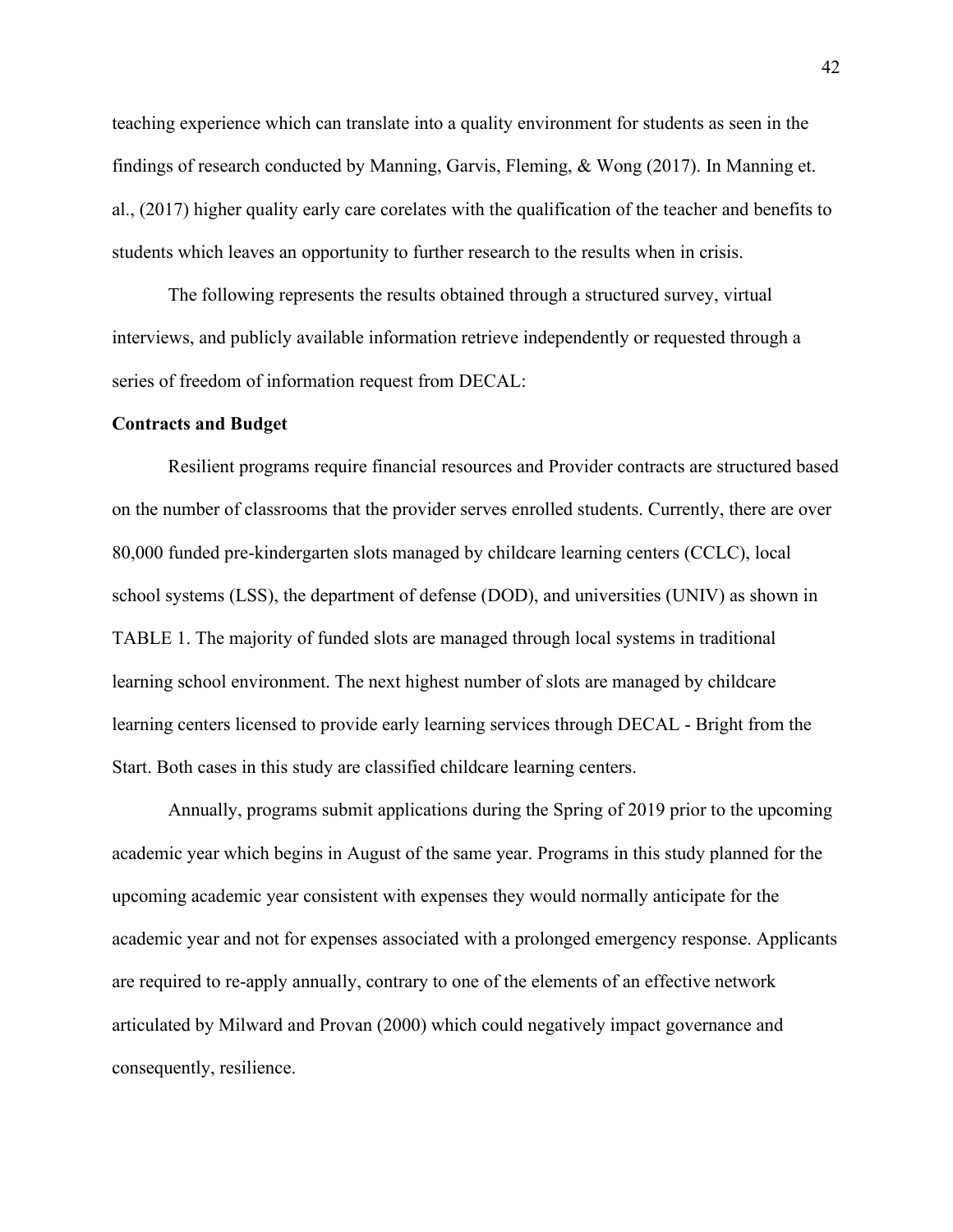|                             | Currently           | Available    | Current    |
|-----------------------------|---------------------|--------------|------------|
|                             | <b>Funded Slots</b> | <b>Slots</b> | Enrollment |
| Child Care Learning Centers | 38,878              | 976          | 37,902     |
| Department of Defense       | 396                 |              | 387        |
| Local School Systems        | 41,374              | 816          | 40,558     |
| Universities                | 110                 |              | 107        |
| Total                       | 80,758              | 1.804        | 78.954     |
|                             |                     |              |            |

Table 1: Georgia Pre-Kindergarten Funded Slots by Provider Type

*Adapted Pre-K data download from https://families.decal.ga.gov/Provider/Data* 

Case 1, a non-profit church-based organization located in North Georgia received \$170,789 to provide two classrooms and services to 44 students in Year 1 and \$180,462 in Year 2 for the same classrooms. As shown in [TABLE 2,](#page-51-0) Case 2, a for-profit entity located in two separate East Georgia locations, received \$86,659 for 1 classroom with 15 (.70 of 1 full class enrollment) students at location 1 and \$104,909 plus \$8,000 in start-up costs to provide one classroom for 22 students at location 2. Case 1 received an increase in grant award in Year 2 of 6% and Case 2 experienced an overall 3% increase for two locations (Location 1 received an 4.6% reduction and Location 2 a 9.6% increase). Although Case 2 received more overall funding, computers were not purchased for use by its teachers during the pandemic.

<span id="page-51-0"></span>

|                   | Funded<br>Slots | Academic<br>Year<br>2019/2020 | Funded<br><b>Slots</b> | Academic<br>Year<br>2020/2021 | $\frac{0}{0}$<br>Change |
|-------------------|-----------------|-------------------------------|------------------------|-------------------------------|-------------------------|
| CASE <sub>1</sub> | 44              | 170,789                       | 44                     | 180,462                       | 6%                      |
|                   |                 |                               |                        |                               |                         |
| CASE 2-Location 1 | 15              | 86,659                        | 22                     | 82,676                        | $-4.6\%$                |
| CASE 2-Location 2 | 22              | 104,909                       | 22                     | 115,031                       | $9.6\%$                 |
|                   | 37              | 191,568                       | 44                     | 197,707                       | 3%                      |
|                   |                 |                               |                        |                               |                         |

*Table 2: Program funding by Academic Year*

*Adapted from DECAL Year End Reconciliation reports not publicly available and received via email in response to a FOIA request.*

Awards primarily cover the salaries for one lead and assistant teacher per classroom, a portion of the Director's salary, other administrative expenses, and operating expenses. Teacher salaries, detailed in [TABLE 3,](#page-52-0) are standardized by DECAL to align salaries for private programs with those of the public school system based on education credentials as a teacher retention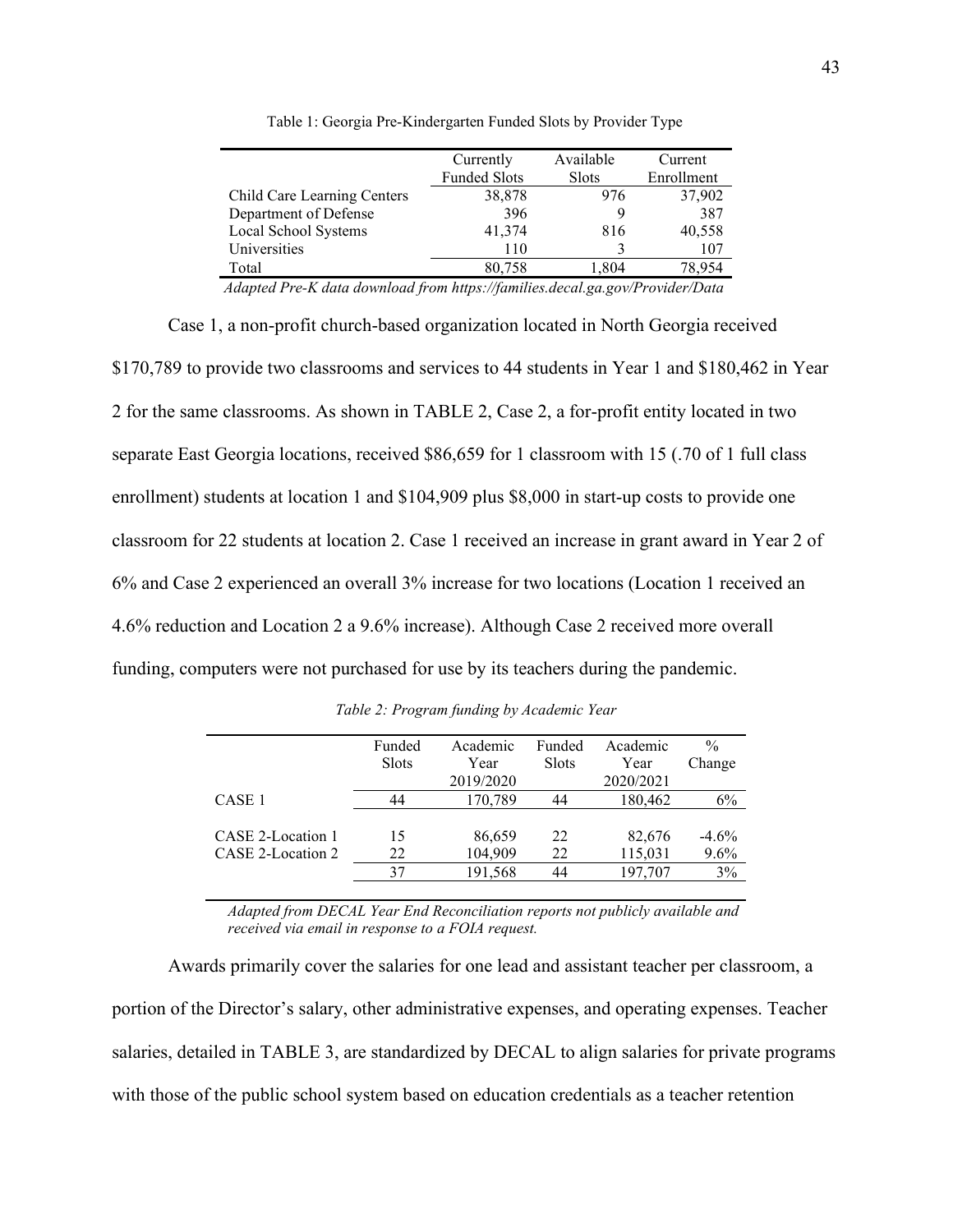strategy (Bellm et. al., 2002). Award allocations vary as teacher salaries are adjusted and supplemental payments increase based on teacher longevity.

Programs are required to pay lead teachers a minimum of 90% of the salary recommended based on five categories, insufficient, Associate Degree, Bachelor's Degree, Certified (T4), and Certified (T5) (DECAL-Rate Chart). Certified T4 and T5 Teachers have a bachelor's degree or a master's degree and a Georgia Teachers Certifications respectively (DECAL- Rate Chart). Assistant teachers are paid at the insufficient rate for lead teachers (DECAL- Rate Chart). Resiliency in pre-kindergarten programs depend on its ability to higher and retain qualified staff, which in the midst of the pandemic, can be difficult as expressed by both program directors.

<span id="page-52-0"></span>

|                | <b>ACY</b> | <b>ACY</b> | <b>ACY</b> |
|----------------|------------|------------|------------|
|                | 2019       | 2020       | 2021       |
| Insufficient   | 15,873     | 16,190     | 16,190     |
| Associate      | 21,450     | 24,450     | 24,450     |
| Bachelor       | 27,316     | 30,316     | 30,316     |
| Certified (T4) | 35,821     | 38,821     | 38,821     |
| Certified (T5) | 40,343     | 43,343     | 43,343     |

*Table 3: Standard Pre-K Teacher Salaries*

Assistant Teachers are compensated at the Lead Teacher Insufficient Rate.

 *Adapted from DECAL rate chart years 2018 to 2021 2021-2022\_RateChart.pdf (ga.gov, 2020-2021\_RateChart.pdf (ga.gov), 2018-2019 RateChart.pdf (ga.gov)*

Both cases have lead teachers with at least a bachelor's degree and Case 2 has a Certified (T5) Lead Teacher with twenty plus years of experience. Programs are bound by the salary minimum guidelines and required to provide the lead teacher supplemental pay based on their years of creditable teaching experience (DECAL- Rate Chart). Like salaries, annual supplements are also based on the education level of the teacher ranging for a minimum of 2 years of experience to 20 plus years of experience as detailed in [TABLE 4.](#page-53-0) Supplements provide additional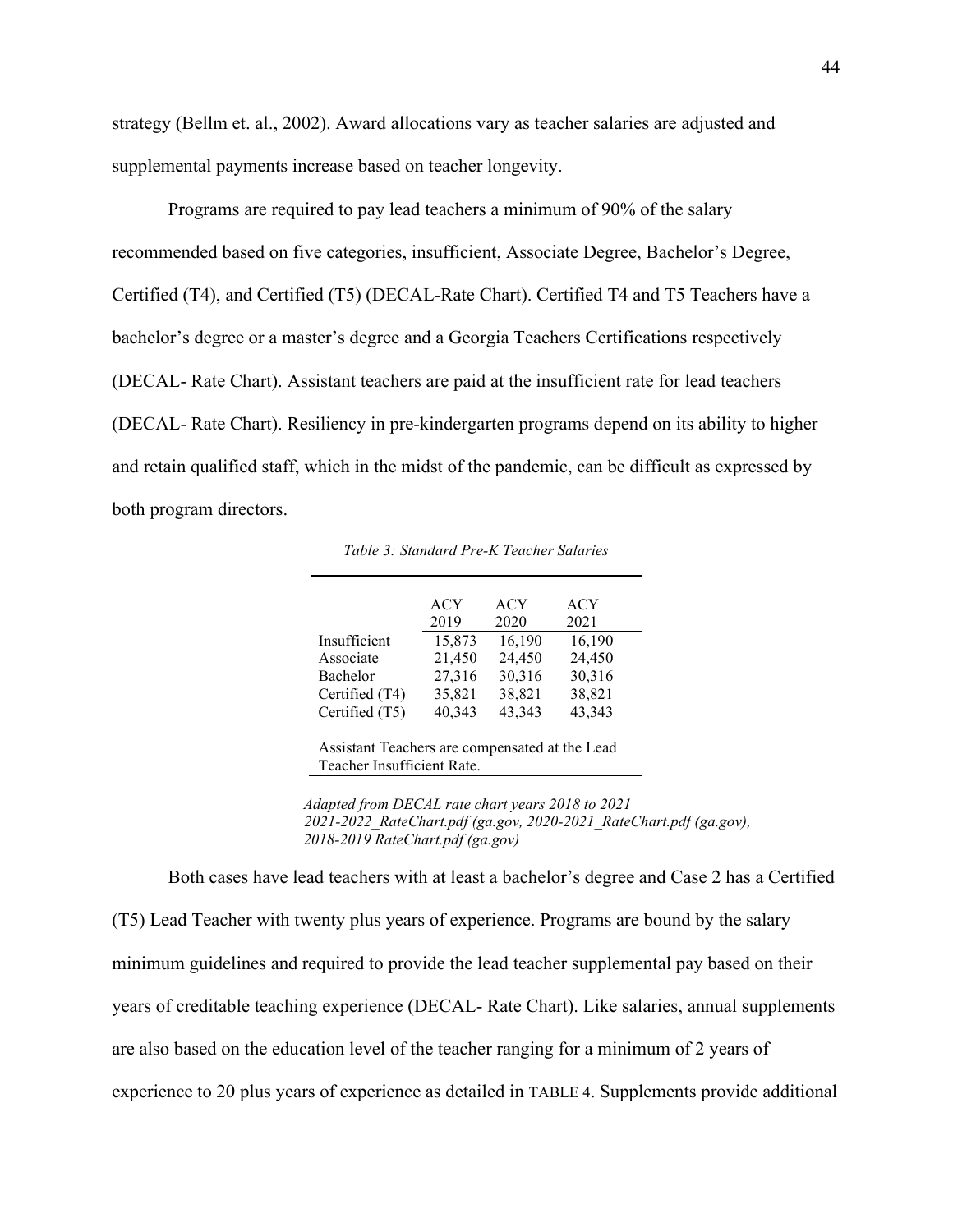incentive funds to encourage longevity in Pre-kindergarten Teachers working in private

<span id="page-53-0"></span>programs comparable to those Teachers in the Public School system (Bellm et. al., 2002).

| Years               |           |          |           |           |
|---------------------|-----------|----------|-----------|-----------|
| of                  |           |          | Certified | Certified |
| Service             | Associate | Bachelor | (T4)      | (T5)      |
| $2$ to $3$          | 644       | 819      | 1,075     | 1,210     |
| 4 to 5              | 1,306     | 1,664    | 2,181     | 2,457     |
| 6 to 7              | 1,989     | 2,533    | 3,322     | 3,741     |
| 8 to 9              | 2,692     | 3,428    | 4,496     | 5,063     |
| $10 \text{ to } 11$ | 3,416     | 4,351    | 5,705     | 6,426     |
| 12 to 13            | 4,162     | 5,301    | 6,951     | 7,829     |
| 14 to 15            | 4,931     | 6,279    | 8,234     | 9,274     |
| 16 to 17            | 5,722     | 7,287    | 9,556     | 10,762    |
| 18 to 19            | 6,537     | 8,325    | 10,917    | 12,295    |
| $20+$               | 7,377     | 9,394    | 12,319    | 13,875    |

*Table 4: Lead Teacher Salary Supplement*

*Adapted from DECAL rate chart years 2018 to2021 2021-2022\_RateChart.pdf (ga.gov) 2020-2021\_RateChart.pdf (ga.gov) 2018-2019 RateChart.pdf (ga.gov)*

The teacher salary supplement serves as a critical incentive measure implemented to ensure that the existence of a pool of Certified Teachers continue to serve in the public private partnership and can serves as a positive variable in the organizational resilience. The supplements can range from \$643 for teachers with an Associate degree to \$13,875 for a certified teacher with a master's degree (DECAL, Rate Chart). Case 1 paid \$3,825 in ACY 2020 and \$5,705 in supplemental pay to one of its T4 Certified Lead Teacher who had between eight and 11 years of teaching experience. Case 2 paid \$13,875 in supplemental pay to one its T5 certified Teacher with a master's degree (DECAL – Rate Chart). Both programs had a new lead teacher not yet receiving supplemental pay.

Assistant Teachers must be paid the minimum salary for a Lead Teacher with insufficient credentials (DECAL – Rate Chart). As seen in [TABLE 3,](#page-52-0) the Assistant teacher salary for ACY 2020 was \$16,190 which is an increase from the ACY 2019 salary of \$15,873. Unlike the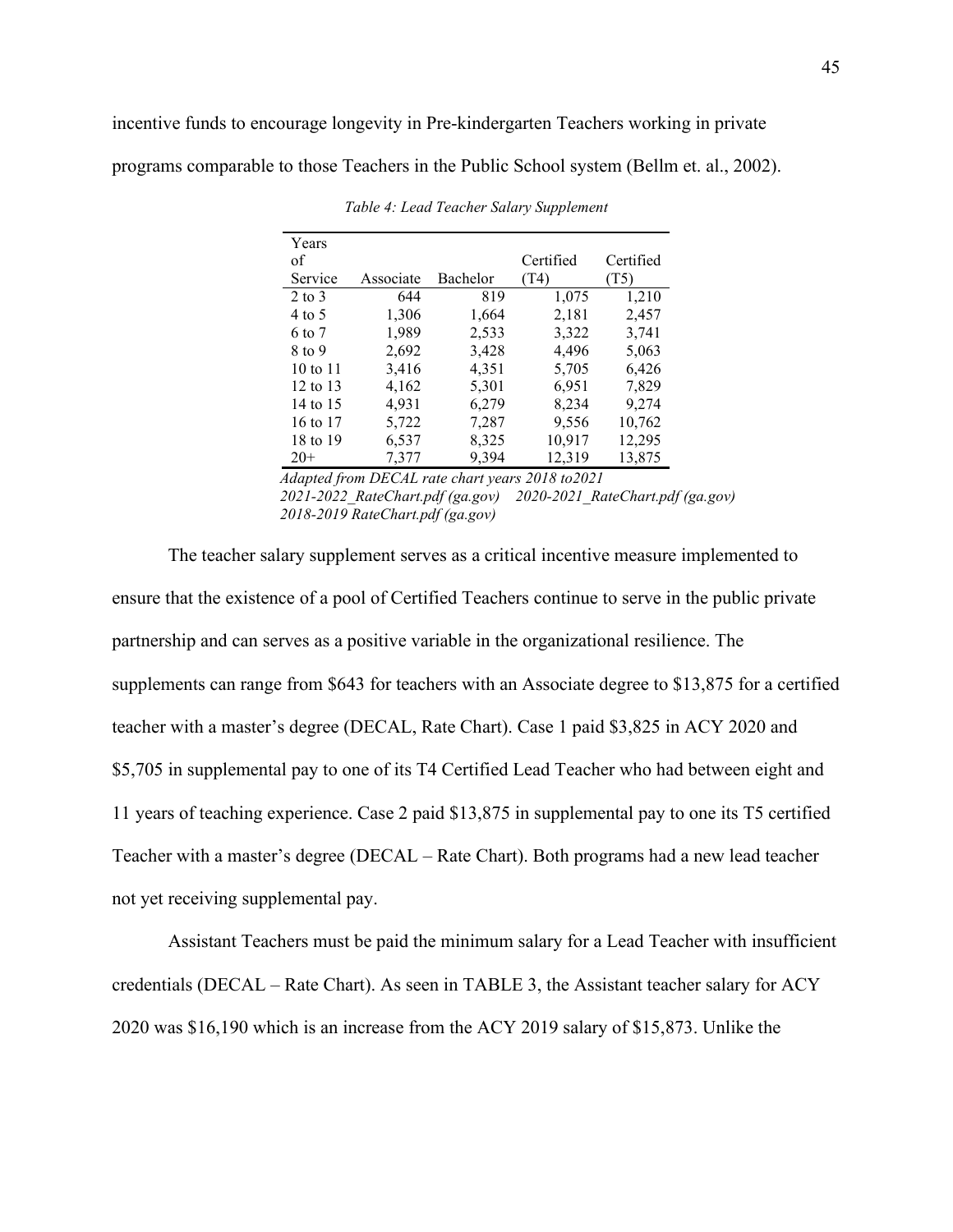policies in place to retain continuity in Lead Teacher roles with salary enhancement, the same cannot be said for the Assistant Teacher salary.

The current standard assistant teacher salary is currently lower than the Federal Poverty Level for a family of two per HealthCare.gov – Federal Poverty Level at \$17,420. Increasing Assistant teachers' salaries and providing supplements for assistant teacher longevity could help mitigated the risks associated with teacher turnover and create a pipeline of experienced teachers for the lead teacher role when vacancies exist. [TABLE 5](#page-54-0) shows that both programs paid their Assistants more than required by the contract which could serve as a positive variable in resiliency through the program staff continuity by creating a pipeline of qualified staff who could step up into the lead teacher role if a lead teacher leaves the program.

<span id="page-54-0"></span>

|                                             | CASE 1                                |           |          | CASE 2    |               |           |
|---------------------------------------------|---------------------------------------|-----------|----------|-----------|---------------|-----------|
|                                             | Academic<br>Academic<br>$\frac{0}{0}$ |           | Academic | Academic  | $\frac{0}{0}$ |           |
|                                             | Year                                  | Year      |          | Year      | Year          | Change    |
|                                             | 2019/2020                             | 2020/2021 | Change   | 2019/2020 | 2020/2021     |           |
| Lead Teacher Salaries                       | 71,854                                | 79,128    | 10%      | 70,118    | 69,908        | $-0.30\%$ |
| Lead Teacher Supplement                     | 3,825                                 | 5,705     | 49%      | 13,875    | 14,695        | 5.91%     |
| Substitute Lead                             |                                       |           |          | 5,605     | 10,356        | 85%       |
| <b>Assistant Teachers Salaries</b>          | 54,921                                | 49,828    | $-9\%$   | 37,787    | 36,880        | $-2.40%$  |
| Substitute Assistant                        |                                       |           |          | 2,540     | 12.485        | 392%      |
| <b>Teacher Benefits</b>                     | 12,626                                | 13,857    | $10\%$   |           |               |           |
| Total Teacher Salaries &<br><b>Benefits</b> | 143,226                               | 148,518   | $4\%$    | 129,925   | 144,324       | $11.1\%$  |

Table 5: Teacher Salaries and Benefits

*Adapted from DECAL year end reconciliation reports not publicly available and received via FOIA email Request 12/2020.*

Staff fringe benefits are optional for program providers and could serve as a contributor to staff turnover. Programs that opt not to pay for staff fringe benefits can reallocate budget funds to cover other operating costs per the application (Personal email communication from FOIA request on 12/8/2020). Case 1 included benefits in its reconciliations which includes primarily the program statutory employer state and federal taxes. Case 2 did not include any benefits in their reconciliation leaving and open question on how the statutory expenses were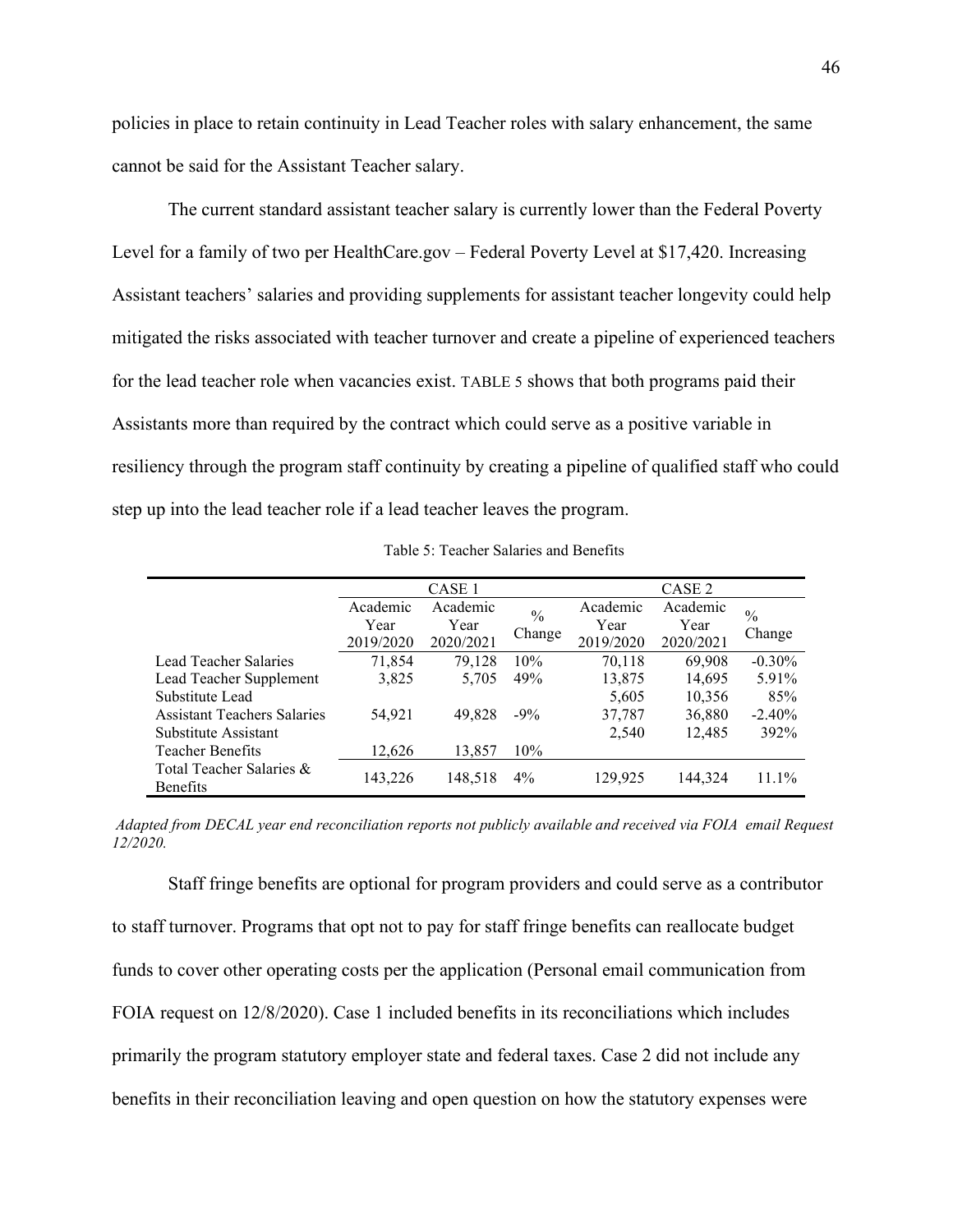paid and from what source of funds. Case 2 is a for-profit entity and the director indicated that the overall finances were handled by the owner.

Programs utilize substitutes when Lead and Assistant Teachers are absent. Case 1 did not utilize substitutes in Year 1 or Year 2 of the pandemic indicating that either no substitutes were used, or the Director served as substitute. Both Directors indicted that in addition to their regular duties, they have provided classroom coverage to ensure that state mandated ratios were met. Conversely, Case 2 utilized substitute staff for 5% of the program award during Year 1 of the pandemic and 10% during year 2 indicating that their teachers were out, and classroom coverage required for a potion of the academic year. Program Directors noted that attendance issues existed in both programs however, Case 1 did not report payments to substitutes. Staffing attendance and continuity can be considered a variable in a program resiliency as programs are reliant on teacher delivered education services and they must always maintain staffing ratios to ensure classroom safety.

Case 1 operating expenses for Year 1 and Year 2 were consistent at 7% of the total grant award. Case 2 operating expenses ranged from 4% and 6% in Year 1 for location 1 and 2 respectively 12% and 13% in Year 2 for Location 1 and 2 of the grant awards reflecting more than a 100% increase in operating expenses from Year 1 to Year 2. Overall, Case 1 spent 7% over their allocated grant to administer the program in ACY2020 while Case 2 did not spend the entire allocation instead returning 1% of the grant. In year 2 of the pandemic, Case 2 spent less than \$500 more than their warded grant while Case 2 broke even. Although Case 1 Director indicated that some technology was purchased during Year 1 of the pandemic, no technology expenses were recorded in Year 1 or Year 2 for either program.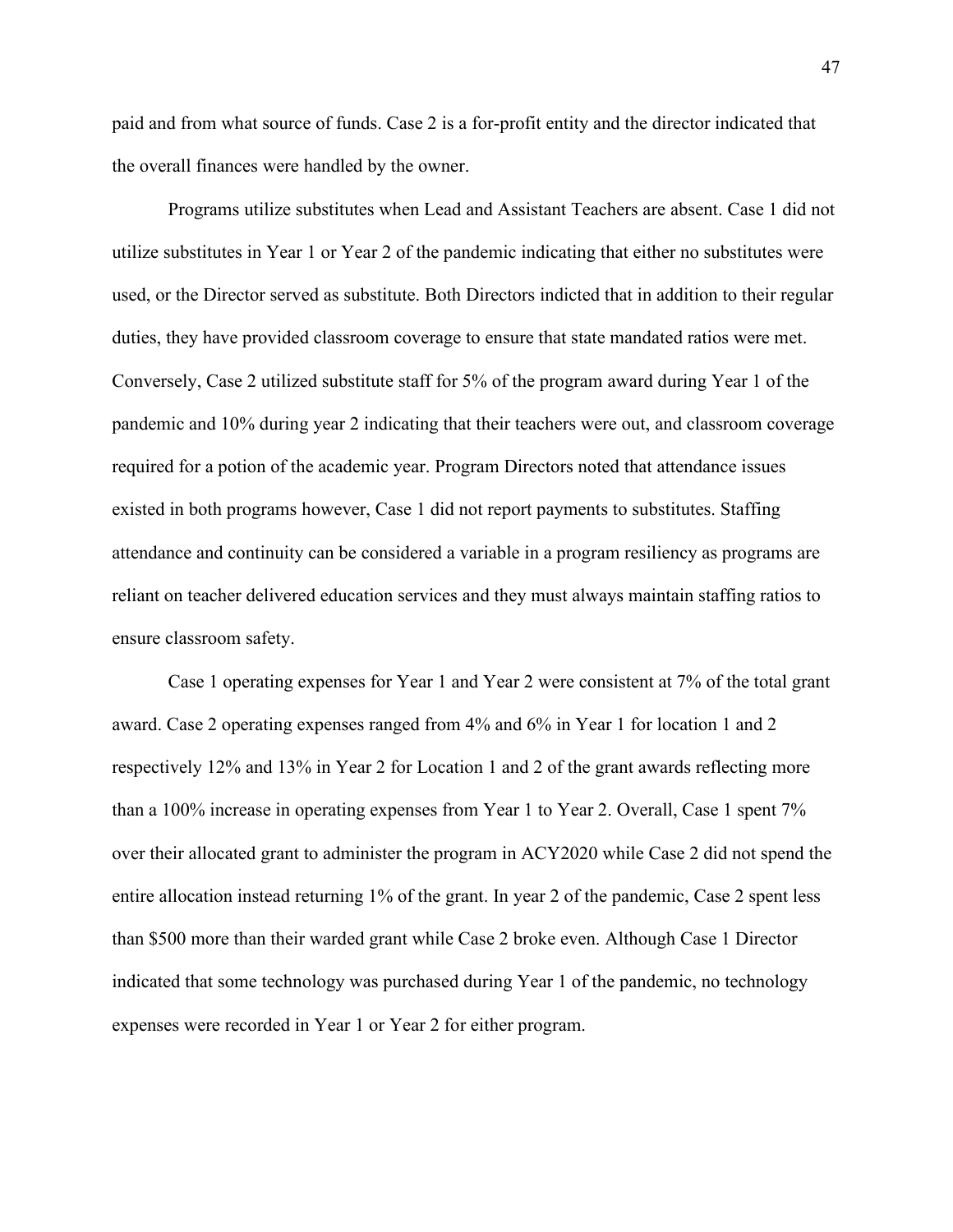|                        | CASE <sub>1</sub> |           |               |           | CASE <sub>2</sub> |               |  |
|------------------------|-------------------|-----------|---------------|-----------|-------------------|---------------|--|
|                        | Academic          | Academic  | $\frac{0}{0}$ | Academic  | Academic          | $\frac{0}{0}$ |  |
|                        | Year              | Year      | Change        | Year      | Year              | Change        |  |
|                        | 2019/2020         | 2020/2021 |               | 2019/2020 | 2020/2021         |               |  |
| Instruction            | 6,033             | 3,801     | $-37\%$       | 4,330     | 2,000             | $-54%$        |  |
| Teacher Salaries       | 145,915           | 152,156   | $4\%$         | 163,972   | 159,072           | $-3\%$        |  |
| <b>Support Staff</b>   |                   |           |               |           |                   |               |  |
| <b>Salaries</b>        |                   |           |               |           |                   |               |  |
| <b>Operating Costs</b> | 13,223            | 14,157    | $7\%$         | 9,832     | 24,839            | 153%          |  |
| Director's Salary      | 5,745             | 5,494     | $-4\%$        | 8,755     | 9,796             | 12%           |  |
| Admin Costs            | 11,973            | 5,334     | $-55\%$       | 1,125     | 2,000             | 78%           |  |
| Grant                  | (12,100)          | (480)     | $-96%$        | 3,554     | 0                 | $-100\%$      |  |
| Surplus/Deficit        |                   |           |               |           |                   |               |  |

*Table 6: Program Spending by Category*

 *Adapted from DECAL year end reconciliation reports not publicly available. Received via FOIA request.*

It is important to note that overall operating costs are not enough to cover the annual costs to house a program in a stand-alone facility which is one primary benefit provided by the private public partnership capacity expansion. This formal collaboration relies on daycare providers with existing programs with capacity to house pre-kindergarten classrooms. Future review of these costs may present challenges for providers as the pandemic has an impact on their other lines of business that can supplement the costs associated with the program.

If program providers sustain losses in their ability to provide childcare services, that change can have a direct impact on pre-kindergarten program resiliency and service delivery to existing students in the program. It is likely that parents with pre-kindergarten students would utilize paid daycare services at the same program location if these services were needed. DECAL maintains a database that provides parents with the ability to locate services throughout the state, but in the event that a program closes, capacity for their student may not be available.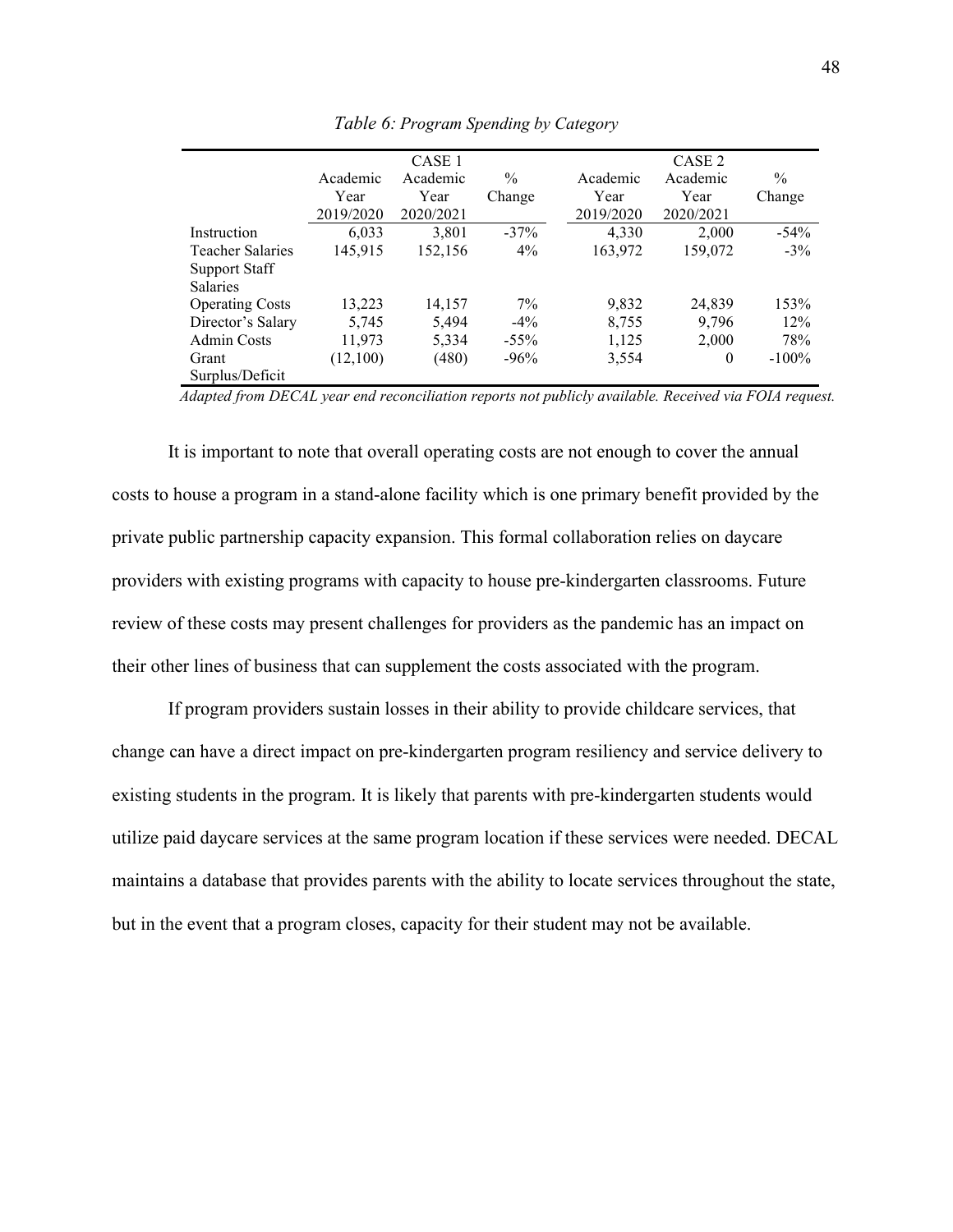#### **Research Question 1**

## **What was the impact of the COVID-19 pandemic on Pre- Kindergarten providers with DECAL contracts?**

The COVID-19 pandemic caused both organizations in this study to close their doors, furlough employees, and pivot to virtual learning for their childcare business and the Georgia Pre-kindergarten lottery program existing within their business. During this closure, the DECAL continued to provide funding for pre-kindergarten teachers throughout the initial closure. DECAL supplemented grant funds with a Stable grant intended to provide money for the purchase of personal protective equipment (PPE).

## **Leadership Fatigue**

The consistent theme identified leadership fatigue by case 1 and 2 directors, is the challenge COVID-19 had on their ability to lead and manage their organization while facing staffing shortages, leadership fatigue and pivoting to the use of technology to initially continue delivering the remainder three months of the 2020 academic year. The transition from in-person learning would not be easy for programs not currently reliant on the use of technology-based tools in support of their programs.

Leading in crisis can be challenging for many but for organizations charged with delivering educational services in an industry with typically low wages, the challenge of leading in a crisis can serve as an existential threat to the business and program (Bellm et. al., 2002, Akaba, et. al, 2020). Interviews revealed the level and challenge and stress that childcare Directors are facing during the global pandemic. In the industry, program must follow the rules as established by DECAL and receive funds to expand the capacity of government provision of education through a public private partnership. In their findings, Hanno et. al., (2021) found a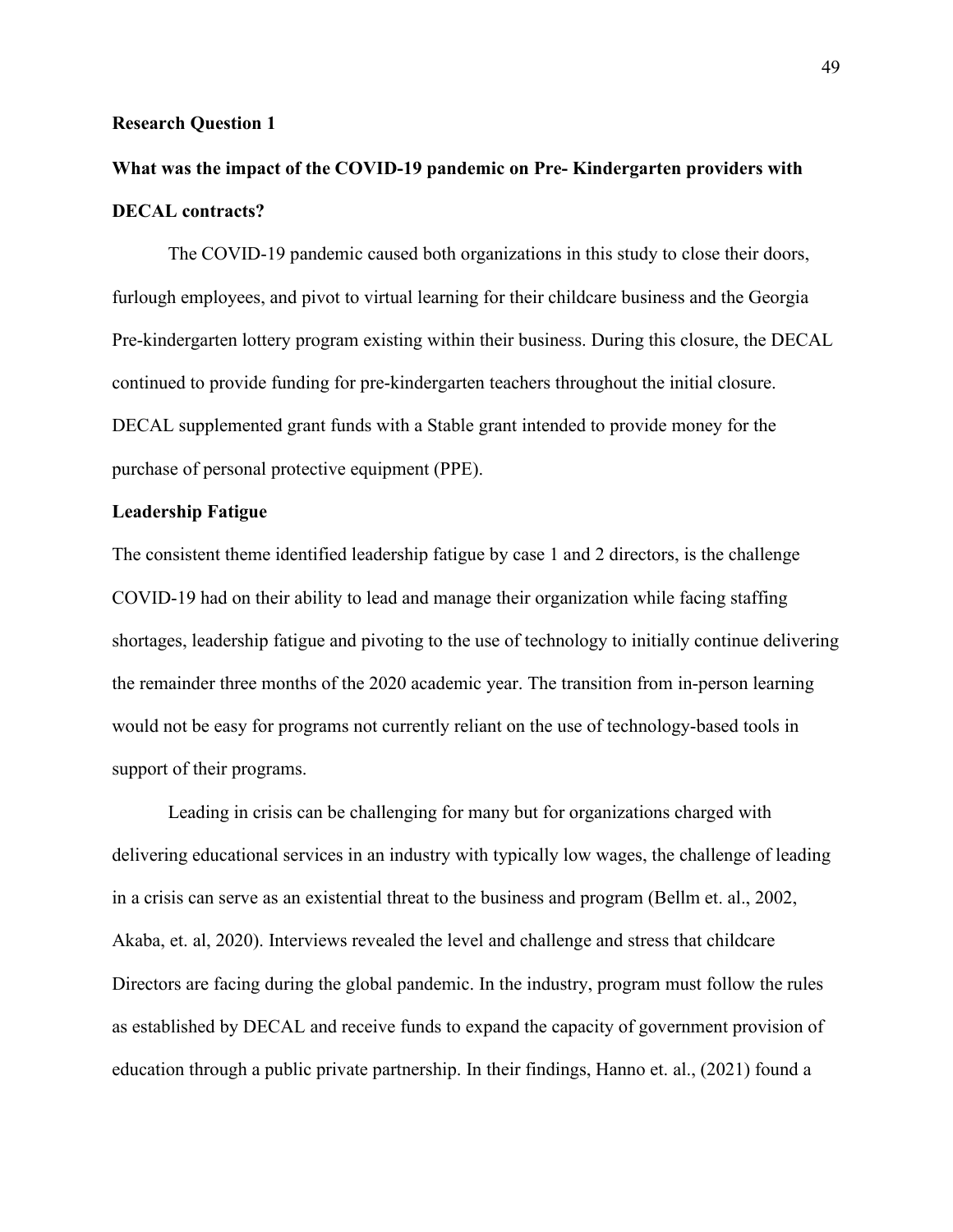that workplace stress can have an impact on student outcomes as it related to teacher professional development. Future study opportunities exist to assess the standard workplace stress to workplace stress experience through crisis.

The first variable in resiliency for any organization is the capability of its leadership to make the necessary changes, assess the risks, and deploy mitigating plans to manage the entity (Hadjielias, et. al., 2022). In the context of Pre-kindergarten Directors, the stress of managing can be exacerbated by the type of business, staffing resources, fiscal capacity and other challenges that stand in the way of running a successful business. During this study's interviews Case 1 Director shared that she was giving notice and that she intended to leave her role after her 60-day notice period. It was clear that she struggled with her decision but the challenges arising from COVID-19 regarding staffing issues and the challenges with COVID-19 caused her to reconsider her passion for the work. "*The most difficult part for me, other than getting classrooms covered is really trying to find the balance when people are late or don't show up. I have call outs constantly"* (Case 1 Director). As articulated by Hadjielias et, al. (2022), "*our findings highlight the need for owner-managers to strike an inner (psycho-emotional) balance and a personal work-life one before practicing leadership in the midst of the pandemic.*" Based on the surprise nature of the pandemic, leaders who did not already have a self care mindset, could likely feel an enormous amount of pressure for which they had no tool to manage.

Case 2 Director indicated that the pandemic did not really affect her ability to lead, her answer to the question referenced the people and children who contracted COVID-19 and the number of cases the program experienced. Additional questions addressed the challenges faced with both enrollment and staffing. It was clear that being on a recorded interview impacted her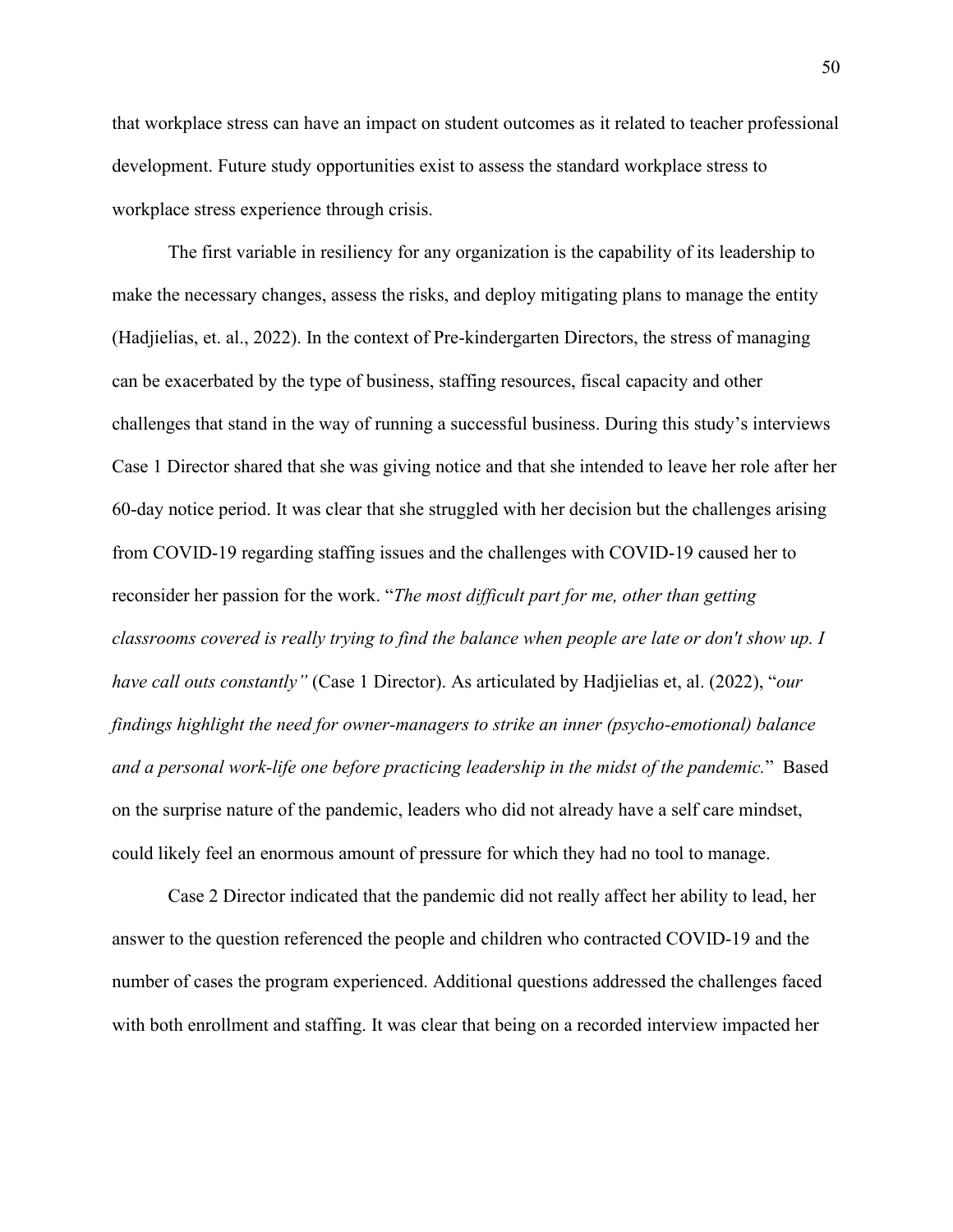responses but once she was off camera, her responses were more transparent about the frustration related to staffing, technology and gaining the appropriate supplies to protect the staff.

*The pandemic is causing a lot of people not to want to come into work. People will come in and then they'll end up quitting. The staff that's been there, the longest more dependable but new hires are more difficult to rely on. Once the drug screens and background is complete, they might show up for a week but never come back. That has big impact because have to stay over a lot more and I've had to into a classroom to teach and cover lunch breaks. (Case 2 Director)*

## **Technology**

According to Case 1 Lead Teacher, transitioning from in person to virtual was not difficult as they were already providing some virtual support. Case 1 Lead Teacher was very confident in her technology skills, she said, "*I'm not sure what this program would have done if I were not here during this time."* Conversely, Case 2 Lead Teacher indicated great difficulty in transitioning as the organization was not prepared with equipment for teachers to use. The researcher noted the significant difficulty that Case 2 Leader Teacher had getting onto the virtual call and throughout the interview leaving no question in my mind that technology was a major for Case 2 in facilitation of lesson plans for students using her personal technology.

*We don't have any technology. Teachers are using their own laptops. The prekindergarten students that went virtual were on their parents' technology, school aged children used school equipment, but we haven't prepared for that at all. (Case 2 Director)*

Case 2 Teachers were required to utilize their own equipment to continue serving students and Case 2 Director articulated a marked difference in attendance for students once the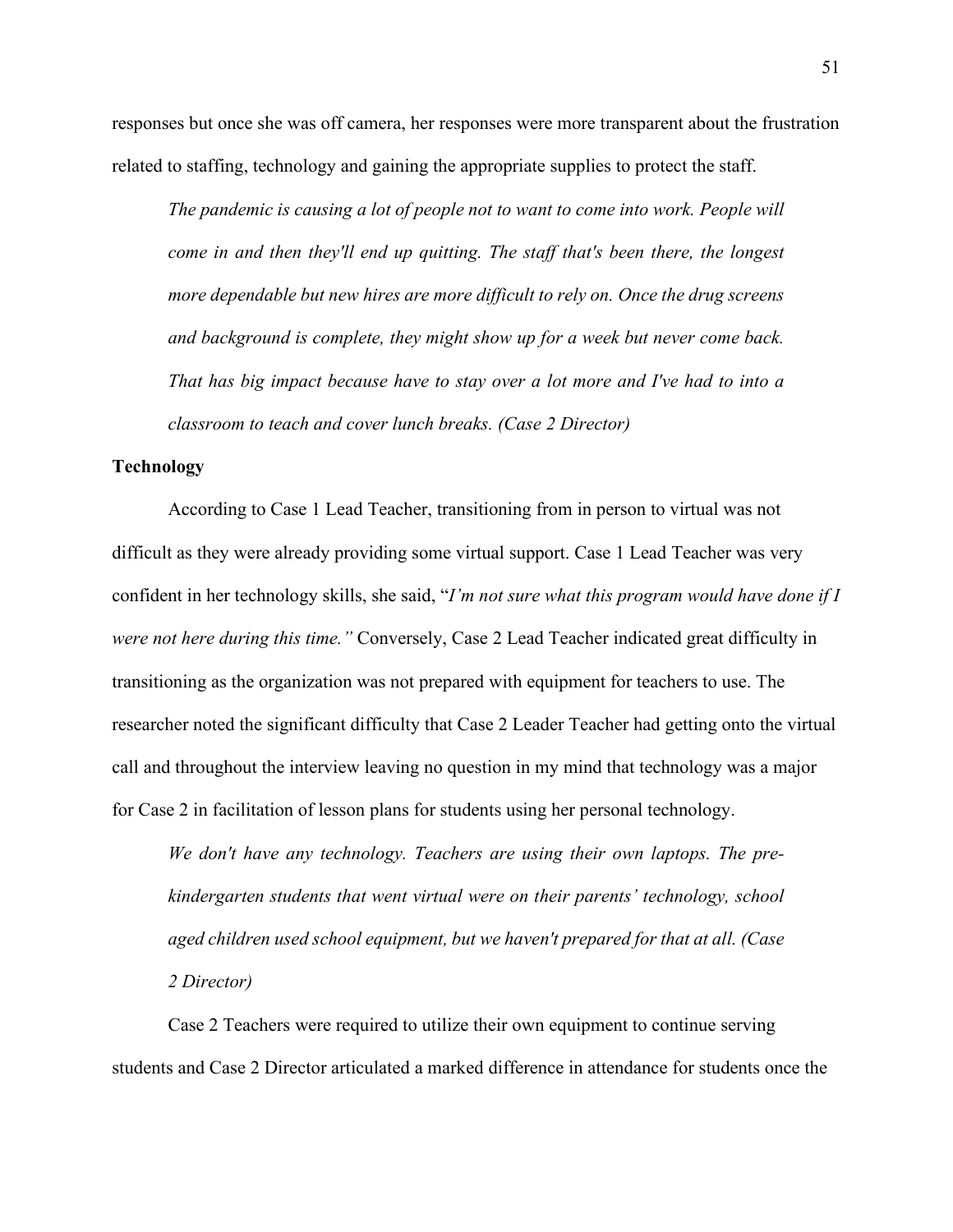class transitioned to virtual learning. The marked attendance issues experienced by Case 2 in the words of the Case 2 Director, *"I think during the pandemic when we went virtual only three families that showed up"* were not mirrored in Case 1 whose Director and Lead Teacher indicated high attendance while virtual learning. Case 2 Director was very concerned about the lack of technology and the responsibility placed on teachers to utilize their own technology during the height of the pandemic and continuing through present day.

The Director of Case 1 indicated that their program did not experience student attendance issues during their virtual transition and experienced waitlists upon returning to in person learning as they pivoted to create virtual classrooms for siblings of students in K-6 who were learning virtually. With comparable funding and comparable contracts, two of the variables that stood out in comparing the cases was the location of the program and the socioeconomic status of the students served. Further, Case 1 was able to add their location as a space for school aged siblings to attend when parents needed to go into work. This pivot created an unplanned stream of revenue that contributes to organizational resilience.

Case 2 was unprepared from a technology perspective and placed the responsibility for program continuity on to its staff by requiring the use of their personal technology to facilitate classes. This transference of responsibility demonstrates a lack of resiliency for the organization as it relies on the availability of staff technology and does not address challenges that staff may have at home. Further, there was a marked impact on attendance as only 3 children were present consistently for virtual Pre-kindergarten at case 2 location 1.

Case 1 Director purchased additional equipment to support its staff in their delivery of the pre-kindergarten curriculum, but once students came back into the program in-person, use of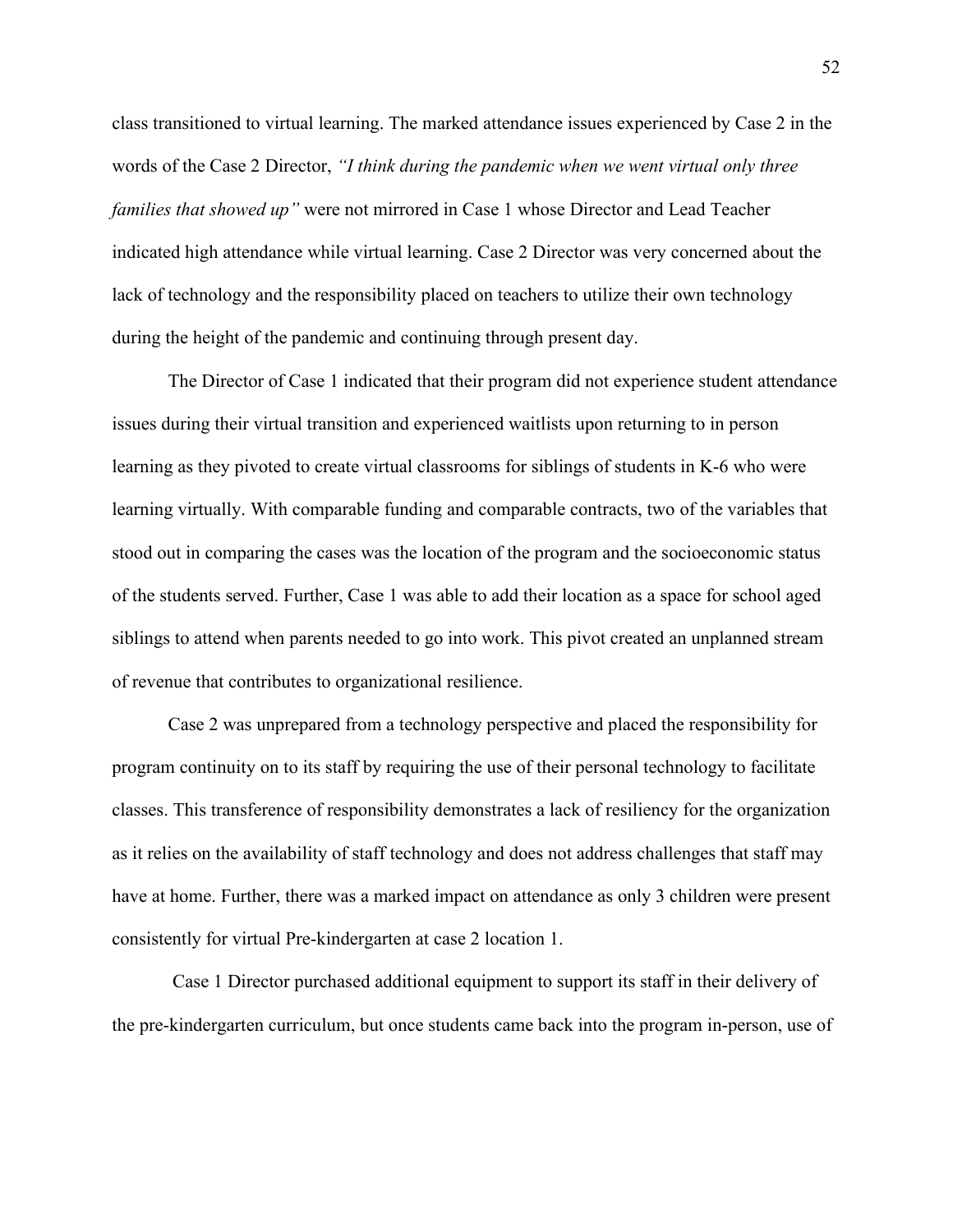technology was limited. Case 1 Lead Teacher expressed the frustrations with transitioning back from virtual to in person.

*It's been hard just because we pivoted our focus to teaching virtually and making everything virtual and not getting those hands-on experience and so now being back in the classroom dealing with a totally different group of kids*, *some with behavior issues well beyond what we normally experience.* (Case 1 Lead Teacher)

### **Additional Funding Support**

It is important to note that DECAL continued to support pre-kindergarten programs with funding through the current grant cycle, additional grants to support the purchase of PPE, and an enhanced STABLE grant to support the higher costs associated with staff and other expenses costs. Case 2 was the least prepared of all cases based on their lack of technology prior to the pandemic. It is important to note that the Director of Case 2 indicate that Teachers are still using their own technology almost one plus years into the pandemic. The grant reconciliation for both cases indicated that neither program used grant award funds to purchase technology in Year 1 or Year 2 of the pandemic.

Case 1 Director indicated that they were able to secure the PPP Loan, Stable grant, and United way support to support operational support. Case 2 Director indicated that as far as she knew, the program was financially stable. It is important to note that Case 2 Director reports to the private owner and does not have the level of transparency or access or oversight of the organization's finances and therefore less able to confidentially respond to specific financial questions.

## **Socioeconomic Impact**

The pre-kindergarten program serves up to 22 student per classroom with a Lead Teacher and Assistant Teacher, pre pandemic program enrollment for Case 1 was an average of 22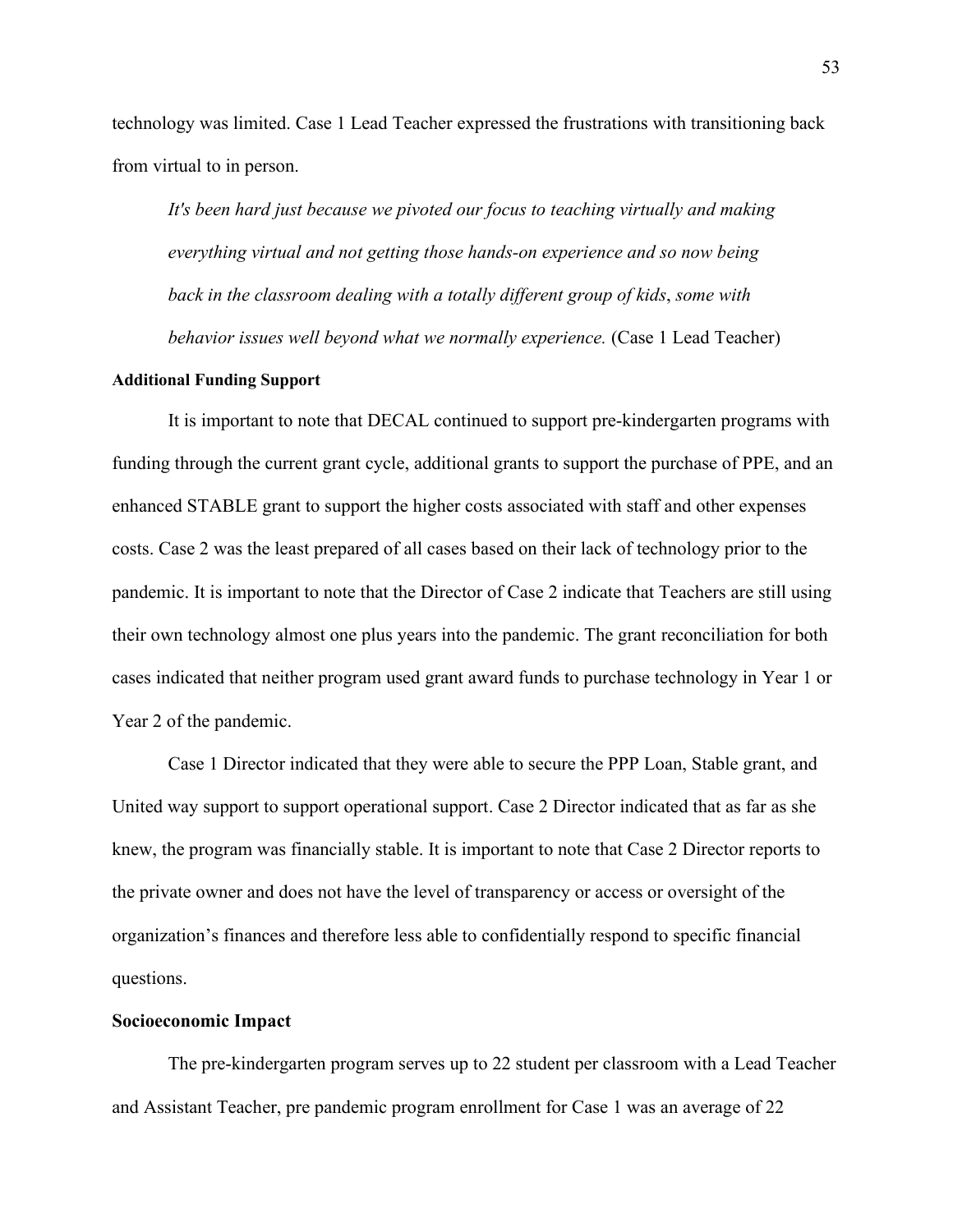students per classroom and Case 2 was and average of 15 for location 1 and 22 for location 2. As of Year, 2 of the pandemics, Case 1 had a large waitlist and Case 2 had difficulty filling spaces in location 1. Case 2 is located in an underserved area of Dekalb county where there are more children of color. This phenomenon creates an opportunity to conduct deeper research regarding the impact of COVID-19 on communities of color and the barriers experienced related to both technology and transportation.

Although the pre-kindergarten program is free, higher incidences of unemployment due to the pandemic could have a direct impact on low-income families to internet in their home or money for transportation to get their kids to school. In contrast, Case 1 parents who are in a higher socioeconomic community are likely to have a higher income base, up to date technology, and transportation. Each program indicated that they were financially stable throughout the pandemic and able to re-open for in person services prior to the start of the new academic year.

## **Research Question 2**

# **What variables impacted providers ability to continue educating pre-kindergarten students?**

The primary variables and themes that emerged in conjunction with Research Question 2 include leadership fatigue, staffing, and technology as outlined in the findings for Research Question number 1. Additional contributing factors included perspectives on health and safety, student behavior, and socioeconomic status. Both directors and lead teachers had similar concerns in these areas but lead teachers, as the front-line provider interacting with students and their parents, experience the challenges related to student behavior at a higher level. In the interviews with Case 1 and 2 lead teachers, they expressed concern for how student will adjust after the pandemic.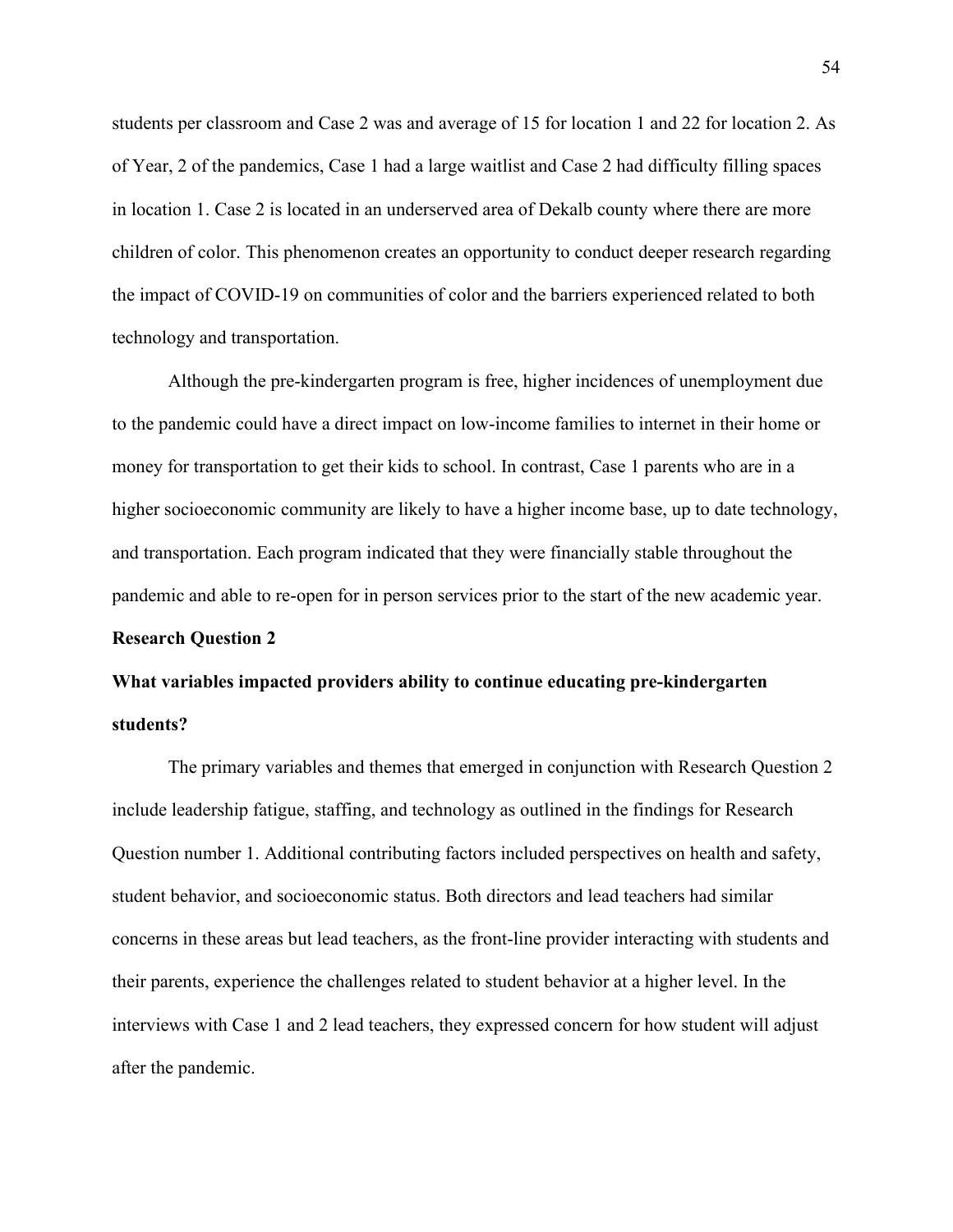As articulated by Case 1 Lead Teacher, behavioral challenges occurred in the transition from virtual to in-person learning. While a distinction was not made with regards to the gender of students that experience the most behavioral challenges, additional opportunities to correlate behavior changes in kindergarten readiness as an extension of the research conducted by Nold, De Jong, Moran, Robinson, & Aderhold (2021) in which behavioral challenges were experienced by boys at a higher level than girls.

## **Technology**

Technology emerged as a major barrier to organizational resiliency for Case 2. Although Case 2 is the for-profit entity, no investment was made in technology for the classroom or teachers prior to the pandemic and as a result they were not prepared when the program closed and went to virtual curriculum delivery. The responsibility for technology was placed on Case 2 teachers which left the Teachers dependant on their own resources to sustain the contractual service delivery. Case 2 Director and Lead Teacher 2 indicated that virtual attendance was an issue but did not indicate if packets were provided to students who may not have access to technology. There was also no follow-up with parents to see why their students were not in attendance.

Case 1, while not having all of the technology needed at the onset of the pandemic, already had some experience with remote learning and was able to purchase additional equipment to fully resource its staff to facilitate virtual learning. Case 1 Director indicated that they had some technology prior to the pandemic and was able to make additional purchases to support virtual learning. Case 1 Lead Teacher was very confident in her ability to deliver the curriculum virtually and indicated that there was strong support from parents. Case 1 was more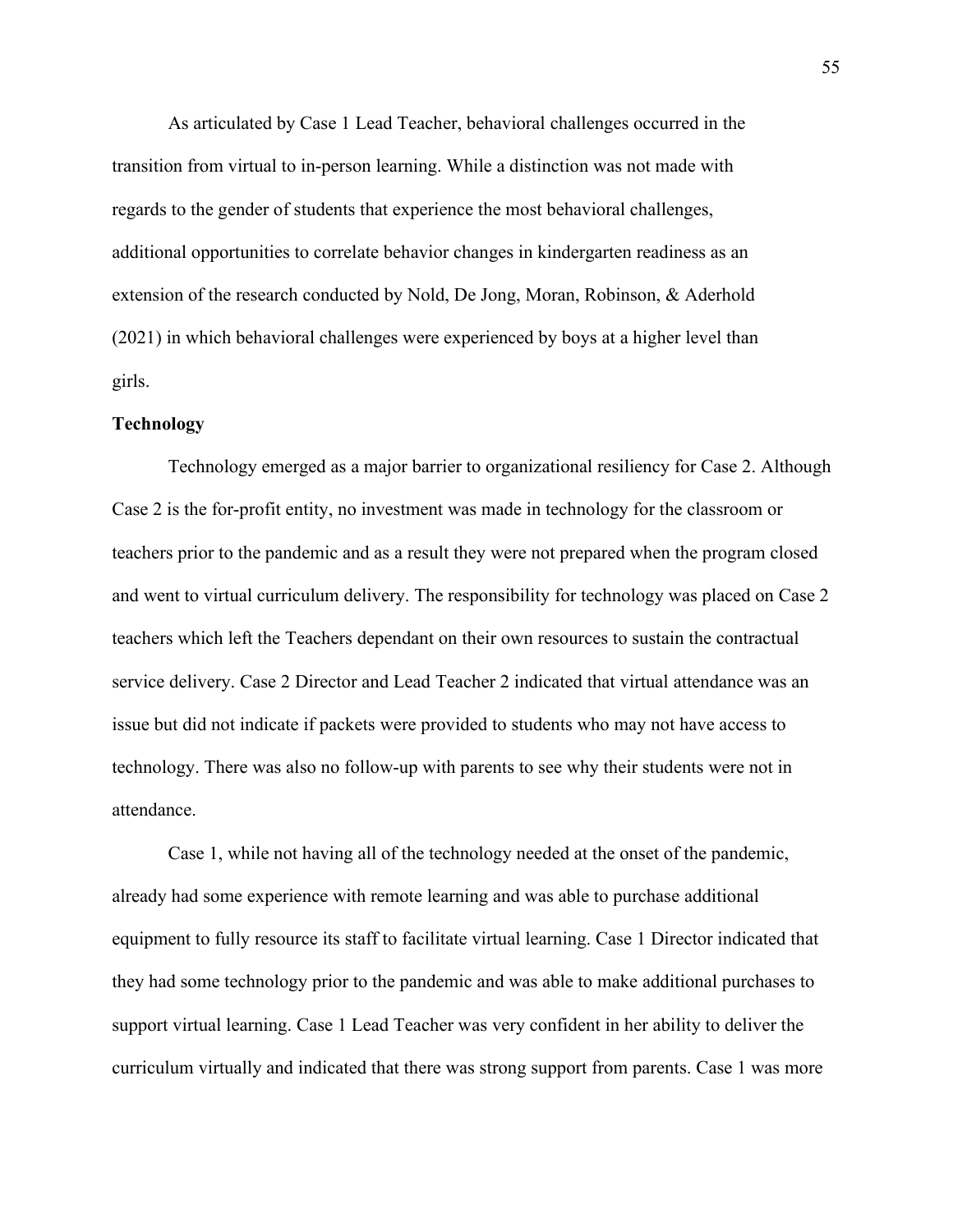prepared than Case 2, however the use of technology was not continued once the children returned to the classroom fully in Year 2 which Case 1 Lead Teacher identified as an area of concern and missed opportunity to keep the students engaged utilizing technology.

Lead Teacher 1 felt that continued technology use in the classroom could help the children continue to advance their skills while being prepared to use technology should another closure be required. Case 2 Lead Teacher expressed dissatisfaction with the use of her personal technology. Neither program allocated funding in Year 1 as the budget was established prior to the pandemic and although experiencing the challenges associated with technology neither program budgeted for technology in Year 2 after experiencing the increased need for equipment. Neither case budgeted for technology as a part of their grant spending as reflected by Year 2 grant reconciliation.

## **Staffing**

Both case Directors articulated significant challenges in maintaining staffing throughout the pandemic which had a direct impact on state required supervision ratios. The current ratio for 4-year-old students is currently 1:18 per DECAL Rules for Early Learning Center (year, p. 61), which is one staff member to 18 students requiring all classrooms with 22 students to have 2 staff people present. Case 1 Director indicated that after furloughing staff, some staff members opted not to return, which required her stretch herself to recruit and step into the classroom as needed to maintain required ratios. As stated by the Case 1 Director:

*One of the people that did not initially return when offered her position after the furlough, I was not sad to see her go, she wasn't awful and now I'm begging her to come back. Just a few months ago she was somebody that I wouldn't consider but now I need her.* (Case 1 Director)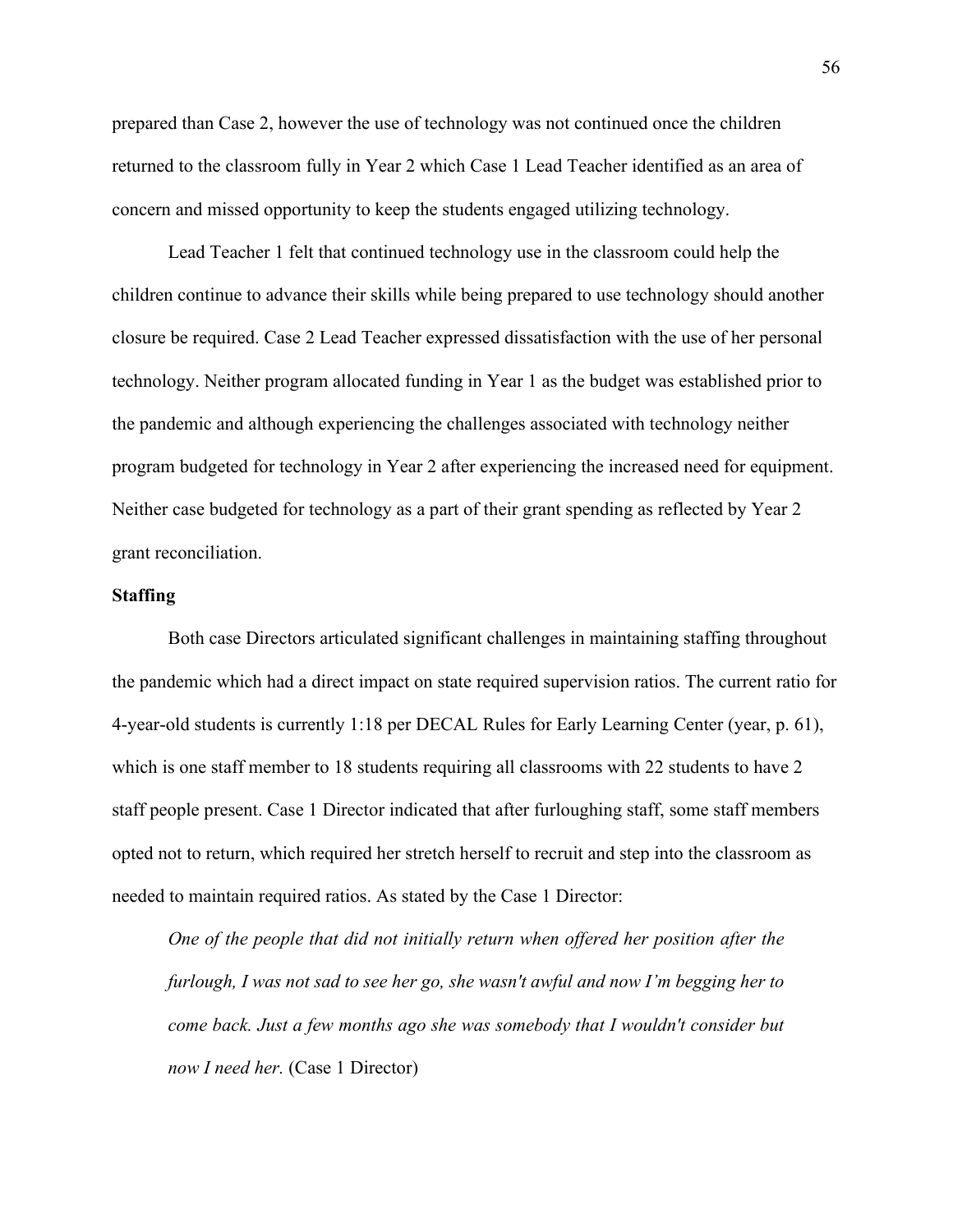Case 2 Director had similar experiences and additionally indicated that staffing was extremely difficult after the selection process with candidates changing their minds or taking roles that pay more. Case 2 Director said the pandemic is *"causing a lot of people not to want to come into work. People will come in and then they'll end up quitting. The staff members who've been there the longest those are the more dependable ones."* When leadership is forced to keep staff members they would otherwise let go or hesitate to hold the team accountable of fear of turnover, program effectiveness can be jeopardized.

Staffing concerns are having a marked impact on the early learning industry as early learning teachers may find opportunities outside of the industry that pay higher wages further the impact on Directors is significant as articulated by Case 2 Director stating "*some of the teachers been had to stay over a lot more. I've had to actually go into a classroom to cover some days teach or relieve for lunch breaks as well."* Reductions in staffing directly impact the number of students allowed in the classroom, and as articulated by Case 1, waiting lists for available slots. The future impact of staffing could be significant if additional steps aren't taken to increase salaries and create a robust pipeline of early learning teachers (Robbins & Schmit, 2020).

Staffing could also have an impact on families, particularly low-income family's ability to secure childcare as result of the higher wages needed to stabilize care (Robbins & Schmit, 2020). During the pandemic, women have been disproportionately impacted because childcare is one of their greatest needs required for employment if they have children (Robbins & Schmit, 2020). For low-income single mothers, without an adequate support system, this could mean the difference between their ability to work and provide for their families or dropping deeper into poverty (Robbins & Schmit, 2020).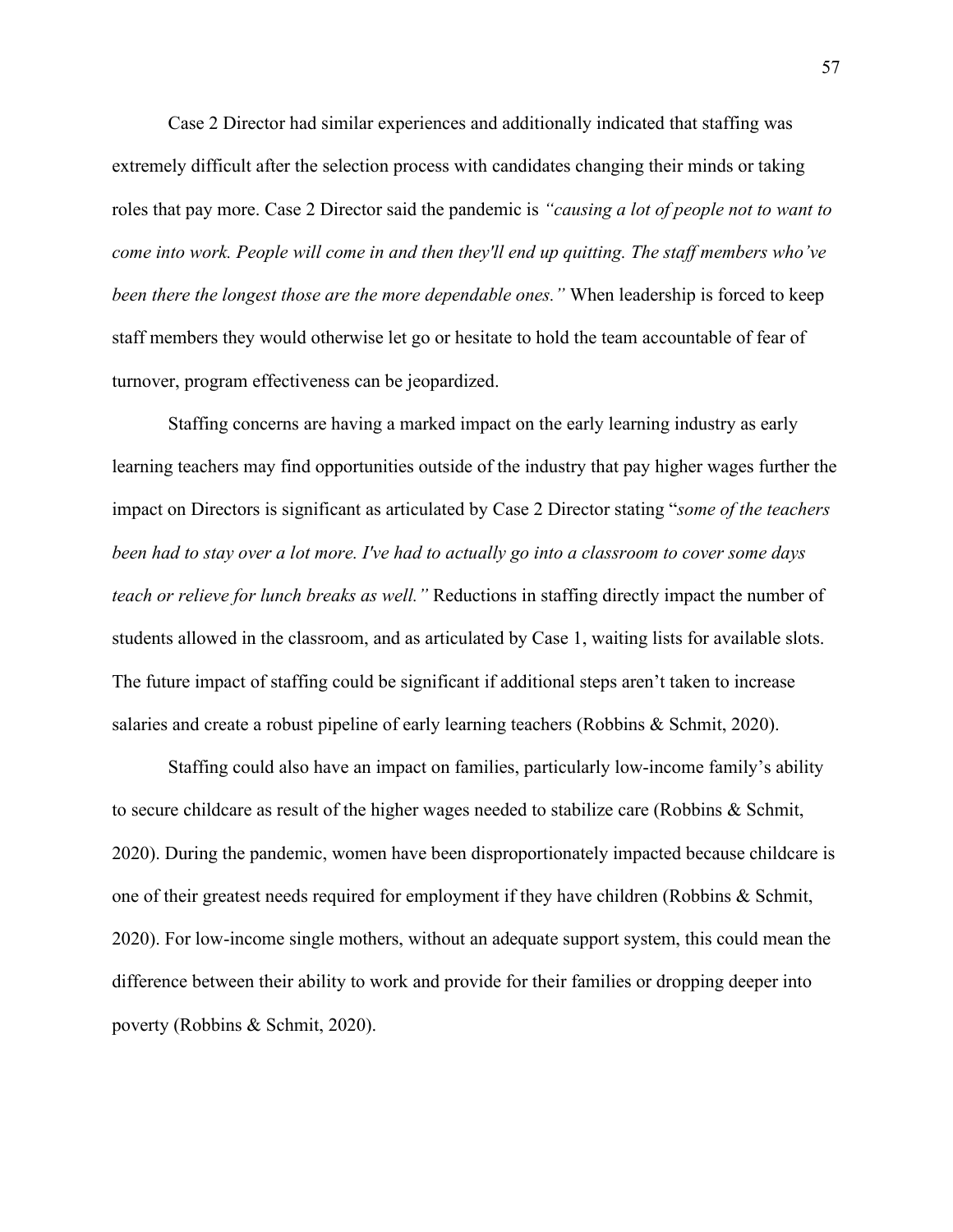The State of Georgia recognized that issues related to early learning recruitment and retention by incorporating salary increases in the FY 2021 budget for both lead and assistant teachers as stated:

*Funds to adjust the state base salary schedule to increase salaries for certified personnel by \$2,000 and assistant teachers by 5 percent effective July 1, 2020. (Increase funds to adjust the state base salary schedule to increase salaries for certified personnel by \$1,000 and assistant teachers by 3% effective July 1, 2020. (Georgia Senate, HB 793, p. 3)*

It is important to note that salary is not the only reason a teacher might choose to stay in an early learning career path. The pandemic has been hard on teachers and programs are experiencing the same challenges that all employers are experiencing with staff retention. DECAL and programs will need to assess what benefits and other incentives might be more attractive to both directors and teachers to ensure that programs have the right staff needed to effectively facilitate the program. As articulated by Beltman et. al. (2020), resilience among early childhood educators requires systematic changes in the workload challenges experiences by early learning teachers, creating a supportive environment where teachers can support one another, and investment in personal self-care strategies to improve personal wellness.

#### **Health & Safety**

In addition to the impact on staffing, both cases were impacted by the ability to secure disinfecting supplies and personal protective equipment for their team as seen in the increase in operating expenses for both cases in TABLE 6. Both centers benefited from grant funds to purchase additional supplies although Case 2 Director indicated that supplies were an ongoing challenge. This challenge is directly related to the lack of budgetary control as articulated by the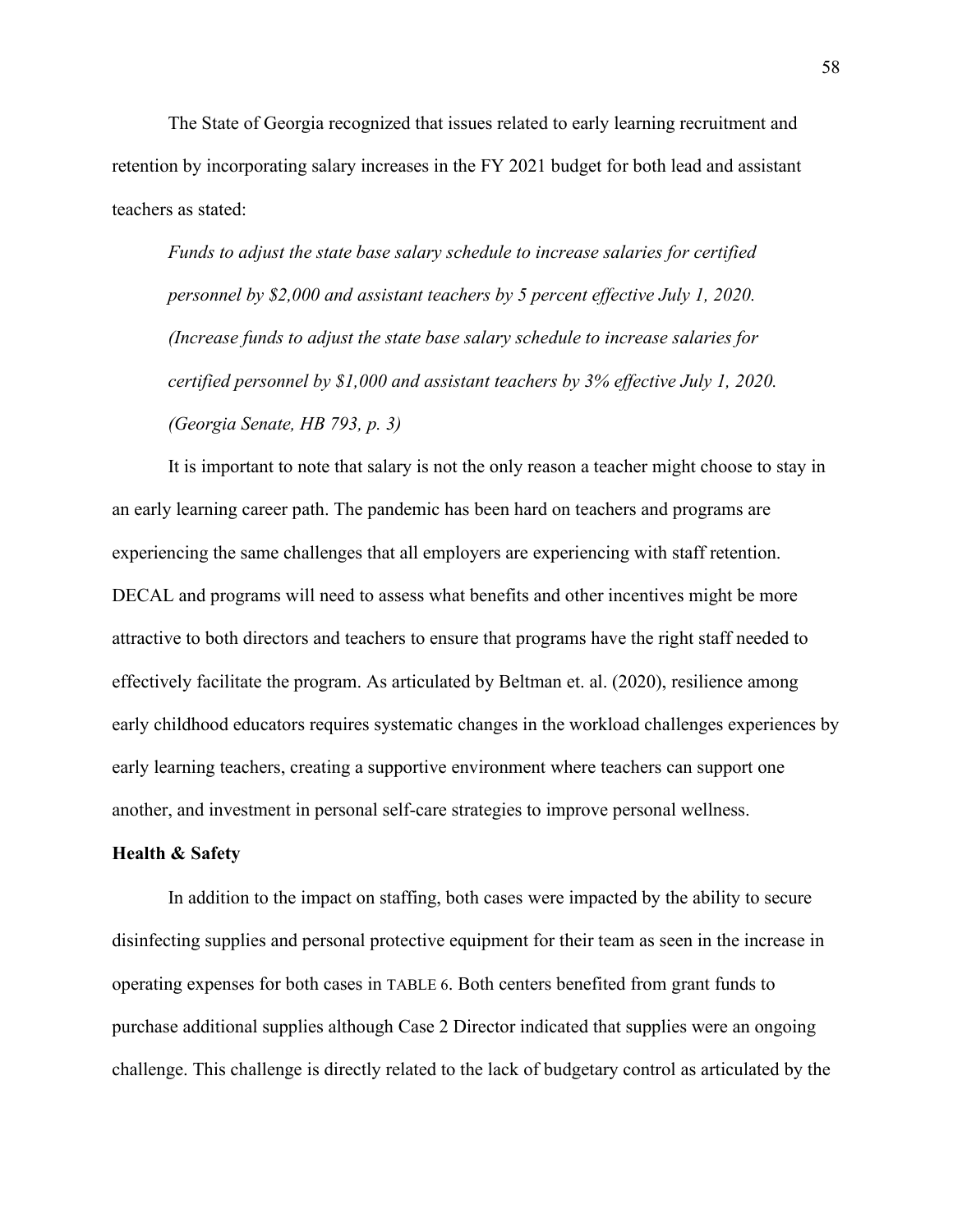Case 2 Director. While Case 1 Director had more autonomy, she expressed frustration with the understanding her Board has of the challenges faced everyday with resources and staffing.

Lead Teacher Case 1 spent a significant amount of time teaching virtually and expressed mixed concerns regarding a return to the classroom saying *"surprisingly at the beginning, I wasn't sure how I would feel especially because I had been home for a year. We wear masks here like if we're in like a common area, my assistant and I were both vaccinated."* Lead Teacher Case 1 also expressed the positive impact that parental commitment has on health and safety *"I think parents do take it seriously like, I've already had some parents proactively keep their kid home if a sibling is waiting for a test."* Additionally, Lead Teacher Case 1 expressed the impact of the program's commitment to following established policies stating, *"we have the guidelines and what to expect we're constantly sending home the CDC policy so that parents know."* Lead Teacher 2 expresses that she "*feels safer than I thought I would."*

Lead Teacher Case 2 articulated her concerns about getting COVID-19 and the challenges she faced every day trying to get the students to keep their masks on to help prevent the spread of COVID-19 saying:

*Even though I try to encourage them to keep a mask on it doesn't work, so I just have them pull them up because they are playing with them, and of course they love hugging and stuff. To be honest with you, I just pray, I just try to keep my mask on.* (Lead Teacher, Case2)

## **Leadership Fatigue**

Case 1 Director was transparent in her interview about the toll that the pandemic and its challenges has had on her ability to lead. Case 1 Director at the time of our interview articulated that she had submitted a sixty-day notice of her departure. Leadership challenges for Case 1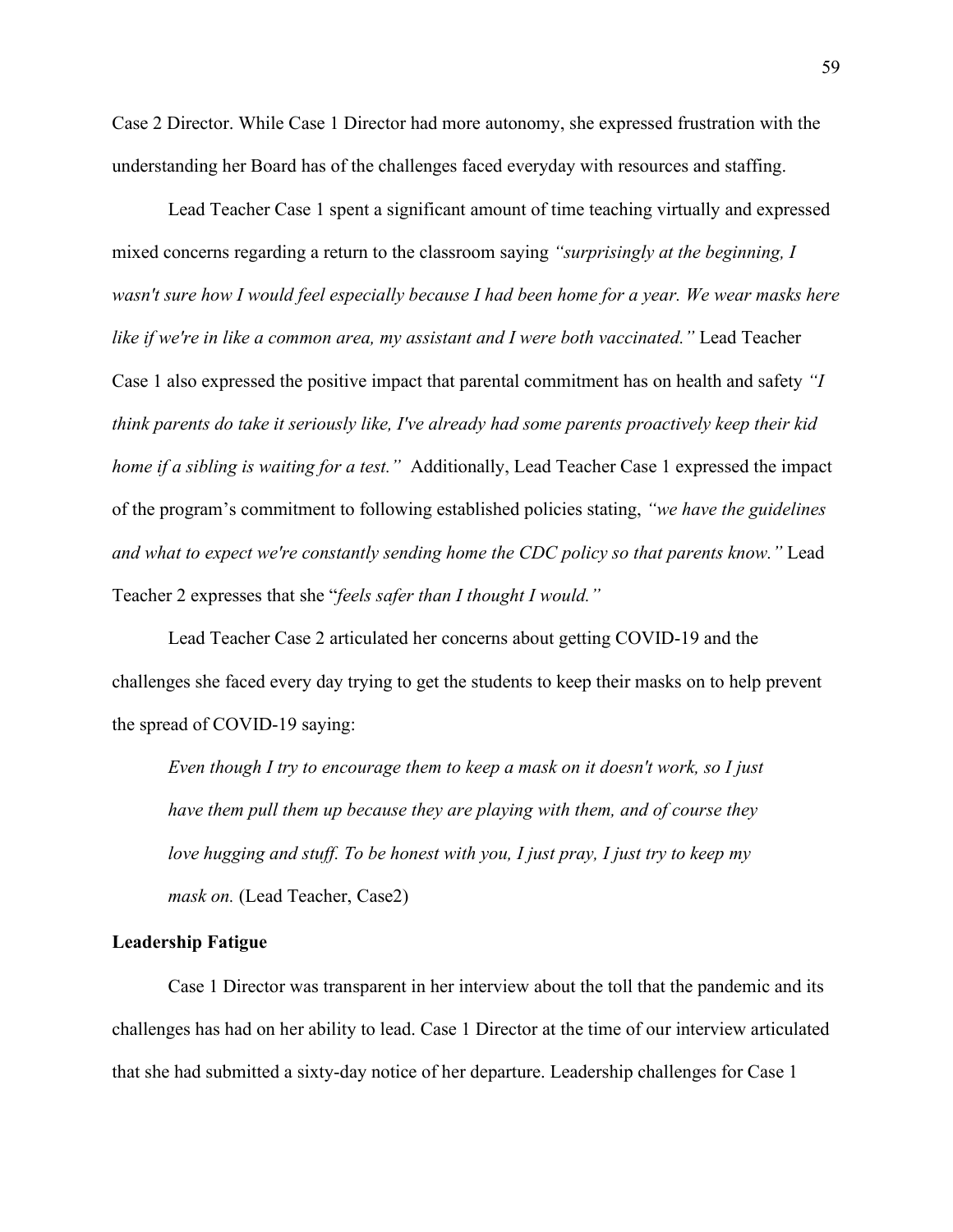included being more cautious in performance management conversations to maintain staff. She articulated that her management style pre and post COVID-19 were in opposition to who she is as a leader. Pre pandemic, she felt free to address issues like attendance and performance quite freely. Post pandemic, Case 1 Director is more accommodating and cautious in feedback in hopes that staff, even low performers return to work everyday. Gaining understanding from the Board of Directors presents an additional challenge for Case 1 Director saying:

*I brought them news articles and all kinds of things, talking about stopping and how difficult it is to work in childcare these years has been. I'll be honest with you the most difficult part is thinking I'm going to have to shut my doors.* (Case 1 Director)

Case 2 Director expressed similar frustrations in leading her team and expressed the additional challenge in getting the Center Owner to infuse more resources into the program to ensure additional staffing and supplies. Case 2 Director now spends more of her time leading and working in the classroom requiring her to work significant extra hours on program and grant administration after standard working hours. This additional time taken away from her family and contributes to her re-evaluation of her career goals. Case 2 Director indicated that she was also looking for new employment as leading in this crisis was difficult. Through research conducted by Rodriguez, Rojas, Rabadi-Raol, Souto-Manning, & Brotman, (2022), it is clear that early learning workforce needs additional support with their mental well being and their worklife balance as articulated by Willems e.t al., 2015).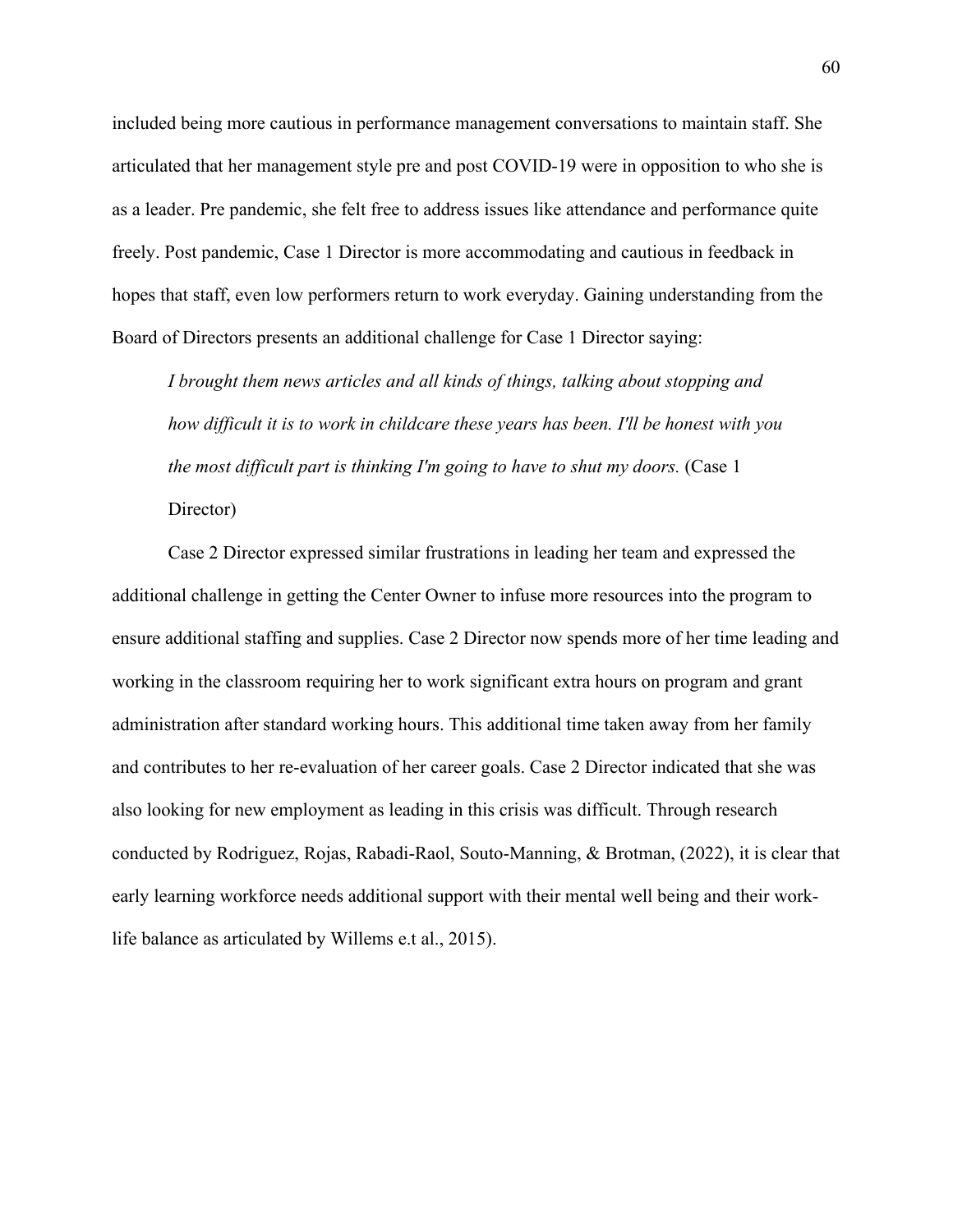#### **Research Question 3**

# **Were students from any one socioeconomic group over another unable to return to the programs?**

## **Socioeconomic Indicators**

Census data indicates that the median household income for Case 1 location is \$113,000 while the median household income for Case 2 is \$44,000 (Census.gov- Quick Facts Alpharetta and Stone Mountain Georgia). The percentage of people in poverty for Case 1 and Case 2 are 5.5% and 12.8% respectively (Census.gov). Additional indicators that demonstrate the socioeconomic status of students include Pre-kindergarten provider participation in the federal Children and Adult Care Food Program (CACFP) as well as the Childcare and Parent Services program (CAPS). CACFP provides nutrition reimbursements to programs with 25% or more of their students qualified for free or reduced lunch and the CAPS programs pays childcare fees for parents, based on their income (DECAL- CAPS Program). Case 1 accepts CAPS payments but is not listed as a CACFP site while Case 2 location 1, participates in CACFP and accepts CAPS.

## **Technology Access**

Case 1, located in an affluent area in the metro Atlanta area, consistently maintained it's attendance through pandemic Year 1 and 2 based the interviews Case 1 Director and Lead Teacher. Conversely, Case 2 located in a less affluent area in metro Atlanta had been unable to maintain connection with its students virtually at the onset of the pandemic and had enrollment issues once the program reopened for in-person learning. This finding is consistent with findings expressed by Sosa-Diaz (2021). Students in Case 1, located in a more affluent area, had no issues with students connecting and support from parents while Case 2, located in a lower socioeconomic area, had very few students show up for class.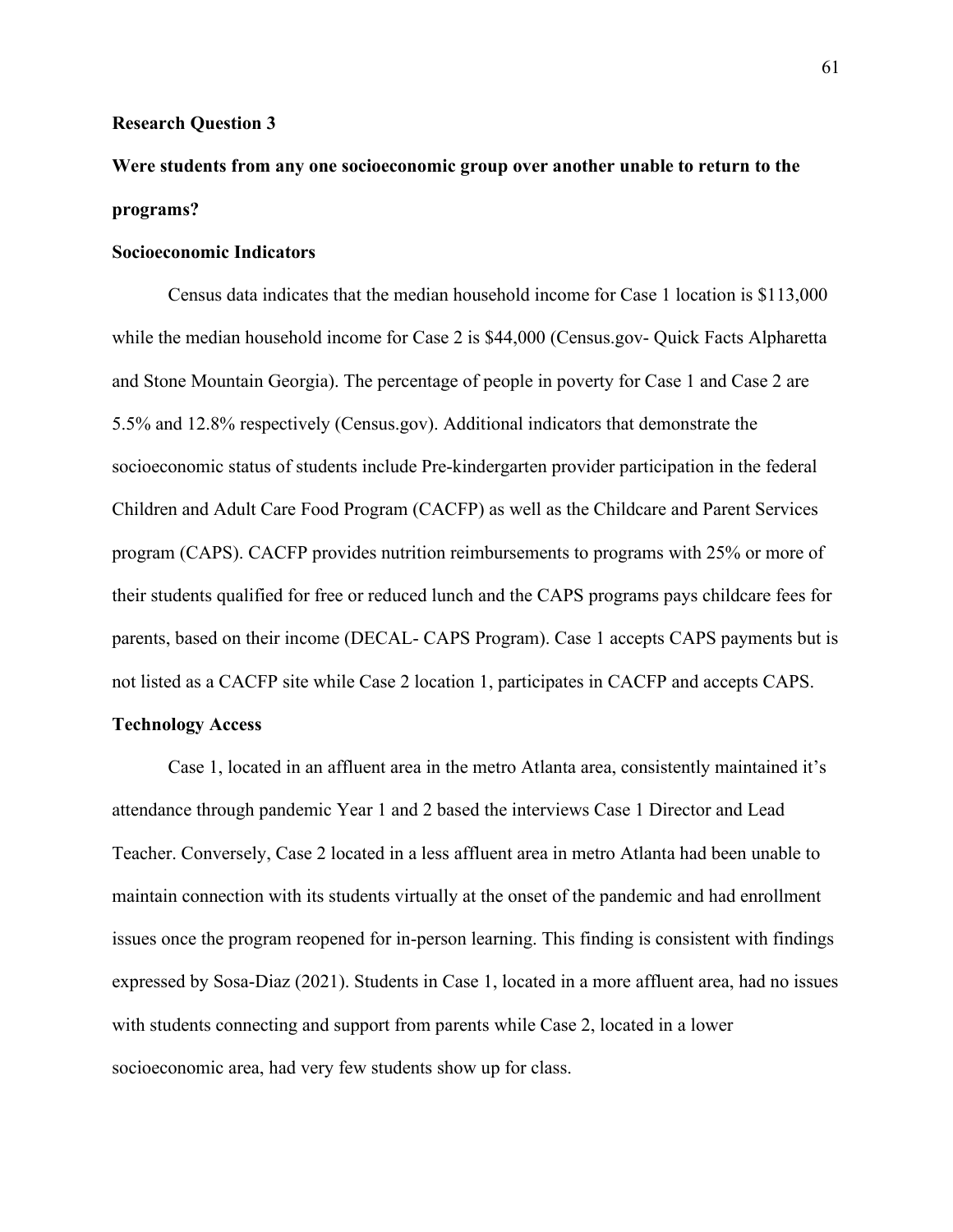The DECAL board of directors asked the DECAL Commissioner to address the support for students for with technology issues during its May 14, 2020, meeting and the response to the inquiry included the voluntary provision of paper educational packets to families who may not have technology access (Board of Early Care and Learning Meeting Minutes, 5/14/2020, DECAL Staff updates, section e).The paper solution for under resourced students met the immediate need during the crisis but serves as the differentiator between program parent access and affluence but did not address the fact that this action was voluntary and not mandated across the system to ensure equitable access.

### **Summary of Results**

Based on the definition of resiliency defined in this study both programs demonstrated resiliency by providing services virtually at the on-set of the pandemic, and then reopening subsequently to provide in-person learning. Surprisingly, the non-profit entity was more prepared from a staff and resource perspective as Lead Teacher 1 felt very confident delivering lessons virtually based on her level of technology proficiency. The responses from the participants indicated serious staffing concerns and an impact on the Director's ability to effectively rely on staffing in the current crisis climate. The pandemic has placed significant strain on directors and teachers. Further research may examine the transformation of the early learning workforce based on this crisis.

Technology requirements proved to be a major issue for Case 2, a for-profit entity and in turn impacted virtual learning delivery to their students. The program did not have equipment for its teachers and was unable to keep attendance numbers up during the crisis. There was no indication from Director 2 that a paper packet was provided to the parents. DECAL did not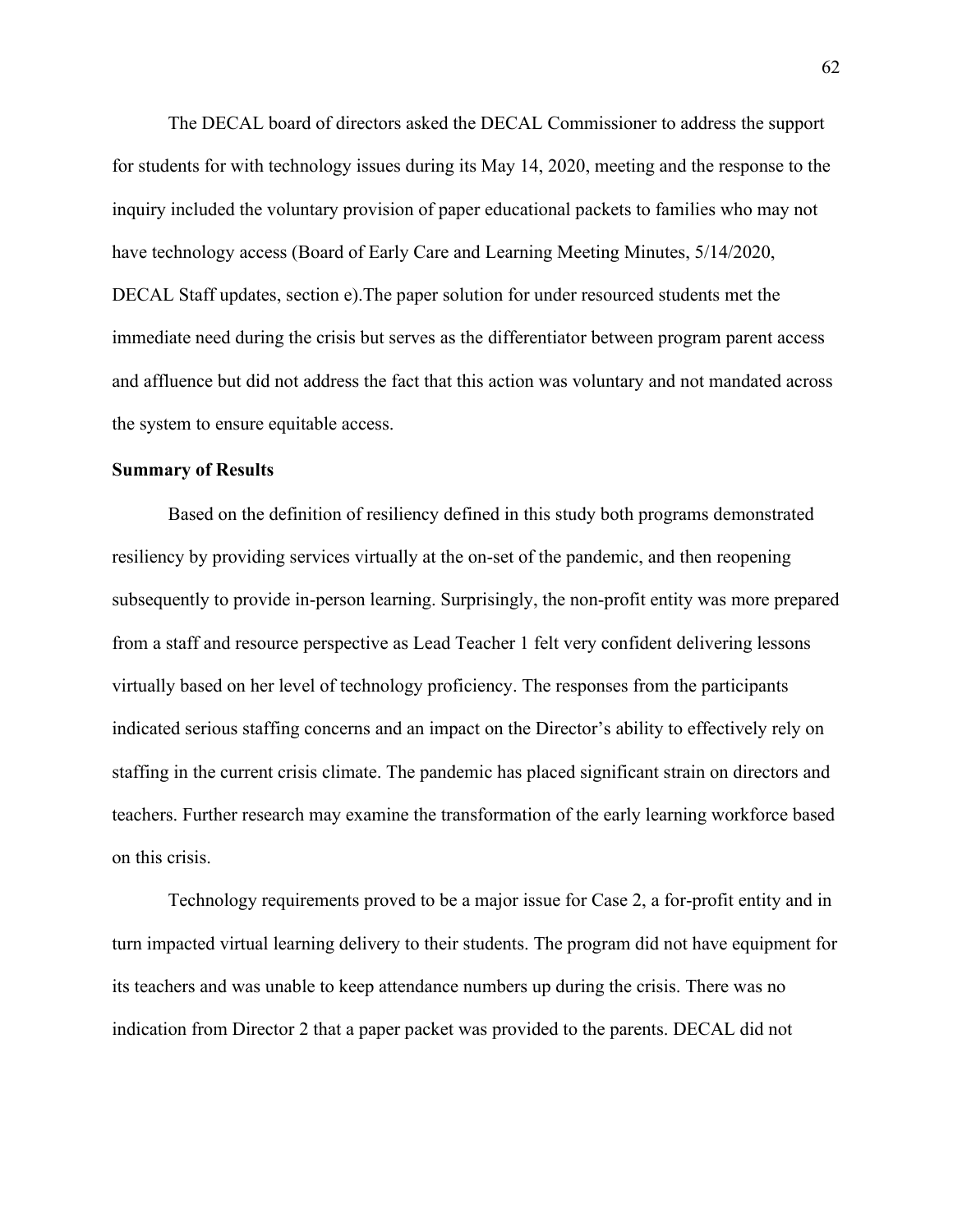establish standards early on in the pandemic for staying in touch with children and parents, instead it relied upon the judgement of program providers.

While both programs were resilient based on the definition in this research, additional research and practices are required to ensure that under resourced students continue to benefit from the program. The current evaluation process is a one size fits all approach that that does not explicitly address the needs of the population served.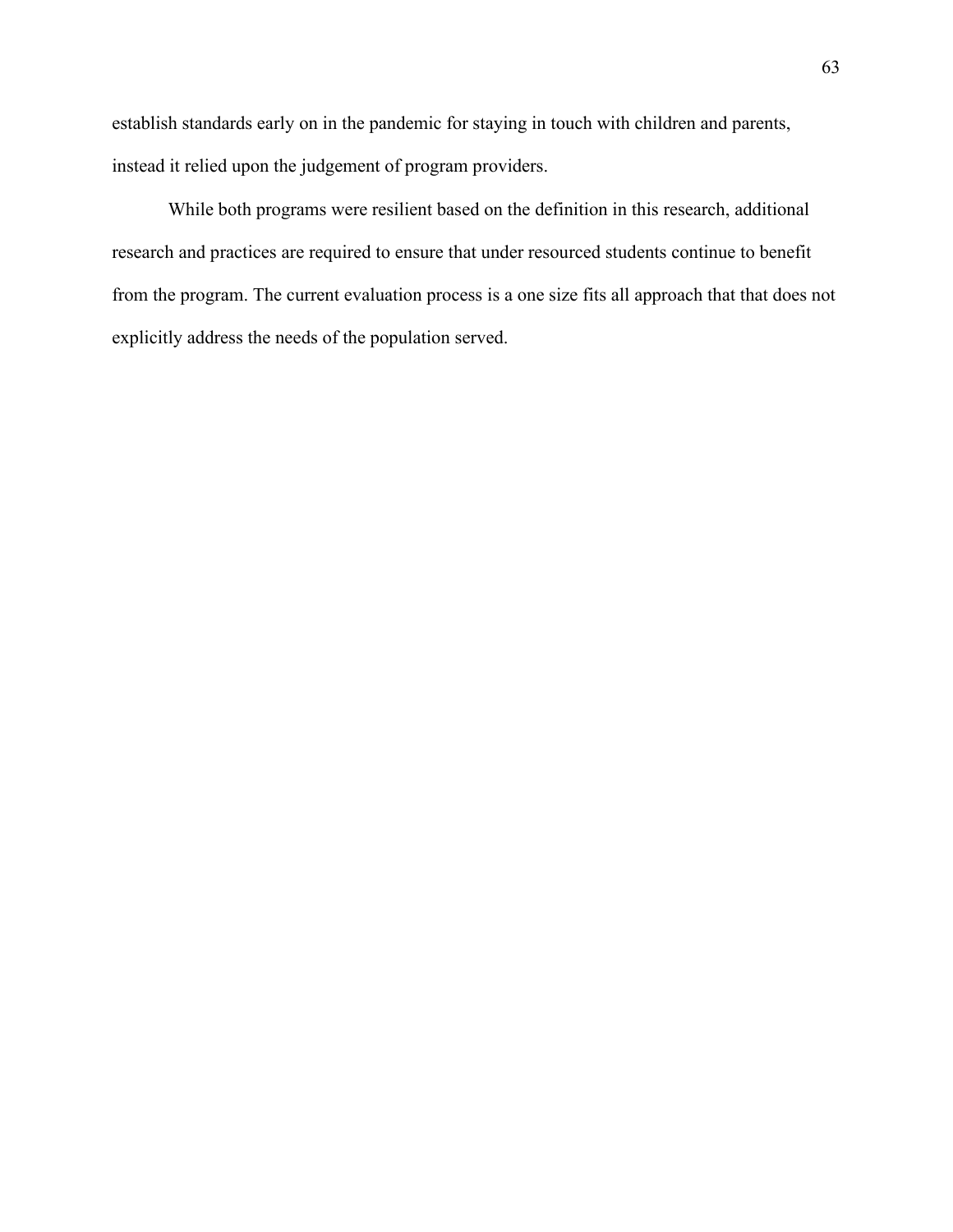#### **Chapter 5: Conclusion and Discussion**

Resiliency in this study was defined as the ability of pre-kindergarten providers to continue providing education services based on their contractual relationship with DECAL. Private program providers included in the research study represent 48% of the total providers in the Georgia pre-kindergarten program and their ability to be resilient could have a significant impact on program execution, sustainability of this public private partnership, future student outcomes, early learning workforce, and the future availability of childcare solutions to support women and families in the workforce in the State of Georgia.

The State of Georgia government continues to rely heavily on public private collaborations to extend public services to pre-kindergarten aged students. A strong backbone organization must be nimble in the face of a crisis to provide evergreen guidance and evaluation to address gaps in education service for some of the most vulnerable members of the population, children. Resilience in this program is required to ensure that students achieve their developmental milestones and that public funds are protected. Both cases were able to continue serving both virtually and in-person through pandemic year 1 and 2 and therefore resilient based on the definition established in this research. Resiliency in this instance can help programs assess gaps in preparedness and seek additional support, this support could come in the form of technology enhancements and employment enhancements to strengthen the staff pipeline especially for programs that are serving higher number of under resourced families.

Resiliency demonstrated by the provider organization during a crisis like the COVID-19 pandemic can depend on a myriad of variables and as such, provides an opportunity to examine the steps taken by providers to fulfill their contractual obligations during a global pandemic*.* The State of Georgia's Department of Early Care and Learning facilitates an application process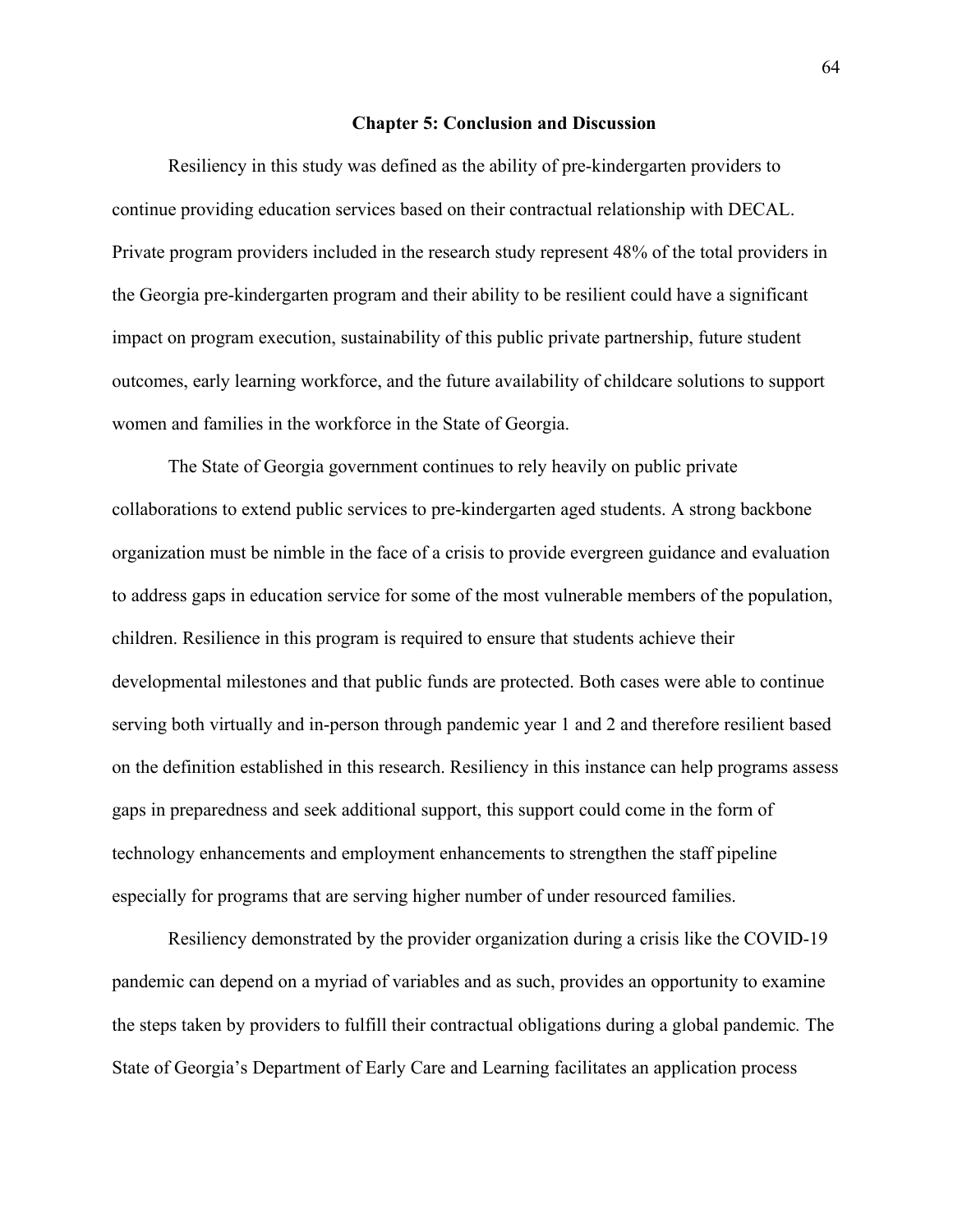annually, executes contracts, monitors program activity, and conducts a reconciliation review of grant expenditures and audits to ensure programs operate within established guidelines. While these are all good practices, the contract is missing critical questions regarding an organizations financial state and could also be used to compare a new request with prior years grant reconciliation.

While the contract procedures and terms are the same for each provider, their business structure varies from non-profit, for-profit, and university (quasi-government). Further study is required to examine the impact the change in program during Year 1 had educational attainment of the students in the program since it is clear from the Director responses that although each program met the basic definition of resiliency and experience similar challenges, information technology proved to be a significant gap in service delivery for Case 2 and an inference can be made the availability of technology in the homes on student attendance.

### **Research Question 1**

# **What was the impact of the COVID-19 pandemic on Pre- Kindergarten providers with DECAL contracts?**

While each program was resilient, pivoted entirely to virtual at the onset of COVID-19, and fully open for business by the next academic year, there were clear differences in how the crisis was managed, and the burden placed on leadership and staff. Both cases communicated challenges experienced in managing and securing staffing to support program execution. Both cases pivoted to virtual learning at the onset of the pandemic however Case 1 was more prepared for virtual learning as their Lead Teacher had previously taught virtually and describes herself as tech savvy. Case 1 also maintained enrollment and did not experience significant attendance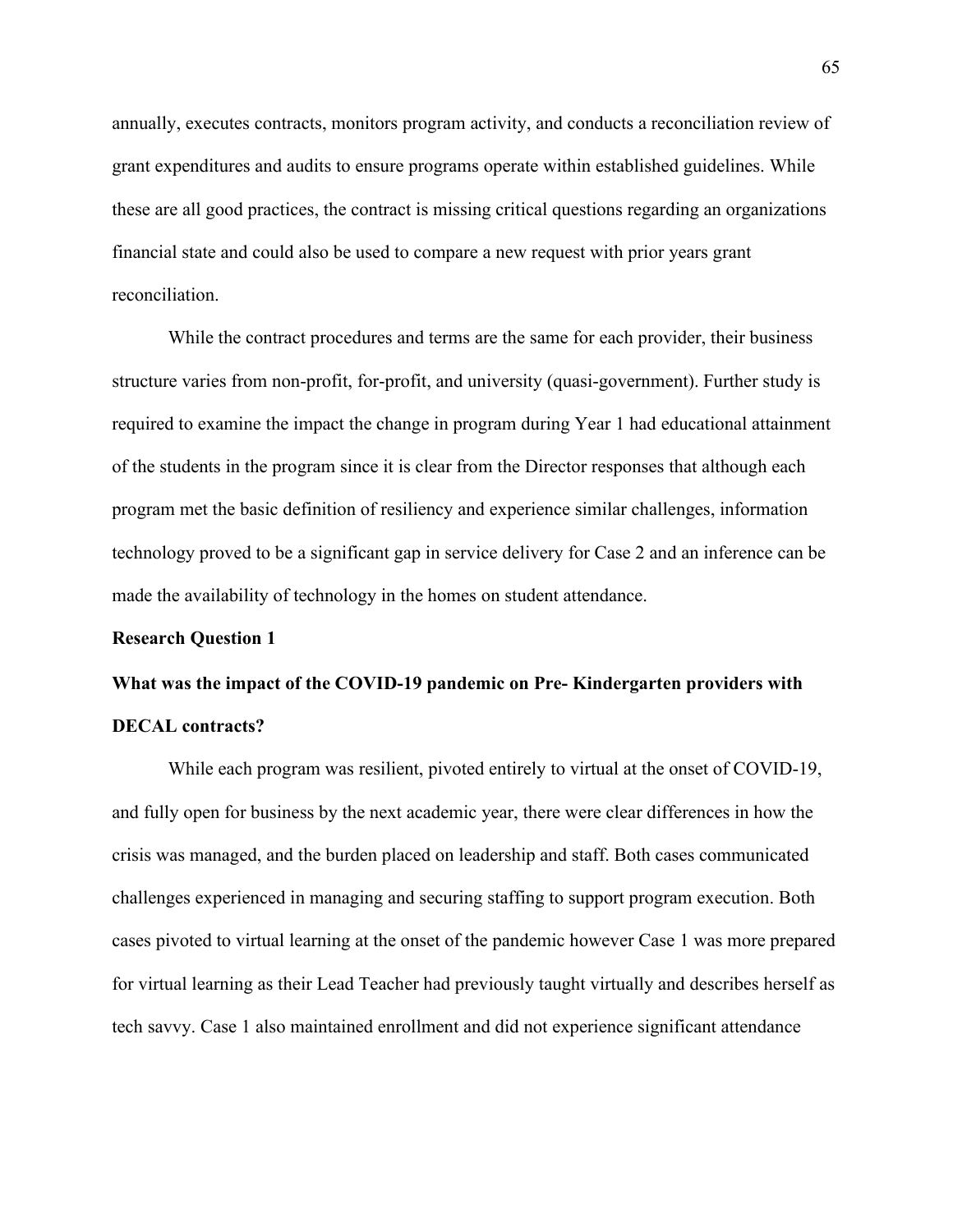issues. Case 2 was unprepared to switch to virtual learning, was unable to provide equipment to teachers and experienced significant attendance challenges.

The pre-kindergarten program as a whole must consider the salaries for their assistant teachers. Both programs chose to pay their assistant teachers more than the amount the grant requires as a retention tool. The lack of financial incentives like the supplement provided for lead teachers can have a direct impact of the assistant teacher's employment decision and consideration for returning to return to work after a crisis. Further, investing in assistant professional development can create a pipeline of additional lead teachers to support the program. By creating a pipeline of qualified staff who could step up into the lead teacher role if a lead teacher leaves the program would make the program more resilient as a whole.

### **Research Question 2**

# **What variables impacted providers ability to continue educating pre-kindergarten students?**

Several themes emerged from the interviews with the Directors, but leadership fatigue and staffing emerged as the most challenging issues that the two cases have in common. Case 1 Director, after facing COVID-19 related challenges, gave her notice by the time of our interview. The strain and challenges she faced were evident from her responses and frustration expressed from the inability to lead in a way to which she was accustomed to leading in her career.

Staffing is a major issue for the programs and as Case 2 Director indicated, recruiting, and retaining staff presented great challenges in her ability to lead. The strain on Directors to lead and serve as a back-up when teachers don't come to work or need to be relieved can lead to an exodus from the early learning career all together. The pre-kindergarten program is reliant on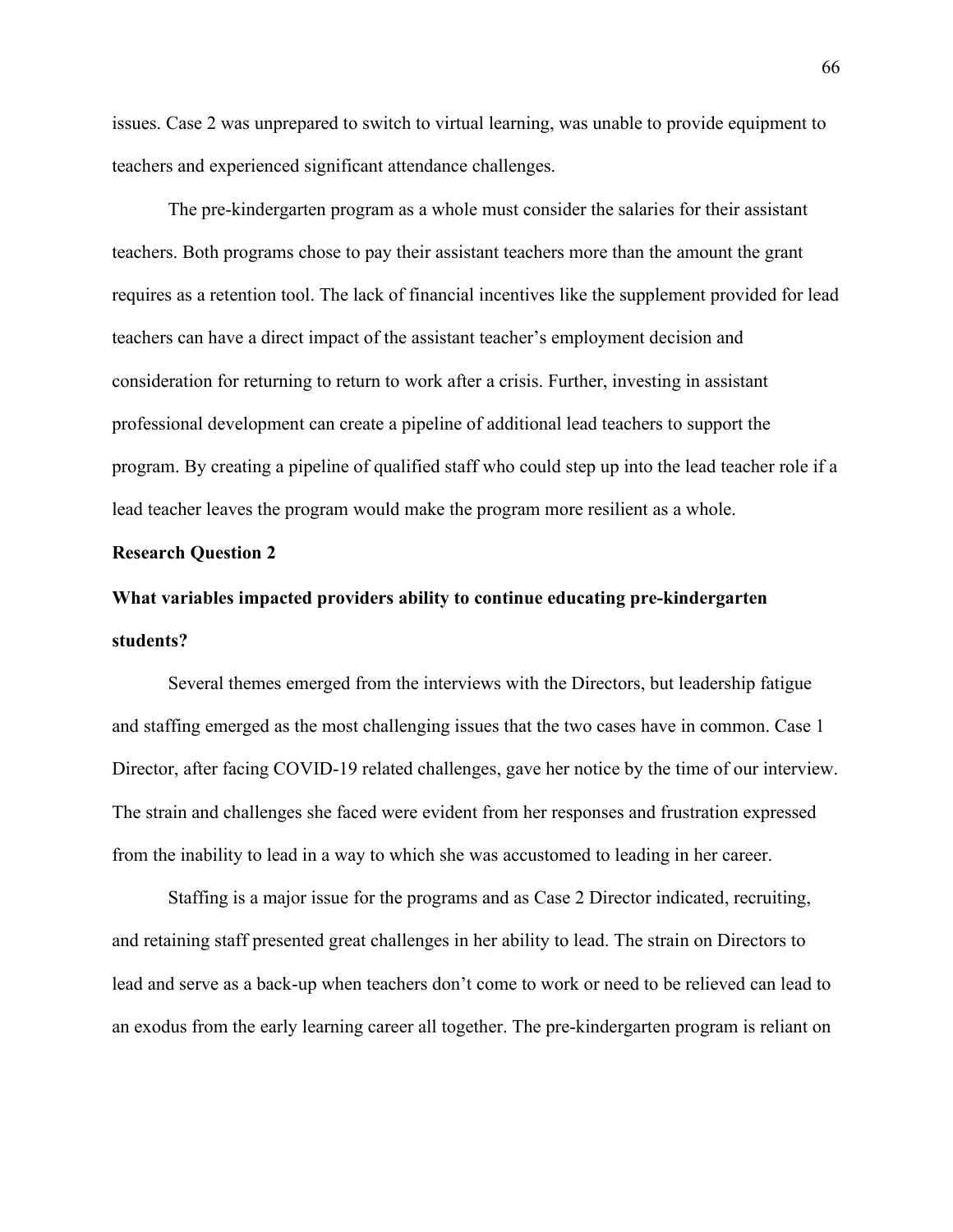qualified staff to facilitate the program and without staffing, programs are in jeopardy of not being unable to keep their doors open.

### **Research Question 3**

# **Were students from any one socioeconomic group over another unable to return to the programs?**

Based on the data collected it is clear that Case 2 students had attendance issues at the onset of the pandemic. Case 2 program is located in Dekalb County where the poverty level is much higher than that of Case 1 whose students continued attending virtually. DECAL (2020) indicated that for programs where parents did not have available technology, programs voluntarily prepared paper packets were prepared and distributed by programs. This is a solution that was implemented directly at the program level and there was no information available to assess whether the entire network implemented this practice.

This voluntary solution provided by programs to support their students indicates a gap in oversight by DECAL to ensure that all students continued to meet milestones during the pandemic. Although DECAL provided support to programs, via funding, and web-based guidance, there as no mechanism to ensure students, especially those in underserved communities, had either the technology needed to log into classes virtually or to receive and complete the paper lessons if provided by their program.

Additional considerations for the Georgia funding model are required as Governor Kemp reduced the DECAL budget by 14% in year 1 of the pandemic which reduced capacity by about 4,000 students (Board of Early Care and Learning Meeting Minutes, 5/14/2020, DECAL Staff updates, section g). Exacerbating the budget reductions, with the rising unemployment rate due to the loss of jobs statewide, lottery proceeds fell 17% in March of 2020 causing lotter agencies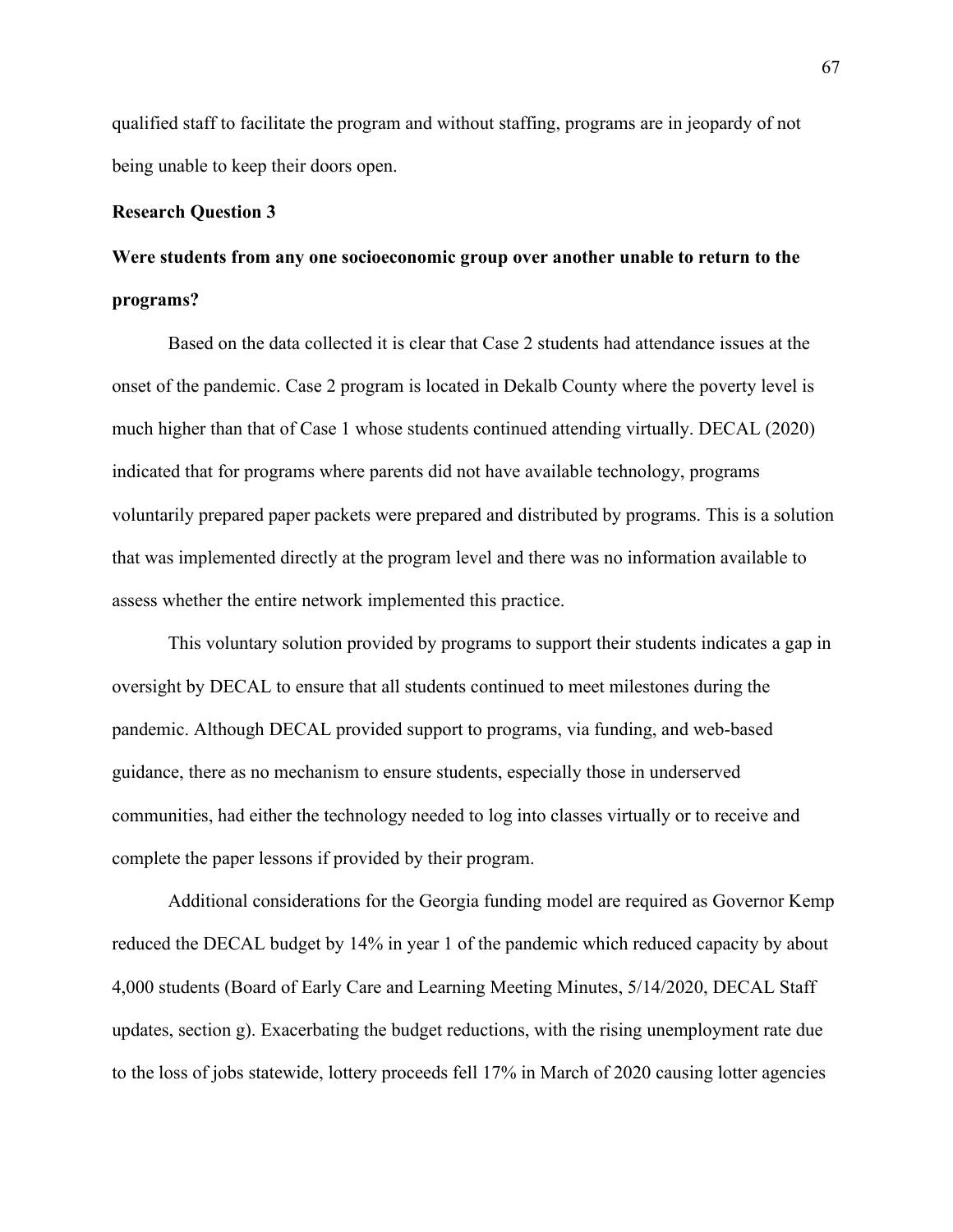to change games and its rules for winning (Abusaid, 2020) Future review and examination of the lottery funding structure is needed to assess how the pre-kindergarten program is funded if lottery funds continue to decline.

The Federal CARES act infused DECAL with \$114 million dollars to provide support to early learning programs throughout the state, DECAL made STABLE grants available to all providers, and continued pre-kindergarten grant fund distributions through onset of the pandemic to sustain early learning providers (Board of Early Care and Learning Meeting Minutes, 5/14/2020, DECAL Staff updates, section c). The level of continued funding support will have a direct impact on resiliency for providers of pre-kindergarten services.

Further exacerbating the challenges, an organization's business type and available resources have a direct impact on the service each entity is contracted to provide as the grant does not provide significant funds for operations. DECAL relies on organizations with existing locations who can cover substantial facility costs. Each provider agency is required to submit an application by which the agency evaluates a proposal to provide Pre-kindergarten services, but the application process does not require questions that could serve to assess the organizations effectiveness to provide the requested services, nor its reserves or resources needed to react and respond in a crisis.

The grant contract requires applicants to complete several open-ended questions regarding program oversight, fiscal oversight, enrollment, recruitment, staffing, and additional information in support of the program ability to serve pre-kindergarten students. Although applicants are required to assure that they will utilize fiscal integrity in the execution of their business, the application does not require the submission of financial statements or other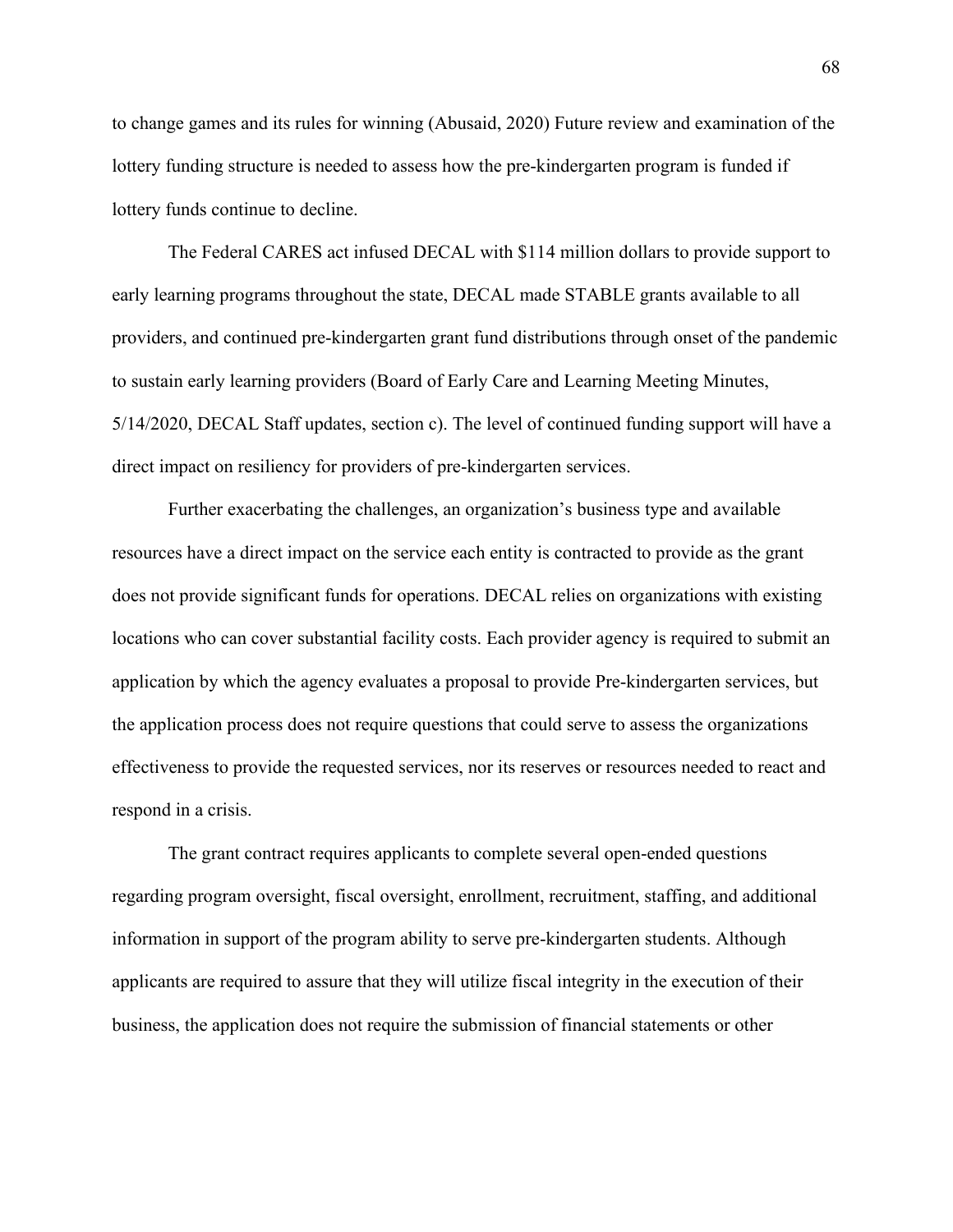documentation that allows the department to assess viability of the business prior to awarding the grant. The DECAL grant agreement (2020) states:

*Furthermore, in accordance with O.C.G.A. § 50-20-3(b), Contractors expending \$100,000 or more in State funds during their fiscal year agree to have an entitywide audit conducted for that year in accordance with Generally Accepted Auditing Standards issued by the American Institute of Certified Public Accountants. Contractors expending at least \$25,000 but less than \$100,000 in State funds during their fiscal year agree to prepare unaudited entity-wide financial statements for that year. Assertions concerning the basis of financial statement preparation must be made by the president or other corporate official.* (DECAL Agreement, 2021)

The audit requirement articulated in the grant agreement is after the fact and does not reflect a review of program viability prior to the grant award. It is not clear from a review of the website whether any enforcement actions are taken based on a failure to submit financial audits. At the conclusion of the award year, programs are required to complete a grant reconciliation that outlines how the funds were used. It is important to note that programs are required to submit an audit to the Georgia Department of Audits & Accounts at the end of the year, but the contract does not articulate that submission as a requirement for returning grantors which points to a gap in the oversight process and potential for extending awards to programs that have not met all requirements.

### **Dissertations Recommendations**

If ever there was a time for government to consider the implications of service congruence in private public partnerships, it is now. It is clear, in this limited study, that even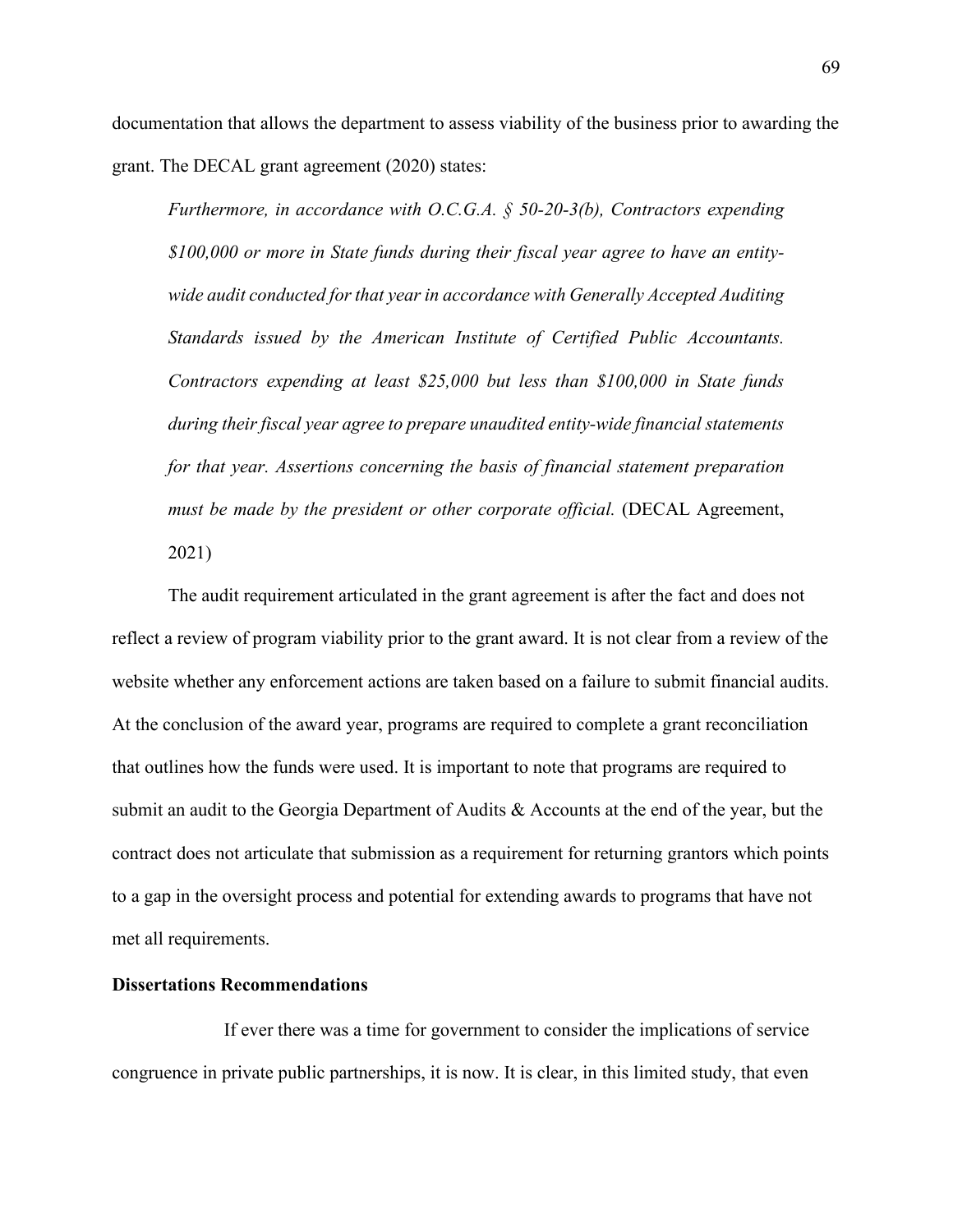with a strong backbone organization with oversight capabilities, provider effectiveness can vary based on the strength, leadership, and resources of the provider. Resiliency only recognizes the ability to re-establish previous standards, not potential new standards required to solve unfamiliar problems as a result of an ongoing crisis like COVID-19 that has no defined ending.

With a limited study that represents two pre-kindergarten providers in a program that serves over 80,000 children annually, there are improvements that can be made both by DECAL and providers to improve upon prior service standards and explicitly define evergreen standards to address contingencies. How does one crisis proof a program? The answer to that is complicated and begins with the application process which needs to ask more substantive questions not just about the organization, but about the population they serve. Broad based technology standards must be adopted to ensure that under resourced students have comparable learning opportunities similar to their affluent counterparts.

DECAL can implement requirements that ensure emergency plans are in place in the event of a similar crisis in the future beginning with an upgrade to the annual application process to include financial questions regarding the organization's fiscal health, staff turnover rates, and organizational support for parents and students through networks. The new application process should not just reflect a request for renewal funds for returning providers but serve as a comprehensive review of the current request and past results, enrollment processes, and adequate technology for use by staff and students whose families may be under resourced.

Future opportunities for research exist to compare the experience of the private providers staff experiences in local school system and government classrooms with regarding the technology and staff turnover. Reid, Melvin, Kagan, & Brooks-Gunn (2019) explored the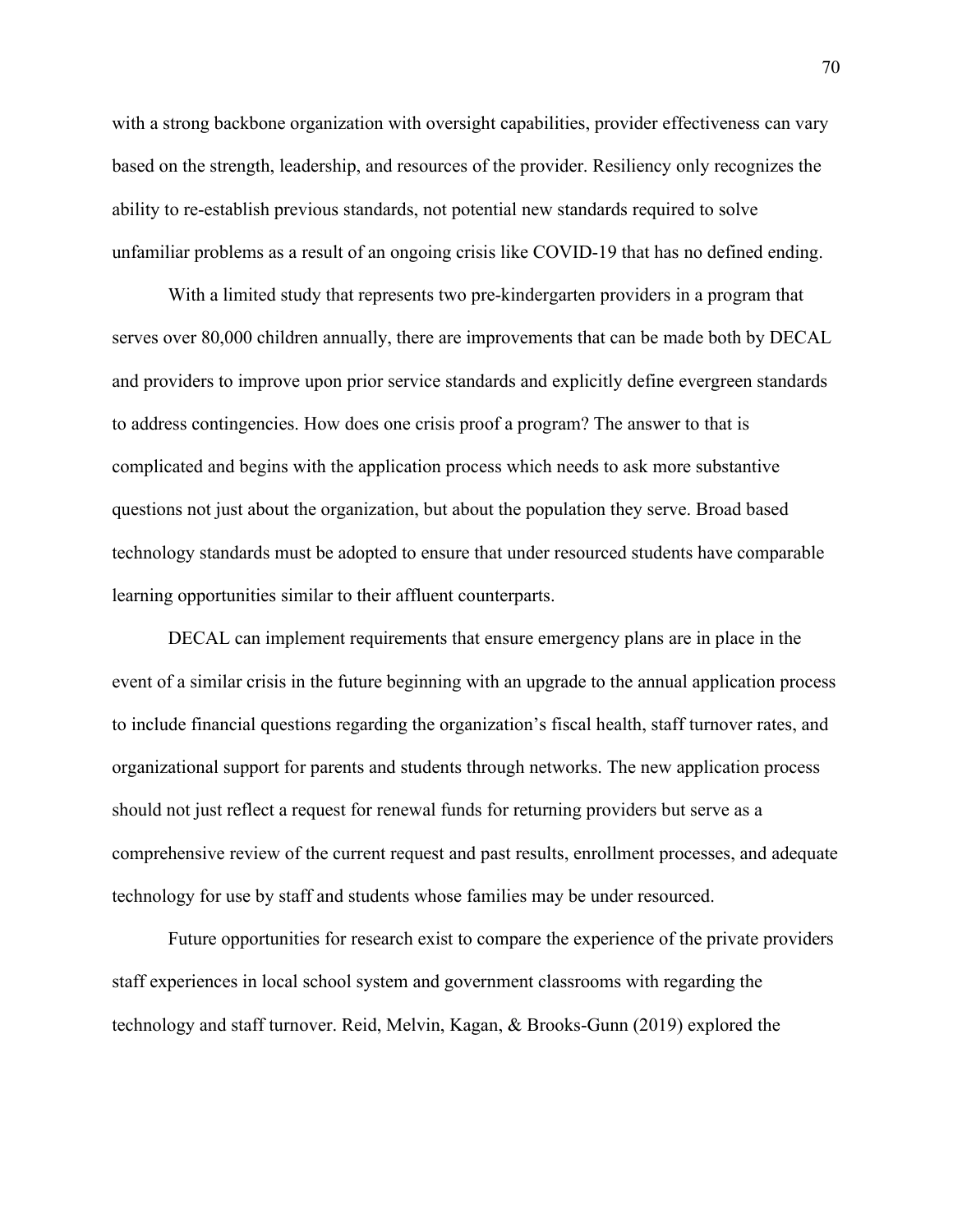implications differences experience by private versus public providers in New York and this level of study could help DECAL make improvement to support provider resilience.

Additionally, there are opportunities to further review levels of program resilience in to help program leaders identify support for low-income parents who may be experiencing challenges. Specifically with technology, transportation, and other resources that may prevent them from prioritizing the education of their children. The greatest opportunity for future research exists for comparing the findings in the Georgia Department of Audits *COVID-19's Impact on K-12 Education* report published in November of 2021 to a case study level examination of the pre-kindergarten program to establish some system wide solutions for program resiliency.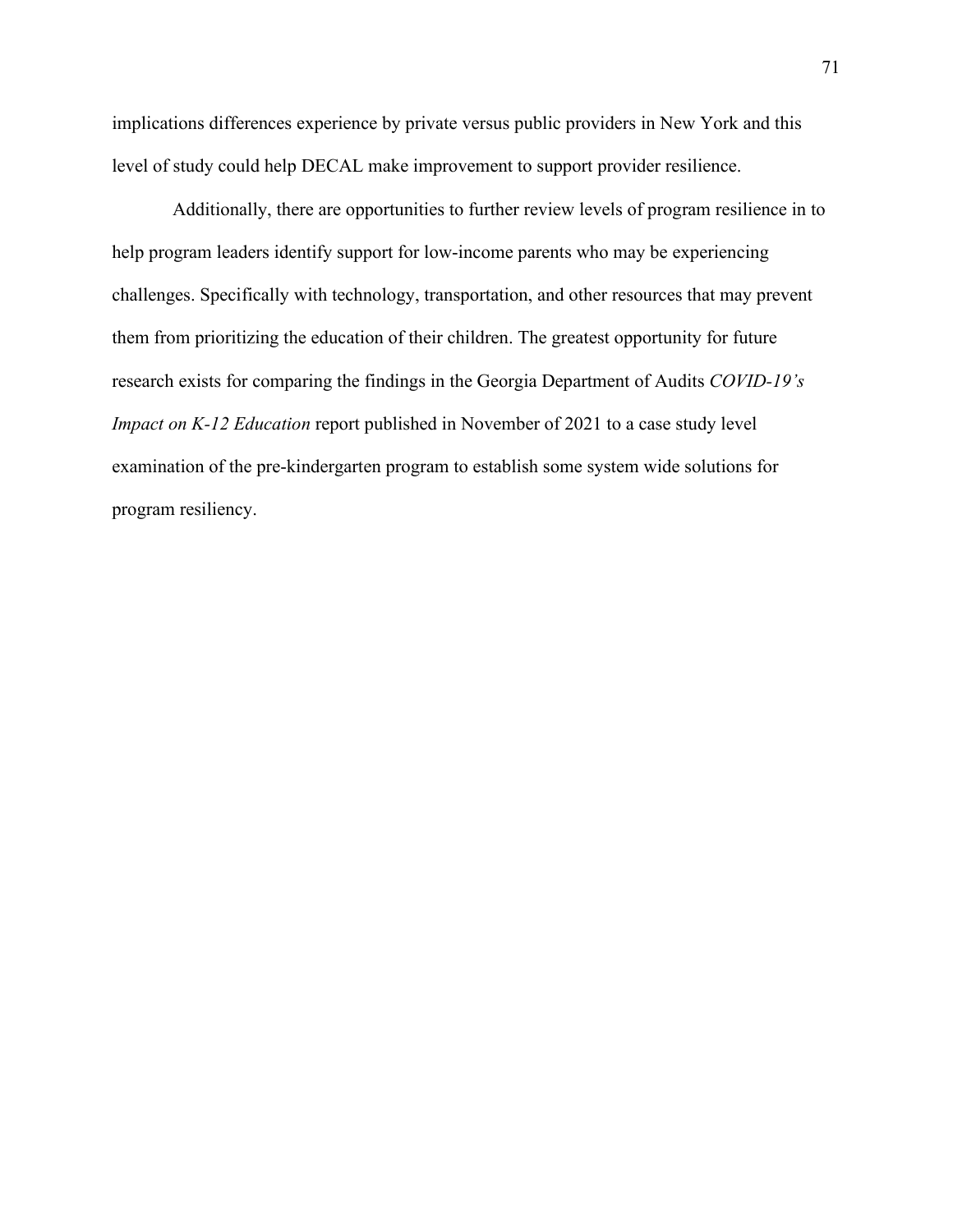### **References**

- Abusaid, S. (2020). Atlanta Journal Constitution (AJC), Retrieved from https://www.ajc.com/news/local/georgia-lottery-sales-down-march-but-more-people-areplaying-online/jh12Hx0uRlFVQg9SUcCObN/
- Agranoff, R. (2007). *Managing within networks.* Washington D.C.: Georgetown University Press.
- Agranoff, R. (2017). *Crossing boundaries for intergovernmental management*. Washington D.C.: Georgetown University Press.
- Akaba, S., Peters, L. E., Liang, E., & Graves, S. (2020). Pre-kindergarten teachers' perspectives on factors that influence their experiences through universal pre-k policy changes in New York City. *Journal of Early Childhood Research*, 18(2), 143.
- Bazeley, P. (2013). *Qualitative data analysis: Practical Strategies.* Thousand Oaks, CA: Sage Publications.
- Bellm, D., Burton, A., Whitebook, M., Broatch, L., Young, M. P., & Center for the Child Care Workforce, W. D. (2002). *Inside the Pre-kindergarten Classroom: A Study of Staffing and Stability in State-Funded Prekindergarten Programs.* Retrieved from https://cscce.berkeley.edu/inside-the-pre-k-classroom-a-study-of-staffing-and-stability-instate-funded-pre-k-programs/
- Beltman, S., Dobson, M. R., Mansfield, C. F., & Jay, J. (2020). 'The thing that keeps me going': Educator resilience in early learning settings. *International Journal of Early Years Education*, 28(4), 303–318. https://doi.org/10.1080/09669760.2019.1605885
- Bloomberg, L. D., & Volpe, M. (2019). *Completing your qualitative dissertation: A roadmap from beginning to end.* Thousand Oaks, CA: Sage Publications.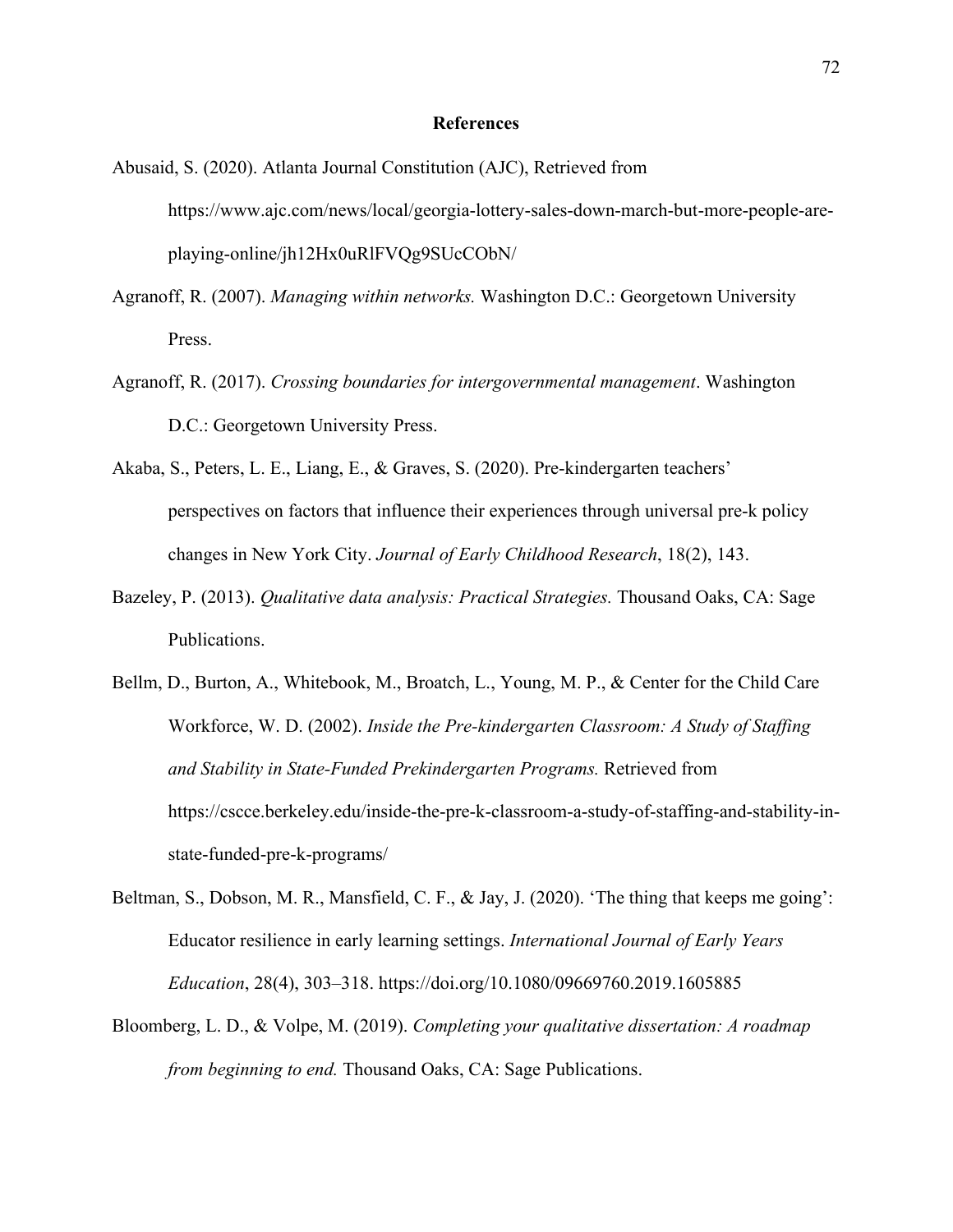- Brady, K., Pijanowski, J. (2007). Maximizing State Lottery Dollars for Public Education: An analysis of current state lottery models*. Journal of Educational Research & Policy Studies*, 7 (2), 20-37.
- Brown, C. P., & Englehardt, J. (2017). A case study of how a sample of preservice teachers made sense of incorporating iPad into their instruction with children. *Journal of Early Childhood Teacher Education*, 38(1), 19–38.
- Bunger, A. (2012). Administrative coordination in nonprofit human service delivery networks: The role of competition and trust. *Nonprofit and Voluntary Sector Quarterly,* 42(6), 1155-1175.
- Chesnut, C., Mosier, G., Sugimoto, T., Ruddy (2017). *A Comparison of State-Funded Pre-kindergarten Programs: Lessons for Indiana.* Retrieved from https://scholarworks.iu.edu/dspace/bitstream/handle/2022/23285/2017\_SBOE\_IN\_Pre-K Report.pdf?sequence=1
- Child and Adult Food Program (CACFP). Retrieved from

https://www.decal.ga.gov/CACFP/ParticipantInformation.aspx

Census.gov (www.census.gov)

https://www.census.gov/quickfacts/fact/table/alpharettacitygeorgia,stonemountaincitygeo rgia,US/PST045221

- The Conference Board, Committee for Economic Development (CED). (2020). *Early education and child care: The essential sector.* Retrieved from https://www.ced.org/pdf/TCB-CED-2020-Solutions-Brief-Early-Education-and-Child-Care.pdf
- Diamond-Berry, K., & Ezeh, N. (2020). Early Learning Neighborhood Collaborative: Hidden in Plain View. *Zero to Three*, 41(1), 13–20.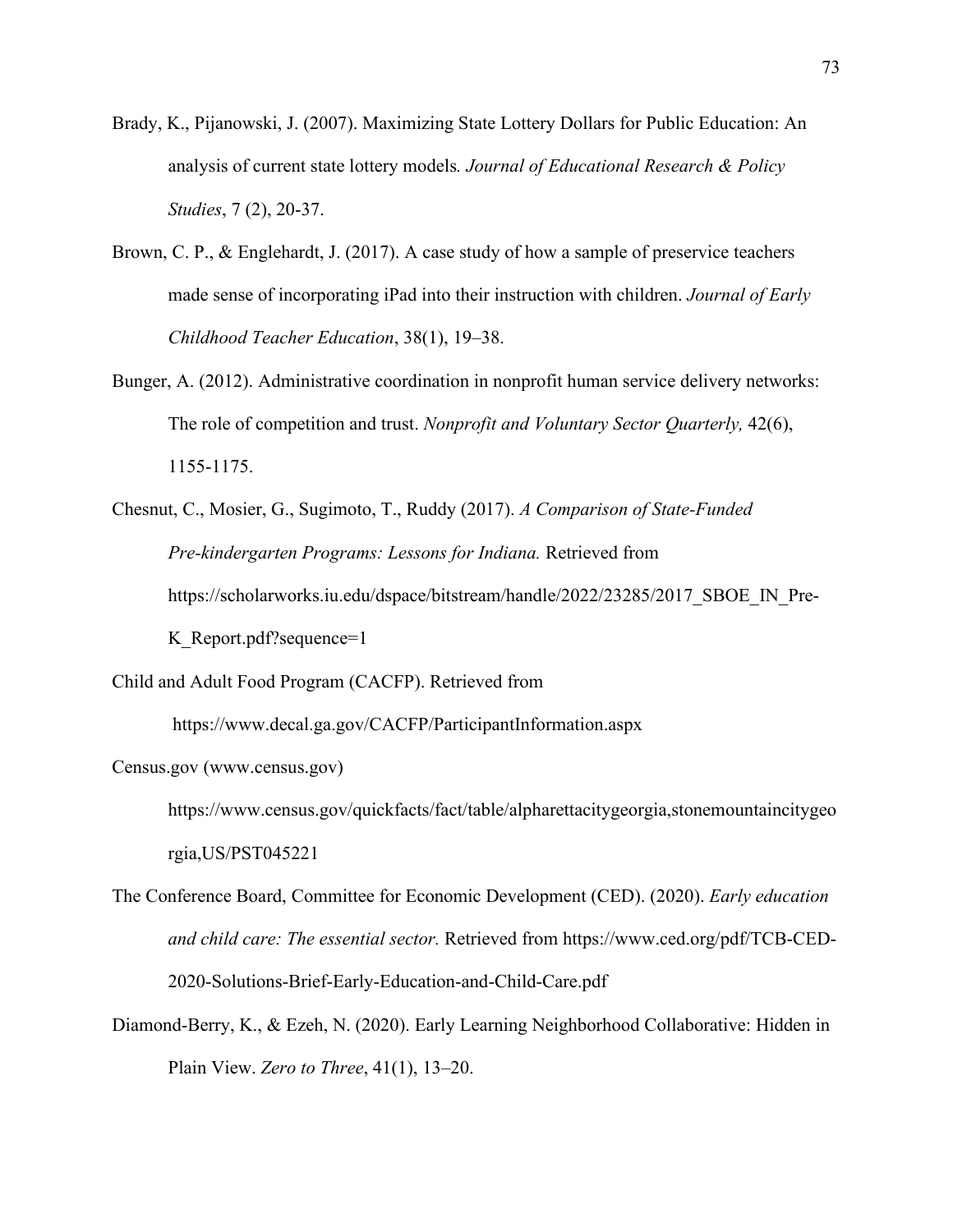- Ferlie, E., Lynn Jr., L.E., & Pollitt, C. (Eds.). (2005). *The oxford handbook of public management.* New York, NY: Oxford University Press.
- Fernandez, R.N., Saulo, H., Carraro, A., Tourrucoo, Hillbrecht, R. (2018). Public-private partnership contractual design: A computational model of the moral hazard. *Public Organization Review,* 18:39-51.

Gearey, R. (1997). *The numbers game*. New Republic, Retrieved from https://newrepublic.com/article/102226/robyn-gearey-the-numbers-game-lotterygambling

Georgia Center for Non-Profits (GCN), Retrieved from

https://www.gcn.org/sites/default/files/documents/Taking%20Measure%20(2012).pdf

Georgia Office of the Governor, Retrieved from

[https://gov.georgia.gov/press-releases/2020-03-16/kemp-declares-public-health-state](https://gov.georgia.gov/press-releases/2020-03-16/kemp-declares-public-health-state-emergency)[emergency](https://gov.georgia.gov/press-releases/2020-03-16/kemp-declares-public-health-state-emergency)

[https://gov.georgia.gov/press-releases/2020-03-26/kemp-closes-k-12-public-schools-](https://gov.georgia.gov/press-releases/2020-03-26/kemp-closes-k-12-public-schools-through-april-24)

[through-april-24](https://gov.georgia.gov/press-releases/2020-03-26/kemp-closes-k-12-public-schools-through-april-24)

Georgia Department of Education, Retrieved from

[https://www.gadoe.org/External-Affairs-and-](https://www.gadoe.org/External-Affairs-and-Policy/communications/Pages/PressReleaseDetails.aspx?PressView=default&pid=904)

[Policy/communications/Pages/PressReleaseDetails.aspx?PressView=default&pid=904](https://www.gadoe.org/External-Affairs-and-Policy/communications/Pages/PressReleaseDetails.aspx?PressView=default&pid=904)

Georgia Department of Audit & Accounts, Retrieved from

<https://www.audits.ga.gov/ReportSearch/download/27408>

Georgia Department of Early Care and Learning (DECAL), Retrieved from

<https://families.decal.ga.gov/PreK/>

<http://www.decal.ga.gov/documents/attachments/CCLCRulesandRegulations.pdf>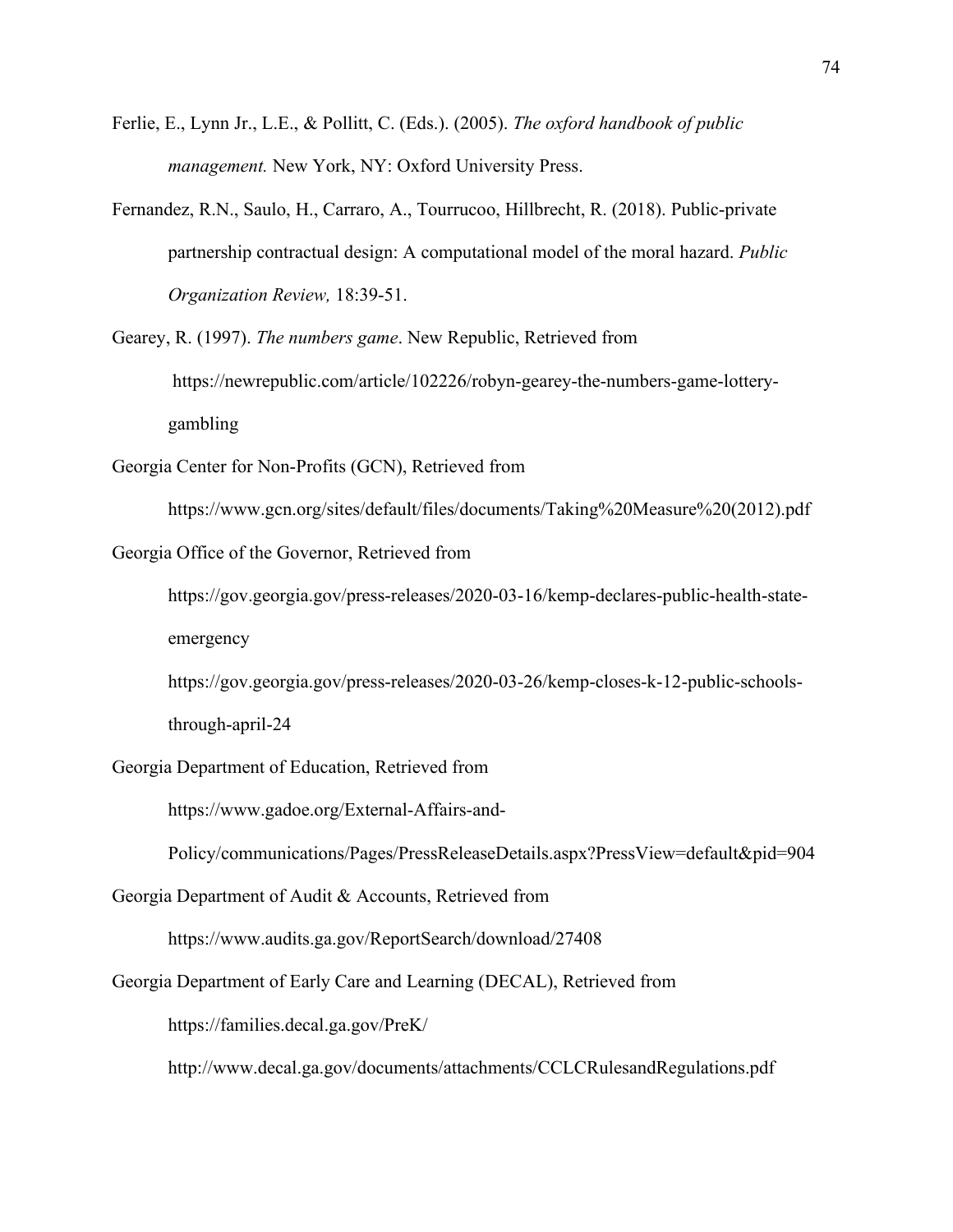[2021-2022\\_RateChart.pdf \(ga.gov\)](http://www.decal.ga.gov/documents/attachments/2021-2022_RateChart.pdf)

2020-2021\_RateChart.pdf (ga.gov)

2018-2019 RateChart.pdf (ga.gov)

http://www.decal.ga.gov/BFTS/Covid19.aspx

http://www.decal.ga.gov/QualityInitiatives/CAPS.aspx

http://www.decal.ga.gov/BftS/StartingAGeorgiaPrekProgram.aspx

http://www.decal.ga.gov/documents/attachments/GuidelinesUpdates.pdf

http://www.decal.ga.gov/documents/attachments/AnnualReportInspectionFAQ.pdf

https://families.decal.ga.gov/Provider/Data

[http://www.decal.ga.gov/documents/BoardMeetings/2020-02-20\\_Board\\_Minutes.pdf](http://www.decal.ga.gov/documents/BoardMeetings/2020-02-20_Board_Minutes.pdf)

[http://www.decal.ga.gov/documents/BoardMeetings/2020-05-14\\_Board\\_Minutes.pdf](http://www.decal.ga.gov/documents/BoardMeetings/2020-05-14_Board_Minutes.pdf)

New Applicant Packet, retrieved from freedom of information request on 12/18/2020

Georgia Senate, Retrieved from

https://www.senate.ga.gov/sbeo/Documents/AppropriationsDocuments/FY2021/General/ FY21G\_House\_Education.pdf

- Gronbjerg, K. (1990). Poverty and nonprofit organizational behavior. *Social Service Review,* 64(2), 208-243.
- Guo, C. and Acar, M., (2005). Understanding collaboration among non-profit organizations: Combining resource dependency, institutional, and network perspectives. *Nonprofit and Voluntary Sector Quarterly*: 34(3), 340-361.
- Hackler, D., & Saxton, G. D. (2007). The Strategic Use of Information Technology by Nonprofit Organizations: Increasing Capacity and Untapped Potential. *Public Administration Review,* 67(3), 474–487.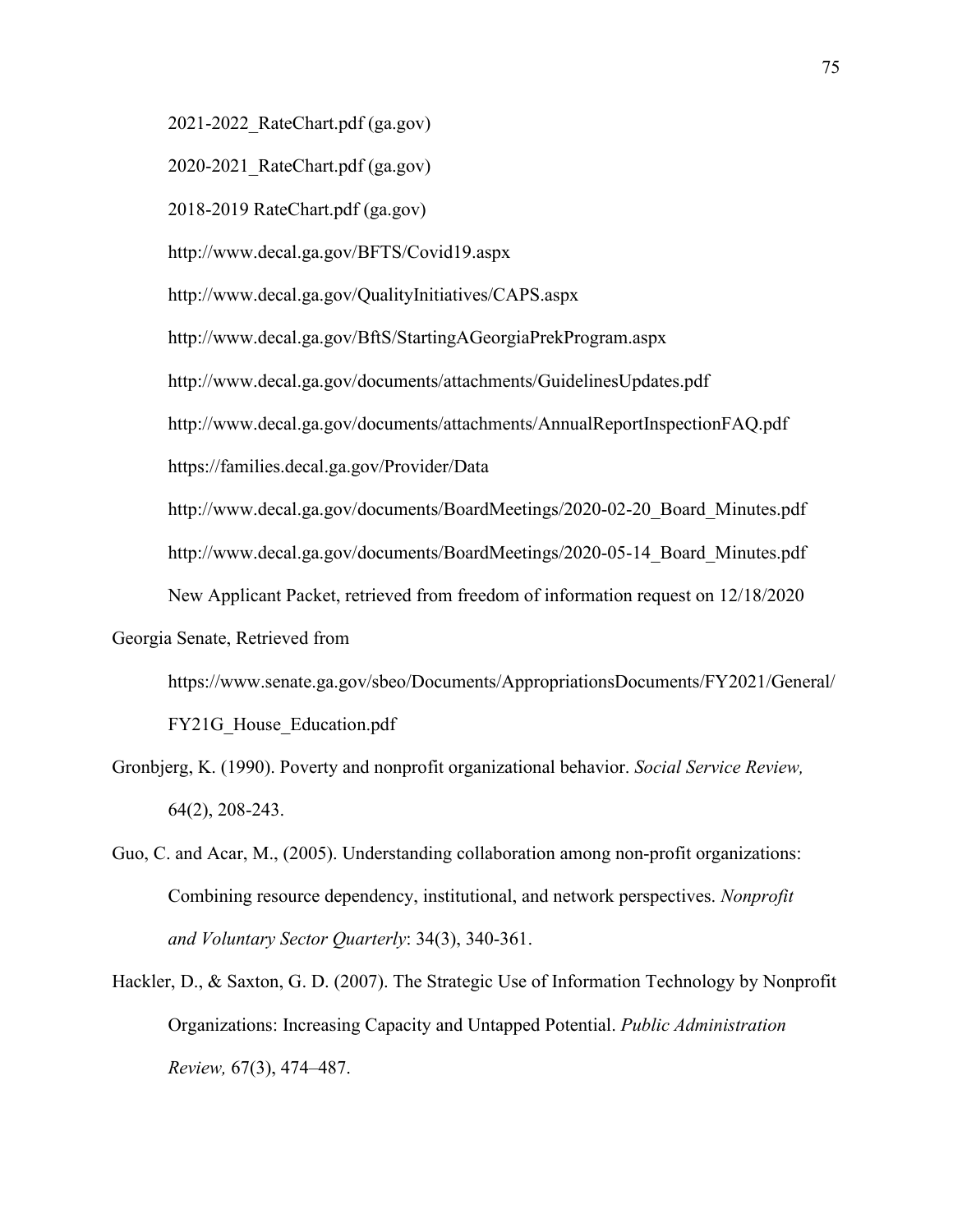- Hanno, E. C., McCoy, D. C., Sabol, T. J., & Gonzalez, K. E. (2021). Early Educators' Collective Workplace Stress as a Predictor of Professional Development's Impacts on Children's Development. *Child Development*, 92(3), 833–843.
- Hadjielias, E., Christofi, M., & Tarba, S. (2022). Contextualizing small business resilience during the COVID-19 pandemic: evidence from small business owner-managers. *Small Business Economics: An Entrepreneurship Journal*, 1–30.
- Healthcare.gov, Retrieved from

https://www.healthcare.gov/glossary/federal-poverty-level-FPL/

- Hesse-Biber, S.N. (2017). *The Practice of Qualitative Research (3rd ed.).* Thousand Oaks, CA: Sage Publications.
- IRS.gov retrieved from https://www.irs.gov/charities-and-nonprofits
- Jang, H.S., Feiock, R.C., Saitgalina, M. (2016). Institutional collective action issues in nonprofit self-organized collaboration. *Administration and Society*, 48(2), 163-189.
- Johnson, G. (2015). *Research Methods for Public Administrators.* New York, NY: Routledge.
- Kettl, D. F. (2015). *The transformation of governance.* Baltimore, MD.: Johns Hopkins University Press.
- Kazouh, A., Hollowell, A., Fox, L., Bentley-Edwards, K., & Public School Forum of North Carolina. (2020, October). Pre-K through 12 Education and COVID-19: Landscape Analysis of Impact Indicators. Prepared by Public School Forum of North Carolina and the Samuel Dubois Cook Center on Social Equity at Duke University.
- Kim, Y. A., An, S., Bell, D., Jean-Sigur, R., & Basch, M. (2021). Views of teacher candidates on their preparedness and motivation to teach pre-kindergarten and kindergarten. *Early Years: An International Journal of Research and Development*, 41(2–3), 161–173.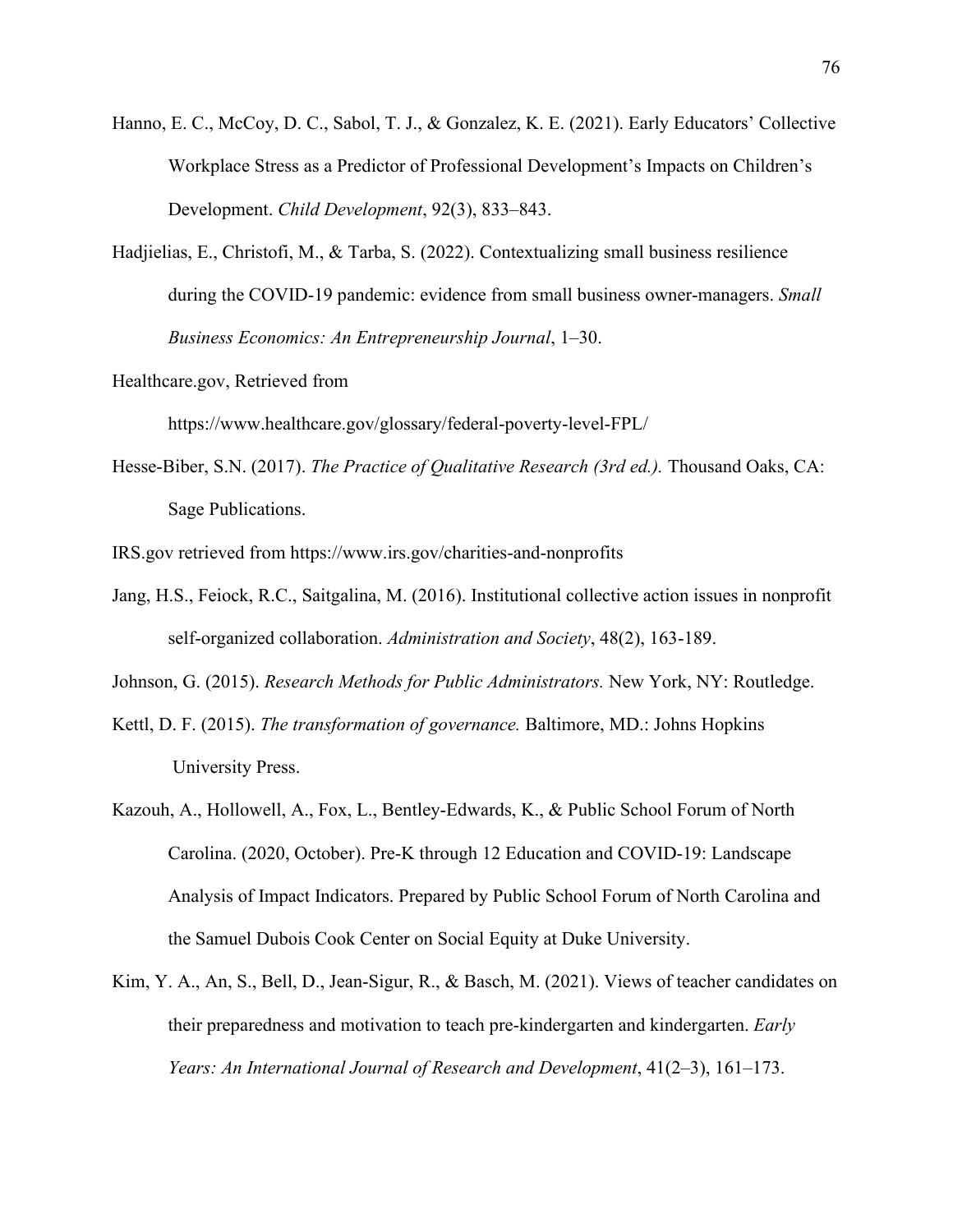- Kimble-Hill, A. C., Rivera-Figueroa, A., Chan, B. C., Lawal, W. A., Gonzalez, S., Adams, M. R., Heard, G. L., Gazley, J. L., & Fiore-Walker, B. (2020). Insights Gained into Marginalized Students Access Challenges During the COVID-19 Academic Response. *Journal of Chemical Education*, 97(9), 3391–3395.
- Lee, W. (2017). Sustainability of nonprofit human service organizations in a neighborhood context. *Nonprofit Management & Leadership,* 28(1), 11-24.
- Li, H. (2020). The effect of universal pre-kindergarten policy on female labor force Participation: A synthetic control approach. *Southern Economic Journal*, 87(2), 440–482.
- Maslow, A.H. (1943). A theory of Human Motivation. In J.M. Shafritz & A.C. Hyde. *Classics of Public Administration*. (7th ed., pp. 114-121). Boston, MA: Wadsworth.
- Manning, M., Garvis, S., Fleming, C. & Wong, G.T. (2017). The relationship between teacher qualification and the quality of the early childhood education and care environment. *Campbell Systematic Reviews*, 13(1), 1–82.
- Merfeldaitė, O., Prakapas, R., & Railienė, A. (2021). COVID-19 lessons: experience in organization of distance preschool education. *Digital Education Review*, 40, 141–153.
- Milward, H.B. and Provan, K. G. (2000). Governing the Hollow State. *Journal of Public Administration Research and Theory*, 10(2), 359-379.
- Nold, J., De Jong, D., Moran, J., Robinson, D., & Aderhold, F. (2021). Early Childhood Education: Academic and Behavioral Benefits of Prekindergarten Educational Programming. SAGE Open, 11(2). Retrieved

from <https://doi.org/10.1177/21582440211010154>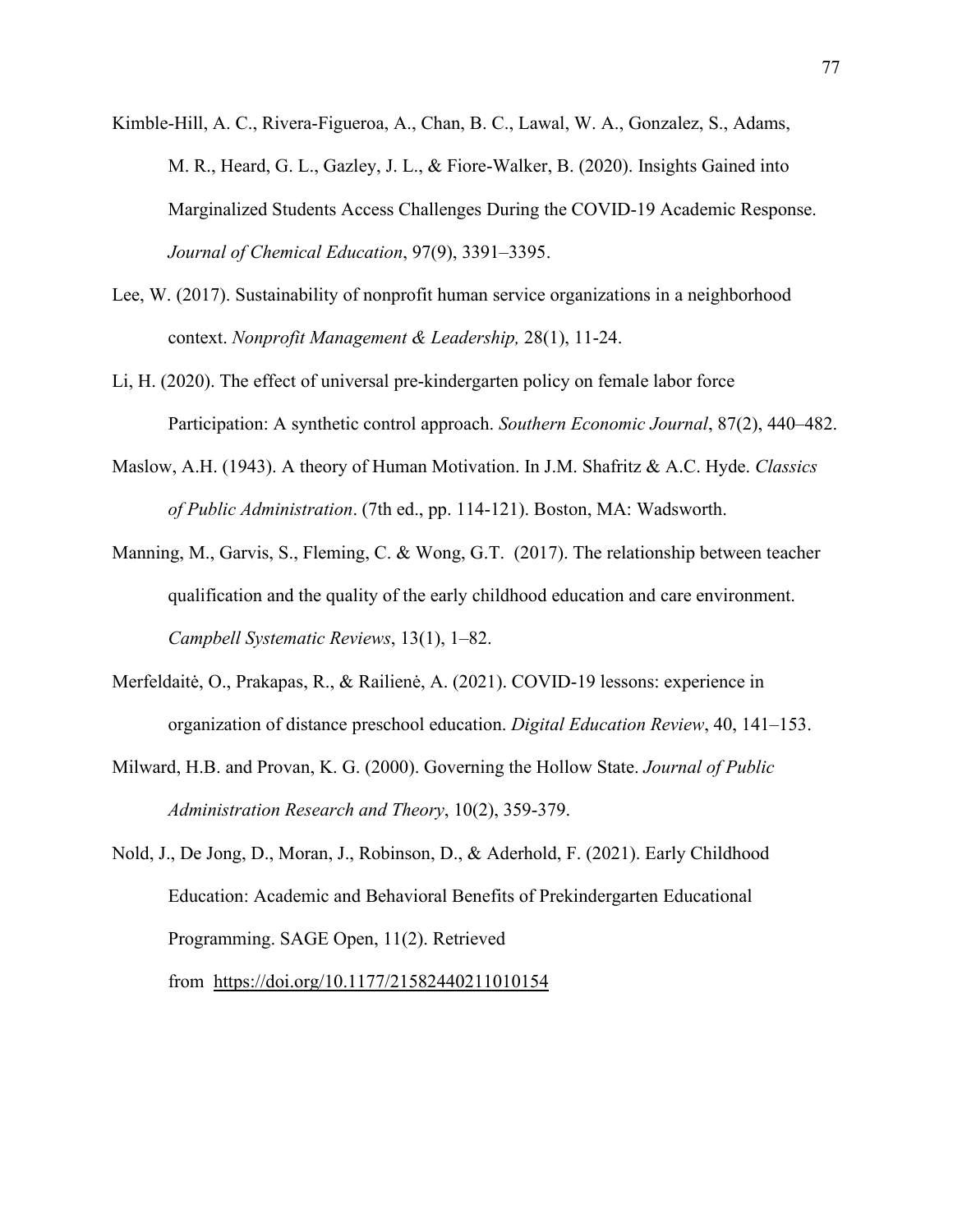- O'Leary, R. (2015). From silos to networks. In M. E. Guy (Ed.) & M.M. Rubin (Ed.), *Public administration evolving: From foundations to the future*. (pp. 85-100). New York, NY: Routledge.
- National Institute for Early Education Research (NIEER). (2020), Retrieved from https://nieer.org/wp-content/uploads/2020/11/How-Will-The-COVID-19-Pandemic-Impact-Pre-kindergarten.pdf
- Perry J. L, & Hondeghem, A. (2008). *Motivation in Public Management: The Call of Public Service*. OUP Oxford.
- Provan, K. G. and Milward, H.B (2001). Do networks really work? A Framework for evaluating public-sector organizational networks. *American Society for Public Administration,* 61(4), 414-423.
- Quality Care for Children, Retrieved from https://static1.squarespace.com/static/5913265f86e6c06cfc83eb8d/t/616d8bf385ff954708 180400/1634569206077/QualityCareforChildren2021Overview.pdf
- Raden, A. (1999). Universal prekindergarten in Georgia: A case study of Georgia's lotteryfunded pre-kindergarten program. Foundation for Child Development. Retrieved from https://www.fcd-us.org/assets/2016/04/Universal-PreK-in-Georgia.pdf
- Reid, J. L., Melvin, S. A., Kagan, S. L., & Brooks-Gunn, J. (2019). Building a unified system for universal Pre-kindergarten: The case of New York City. *Children & Youth Services Review,* 100, 191–205.
- Robbins, K. G., Schmit, S. (2020). Transition Briefing & Recommendations: Urgently Address the Child Care Crisis and Invest in Equitable child Care and Early Learning for All. *In Center for Law and Social Policy, Inc. (CLASP).* Retrieved from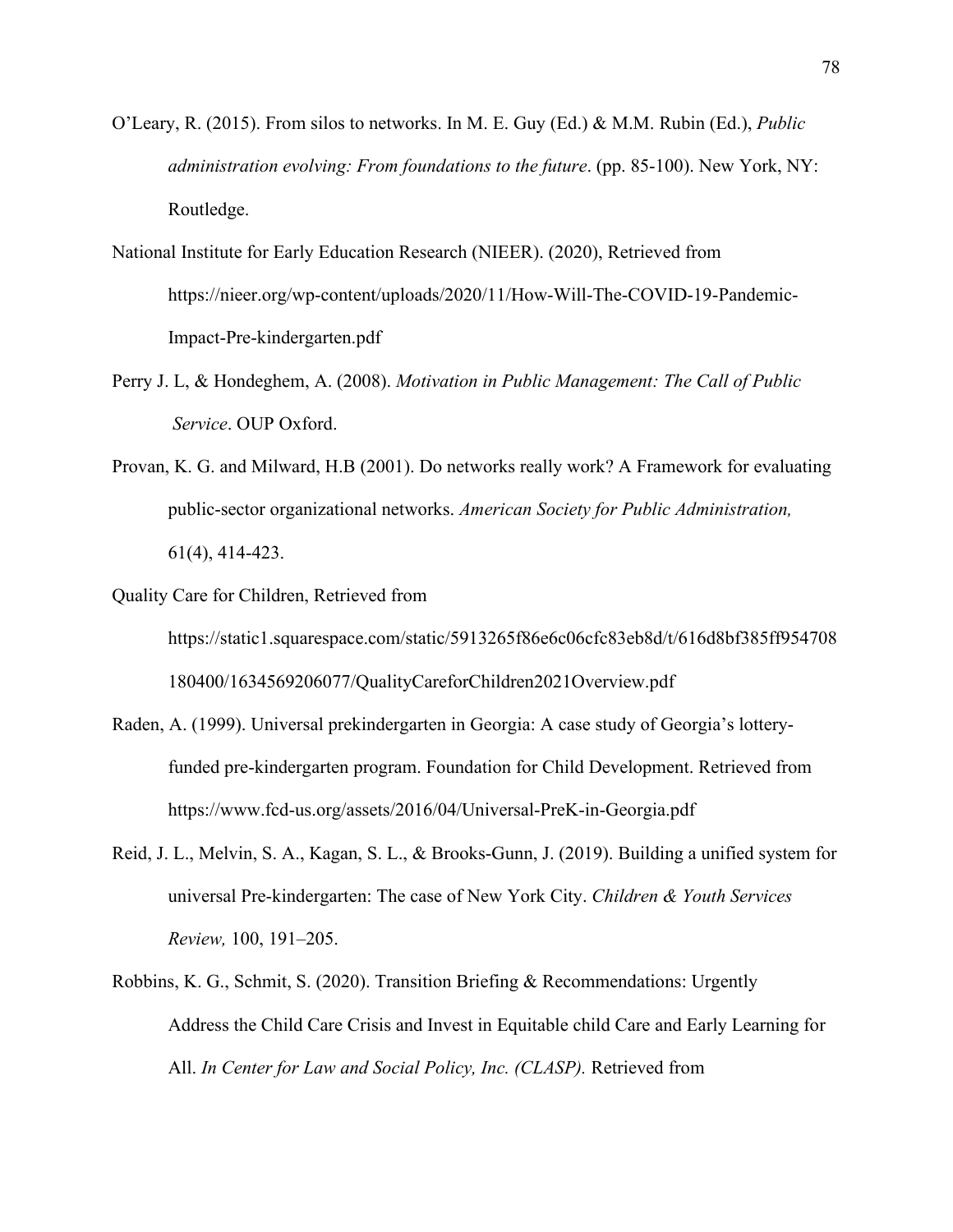https://www.clasp.org/publications/report/brief/urgently-address-child-care-crisis-andinvest-equitable-child-care-and

- Rodriguez, V., Rojas, N. M., Rabadi-Raol, A., Souto-Manning, M. V., & Brotman, L. M. (2022). Silent expectations: An exploration of women pre-Kindergarten teachers' mental health and wellness during Covid-19 and beyond. *Early Childhood Research Quarterly*, 60, 80– 95.
- Salamon, L.M. (1987). Of market failure, voluntary failure, and third-party government: Toward A theory of government-nonprofit relations in the modern welfare state. *Nonprofit and Voluntary Sector Quarterly,*16, 29-49.
- Selden, S., Sowa, J., Sandfort, J. (2006). The Impact of Nonprofit Collaboration in Early Child Care and Education on Management and Program Outcomes. *Public Administration Review*, 66(3), 412-425.
- Sosa Díaz, M. J. (2021). Emergency remote education, family support and the digital divide in the context of the covid-19 lockdown. *International Journal of Environmental Research and Public Health*, 18(15).
- Sowa, J. (2009). The collaboration decision in nonprofit organizations: Views from the front line. *Nonprofit and Voluntary Sector Quarterly,* (38)6, 1003-1025.
- Stanley, R., and French, P. (2004). The lottery, southern states, and the federal government: A formula for perpetual success or inevitable destruction in education policy. *Public Administration Quarterly, 28*(3/4), 403-429.
- Stoll, J., Edwards, K., Mynatt, E. (2010, February). Interorganizational Coordination and awareness in a Nonprofit ecosystem. *Association for Computing Machinery,* Savannah, GA.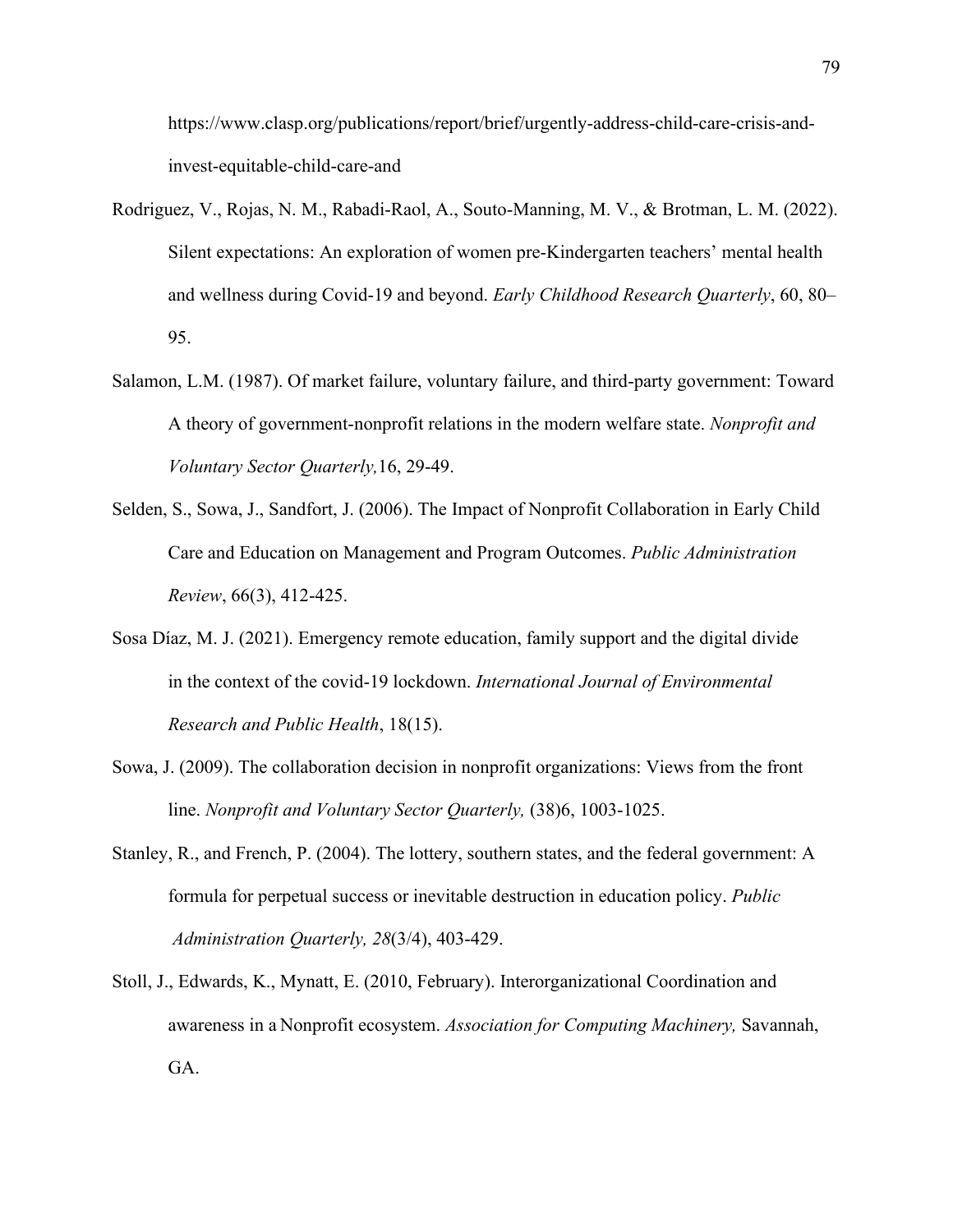- Thellufsen, C. Rajabifard, A., Enemark, S., Williamson, I. (2008). Awareness as a foundation for developing effective spatial data infrastructures. *Land Use Policy,* 26, 254-261.
- Weimer, D. L., & Vining, A. R. (2017). *Policy analysis: concepts and practice (6th ed.).* New York NY: Routledge.
- Weisbrod, B.A. (1972). Toward a theory of the voluntary non-profit sector in a three-Sector economy. Presented at the Conference on Altruism and Economic Theory, Sage Foundation, New York, NY. Retrieve from https://www.irp.wisc.edu/publications/dps/pdfs/dp13272.pdf
- Willems, J., Jegers, M., Faulk, Lewis, F. (2015). Organizational effectiveness reputation in the nonprofit sector. *Public Performance & Management Review*, 39, 454-475.
- Worth, M.J. (2017). *Nonprofit management: Principles and practice* (4<sup>th</sup> *ed.*). Los Angeles, CA: SAGE Publications.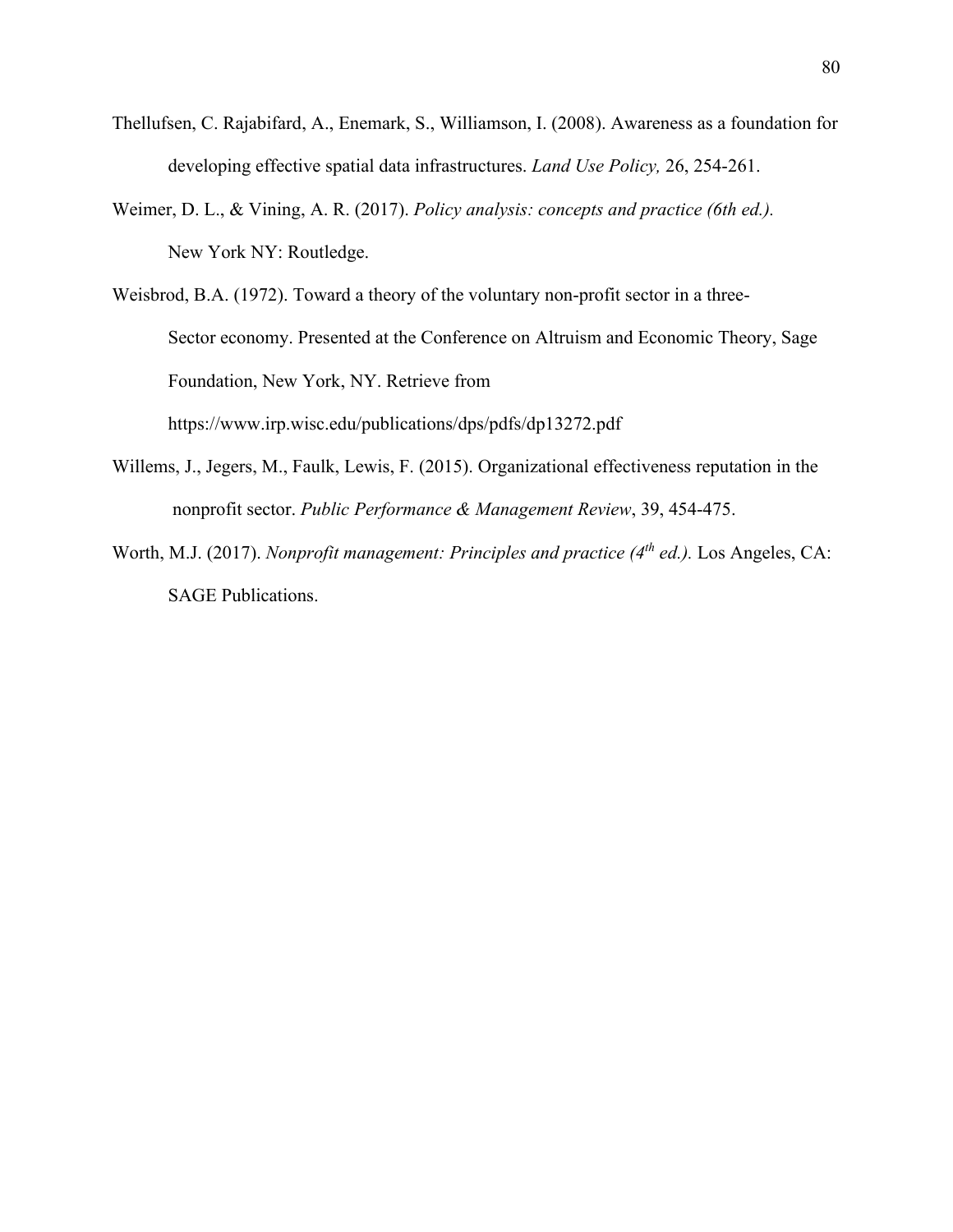### **Appendix A: IRB Approval**

IRB-FY2021-88 - Initial: Initial - Expedited

do-not-reply@cayuse.com <do-not-reply@cayuse.com> Tue 6/1/2021 8:12 AM To: Charles, Arlene A. <AC896788@wcupa.edu>; Crossney, Kristen B <KCrossney@wcupa.edu>



Office of Research and Sponsored Programs | West Chester University | Ehinger Annex West Chester, PA 19383 | 610-436-3557 | www.wcupa.edu

Jun 1, 2021 8:12:28 AM EDT

To: Arlene Charles Public Policy and Administra.

Re: Expedited Review - Initial - IRB-FY2021-88 Collaborating in Crisis: An examination of the impact the COVID-19 pandemic on the Georgia Pre-Kindergarten program providers in Fulton County, Georgia

Dear Arlene Charles:

Thank you for your submitted application to the WCUPA Institutional Review Board. Since it was deemed expedited, it was required that two reviewers evaluated the submission. We have had the opportunity to review your application and have rendered the decision below for Collaborating in Crisis: An examination of the impact the COVID-19 pandemic on the Georgia Pre-Kindergarten program providers in Fulton County, Georgia.

Decision: Approved

Selected Category: 6. Collection of data from voice, video, digital, or image recordings made for research purposes. 7. Research on individual or group characteristics or behavior (including, but not limited to, research on perception, cognition, motivation, identity, language, communication, cultural beliefs or practices, and social behavior) or research employing survey, interview, oral history, focus group, program evaluation, human factors evaluation, or quality assurance methodologies.

Sincerely, **WCUPA Institutional Review Board** 

> IORG#: IORG0004242 IRB#: IRB00005030 FWA#: FWA00014155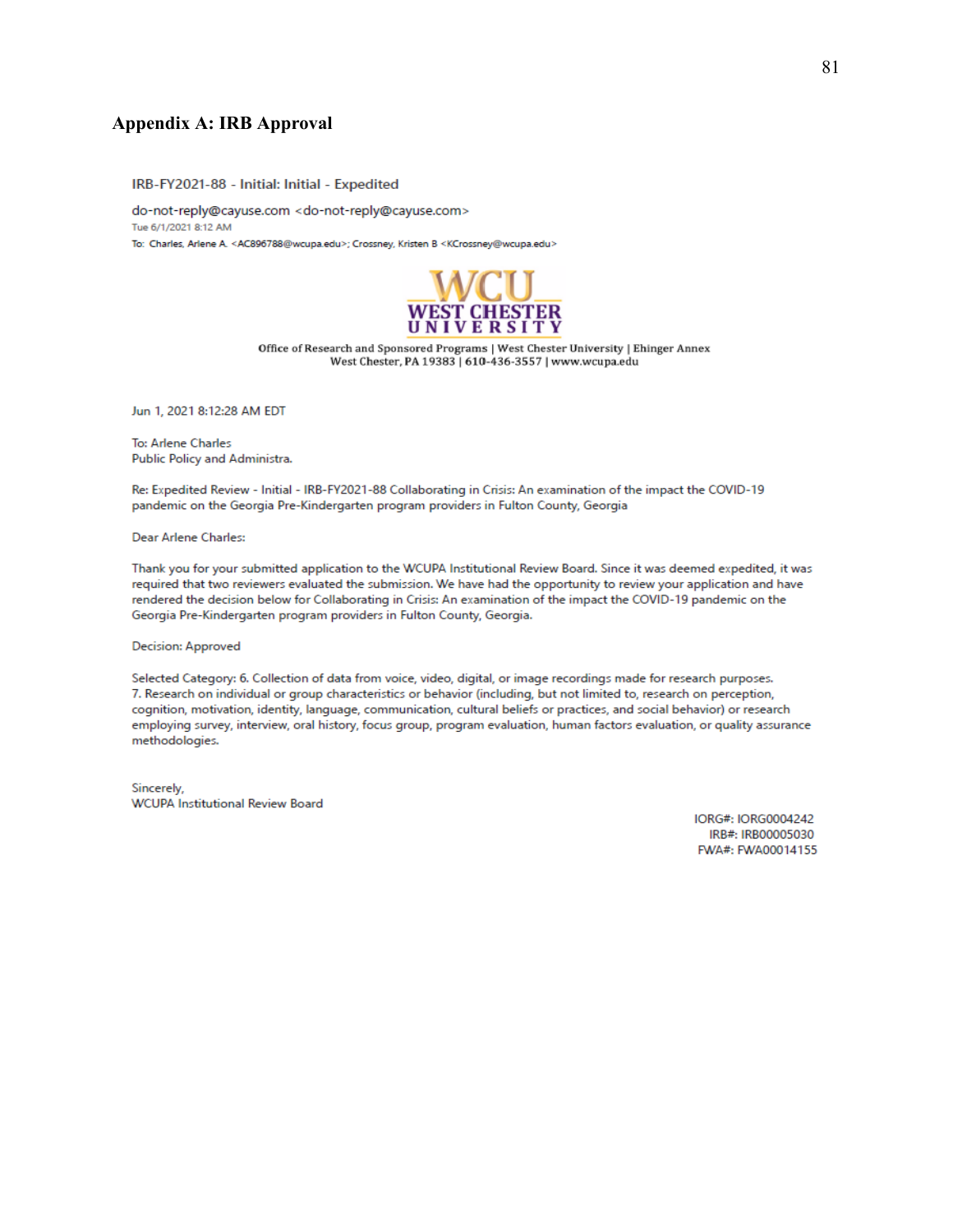# **Appendix B: Electronic Survey Questions**

This survey may require that you have access to specific enrollment and financial data for your program.

| <b>Program Director Questions</b>                       | <b>Lead Teacher Questions</b>                                                          |
|---------------------------------------------------------|----------------------------------------------------------------------------------------|
| What is your organizations business type?               |                                                                                        |
| Non-profit, For-Profit, Quasi-Governmental              |                                                                                        |
| (Higher Ed), Other                                      |                                                                                        |
| On February 1, 2020 was you GA Pre-                     | On February 1, 2020, how many years had                                                |
| kindergarten program open and operating                 | you served as a Lead Teacher in the GA Pre-                                            |
| with a minimum of 90% of funded slots                   | kindergarten Program?                                                                  |
| filled?                                                 |                                                                                        |
|                                                         |                                                                                        |
| If, No What % of slots were filled on that              | On February 1, 2020, how would you have                                                |
| date?                                                   | rated your proficiency in the use of                                                   |
|                                                         | computers?                                                                             |
|                                                         |                                                                                        |
|                                                         | 1- Proficient – Very Comfortable with the use                                          |
|                                                         | of computers and productivity software<br>2-Competent – I knew enough to get my job    |
|                                                         | done and send out email communications.                                                |
|                                                         | 3-Fair – I used primarily for email and use of                                         |
|                                                         | a smart phone.                                                                         |
|                                                         | 4-Low – I preferred not and was not required                                           |
|                                                         | to use computers regularly.                                                            |
|                                                         |                                                                                        |
|                                                         |                                                                                        |
| How many funded classrooms did your                     | Did you feel confident in delivering virtual                                           |
| organization have on 2/1/2020?                          | instruction? YES or NO                                                                 |
| How many funded classrooms did your                     | What percentage of your class regularly                                                |
| classroom have on 8/15/2020?                            | logged in for virtual instructions                                                     |
| Did your program close immediately when                 | On August 15, 2020, how would you have                                                 |
| the pandemic hit? YES or NO                             | rated your proficiency in the use of                                                   |
| If $yes - Did$ you have the IT infrastructure in        | computers?                                                                             |
| place to go virtual and have employee work              |                                                                                        |
| from home? YES or NO                                    | 1- Proficient – Very Comfortable with the use                                          |
| If $No$ – How many students continued to<br>attend? $#$ | of computers and productivity software                                                 |
|                                                         | 2-Competent $-$ I knew enough to get my job<br>done and send out email communications. |
|                                                         | 3-Fair - I used primarily for email and use of                                         |
|                                                         | a smart phone.                                                                         |
|                                                         | 4-Low – I preferred not and was not required                                           |
|                                                         | to use computers regularly.                                                            |
|                                                         |                                                                                        |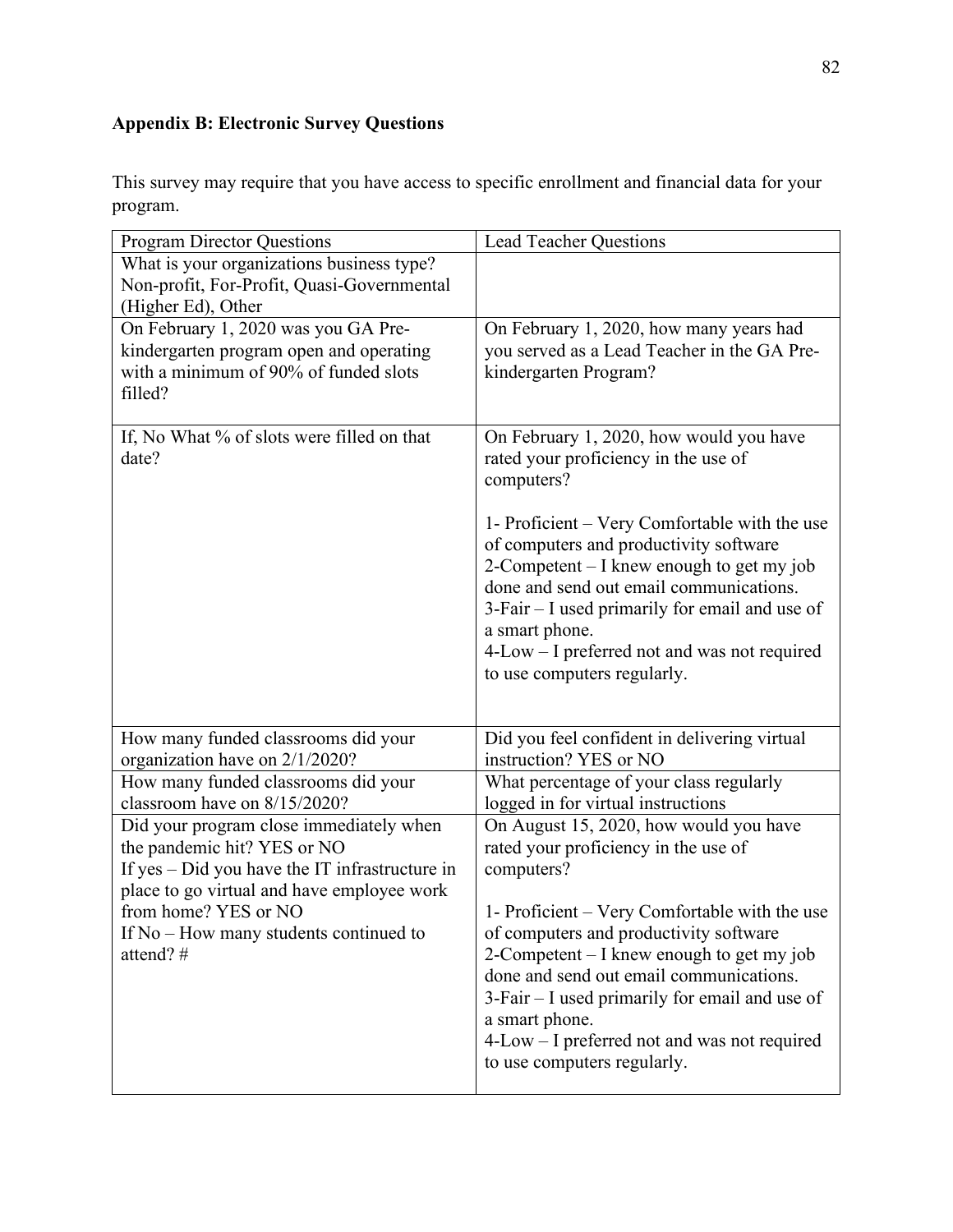| If you closed your program and pivoted to       |  |
|-------------------------------------------------|--|
| virtual, did students log in to receive virtual |  |
| instruction? YES or NO                          |  |
| How many teachers worked directly with          |  |
| your Pre-kindergarten program on 2/1/2020?      |  |
| How many teachers worked directly with          |  |
| your Pre-kindergarten program on 8/15/2020?     |  |
| Were the same teachers employed on              |  |
| 2/1/2020 as 8/15/2020? YES or NO                |  |
| If No, how many teachers were the same on       |  |
| $2/1/2020$ as $8/15/2020$ ? #                   |  |
| Does the Pre-kindergarten grant cover 100%      |  |
| of the costs associated with the Pre-           |  |
| kindergarten program? YES or NO                 |  |
| If No, how did you fund the difference?         |  |
| Do you have other sources of organizational     |  |
| revenue in addition to the Pre-kindergarten     |  |
| grant that supports that program? YES or NO     |  |
|                                                 |  |
| Mark all sources of additional revenue          |  |
| sources:                                        |  |
| Fee for Service, Government Grants, Private     |  |
| Grants, Other                                   |  |
| Did you loose any other revenue sources         |  |
| during the pandemic?                            |  |
| Did you apply for the PPP Loan? YES or NO       |  |
| Did you Receive it? YES or NO                   |  |
| Did the organization have financial reserves    |  |
| before the pandemic?                            |  |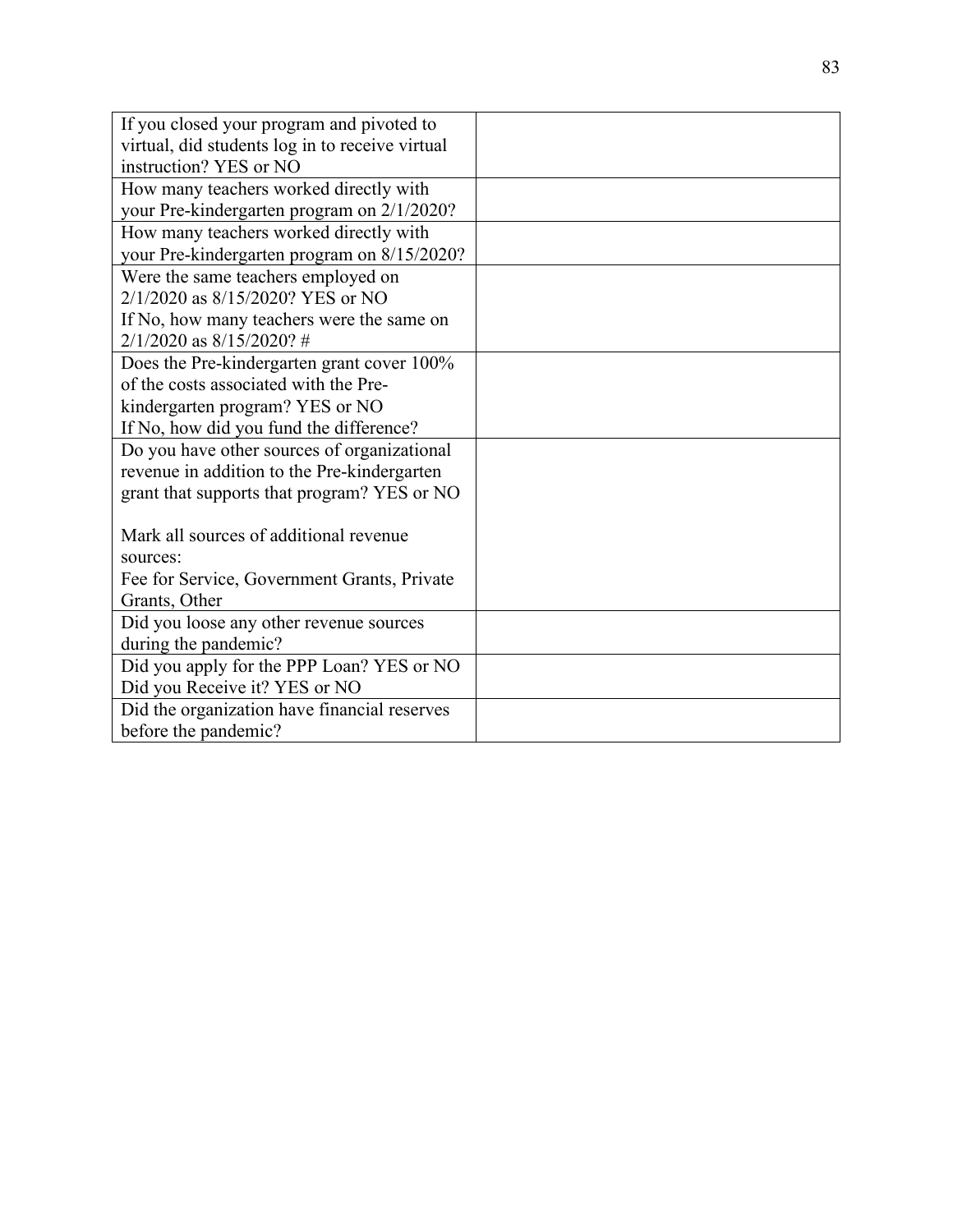### **Appendix C: Virtual Interview Questions**

### **Director Questions**

How has the pandemic affected your ability to lead?

Have you noticed a marked change in your employee's behavior pre- and post-pandemic?

Was your organizations prepared to pivot to virtual learning?

Has the organization made changes to its technology since the pandemic?

How has enrollment changed in your program?

Does the organization have financial reserves?

Have you tracked attendance data during the pandemic?

Has the organization created an emergency plan in the event closure is required?

If you remained open after March 15, 2020, what steps were taken to keep children and staff safe?

What concerns do you have about the viability of the program and your organization?

### **Teacher Questions**

How has the pandemic affected your ability to be an effective teacher?

Have you noticed a marked change in your student's behavior pre- and post-pandemic?

Was your organizations prepared to pivot to virtual learning?

Has the organization made changes to its technology since the pandemic?

How has enrollment changed in your classroom?

Do you think your organization was prepared for a crisis?

Have you tracked attendance data during the pandemic?

Has the organization created an emergency plan in the event closure is required?

If you remained open after March 15, 2020, did you feel safe?

What concerns do you have about the viability of the program and your organization?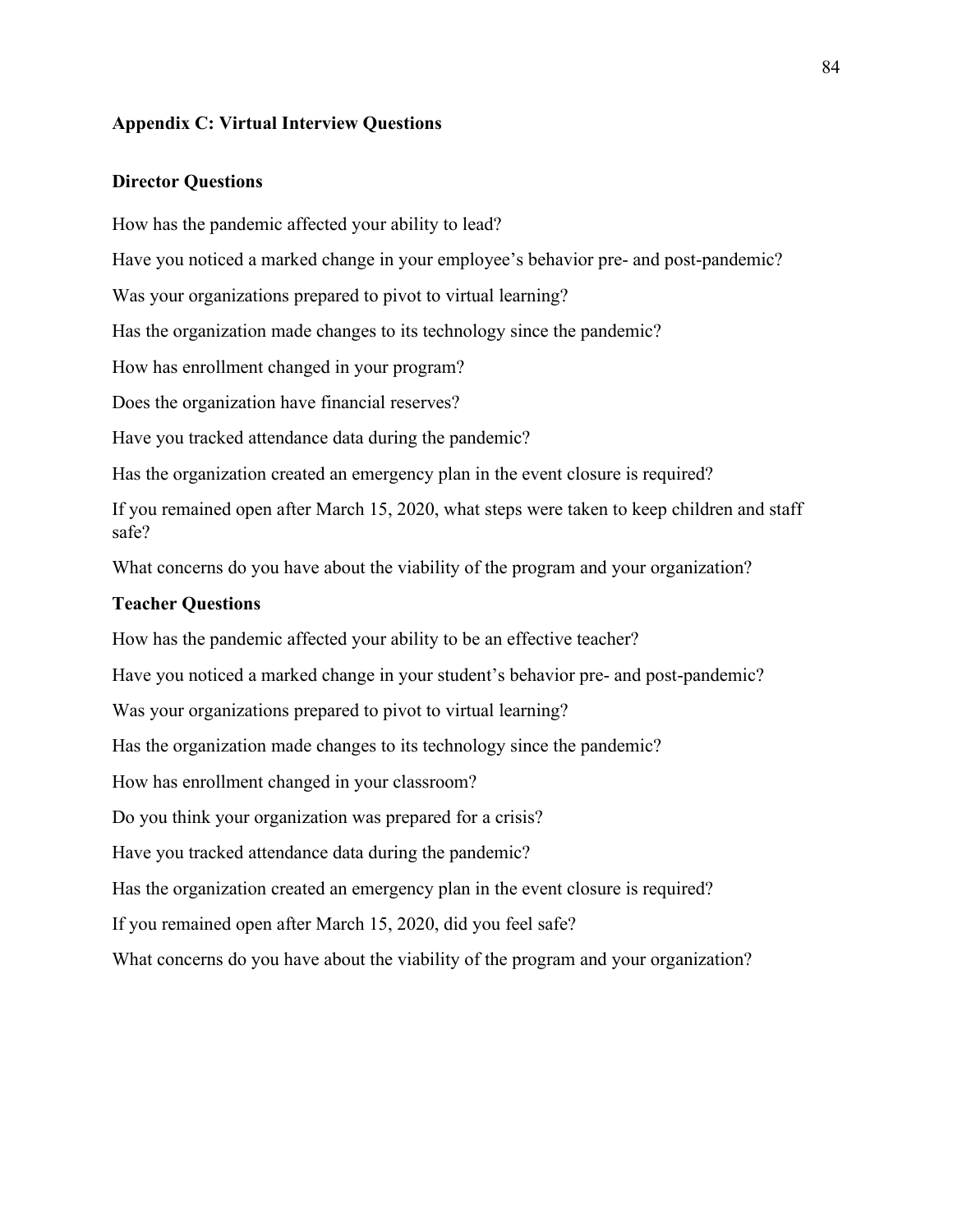### **Appendix D: Participant Request**



### **Study Participation Request**

**Project Title:** Collaborating in Crisis: An examination of the impact the COVID-19 pandemic on the Georgia Pre-Kindergarten program providers in Fulton County, Georgia.

| Investigator(s): | Arlene Charles, Principal Investigator |
|------------------|----------------------------------------|
|                  | Dr. Kristen Crossney, Faculty Sponsor  |

Dear Pre-K Provider or Lead Teacher,

My name is Arlene Charles and I am a Doctoral student at West Chester University in West Chester, PA completing my Doctorate in Public Administration degree. I am writing to ask you to participate in a mixed methods study of Pre- Kindergarten providers in Fulton County Georgia. This research intends to conduct a case study of Georgia Pre-Kindergarten providers with current public private contracts with the GA Department of Early Care and Learning (DECAL) as of February 2020. This research seeks to examine and understand the resiliency of providers, during crisis, defined as how providers continued to meet the obligations of their contract to deliver Pre-K educations by meet student service delivery and outcome standards.

Your willingness to participate in this study could advance theory and practice in the administration and management of public private partnerships and may help governments and similar organizations navigate and sustain operations in the event of future crisis. Study expectations include completion of a survey by the Program Director and one Pre-K Lead Teacher, completion of a virtual recorded interview, a review of publicly available data for your organization, and a follow-up interview if needed. You, your Lead Teacher and your organization would remain anonymous to the public because all participants and organizations will be identified through a coding process.

I thank you in advance for your consideration and would appreciate your completion of the Informed Consent Form through this survey link to \${l://SurveyLink?d=Take the Survey}. Once you have completed the informed consent, you will be provided a survey based on your organizational role that should take no longer than 30 minutes. If you are a Program Director, you may need organizational financial and program data available to complete the survey. Please forward this email to the Lead Teacher in your organization who might be willing to participate in this study. Once the survey is complete, I will contact you all for an initial and follow-up interviews which should be no longer than 1 hour each.

I hope that you consider participation in this study as this information may help your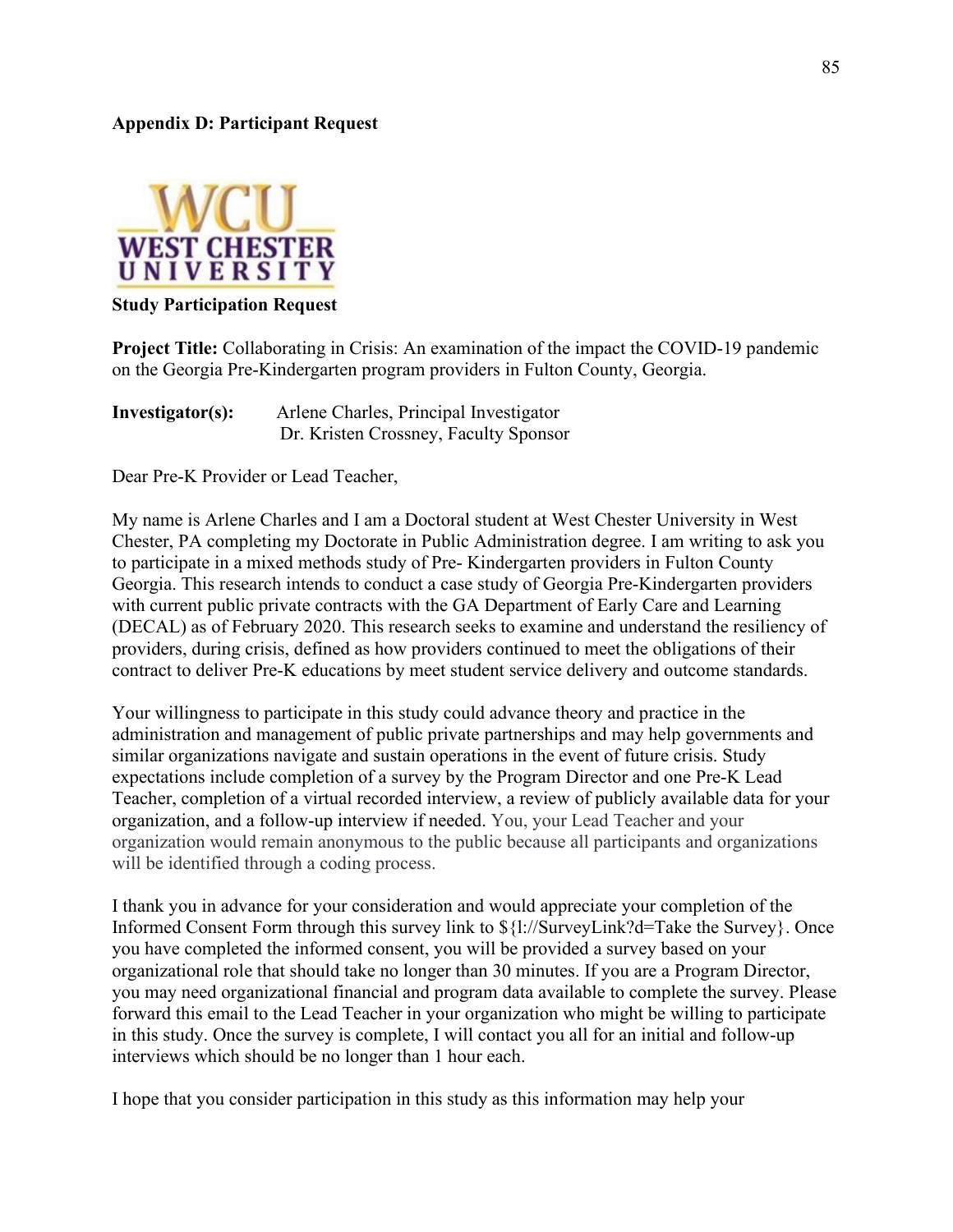organization and other similar organizations be well prepared for future crisis and emergencies that affect your ability to operate. If further information is needed to consider this request, please contact me, Arlene Charles, Principal Investigator at (908)531-6328 or [AC896788@WCUPA.EDU](mailto:AC896788@WCUPA.EDU) or my Faculty Sponsor, Dr. Kristen Crossney, at (610) 430-5838 [KCROSSNEY@WCUPA.EDU.](mailto:KCROSSNEY@WCUPA.EDU)

Sincerely,

Arlene Charles

## **Follow this link to the Survey:**

\${l://SurveyLink?d=Take the Survey}

Or copy and paste the URL below into your internet browser: \${l://SurveyURL}

Follow the link to opt out of future emails: \${l://OptOutLink?d=Click here to unsubscribe}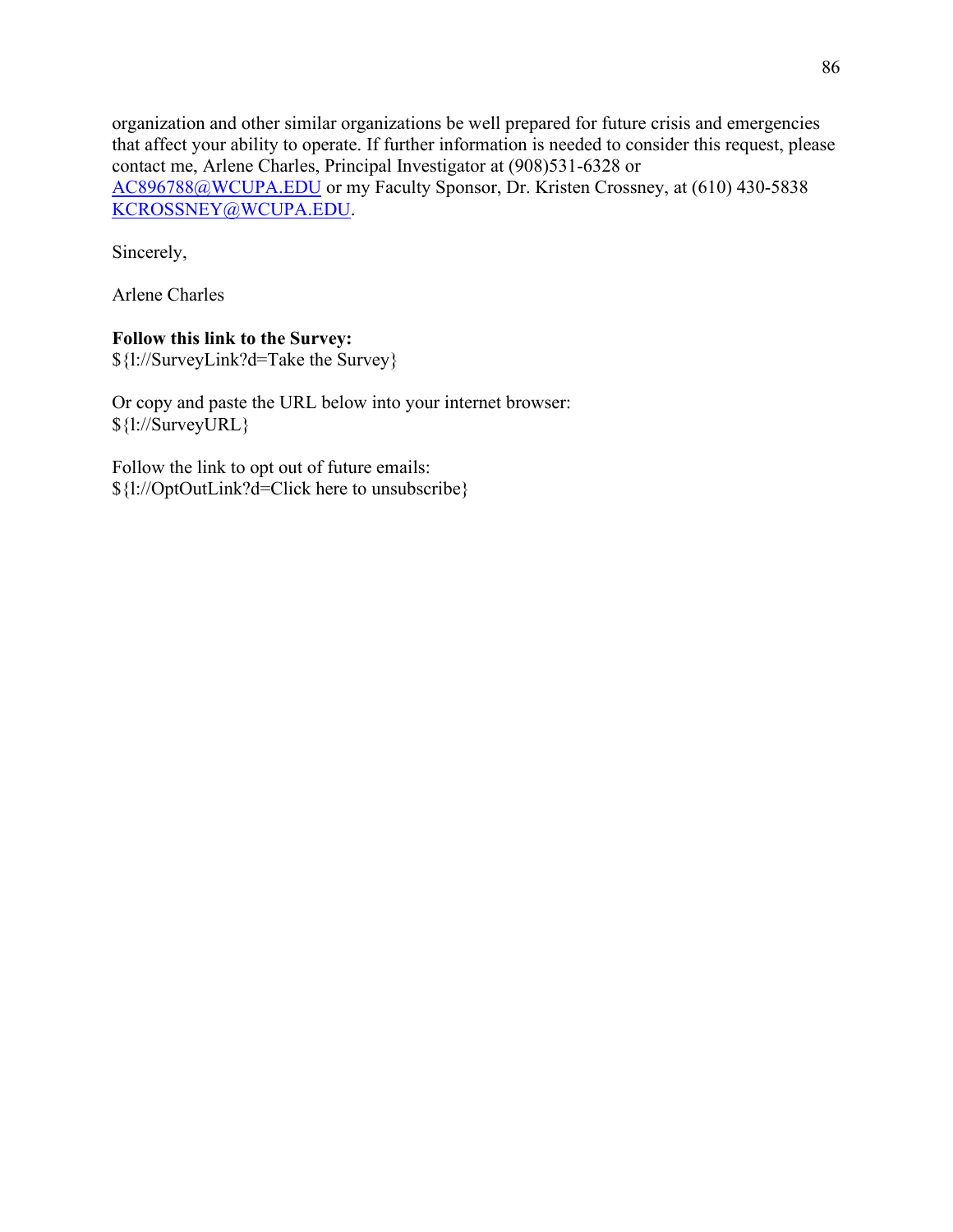# **Appendix E: Participant Informed Consent**



Informed Consent

Project Title: Collaborating in Crisis: An examination of the impact the COVID-19 pandemic on the Georgia Pre-Kindergarten program providers in Fulton County, Georgia. Investigator(s): Arlene Charles, Principal Investigator Dr. Kristen Crossney, Faculty Sponsor

Project Overview:

This voluntary research study is being done by Arlene Charles as part of her Doctorate in Public Administration degree to look at the level to which Georgia Pre-Kindergarten providers, with current public private contracts with the GA Department of Early Care and Learning (DECAL) as of February 2020, were able to continue remain open during the pandemic. This research wants to see how providers were able to continue Pre-K classes for students in their programs, see what challenges they faced, and how the organization and the staff was affected.

This study will only take 2.5-hours of your time and could help you evaluate the steps you need to take in a crisis to help students keep learning and help the organization be more prepared for future crisis and emergencies that could stop the Pre-K program. This research will help advance theory and practice in the administration and management of future government programs and may help governments and other organizations decide how to support Pre-K programs in the event of future crisis.

You and your organization would remain anonymous to the public because all participants and organizations will be identified through a coding process. If you would like to take part, West Chester University requires that you agree and sign this consent form. You may ask Arlene Charles any questions to help you understand this study. If you do not want to be a part of this study, it will not affect any services from West Chester University. If you choose to be a part of this study, you have the right to change your mind and stop being a part of the study at any time.

Study Purpose:

The study wants to know:

1. How COVID-19 affected Pre- Kindergarten providers with state contracts in Fulton County **GA** 

2. What things impacted the continuous education of pre-kindergarten students in state contract programs in Fulton County GA.

3. Which steps taken to continue operating the Pre- Kindergarten contract were more successful than others.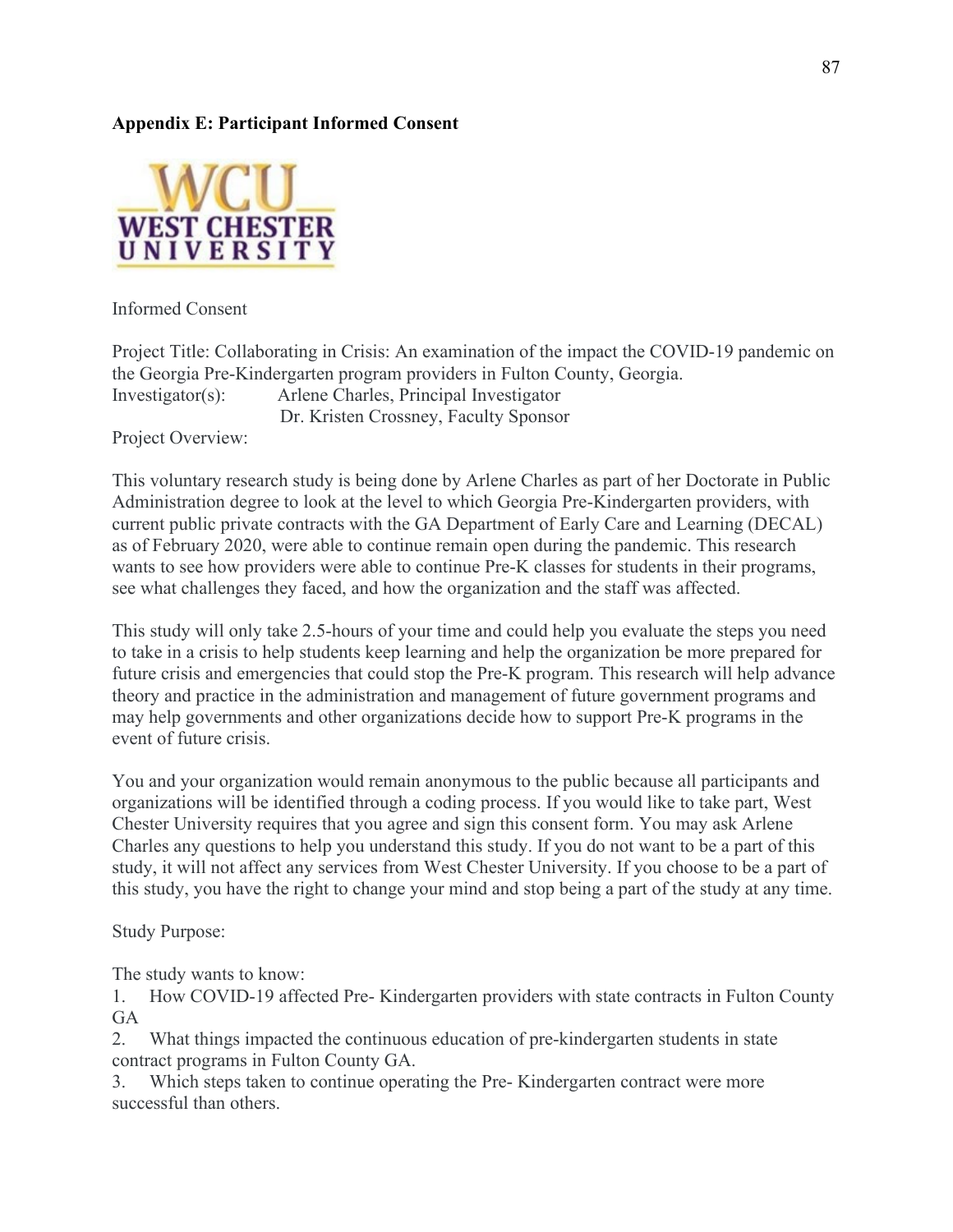4· Which programs were able to stay open through the crisis to identify potential reasons?

If you decide to participate you will be asked to do the following:

1· Completion of an electronic 30-minute survey. Program Directors will need access to enrollment data.

- 2· Completion of a 1-hour virtual interview scheduled at your convenience.
- 3· Follow-up 1-hour interview to clarify responses

Experimental (Medical):

There are no medical risks to you.

Other Risk Considerations:

There are no known risks or associated with participation in this study, but participants will be asked to respond to questions about business practices, training and organizational resiliency that may feel some level of hesitancy responding to questions that question their decision-making process and choices.

If you become uncomfortable and wish to speak with someone, you may speak with Arlene Charles, PI at (908)531-6328 or AC896788@WCUPA.EDU or the Faculty Sponsor, Dr. Kristen Crossney, at (610) 430-5838 KCROSSNEY@WCUPA.EDU. If you experience discomfort, you have the right to withdraw at any time.

# Study Benefits:

Benefits to you may include additional information to help you through future crisis and emergencies that make it difficult to manage your program. Other benefits include helping organizations and governments understand how to continue operations in the event of future crisis. This study can benefit government agencies in their selection process and decision related to future public private partnerships.

# Privacy Protection:

Your records will be private. Only Arlene Charles, Dr. Kristen Crossney and the West Chester University, Institutional Review Board will have access to your name and responses. All data will be password protected and stored where accessibility is only open to Arlene Charles and Dr. Kristen Crossney. Study related materials will remain confidential. All identifying data, including your name will be excluded from all public reports. Records will be destroyed three years after the study is finished

Study Compensation:

Participants will not be compensated to participate in this study.

Research Related Injury:

There are no risks identified with participating but if you have concerns or feel you have been hurt by this study please contact Arlene Charles, Principal Investigator at (908)531-6328 or AC896788@WCUPA.EDU or the Faculty Sponsor, Dr. Kristen Crossney, at (610) 430-5838